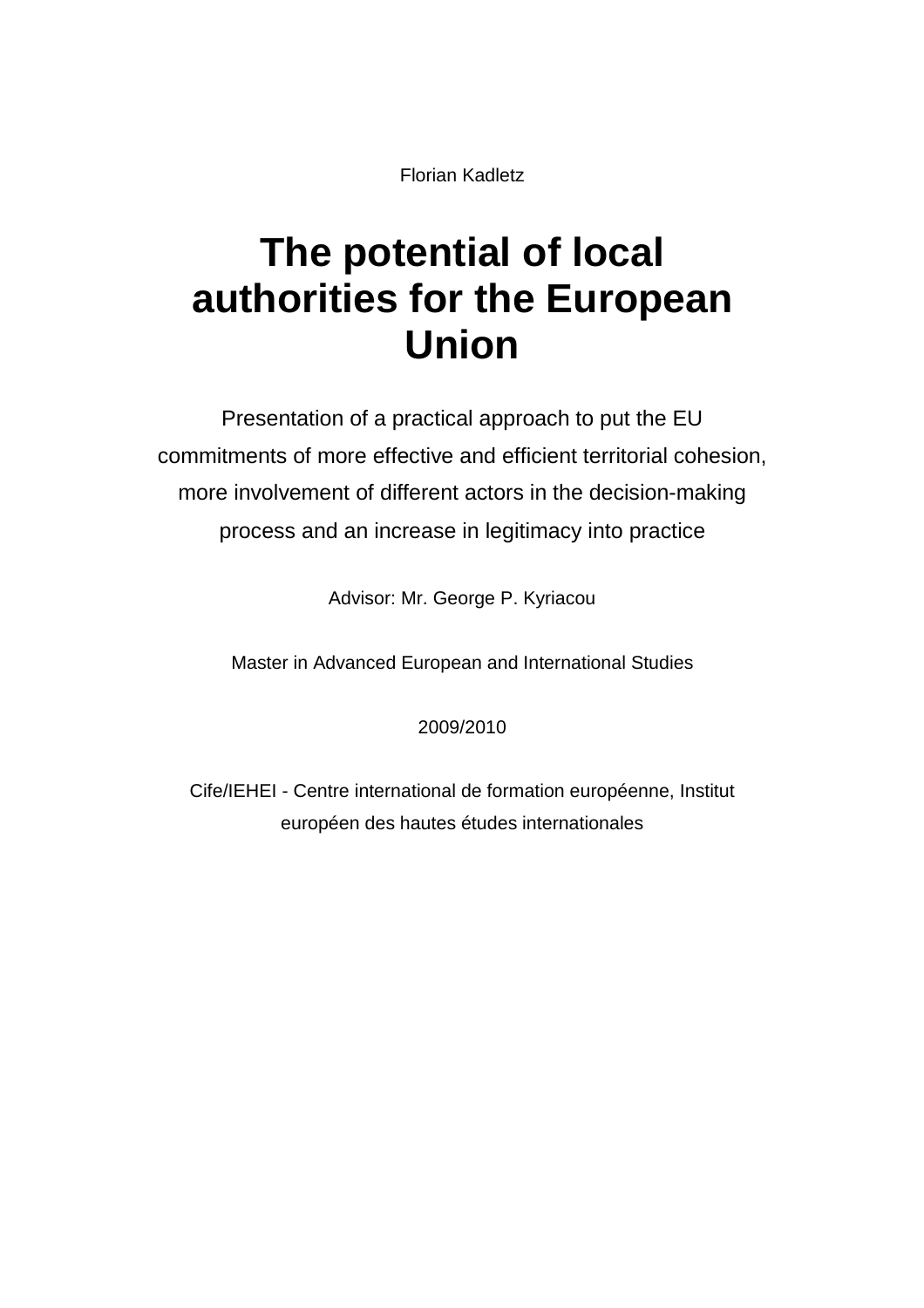# **Table of Contents**

|           |                                                                  | 3  |
|-----------|------------------------------------------------------------------|----|
|           |                                                                  | 5  |
| 1.        | The "Mutual Communication Approach" (MCA)                        | 5  |
| 1.1.      | Introduction to the MCA: explanation of the diagram              | 6  |
| 1.2.      | Insights from Research on Media and Communication                |    |
|           |                                                                  | 8  |
| 1.2.1.    | Mass media and interpersonal communication                       | 8  |
| 1.2.1.1.  | The added value of interpersonal communication                   | 10 |
| 1.2.1.2.  | Differences between rural and urban areas                        | 11 |
| 1.2.1.3.  | What media can and cannot deliver                                | 14 |
| 1.2.1.4.  | Structural knowledge versus subject knowledge                    | 17 |
| 1.2.1.5.  | Understanding - the goal of all communicative behavior           |    |
|           |                                                                  | 19 |
| 1.2.1.6.  |                                                                  | 21 |
| 1.2.1.7.  | Opinion leaders - making use of research results                 | 24 |
| 1.2.1.8.  |                                                                  | 30 |
| 1.2.1.9.  | Advantages of face-to-face communication                         | 33 |
| 1.2.1.10. |                                                                  | 37 |
| 1.2.2.    | How the work of the LEUEs looks like in practice                 | 39 |
| 1.2.3.    |                                                                  | 44 |
| 1.2.3.1.  | Research results on the "cans" and "can nots" of the Internet    |    |
|           |                                                                  | 50 |
| 2.        | Deliberative democracy as the appropriate theoretical concept to |    |
|           | support the Mutual Communication Approach (MCA)?                 |    |
|           |                                                                  | 59 |
| 3.        |                                                                  | 67 |
| 3.1.      | The Project Cycle Management (PCM)                               | 67 |
| 3.1.1.    |                                                                  | 69 |
| 3.1.1.1.  |                                                                  | 70 |
| 3.1.2.    |                                                                  | 73 |
| 3.1.3.    |                                                                  | 74 |
| 3.1.3.1.  |                                                                  | 75 |
| 3.1.3.2.  | How the analysis of strategies is carried out                    | 81 |
| 3.2.      | The added value of communicative experiences made in the PCM-    |    |
|           |                                                                  | 83 |
| 4.        |                                                                  | 88 |
| 5.        |                                                                  | 90 |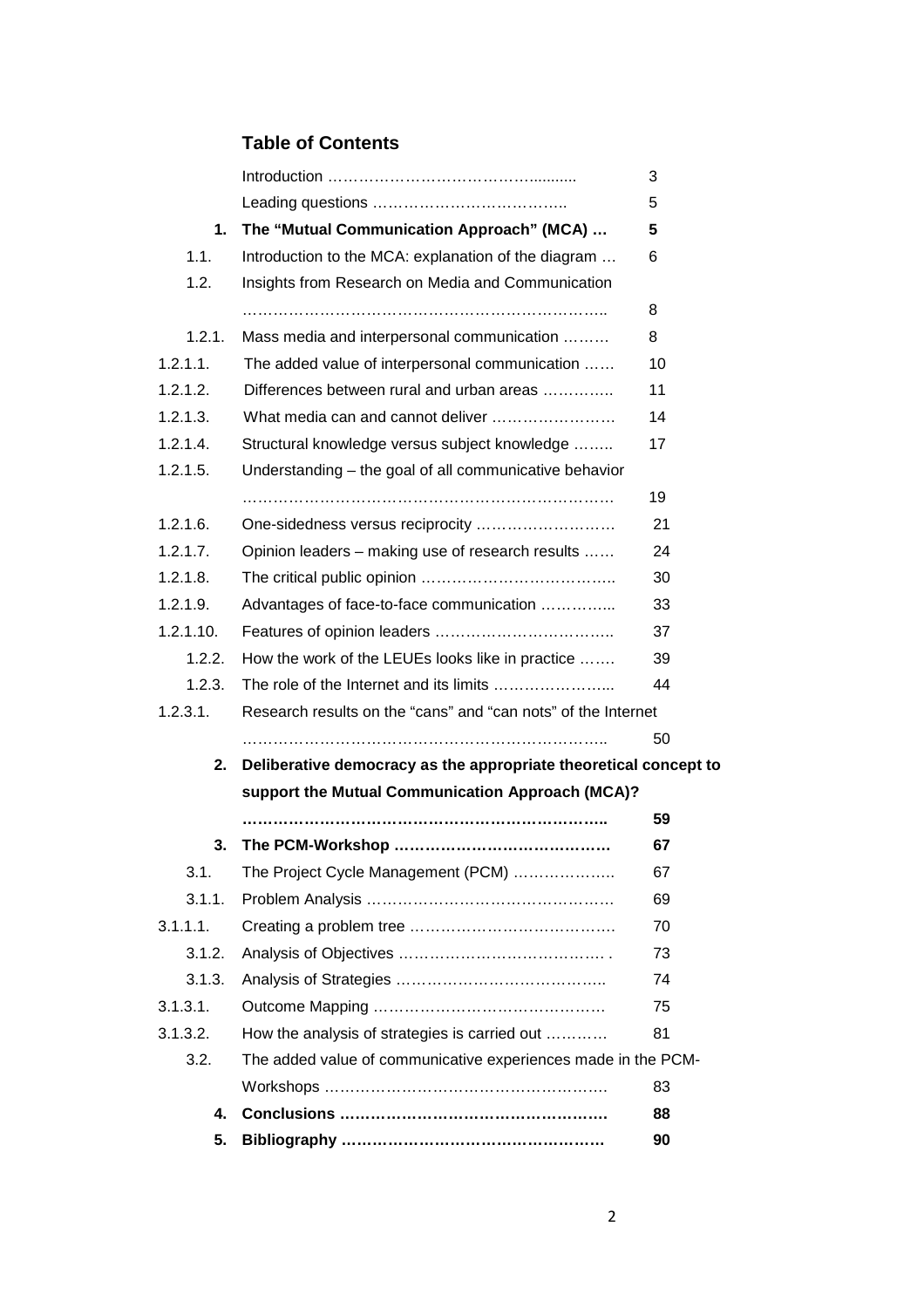#### **Introduction**

Latest since the entering into force of the Lisbon Treaty there is room for more involvement of local and regional actors in the decision-making process. Especially in times of recovery after the economic crisis, as the Committee of the Regions (CoR) points out, a closer cooperation between different tiers of governments is necessary to meet objectives like territorial cohesion, enforced integration of the Europeans and more efficient and effective policies.

Among scientists at least, it is widely discussed that there is a need for closing the gap separating individuals from political institutions on the national and the EU level. The negative referenda in France and the Netherlands also made politicans admit that there is a need for more and especially regular dialog with the people because the referenda just mark the endpoint of a short electoral period why, out of several reasons that will partially be discussed here, hardly any real interaction could take place. The huge unknown is still how to proceed and what exactly can be done? The White Paper on Multi-Level-Governance as well as the White Paper on European Governance propose a list of options. But still everything is vague. That is why this research presents an approach that can realistically be applied because it is based on well known and accepted tools.

The first chapter therefore gives an overview of the Mutual Communication Approach (MCA) and its two objectives: (1) contribute to meeting the objectives of EU Regional Policy more effectively and more efficiently and (2) contribute to an increase in legitimacy of the EU and all national actors from member states involved. Core to it are Local EU Experts (LEUEs) and the Project Cycle Management (PCM). To prove is the relevance of interpersonal communication for bridging the gap between political and every day life reality. Thus, an overview of research on media and communication with a focus on a discussion of the advantages of interpersonal communication and the limits of mass communication is given, also considering differences between urban und rural areas. In

3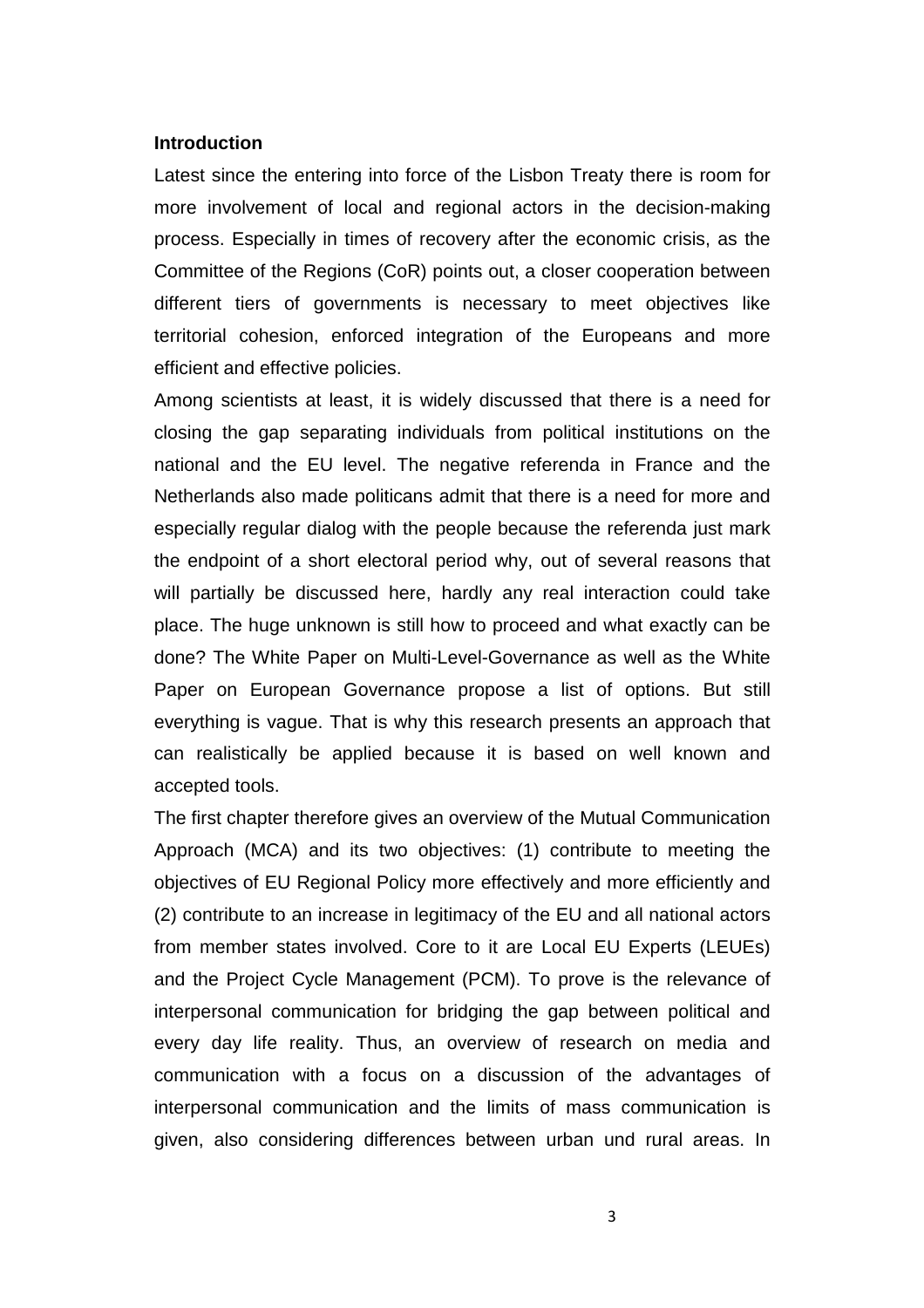addition the role and the limits of the internet are discussed in the light of the question of citizen involvement.

The second chapter focuses on giving a theoretical basis to the MCA approach by introducing the theory of deliberative democracy. Core is the higlightening of similar goals like adding quality into the political process through deliberation, rational discussions and impartiality. On the other side differences are worked out like the most fundamental one that deliberative democracy is here not seen as an alternative to todays representative democracy but as supplement.

The third chapter finally introduced the second aspect the Mutual Communication Approach (MCA) focuses on: the PCM-Workshops as a tool to meet the first mentioned objective of the MCA. Here the Project Cycle Management as a means for analysis, planning, monitoring and evaluation is discussed in the light of the results of the ex-post evaluation of Cohesion Policy Porgrammes 2000-2006 and the question of how to improve project and program outcomes through considering the social aspect. Here the Outcome Mapping Approach as additional tool is introduced to do justice to the fact that cohesion policy has not only economic but especially social, environmental and territorial objectives. Here questions of indicator development and program/ project ownership are discussed as factors of success or defeat. The rounding up is provided by a final discussion of why the communicative experiences individuals can make in the PCM-Workshops are especially valuable to meeting the ultimate goal of bridging the gap between individuals and politics. The whole MCA therefore positions itself as a means to assist in bridging that gap even though the approach still needs more fundamental theoretical support and a phase of empirical experimentation.

4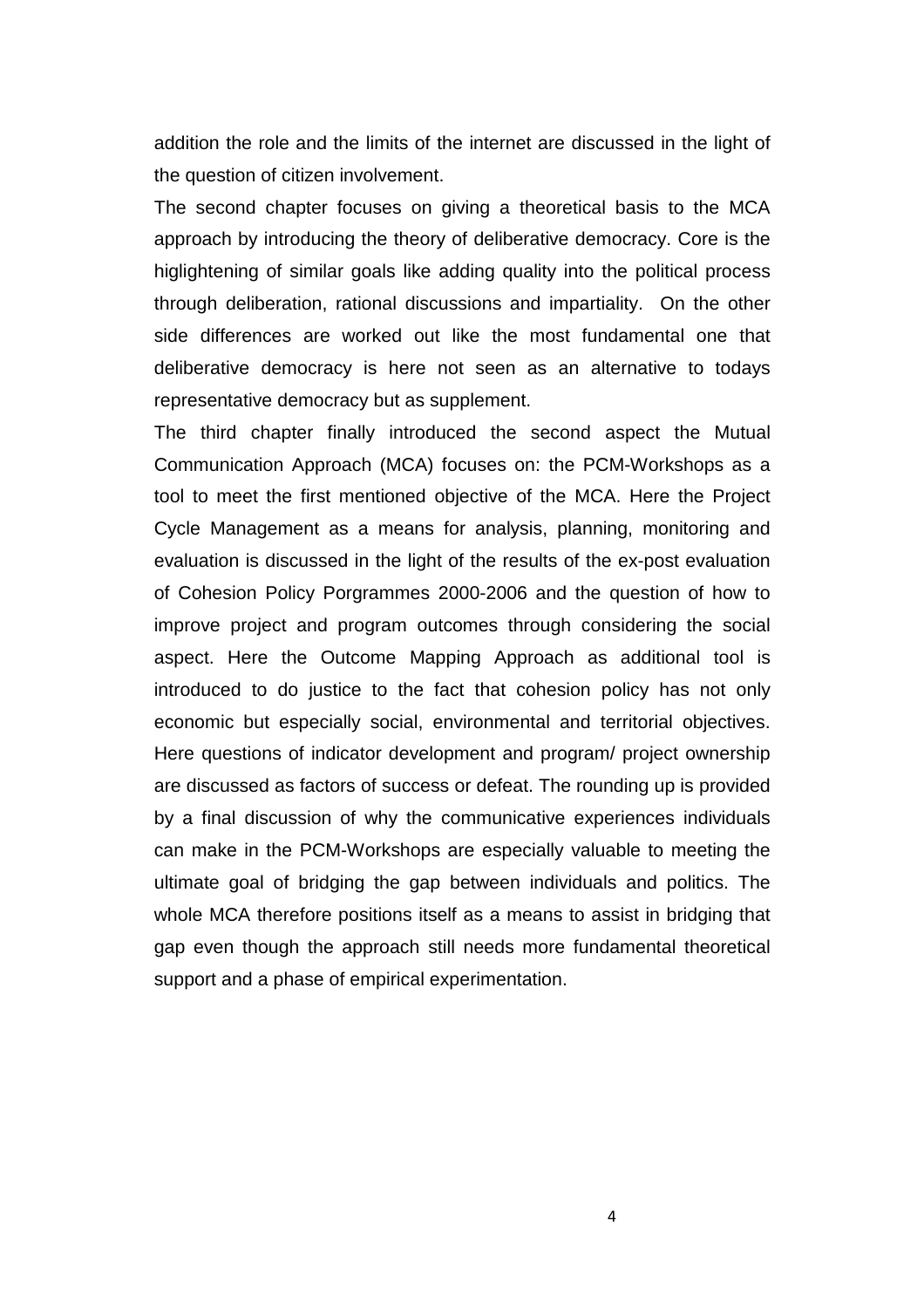# **Leading questions**

- (1) How can local authorities contribute to meeting the objectives of EU Regional Policy more effectively and more efficiently, i.e. (1) Convergence, (2) Regional Competitiveness and Employment, (3) European Territorial Co-operation and (4) Coherence?
- (2) How can the involvement of local authorities into EU policies contribute to an increase in legitimacy of the EU and all national actors from member states involved?

# **1. The "Mutual Communication Approach" (MCA)**

The "Mutual Communication Approach" (MCA) doesn't exist yet. It stands for a combination of the well known approach (1) Project Cycle Management and a concept based on local experts, (2) so called LEUEs (Local EU Experts).

The following research will focus on two different fields of application of this "Mutual Communication Approach" (MCA) according to the leading questions: First, the added value of the MCA for concrete policy planning, implementation and evaluation will be discussed, e.g. within cross border programs and how the approach helps strengthening the capacity of local and regional authorities under the political conditions of the EU. Second, the contribution the MCA can make will be discussed to bridge the gap separating the people from the EU institutions and to increase the legitimacy and transparency of the EU.

The following diagram shall give an overview of the MCA: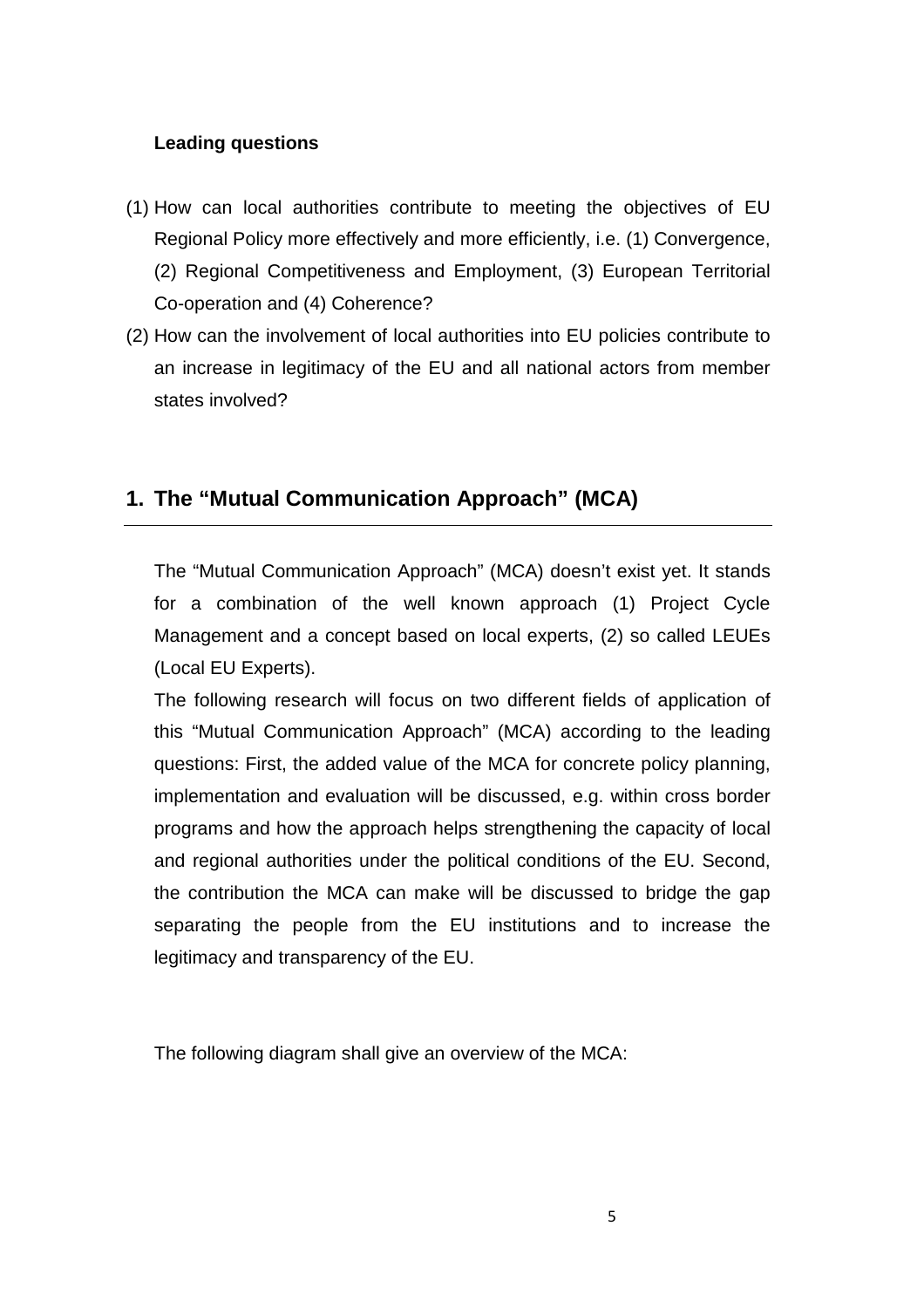

#### **1.1. Introduction to the MCA – explanation of the diagram**

Based on an agreement of representatives of the EU member states and the EU institutions the Mutual Communication Approach is implemented as a regular common policy. That is the prerequisite to its functioning, which will be explained in detail in this research. The policy foresees that life-long-learning institutions cooperate with the EU and are responsible for the implementation of the MCA by carrying out the initial training of the Local EU Experts (LEUEs), the follow-up trainings and the general consulting and looking after.

Local EU Experts (LEUEs) are individuals who already work in already existing local official institutions, like the local assembly, the town and city district assembly. The approach is therefore seeking to be integrated in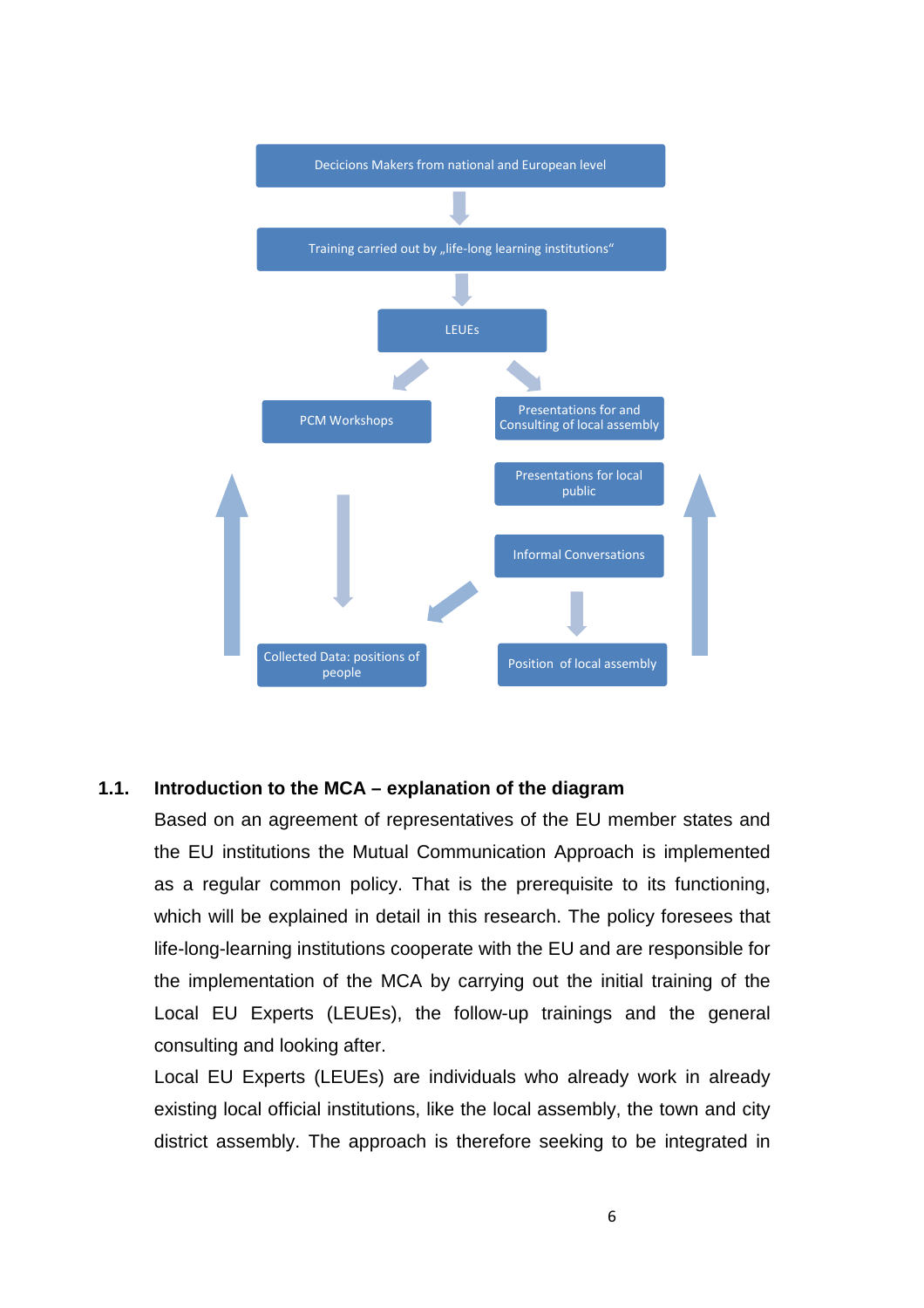already existing structures. Out of every local authority two persons, that have to be elected by the local assemblies for e.g. a period of 2 years (open extension period), will be trained by any official or private lifelearning institution – like EIPA or other institutions providing trainings for local or regional authorities, like the Assembly of European Regions (AER).

The training focuses on (1) the European Union, in particular on its functions and policies also in consideration of its history as well as on its competences and principles (relation to member states, etc.). The idea is to build "Local EU Experts" (LEUEs) who permanently live and work in their village, town or city district. The EU is therefore physically present on the grassroots level and the LEUEs are on the one hand side (a) regularly conducting presentations about current topics related to the EU and about general topics related to the EU within the Local Assemblies as well as they consult them, (b) conducting regular presentations for the local public and (c) are by nature always availbale for informal conversations at the supermarket, in the pharmacy, the restaurant, the church, etc. On the other hand the LEUEs (d) conduct PCM-Workshops. What that means will be explained in detail in chapter 3.

In order to make that possible the initial training of the LEUEs also focuses (2) on the Training of Trainers approach and how to conduct the PCM-Workshops. Besides they get regularly updated via an online platform, where all LEUEs can exchange good practice examples and where the training institutions can offer follow up information and information about further trainings.

The essential part of the MCA is  $-$  that is where its name comes from  $-$  (a) that the local assemblies can take up a qualified position on EU legislation and proposals through services of the LEUEs and can communicate that position to the regional, national and European level, (b) that they can actively contribute to the formulation of a National Strategic Reference Framework and (c) that they can themselves come up with ideas for programs and projects within the scope of EU Regional policy (increased

7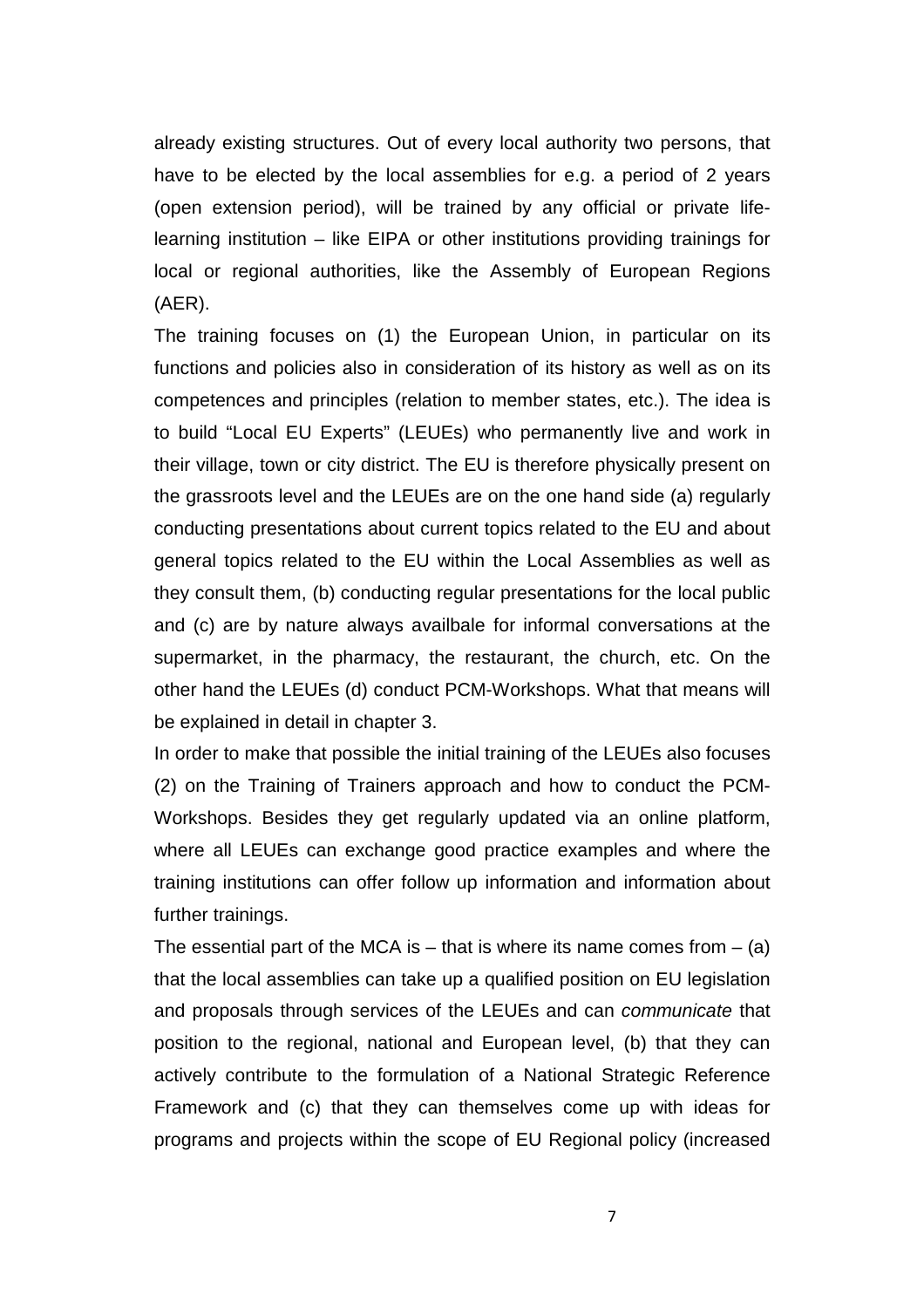absorption capacity). On the other side, the people can communicate directly with decision-makers from all tiers of government through the data on their positions collected in the PCM-Workshops.

Enabling reciprocity in the communication process is the main aim of the MCA in order to contribute to meeting objectives like strengthening democratic rule (legitimacy, accountability, responsiveness), increasing the involvement of different tiers of government in the decision-making process, building up European Citizenship and increasing European Cohesion.

Why the MCA is thought to be able to contribute to meeting these objectives shall be laid out here:

# **1.2. Insights from Research on Media and Communication**

In order to argue for the MCA as one useful approach to contribute to meeting the above mentioned objectives, results from research on media and communication shall be presented.

#### **1.2.1. Mass media and interpersonal communication**

The construction of reality is carried out on basis of two dimensions: the type of reality (objective, symbolic, subjective) and the distance social elements have to the direct experience one can make.<sup>1</sup> Objective social reality means the reality that exists outside the individual, the one it is confronted with. Symbolic social reality means the symbolic use of the objective social reality in art, literature and media. Subjective social reality means the sum of individual concepts of reality and experiences of reality, an individual draws from the objective reality and the symbolic reality.

The essential point here is that the subjective reality is organized by a concept of different zones of relevance. The distance an individual has to the objective or symbolically presented reality is either close or not. Social elements and persons that the individual regularly has face-to-face contact

 $<sup>1</sup>$  See Schenk (1987), p. 436ff.</sup>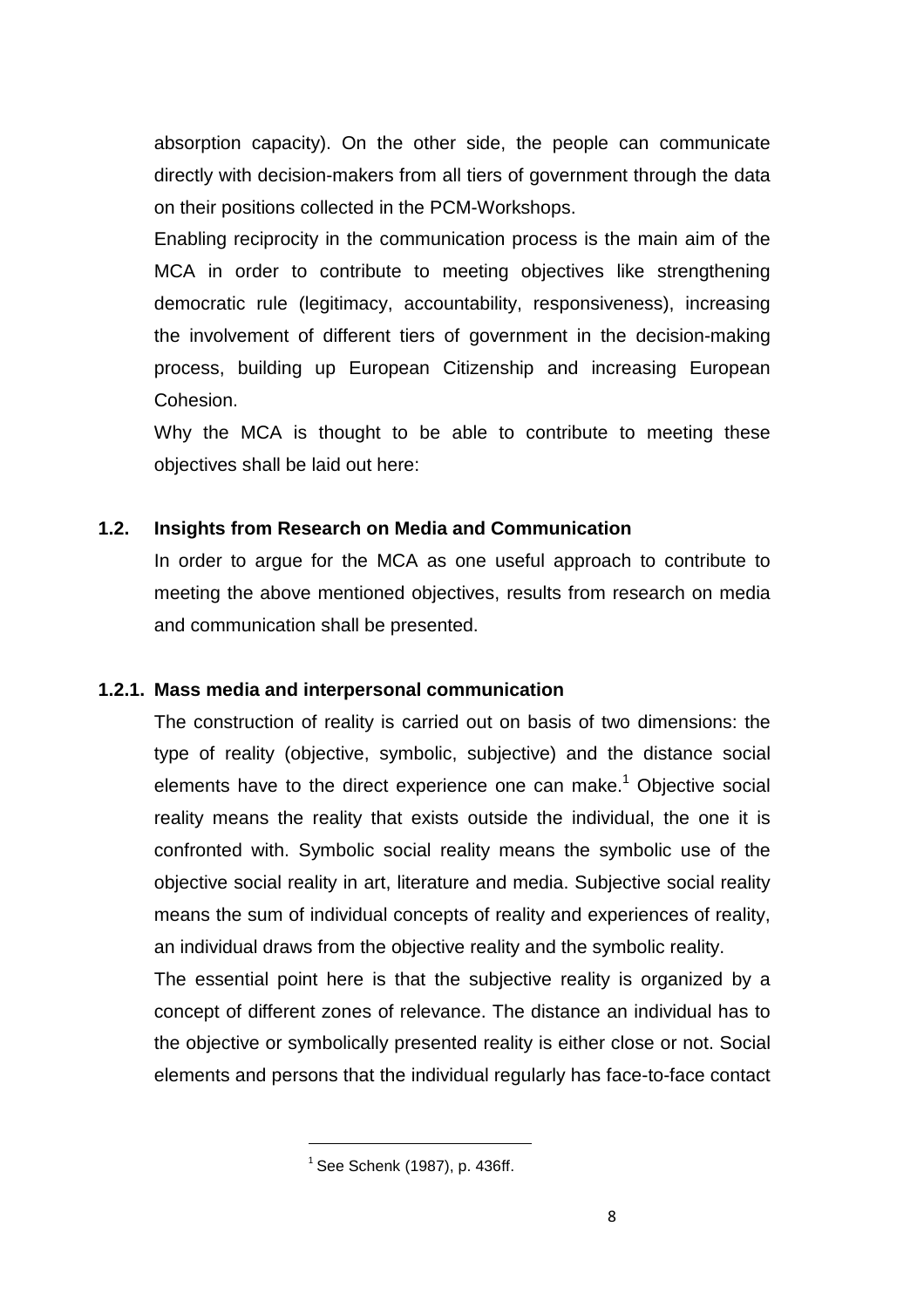with form part of the "primary zone", whereas abstract social elements, like the public opinion or the social order are part of distant zones.

In modern societies there will be a continuous increase in distance between the social elements and the individual. Informal, direct channels of communication will not be able to grasp all the elements. Particularly characteristic for modern societies is in fact an increase in complexity of social reality through a constant functional division so that subsystems like the political, the economical and the information system become more and more autonomous. Individuals are therefore less capable to experience all by themselves. But of course it is essential that individuals establish concepts of the objective reality (in politics, economy, etc.). Without a minimum of common concepts social integration is not possible. That is why the mass media plays an important role in modern societies to balance the different levels of information people have in a society and to restore the lost common ground. The dependance of the members of modern societies on mass media is therefore obvious.

It is the task of the mass media to offer relevant information for life and relevant symbols. But the media can't fulfill this task alone in the necessary qualitative way. Additional structured and institutionalized communication is necessary. Especially unexpected incidents, conflicts and changing social roles through social change produce ambiguities through a lack of information and a lack of integration of useful information into the individual concept of reality, the individual life context.<sup>2</sup> The European Union is without any doubt one of the most dynamic political structures worldwide that is shaped by rapid and constant change and therefore constantly produces ambiguities. Complementary communication to the one that mass media offer is therefore needed also because the media do not work as the mirror of the political system but they apply their own rules in selecting and framing political news. $3$  Still European decision makers believe in the role of the media as mirror even

 $2$  See Schenk (1987), p. 437ff.

 $3$  See Fossum/ Trenz (2006), p.12.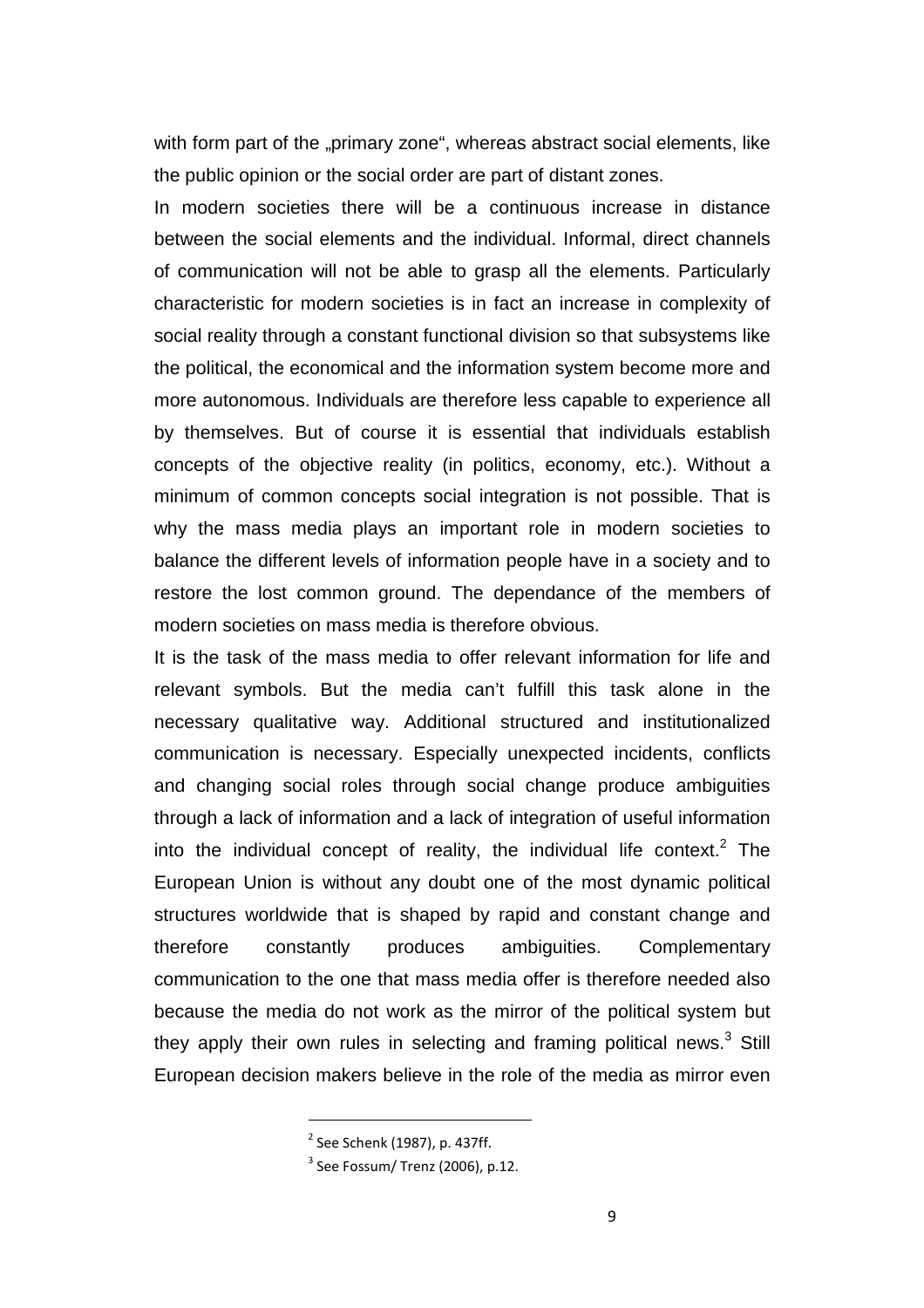though the legal-normative context is not taken one to one, but the "facts" are de- or reconstructed, the functional perspective is linked to different world-views and life-world expectations. Such a mediatized public sphere is therefore doing less to close the gap between citizens and elites than is commonly assumed.

#### **1.2.1.1. The added value of interpersonal communication**

The more distant facts are from the individual experience, the more difficult is the reconstruction of such realities and the more individuals are dependent on and easily influenced by the interpretation of others. $4$  But the dependance on the media for the construction of reality, for the understanding of reality is decreasing if individuals can make direct experiences with social elements through interpersonal communication. It makes therefore sense to find ways of letting people experience such complex and dynamic social elements like the European Union to enable them to remain competent in all aspects of life. Being capable of constructing reality means being more competitive in economic and social life.

The added value of interpersonal communication for the subjective construction of reality depends to a high degree on the social integration of individuals into small and homogenous groups<sup>5</sup>. Against all expectations and in contrast to research outcome in the USA, small, homogeneous and tight social networks are still the norm in Europe – in rural and urban areas.<sup>6</sup> If individuals form part of more heterogeneous groups then they are more exposed to the symbolic reality constructed by the mass media. One risk resulting for the European Union from that is that the distance to the people increases the risk of communication failures because (1) it is clearly talking to people and not with people and (2) communication always has to be re-contextualized, meaning adapted to the respective

<sup>4</sup> See Schenk (1987), p. 437ff.

 $<sup>5</sup>$  See Schenk (1987), p. 439ff.</sup>

<sup>6</sup> See Schenk (1995), p. 182, S. 232-233.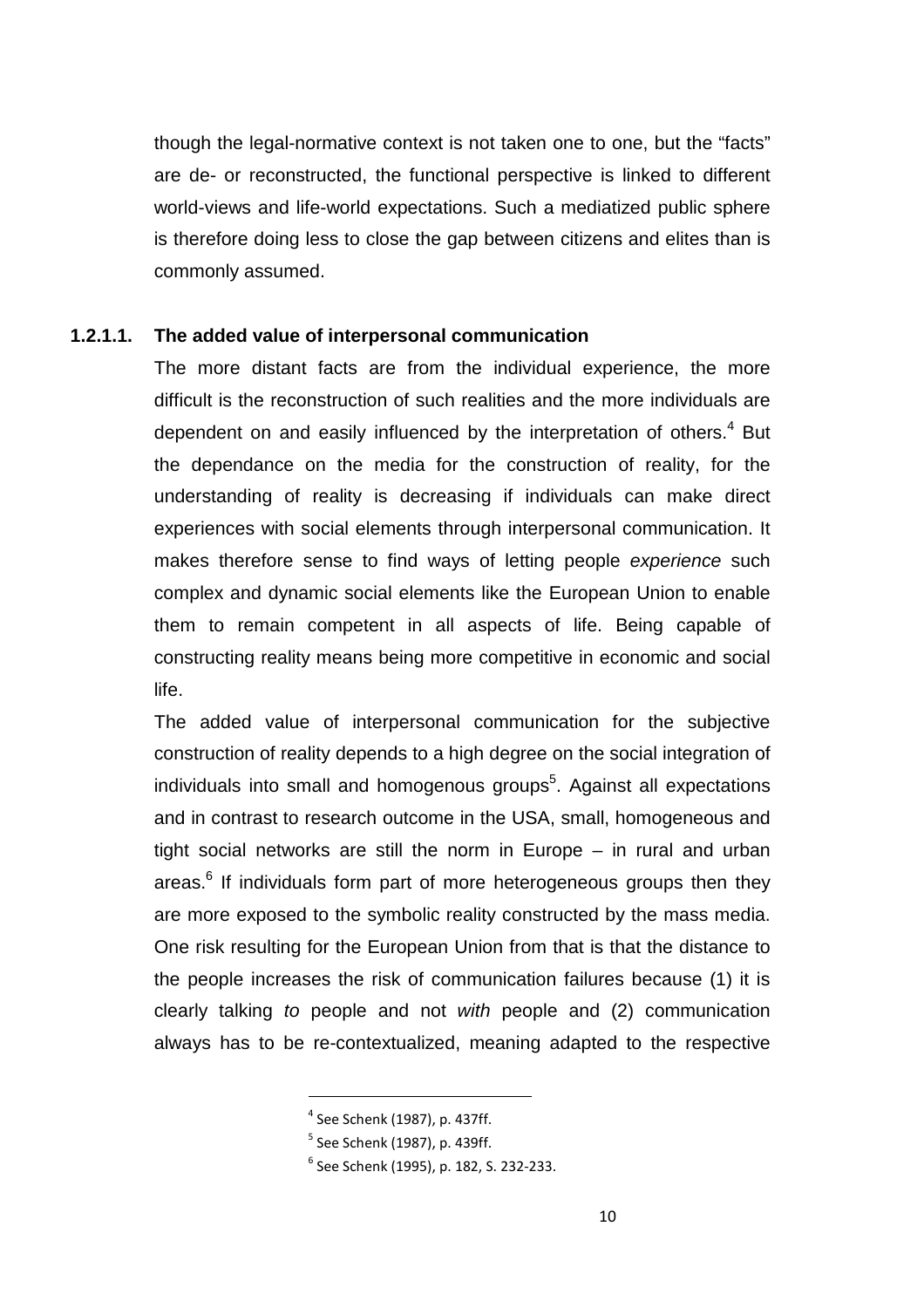context of a country and even region to restart a debate.<sup>7</sup> The painful experience the EU makes is that mediatized debates obey to different rules than deliberations that take place within the Institutions. Mediatized debate has the propensity to make context more important than content. The transformation of the European media landscape into the direction of "infotainment", which is mainly provided by private television and the tabloids stands opposite of the European institutional actors who still provide their information for quality newspapers, which causes a trend towards misunderstanding.<sup>8</sup> Moreover the media is under economic pressure (struggle for attention) and needs to get as much attention as possible: The "Bullshit strategy" is therefore the most supportive for them, meaning skipping the value of truth to increase sales figures. That also causes the erosion of EU legitimacy. A "rational commitment" to the EU is less likely in a communicative setting characterized through symbolic politics and populism: A clear argument for structured and institutionalized interpersonal communication.

#### **1.2.1.2. Differences between rural and urban areas**

l

Interpersonal communication loses its importance for the interpretation of social facts and incidents in heterogeneous social networks in contrary to the importance it still has in homogenous groups. Consequently it is increasingly difficult for individuals to get their bearings. Due to research outcome in the USA and social change triggered by globalization and modernization the assumption came up that social networks are more heterogeneous and shaped by weak ties in urban areas at least.<sup>9</sup> But research on social networks and their communicative behavior doesn't support that, in contrary, networks don't get bigger because of higher education, they only get more diverse in the sense that not chosen relationships (mostly to family and relatives) lead to more interactions with

 $7$  See Fossum/ Trenz (2006), p. 11, S.12.

 $^8$  See Fossum/ Trenz (2006), p. 15-16.

 $^9$  See Schenk (1995), p. 46 ff.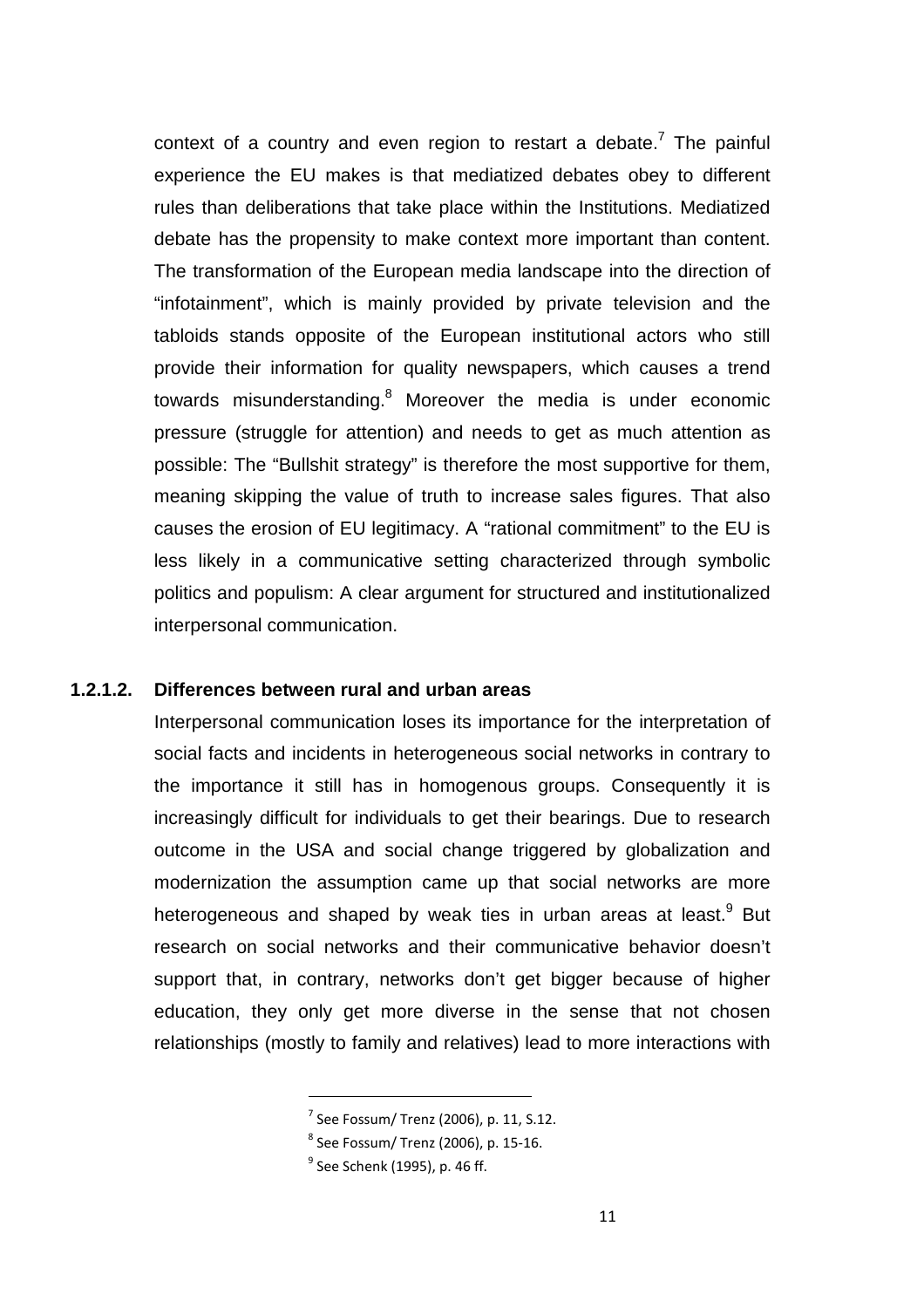people from different educational backgrounds. But in general individuals stay in homogeneous groups, surprisingly more in urban areas than in rural environments. Social networks in rural areas are even less tight, less closed and show more weak ties than those of urban citizens. But in general there are no severe differences between social networks in cities, towns and villages: In all cases small, homogeneous, closed and stable groups are typical. Interpersonal communication is therefore completely underestimated in times of high media penetration.<sup>10</sup> Individual opinions and attitudes get formed in social interactions and insufficient consideration of that blocks the view of political actors and journalists to realize that individuals do have an opinion and something to say within their personal networks. But political communication takes place on another, a mediatized level between elites. Approaches that offer structured interpersonal communication and integrate individuals are therefore more and more essential.

But even though there might not be severe changes in social networks social reality changed, especially in urban areas: There is an increasing amount of individuals who are less part of homogenous groups and who form part of many different, even contradictory and widely branched social groups, without the need of being really based in one.<sup>11</sup> Those individuals then become confronted with a higher amount of different point of views and opinions within their own social networks. Stability of values and the classical integration function of primary groups (family, relatives, neighbors, religious groups, etc.) don't exist anymore to a huge extent. It is more colleagues at work instead of family and neighbors that build the frame of reference for the formation of opinions – especially when it comes to politics. It is more friendly relationships to single persons and loose relationships than groups that build the context for relationships to others. Usually these social networks are more open to the outside world than the traditional, locally anchored groups of relatives, neighbors and cult groups

<sup>10</sup> See Schenk (1995), p. 232.

 $11$  see Schenk (1987), p. 278ff.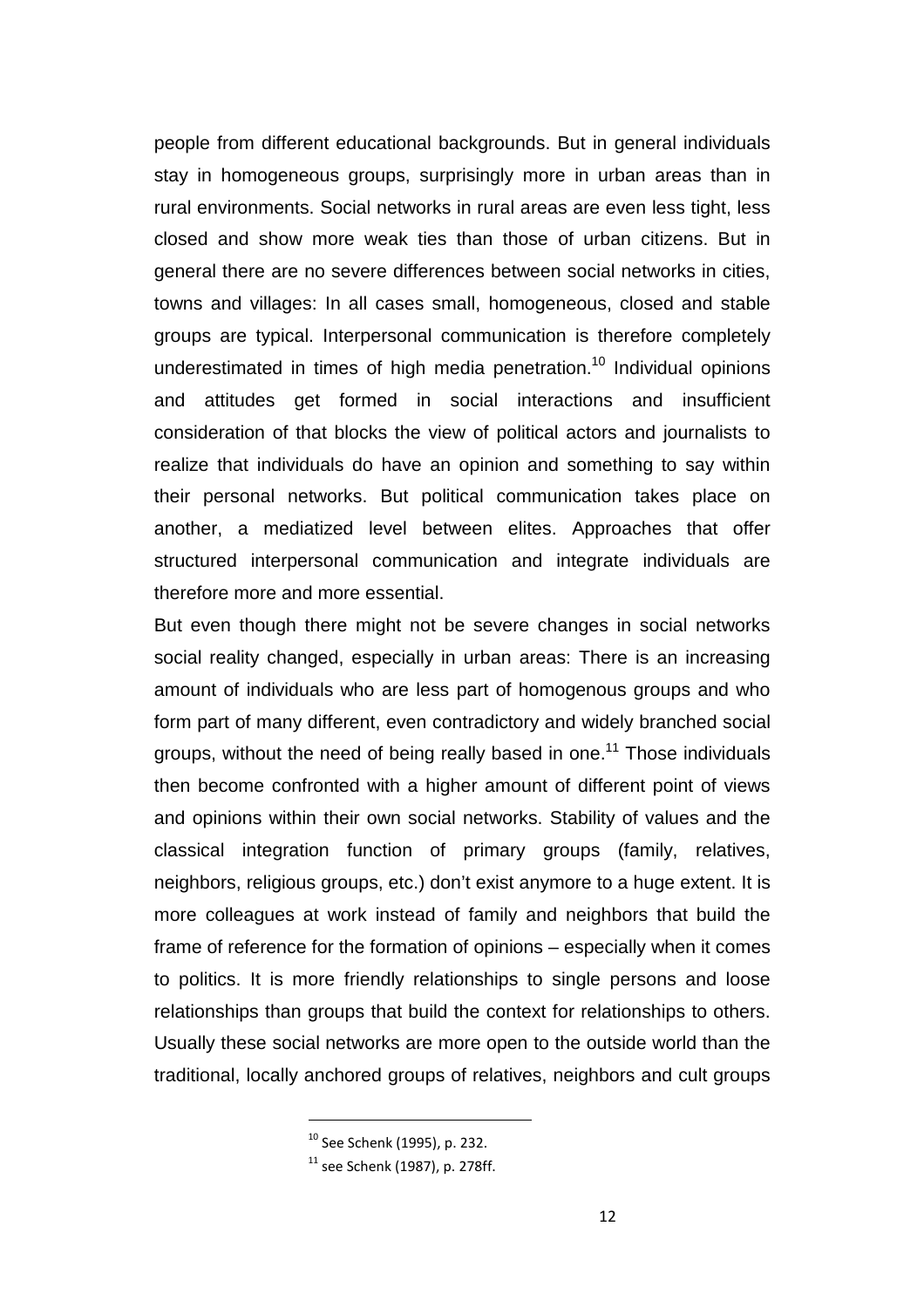according to research on urban sociology.<sup>12</sup> Personal Relationships are shaped by widely branched and loosely connected networks. But those individuals are more conscious about modernity and its political and social implications because they get confronted with by far more information and experiences than others, mostly rural citizens. But still, it remains to be interpersonal communication that is more important for the setting of the agenda (what is talked about), the evaluation of subjects and the formation of opinion.<sup>13</sup>

The importance of interpersonal communication in modern and urban societies is therefore not decreasing at all.<sup>14</sup> They remain to be the main sources of formation of opinion. Interpersonal communication just became completely separated from the public political communication. That is the crucial problem here. The negative referenda in France and the Netherlands are a proof for the need for more and especially regular dialog with the people because they mark just the endpoint of a short electoral period in which there was, due to many reasons that will be partly laid out in this thesis, hardly any opportunity to get into real interactions.<sup>15</sup> What needs to be stressed here is that even the upcoming of social networks characterized by heterogeneity, openness and weak ties would argue for structured and institutionalized interpersonal communication. The reason is that the influence on the public opinion by the media is increasing if individuals form part of heterogeneous social networks because the direct effects of the media aren't reduced through interpersonal communication which influences the subjective concept of reality. It is less to fear that in European societies comprehensive mass manipulation is expected, but, as shall be laid out now, the media has limited competences.

<sup>12</sup> See Schenk (1987), p. 278ff.

<sup>13</sup> See Schenk (1995), p. 232.

 $14$  See Schenk (1987), p. 275; and Schenk (1995),

p. III.

<sup>15</sup> See Fossum/ Trenz (2006), p. 10.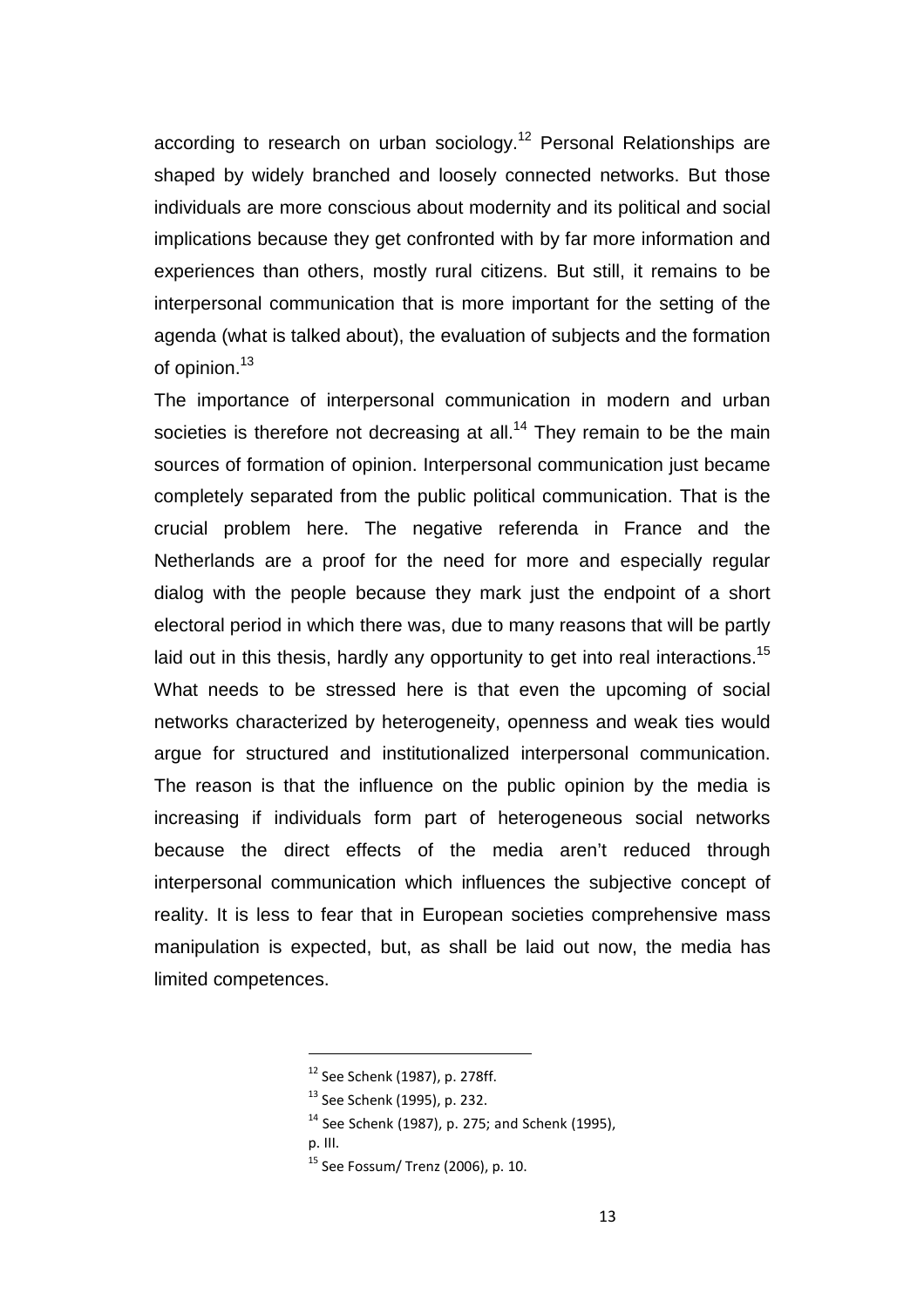#### **1.2.1.3. What media can and cannot deliver**

Mass media are one factor of influence among many in society, which makes them not be the only cause of effects. Other factors of influence that cause effects of mass communication by media are: $16$  (1) The predispositions of percipients and their consequent selective exposure to media services, selective perception and their selective retention, (2) the normative influence of primary, secondary and reference groups, (3) the interpersonal distribution of messages from mass media, (4) the opinion leaders or makers as well as (5) the structure of commercial mass communication in a free market economy. Mass communication therefore has an effect shaped by the five factors and is never a direct cause-effect phenomenon.

General observation of media and communication research is that mass communication reinforces already existing attitudes, opinions and behavior. Only in rare cases it leads to a change in attitudes.<sup>17</sup> On the other side, mass communication is effective if attitudes and opinions are built about facts on which percipients don't have an opinion on yet, like the diffusion of new products, the socialization of children or rapid social change.

But the evaluation and the interpretation of such information distributed by mass media as well as the gathering of additional information usually take place in small groups and social frames of reference.<sup>18</sup> Interpersonal communication therefore takes up a complementary function to mass communication. While mass communication mainly creates knowledge about innovations within societies, it is the interpersonal communication channels that are mainly responsible for persuasion, for the building of attitudes and for changing them as well as opinions and behavior.<sup>19</sup> When it comes to persuasion and decision making, face-to-face communication

<sup>16</sup> See Schenk (1987), p. 424.

<sup>17</sup> See Schenk (1987), p. 425.

 $18$  See Schenk (1987), p. 431, p. 439 and see Schenk (1995), p. 232-233.

<sup>&</sup>lt;sup>19</sup> See Schenk (1987), p. 295.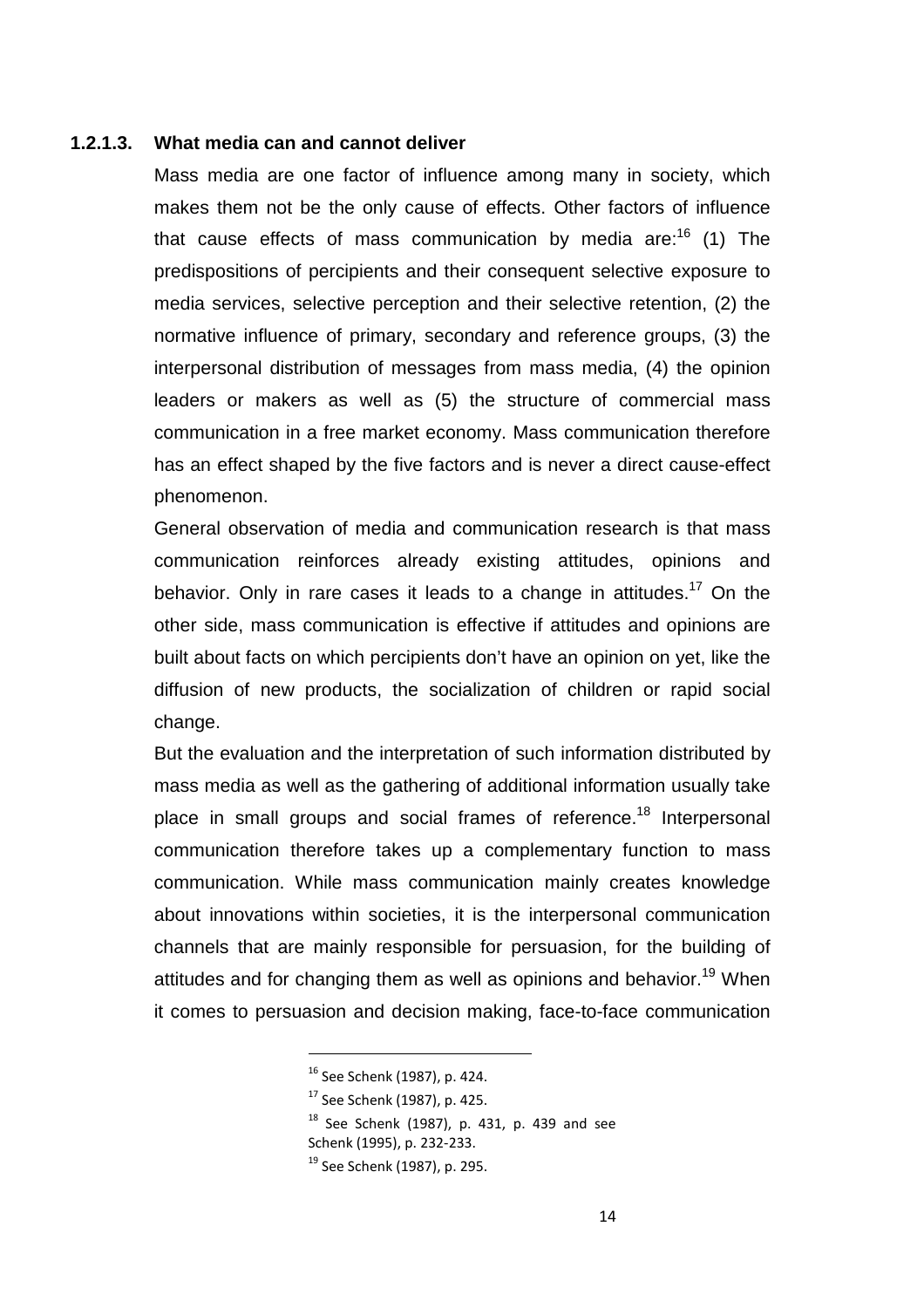plays an essential role. Mass media only deliver the topics for these interactions. In the process of adoption of information mass and interpersonal communication complement each other.

Adoption means the psychological attitude of individuals towards an innovation or a new information in the sense of a voluntary acceptance of the same. $20$  The term adoption explains the individual learning process that takes place during the period of reception of an innovation along the five steps: (1) awareness, (2) interest, (3) evaluation, (4) trial, (5) adoption or rejection or further research. The added value structured and institutionalized interpersonal communication can have to assist individuals in the creation of their subjective concept of reality, to understand reality and to act upon this knowledge is not yet acknowledged. Only small scale experiments like "deliberative polling" are carried out.<sup>21</sup>

By presenting the Mutual Communication Approach, a first trial for a largescale approach shall be carried out, that focuses on interpersonal communication in order to increase the capability of individuals to cope with inconsistencies that arose in their cognitive systems through information inputs. Especially political realities can hardly be directly experienced by people and therefore every transmitted information about politics and especially international politics causes inconsistencies, demonstrated by a lack of understanding, rejection or even fear if those inconsistencies can't be resolved. It is therefore important to acknowledge that news most of the time reach the people almost directly, because they are important. The more important an incident is, the more it gets spreaded.<sup>22</sup> The importance of an information is related to the amount of people whose life is decisively influenced by an incident (hard news). The European Union for instance by covering almost every policy field of a

l

http://cdd.stanford.edu/polls/docs/summary/ (06.05.2010; 17:19h)

<sup>20</sup> See Schenk (1987), p. 286.

<sup>&</sup>lt;sup>21</sup> See Fishkin,

<sup>22</sup> See Schenk (1987), p. 296-297.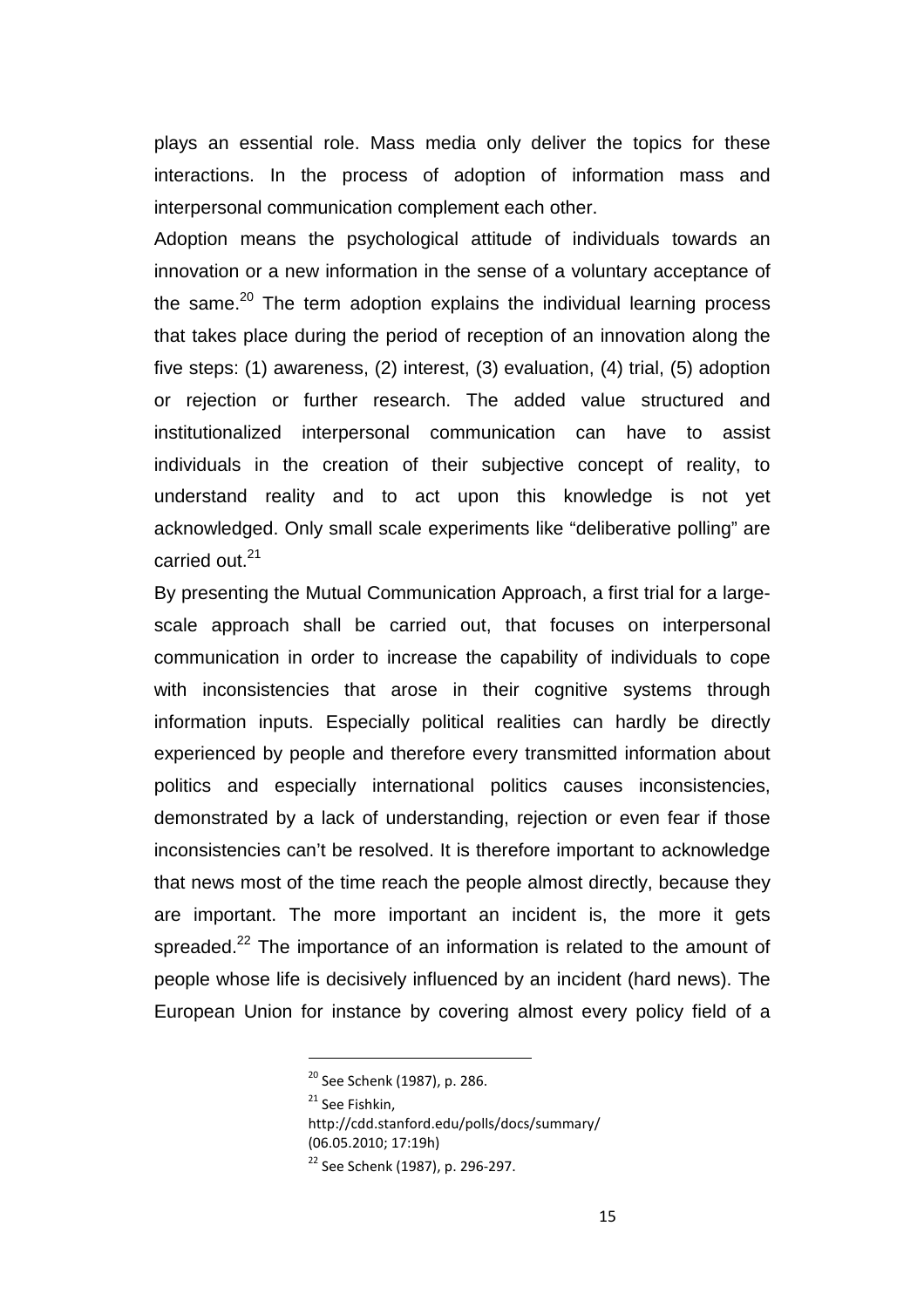normal Nation State influences the lives of a huge amount of people. Many people know about news like the Lisbon Treaty, but rarely people know what it stands for and what it means for their life.

For that reason again it must be stressed that, according to the analysis of communication channels, (a) mass media deliver inputs (information, knowledge about innovations) and (b) interpersonal communication is the means to evaluate inputs on the basis of cultural norms and values, to legitimize, adopt or reject or modify them until they fit into the existing culture.<sup>23</sup> Conventional political PR to convince people of the advantages of the EU can therefore be seen as little successful. Moreover it is less to think about how to convince the people – like the argument that policy impact will do so – but more the question of how to assist individuals in (a) diminishing inconsistencies and (b) how to assist individuals in better understanding reality, in being more capable of establishing a subjective concept of reality even though they can't personally experience many social elements of society. That bridges the gap separating the people from the reality they can't experience and reduces complexity of modern life which builds trust. And it is exactly trust, solidarity and understanding that need to be built so that people support the European Union. $24$  Using the media for informing the people means squeezing information into the corset of special news values which means severe selection and modification of it.<sup>25</sup> Usually EU news is not selected because it doesn't correspond to the general news values. Moreover, issue attention circles are short and there are many issues competing for attention in the media. This severely restricts the possibility of long term debates and therefore learning processes based on discursive interchange.

<sup>&</sup>lt;sup>23</sup> See Schenk (1987), p. 298.

<sup>24</sup> See Fossum/ Trenz (2006), p. 4-5.

 $25$  See Fossum/ Trenz (2006), p. 17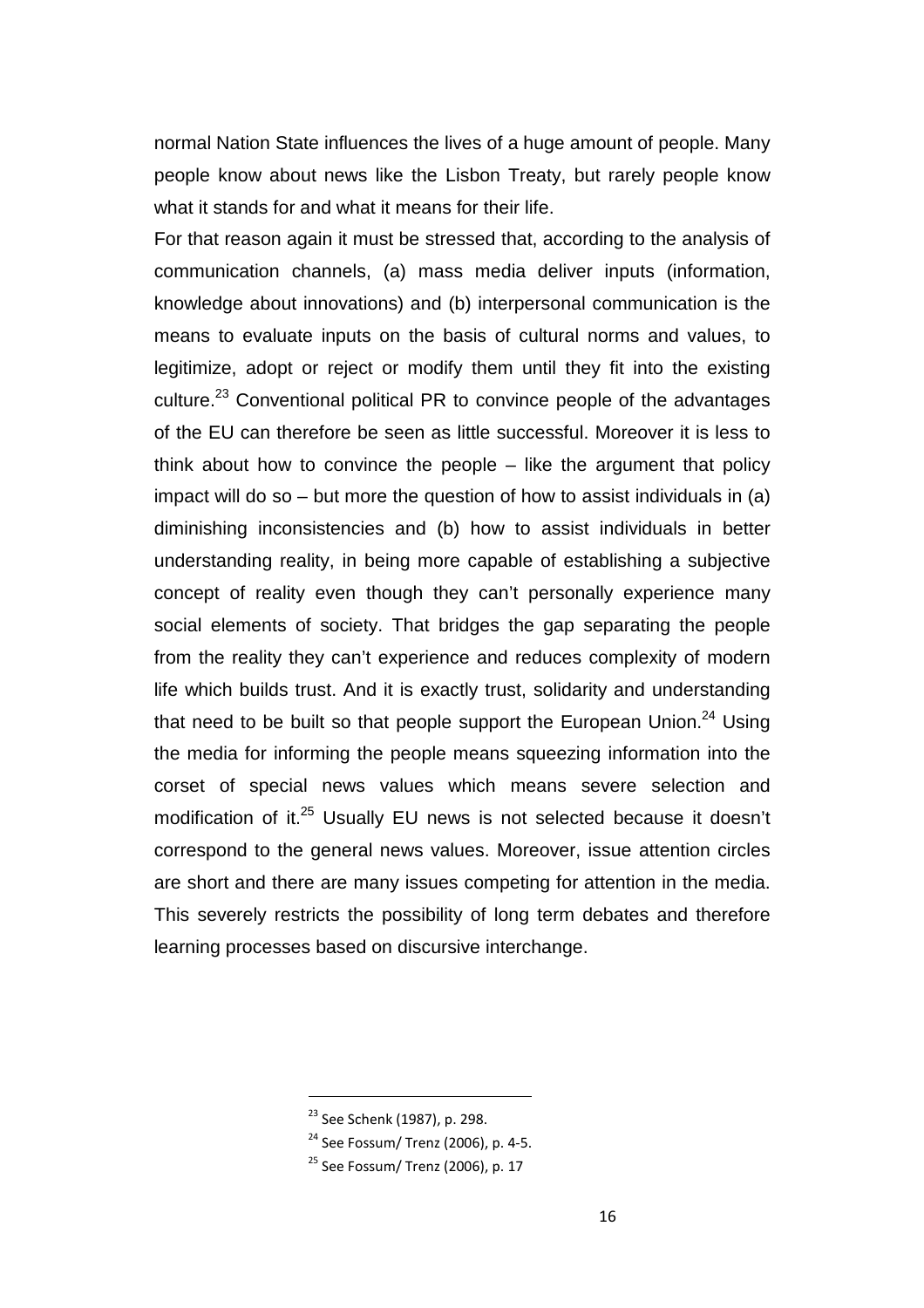#### **1.2.1.4. Structural knowledge versus subject knowledge**

There is a crucial difference between (1) subject knowledge, understood as knowledge about circulating subjects and (2) structural knowledge or background knowledge, understood as knowledge of causes, involved actors, effects, solutions, etc.<sup>26</sup> Knowledge about subjects can be equally distributed among the different segments of society even if privileged individuals might know earlier about news, whereas different levels of structural knowledge among social segments usually remain.

Mass media have especially influence on the level of subject knowledge. But it is important to know that knowledge can also erode in well informed social segments and therefore all segments are vulnerable to forget. The Mutual Communication Approach (MCA) puts its focus on the aspect of increasing the structural knowledge among all social segments on a regular basis. Mass media in contrary tend to treat topics according to the logic of the free market. $27$  Subjects come up as news and disappear rapidly again without usually following up on them. Instead new latest news is presented. The shortage in resources and space (newspapers, time for TV, etc.) reinforce that phenomenon.

The argument that the MCA can be useful here is based on the insight that the flow of information is more equal in small and homogenous<sup>28</sup> groups than in big and pluralistic ones. Differences in the amount of knowledge are therefore smaller if the flow of communication goes through interpersonal communication channels instead of those of mass communication.<sup>29</sup> The goal is to acknowledge the relevance of the two different degrees of knowledge for the individual capacity to (1) orient oneself in all situations in life and (2) to overcome difficulties of daily life. Mass media alone by just broadening subject knowledge can't therefore be sufficient in a complex society which is an argument for the

<sup>26</sup> See Schenk (1987), p. 308-309.

<sup>27</sup> See Schenk (1987), p. 227-228.

 $28$  Referring to congruence in opinion, similar educational background, similar age,etc.

<sup>&</sup>lt;sup>29</sup> See Schenk (1987), p. 311.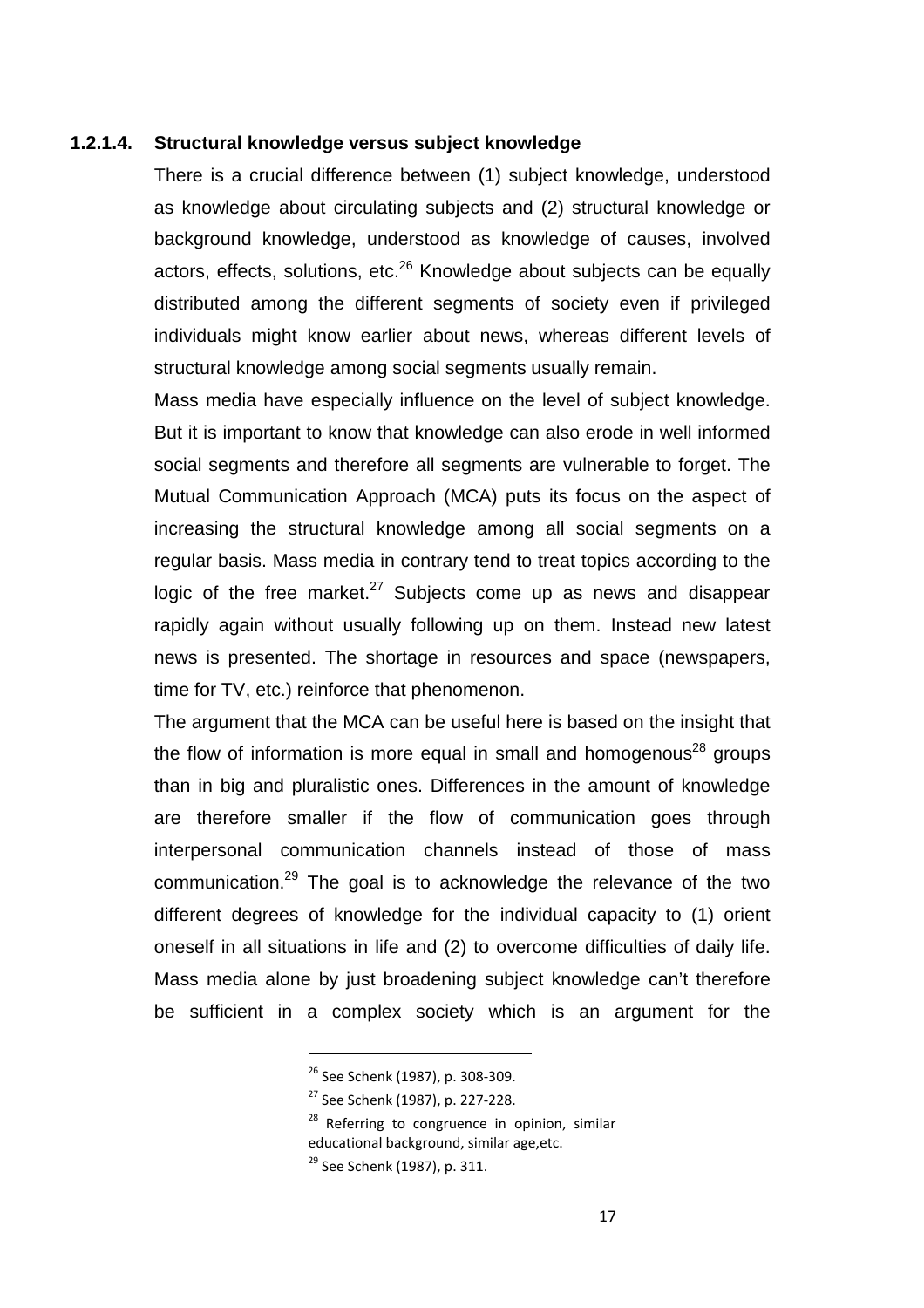establishment of structured and institutionalized interpersonal communication especially in urban conurbations where a lack of small and homogeneous groups is potentially reality which results in a decreasing influence of interpersonal communication for understanding reality.<sup>30</sup> The symbolic media reality is furthermore problematic because topics and incidents presented in the media don't necessarily correspond with the developments of the objective reality. That is the case because the goods the media offer are determined by the selling of attention according to the category of news. Understanding presupposes attention but most of the European public communication ends as un-received message because it doesn't find its way into the media. $31$ 

Image-Agenda-Setting on the other side is something the media can deliver in contrast to Issue-Agenda-Setting, for example before elections, where the image of a candidate (name, personal characteristics, activities, ideology, but less qualifications for the position) are being presented.<sup>32</sup> But the EU for instance doesn't have one face. Even during the elections for the European Parliament there is little possibility to create an image of the EU, especially because it is only one of several institutions. The structure is too complex for the symbolic reality of the media. That is why the reduction of complexity carried out by the media has fatal effects, like EU is "Brussels". Brussels becomes to be the symbol for many negative outcomes of globalization and unpopular policies that are in reality the responsibility of the member states – if for example the Council takes a decision.<sup>33</sup> But the role of different actors in the decision making process is too unclear, as also the White Paper on European Governance admits, to prevent that the simplification of the media causes that. $34$  And as long as there is no other source of information than the mass media there won't be a solution to that.

<sup>30</sup> See Schenk (1987), p. 439.

 $31$  See Fossum/ Trenz (2006), p. 17, p. 18.

<sup>32</sup> see Schenk (1987), p. 212.

 $33$  See European Commission (2001), p. 7.

 $34$  See European Commission (2001), p. 10.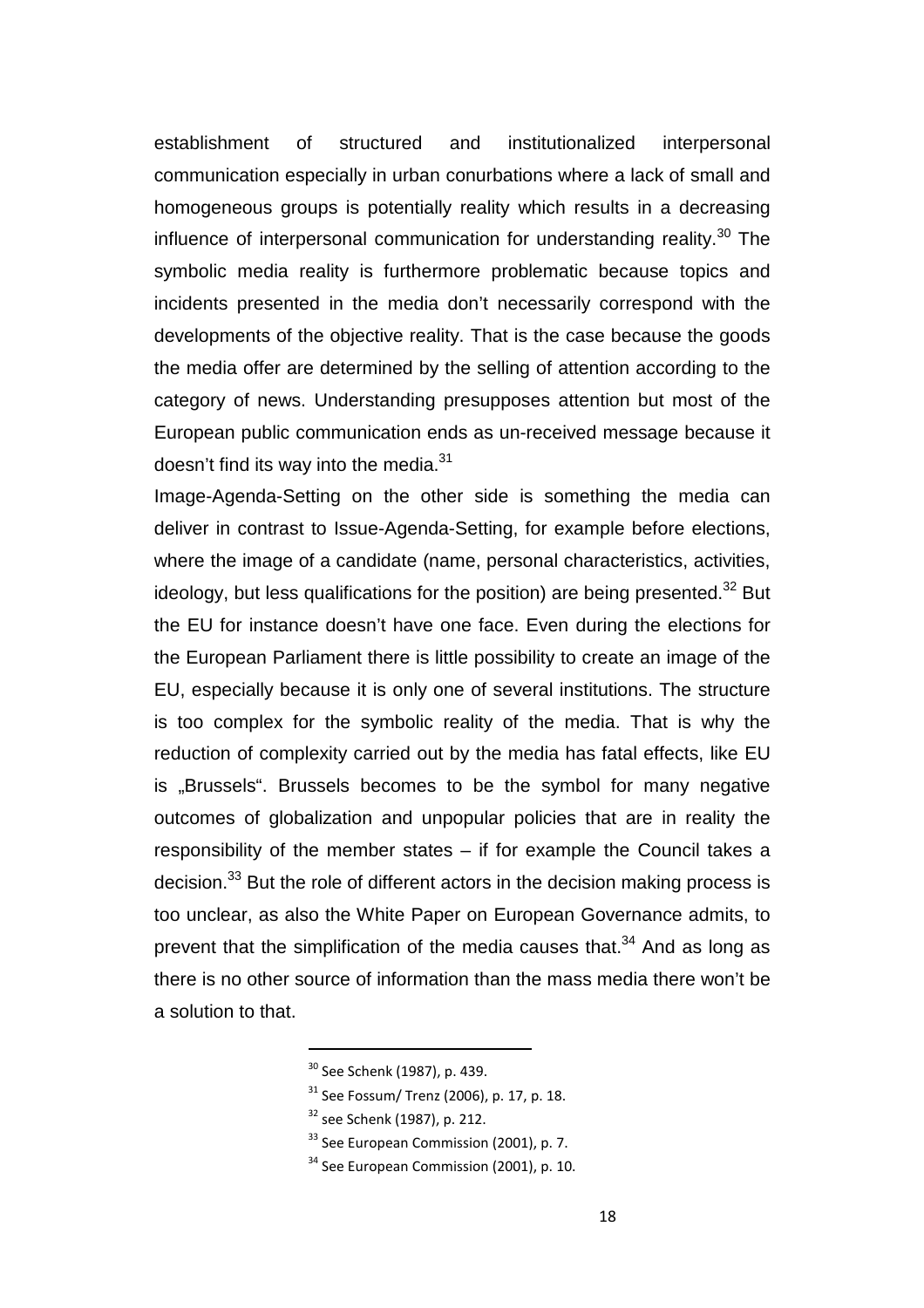The MCA can contribute here, also because results from research show that interpersonal communication reduces the effects the media and the development of the objective reality have on people.<sup>35</sup> If structured and institutionalized interpersonal communication takes up subjects transmitted by the media and assists in interpreting them on a local level, a real added value for individuals is created. Topics and objects that cause an intense need for orientation usually lead to the intensive use of the media.<sup>36</sup> But as studies prove, interpersonal communication is more effective to bring about understanding, assist in orientation because of its interactive character, the existence of a reverse channel. $37$ 

## **1.2.1.5. Understanding – the goal of all communicative behavior**

Understanding means that the communication process is successful, that the message sent is understood the way it was meant. That is guaranteed if the communication partners share the meaning of the sent signals. $38$  In other words, human communication requires that in the consciousness of both communication partners the same meanings are constantly updated as well as it requires that both posses a stock of symbols that symbolize the same objects to the other communication partner, i.e. objects of everyday use, states of being, ideas, views, etc. George Herbert Mead talks about "significant symbols" that are characterized by standing for an idea that is also being activated in the mind of the communication partner which leads to understanding.<sup>39</sup>

Communication is therefore seen as ..common actualization of meanings".<sup>40</sup> A shared basis of meanings is essential to successful communication. Here is exactly the crucial aspect spelled out about the

<sup>35</sup> See Schenk (1987), p. 222.

- <sup>36</sup> See Schenk (1987), p. 223.
- <sup>37</sup> See Schenk (1987), p. 219.
- <sup>38</sup> See Burkart (2002), p. 26, p. 56.
- <sup>39</sup> See Mead (1968), p. 85.
- <sup>40</sup> See Luhmann (1971), p. 42.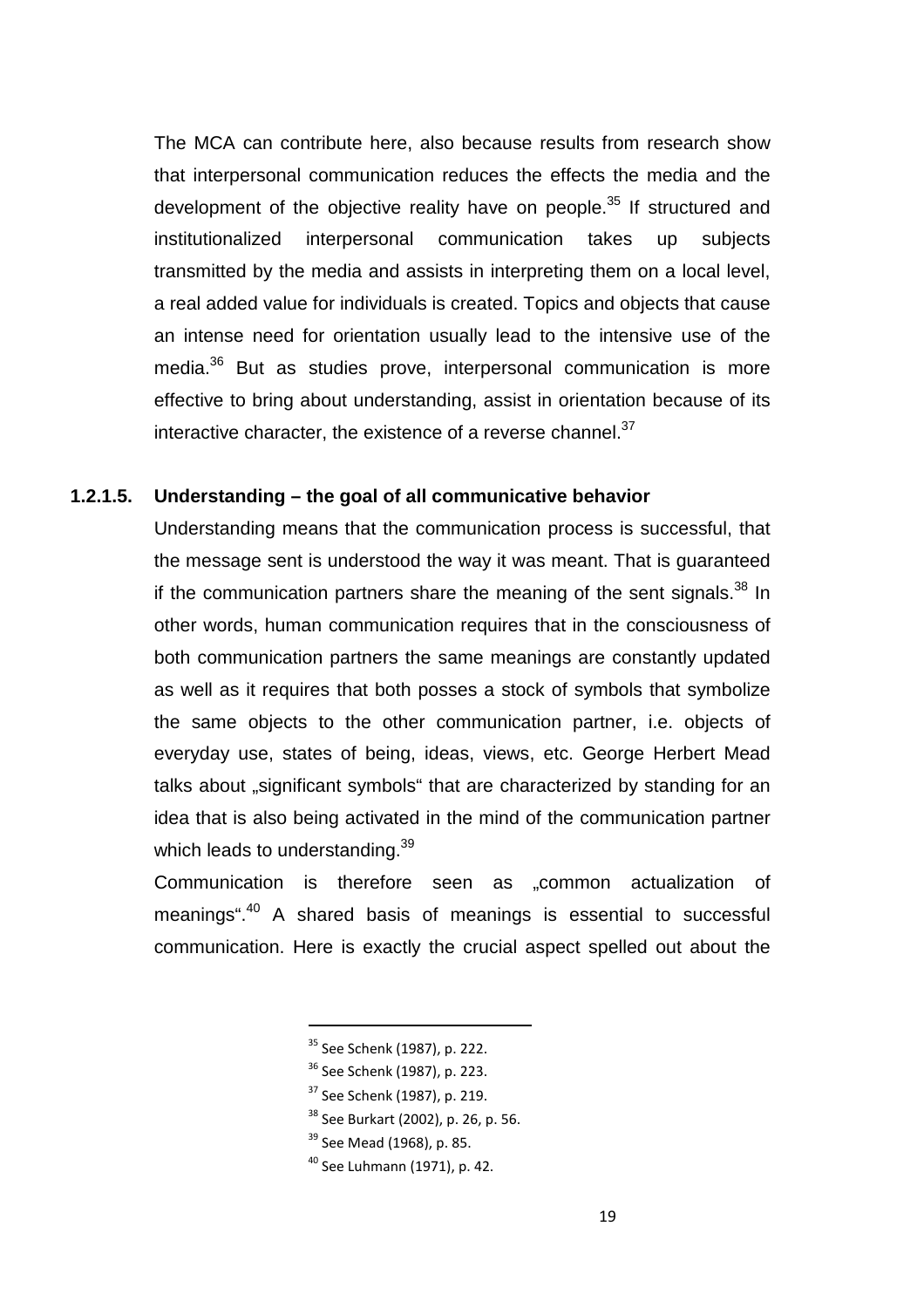role the Mutual Communication Approach (MCA) can play for successful communication between politicians and individuals.

The MCA contributes to the creation of a common stock of meanings upon which understanding can be reached. Understanding doesn't in the first place mean acceptance of ideas, but the comprehension of ideas. The individual itself decides voluntarily whether to accept something or not – according to the process of adoption of information explained above -, but the huge assistance from outside is to facilitate awareness and understanding. That is the one added value of the MCA. Another one is related to the reverse channel: Nowadays individuals draw their knowledge about politics in the first place from mass media, as explained above, as well as politicians know about the interests of the general public to a great extent from the mass media, if one disregards for a moment the instrument of public opinion polling.

But both, mass media and public opinion polling, like the Eurobarometer, are insufficient means to know about the needs and interests of the individuals, to understand them. $41$  Political decisions are mostly taken on basis of quantitative data and the opinion of experts. $42$  Let's assume such quantitative data about population, unemployment rate, education rate, higher education graduates rate, economic growth, etc. are available. In order to boost economic growth for instance there are five different approaches on the table. It is usually mainly ideological arguments that define which one should be applied. But if qualitative data from the PCM-Workshops about the problems and needs of the individuals were available the quantitative data could be interpreted on the basis of relevant criteria: three out of five of the proposed policies to boost economic growth may work out but would bring about unwished side-effects by reinforcing problems and not meeting the needs of individuals. Therefore two policies remain and make a lot more sense than policies just selected for

<sup>41</sup> See Held (2006), p. 247.

 $42$  See European Commission (2001), p. 19.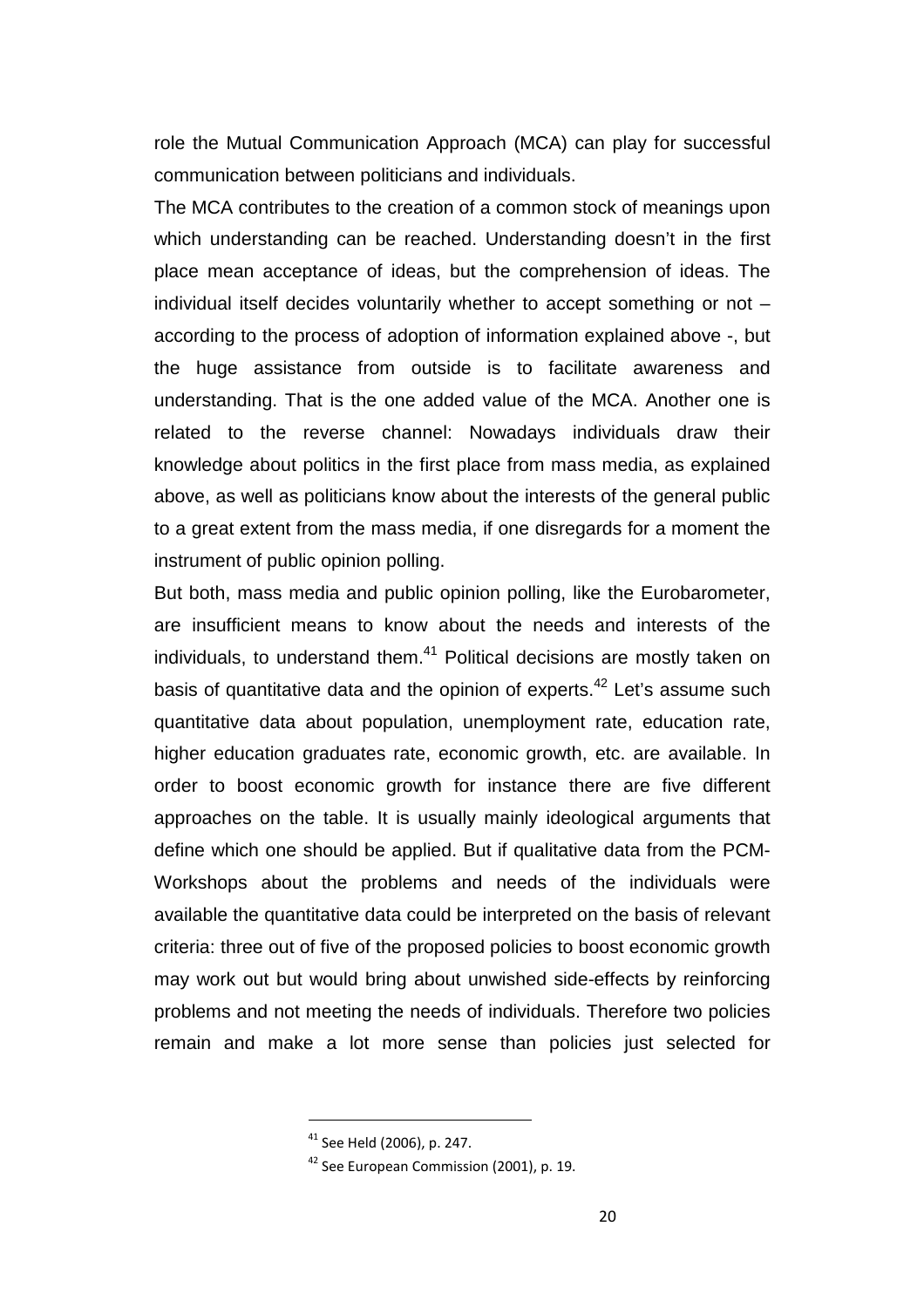ideological reasons or party-color.<sup>43</sup> Such a "Do no Harm Analysis"  $44$  in order to assess if a policy doesn't have unwished side-effects can more easily be carried out if these qualitative data are available. The so called "mixed methods approach"<sup>45</sup> talks about the use of quantitative and qualitative data in one approach in order to interpret the quantitative data and avoid misinterpretation.

Anyway, to let politicians and public administrators know more about the individuals and not only about the general public, which is necessary in times of modern, intercultural and pluralistic societies, adapted approaches have to be created. The MCA is a tool that offers political decision makers and public administrators high quality data about the individuals which can be used to interpret the quantitative data and weight the opinions of experts on basis of the needs of the people. The main aspect of the MCA approach is to ensure the qualitative deepening of the European integration process by introducing tools to do better what is already done, not to invent new miracle-like answers.

## **1.2.1.6. One-sidedness versus reciprocity**

The intra-systemic (within a society or group) and the inter-systemic (between societies or groups) communication structures societies.<sup>46</sup> It transmits and modifies values and norms. The meaning of communication for societies is not debated anymore, because it is the precondition for interpersonal, for social behavior, for mutual influence and reciprocal orientation of behavior of individuals. Especially verbal communication, language, as the conveying of meaning between human beings, is important. What happens is exchange, interaction, understanding, participation and relationship, which brings in the special importance of interpersonal or direct face-to-face-communication:

<sup>43</sup> See Held (2006), p. 275.

<sup>44</sup> See Anderson (1999), p. 68 ff, p. 145.

<sup>&</sup>lt;sup>45</sup> Johnson/ Onwuegbuzie (2004), p. 1-13.

<sup>&</sup>lt;sup>46</sup> See Schenk (1987), p. 11ff.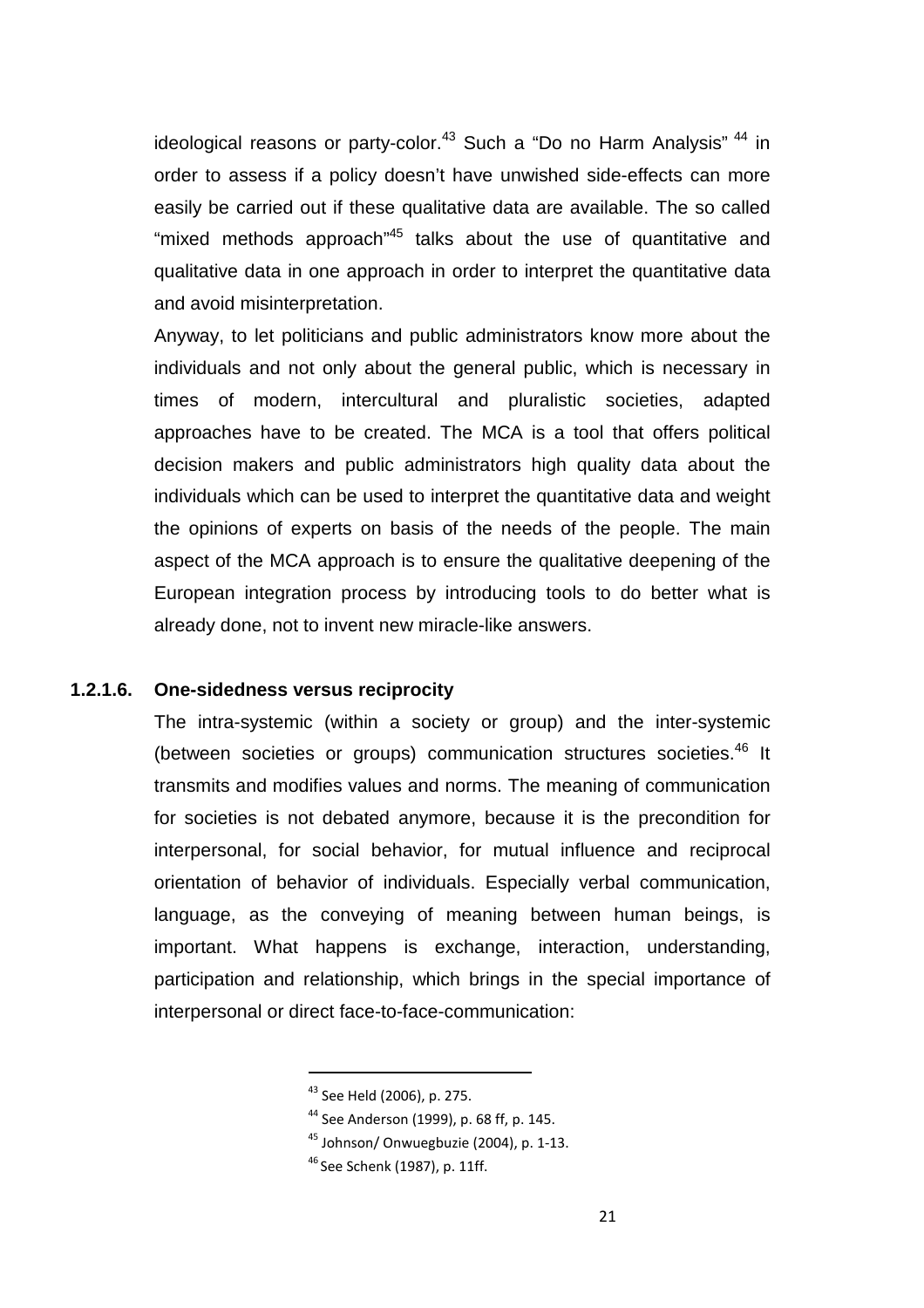The process of interpersonal communication is always reciprocal and makes the reverse channel possible which is essential for the realization of understanding. Feedback is necessary to clarify the meaning of a received message. That is how disruptive factors like the ambiguity of words or the individual misinterpretation of a statement because of different backgrounds can be overcome and the non-realization of understanding can be avoided.

On the opposite side there is the one-sided communication process of the mass media characterized by the transmission of information from A to B, by a stimulus-response logic without a reverse channel. The crucial difference between interpersonal and mass communication therefore lies in the by far more limited feedback possibilities in the mass communication process. The special meaning of direct communication is therefore obvious. Mass media are champions in spreading information but interpersonal communication is crucial for the interpretation and the integration of this information into the individual life context, in order to apply it in daily life. Here statements get assimilated. $47$ 

Interpersonal communication (also face-to-face or primary communication or interaction) stands opposite of mass communication (secondary communication), whereas the later is a special version of the first one.<sup>48</sup> With face-to-face-communication (1) the chance for successful conveying meaning is extremely high because it happens in a relative homogeneous surrounding in which norms and values are well-known by all participants of an interaction. (2) There are almost no disruptive factors because of the immediate possibility of feedback. In opposite the characteristics of mass communication are (a) a bigger space-time distance, (b) a bigger sociocultural heterogeneous group of participants with a lower level of identifying themselves with senders of messages, (c) a lower frequency of communication, (d) a lower intensity of being in contact and (e) a lower chance of successful communication (reciprocity of communication)

<sup>47</sup> See Schenk (1987), p.19-20.

<sup>48</sup> See Schenk (1987), p.17-18.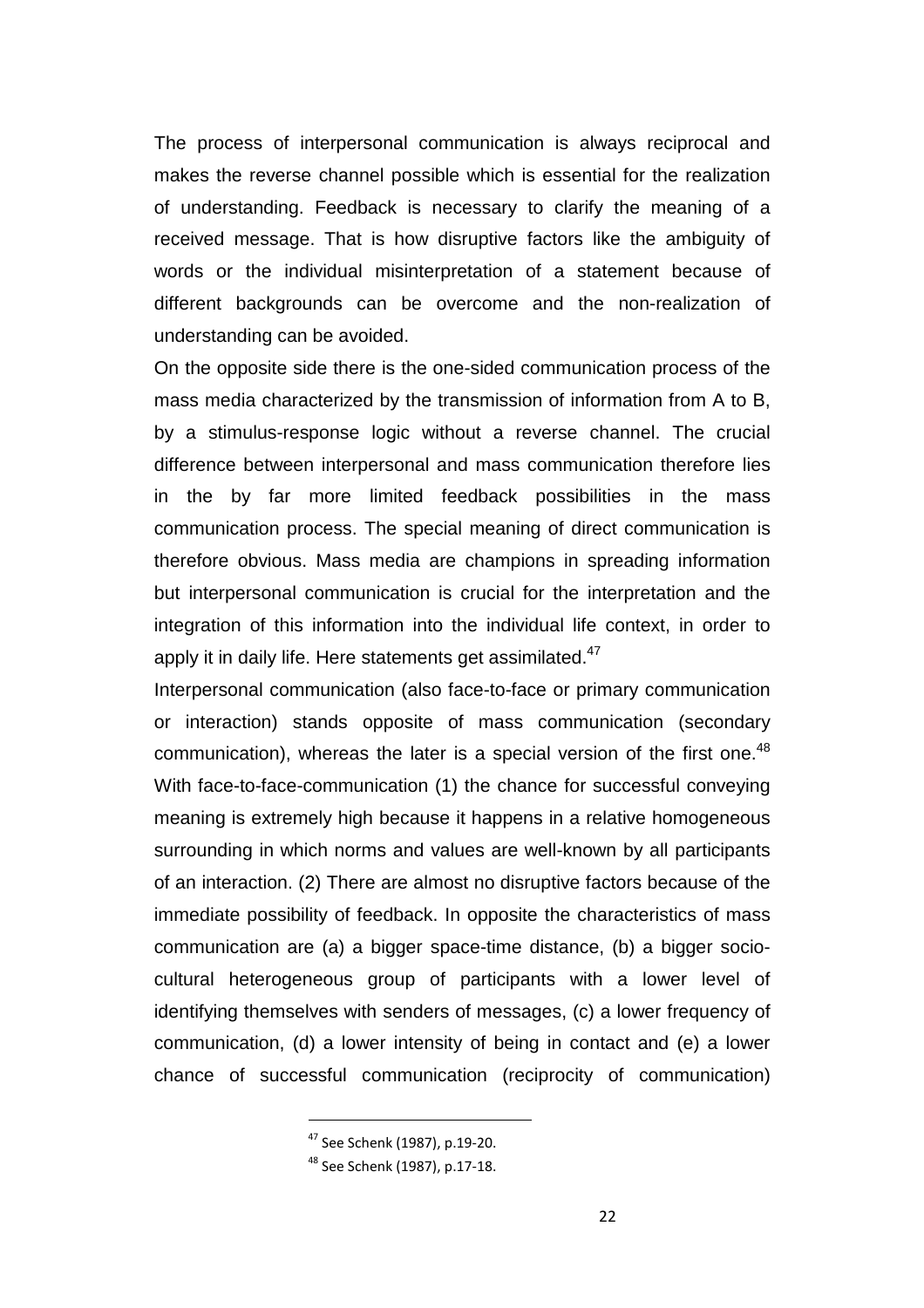through a (f) higher susceptibility to have disruptive factors involved. The coming up of a reverse channel through Pay-TV, Internet or similar inventions doesn't lead to substantial changes in this respect. The Internet shall anyway be discussed here later.

Mass communication is oriented towards a huge, heterogonous and anonymous audience.<sup>49</sup> As stated, mass media are champions in spreading information, but the focus shall be on the qualitative added values of information, on the understanding of information and the integration of information into the individual life context, which mass media cannot facilitate. Scientific research on media effects show that mass media reach the people but that individuals are only open within interpersonal communication processes for really tackling subjects which leads to the formation of opinion, meaning to the transformation of information into knowledge. $50$  That exactly is important for the political culture and the lasting success of the European Union as a project of economic and political cooperation aiming at maintaining and expanding peace and stability.

Saying this, the focus directly needs to be put on the challenges Nation States face concerning their democratic system through being member of the EU. Mostly already existing democratic problems on the national level get potentially reinforced through the handing in of sovereignty to a higher level which shows that it is in the first place the deficits on the national levels that cause problems for the functioning of democracy.<sup>51</sup> Besides potential democratic deficits of the EU institutions<sup>52</sup>, the membership at the

<sup>&</sup>lt;sup>49</sup> See Schenk (1987), p. 19ff.

 $50$  See Dröge in Aufermann (1973), p. 174.

 $51$  See Pollak/ Slominski (2006), p. 177 and

 $52$  This vast topic can't be treated here, but see Menéndez (2007), S. 27ff. who talks about a four-fold democratic procedural deficit, related to (1) the democratic legitimacy of European constitutional norms; (2) the democratic properties of European law-making procedures; (3) the protection of fundamental rights in Union law and (4) the procedural guarantees in the process of application of Union law.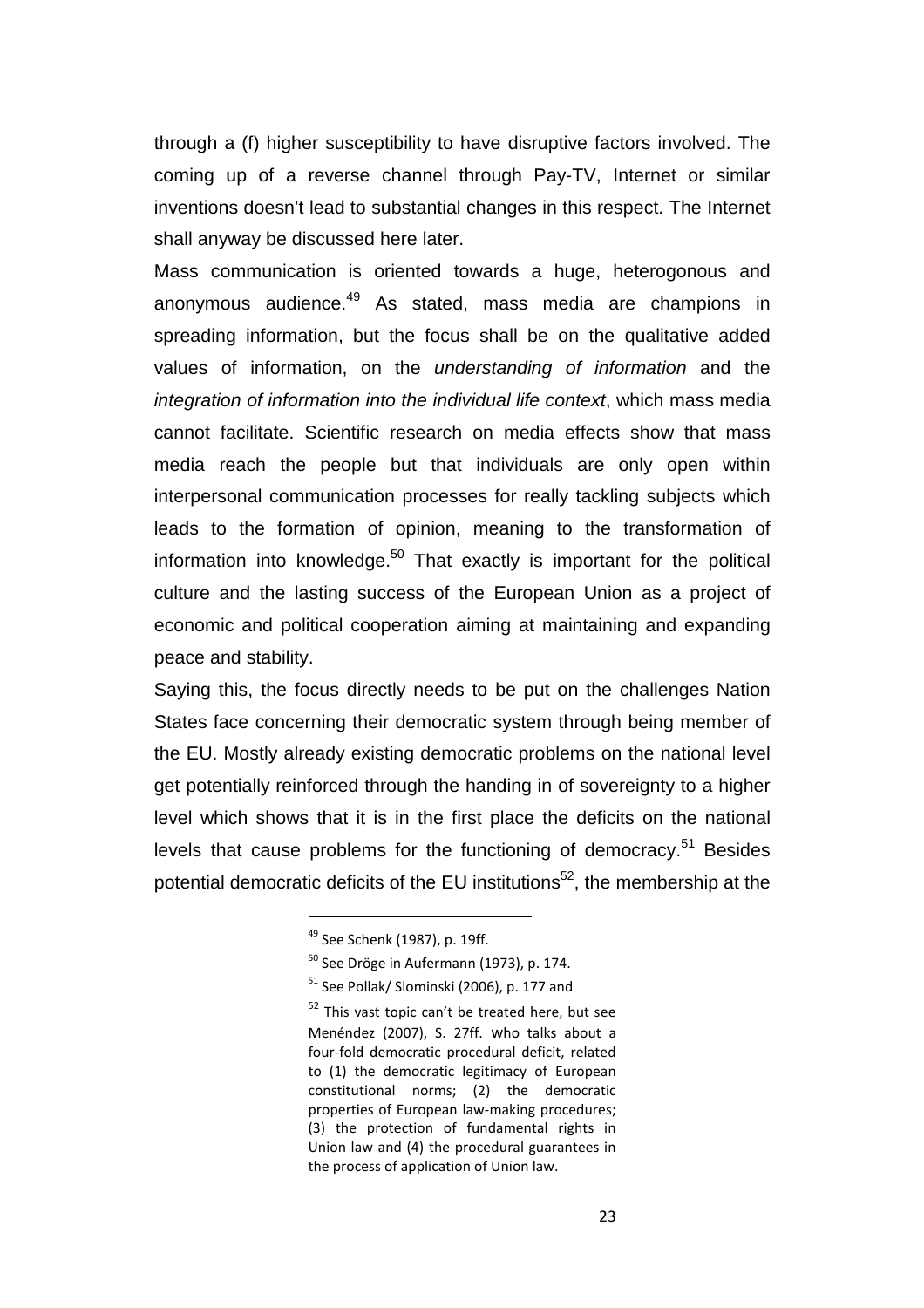EU just reveals the problems of national democracies in a globalized world more likely and claims that the EU causes that are getting louder. But interesting enough, it can be that pressure on the EU to be more legitimate that can change the national democratic structures towards more integration of different tiers of governments and the people into the decision making process. The White Paper on multi-level-governance of the Committee of the Regions and the Lisbon Treaty, which gives room to the realization of such proposals, let assume such a trend.

#### **1.2.1.7. Opinion leaders – making use of research results**

Human beings are neither an anonymous mass audience or helplessly at the mercy of the mass media nor isolated individuals, but members of small groups and networks that deal as frame of reference for the formation of their individual opinions, attitudes and behavior.<sup>53</sup> Scientific research verifies that communication conveyed by the media is not characterized by a direct stimulus-response-relation.<sup>54</sup> It is a multi-level or cyclic<sup>55</sup> process in which the media sends out information which triggers further communication. It is proved that there are always so called opinion leaders or opinion makers within social groups that are characterized by (1) having more interest, (2) gathering more information, (3) discussing and communicating more with other people than others.<sup>56</sup> That this interpersonal communication process is especially important for the formation of opinion is also proved. The essential point thus is that the use of the media or the interaction with other people is motivated by the wish to minimize uncertainty. Opinion leaders, amongst others, fulfill the function of assisting in "overcoming insecurity in political behavior".<sup>57</sup>

<sup>53</sup> See Schenk (1995), p. III.

- <sup>54</sup> See Eurich (1976), p.41ff.
- <sup>55</sup> See Schenk (1995), p. 231.
- $56$  See Lazarsfeld (1964), p. 122ff.
- <sup>57</sup> See Eurich (1976), p. 62.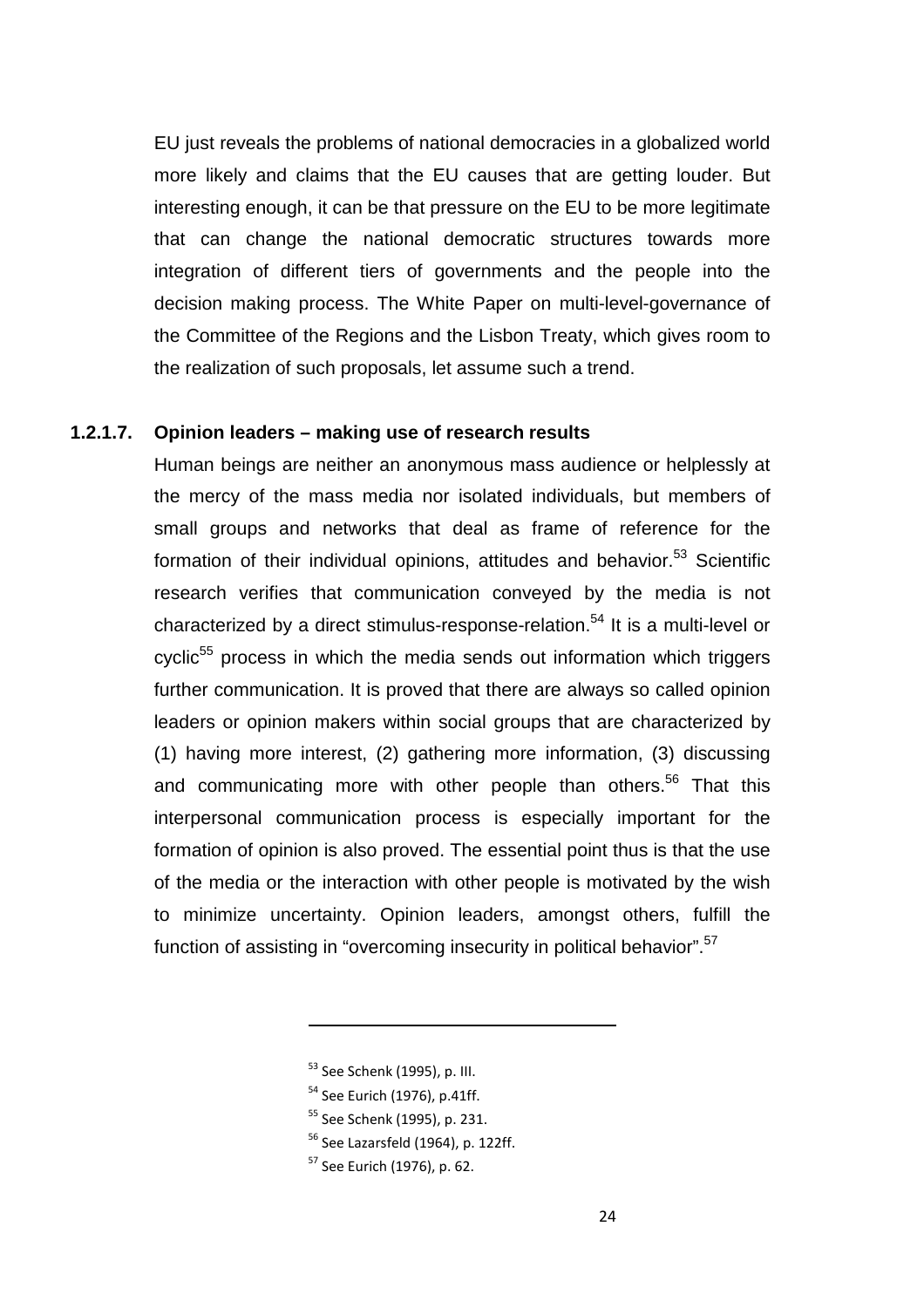The personal influence of opinion leaders on the attitudes, opinions and on the behavior of individuals in their direct social environment is higher than the effects of mass media. Important here is that opinion leaders and other people form part of the same primary group. Opinion leaders take up the task to connect the group with the wider surroundings.<sup>58</sup> Because they are interacting with mass media and other opinion leaders scholars talk about a multi-step-flow or cyclic flow of communication within a net of social relationships. The flow of information is said to be more or less direct from the mass media to the individuals.<sup>59</sup> Then people talk about the incidents they heard about from the media. Here the opinion leaders come in by providing further information to the individuals because they are better informed. Based on that insight from research the significant role of the Local EU Experts (LEUEs) can be understood.

LEUEs can act constructively here by providing further information through (1) regular presentations for and consultancy of local assemblies, (2) regular presentations for local public, (3) informal conversations in (a) the office or (b) on the street, in the pharmacy, the restaurant, the church, etc. as well as through (4) conducting PCM-Workshops, where in the process of analyzing the living situation of the individuals the interrelation between different tiers of governments and the private life gets discussed. Fears and rejection that arise out of not knowing well about social segments can actively be overcome by providing high quality information in face-to-face interactions. That contributes to strengthening the EU as central political structure of our modern times which is crucial because it is obvious that there is no alternative to it in the globalized world.

But provision of information by LEUEs should not be misunderstood as a process of manipulation or conviction of individuals to make them be in favor of the EU and national politics. LEUEs are locals and therefore advocates of the local interests. But they are well informed about and knowledgeable of aspects of political realities what normal individuals

<sup>58</sup> See Schenk (1987), p. 251.

<sup>59</sup> See Schenk (1987), p. 254.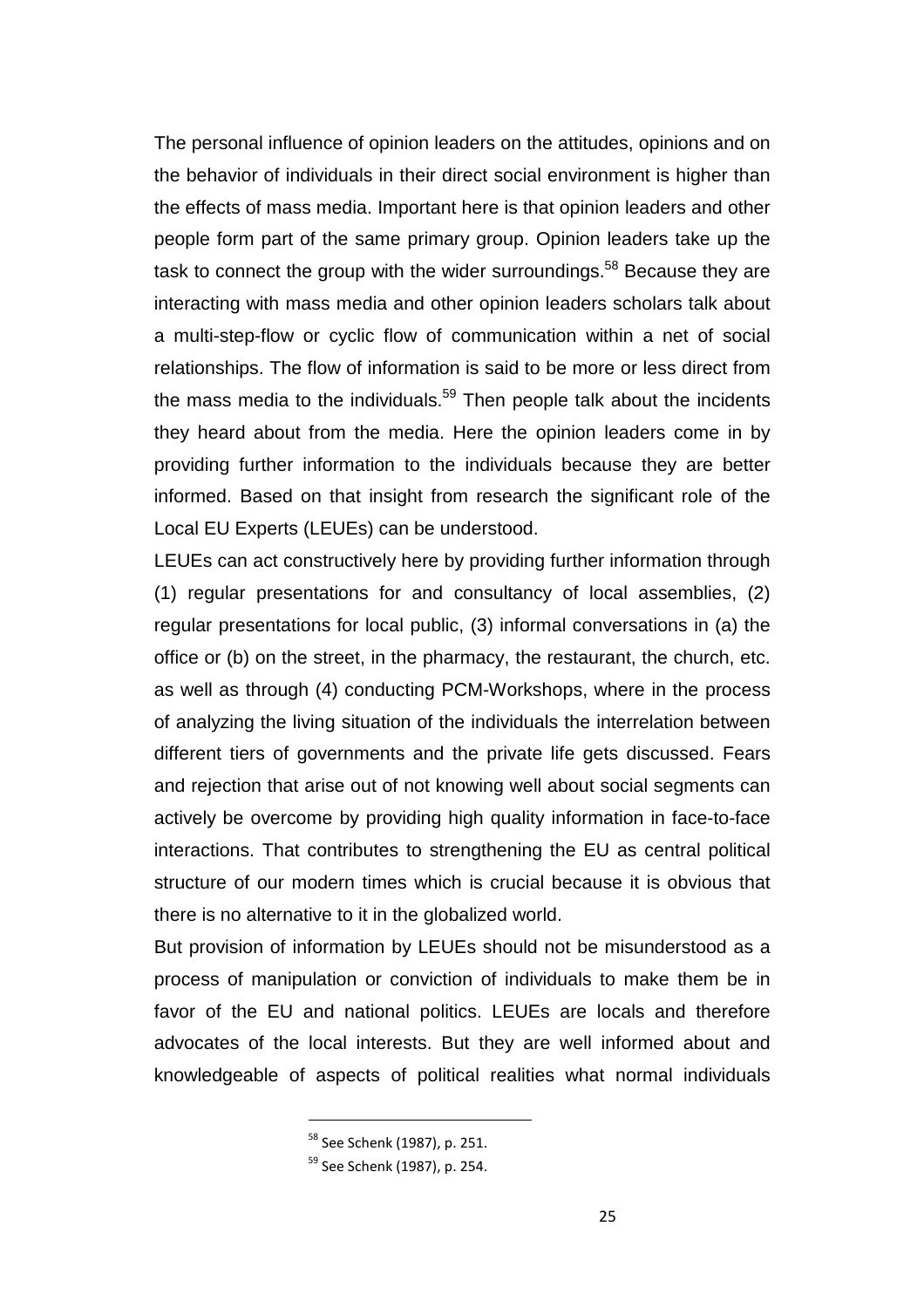usually aren't. The idea is to consciously and artificially create the situation where two people (the two LEUEs) know more and share their knowledge in order to provide structured and institutionalized interpersonal communication that is necessary to deal with the output of the mass media. Because the LEUEs are locally based a permanent presence of the topic EU and a permanent communication process are guaranteed. It can be understood like the convergence between the fox and the little prince in the story of Antoine de Saint-Exupéry. The fox can decide voluntarily if it wants to trust and accept a relationship – based on the chance it gets to know more about the little prince.

Of course research on media effects is carried out along the question if and how the media and opinion leaders can persuade the people.<sup>60</sup> But the LEUEs aren't there to persuade the individuals of how good the EU is. Political Marketing, according to media research, doesn't work out that well because mass media confirm existing attitudes, opinions and behaviors and have very limited influence to change them.<sup>61</sup> What LEUEs can do is, like the little prince, to give the individuals the opportunity in face-to-face interactions to get familiar with the complex social reality of politics today. The potential chance of getting in touch with the EU that gets a face through the LEUEs and gets touchable, closer and the chance to understand the interrelation between the EU and the individual life through the PCM-Workshops shall be increased through the LEUEs.

Integration is a process that can't be forced but is characterized by the free and voluntary decision of individuals. Having subject knowledge about the EU and its successes (typical political marketing approach) is a minimum basis but for successful integration the direct integration of the social reality of the EU into the individual life context is important, meaning real understanding as a starting point. Political Marketing about how good and important the EU is, is not enough to let *interest* arise. Even though one tries to get more information it is still so confusing and time-intensive

<sup>60</sup> See Eurich (1976), p. 69.

<sup>61</sup> See Schramm (1964), p.90.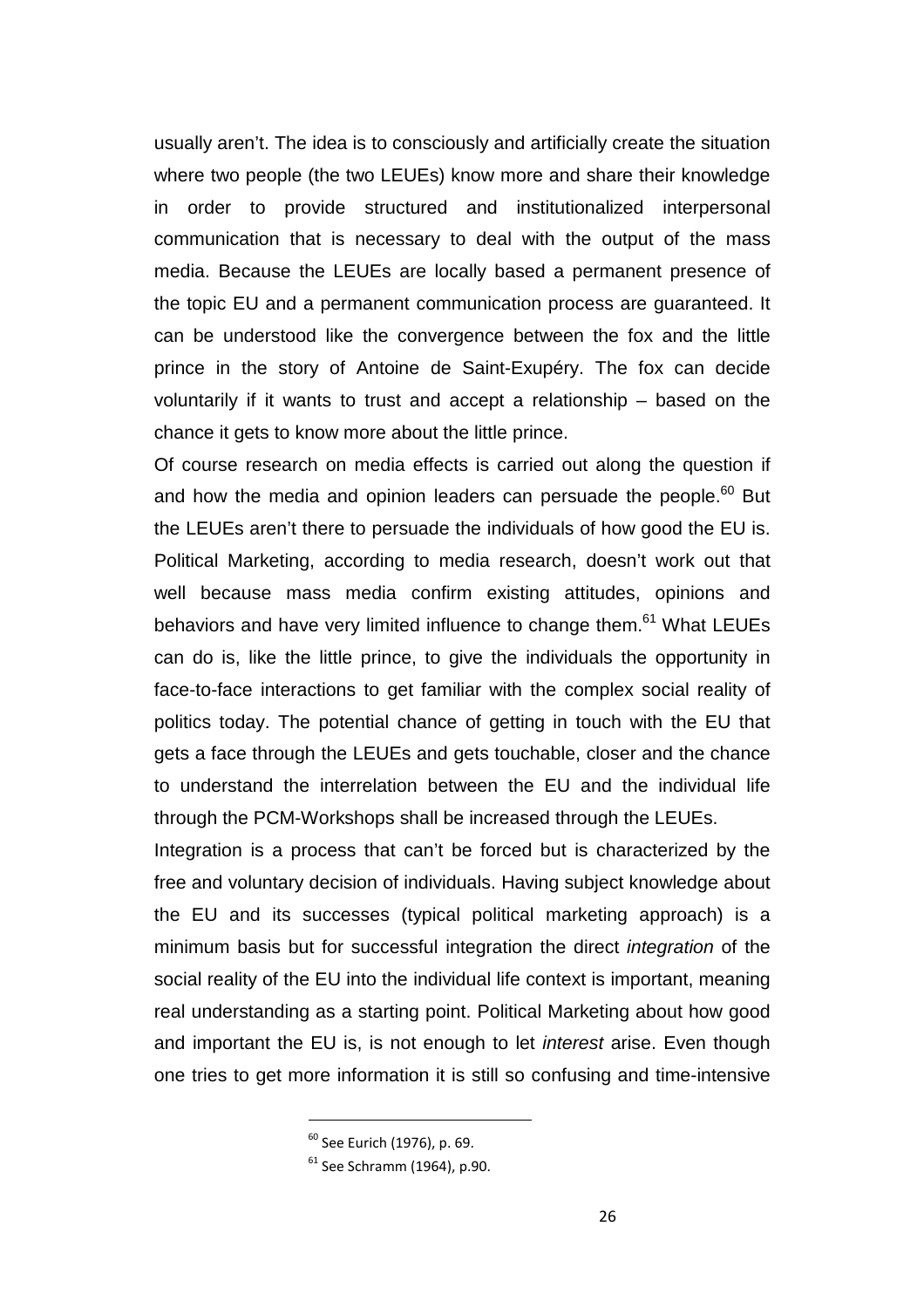that real understanding is mostly never reached which leads to a decreasing interest. The lack of access and participation on the EU level triggers the lack of trust among Europeans which then is further upheld by the media with its critic view. Therefore there is a limited capacity on both sides to understand each other.<sup>62</sup>

Political Marketing therefore can't lead alone to the successful and lasting integration of individuals, because that needs in the first place a voluntary and independent acceptance of the EU which is facilitated through the integration of the complex reality of the EU into the individual life context. To persuade somebody is not enough out of several reasons. One is that the acceptance of the EU is not just a rational process. To emotionally comprehend the importance of the EU means to be able to link the reasons of individual problems to solutions and policies that are at least in the shared competence of the EU. Why nevertheless politics loses legitimacy is, as laid out above, that policies for instance to boost the economy are chosen on basis of ideological criteria and not on basis of the needs of the people which often reinforces social problems.

To not give misunderstanding the way, it is necessary to stress here that the complexity of the EU is not the problem but rather reflects the complex and pluralistic societies which it tries to deal with. The problem is that individuals don't get many opportunities to learn about the EU and its importance for their lives. Direct experience is essential for human beings to grasp reality, as explained before. And those are not made by consuming media output. But the EU is always a big topic in the media and the bigger the news value of an incident is the more important the interpersonal communication is in the process of diffusion. $63$  People talk more about topics with high news value, like the assistance to Greece from Euro-countries. The added value of LEUEs is that the diffusion of further information on the respective topics can be carried out (a) with by far more area coverage and (b) with high quality information. LEUEs add

<sup>62</sup> See Fossum/ Trenz (2006), p. 12.

<sup>63</sup> See Schenk (1987), p. 256.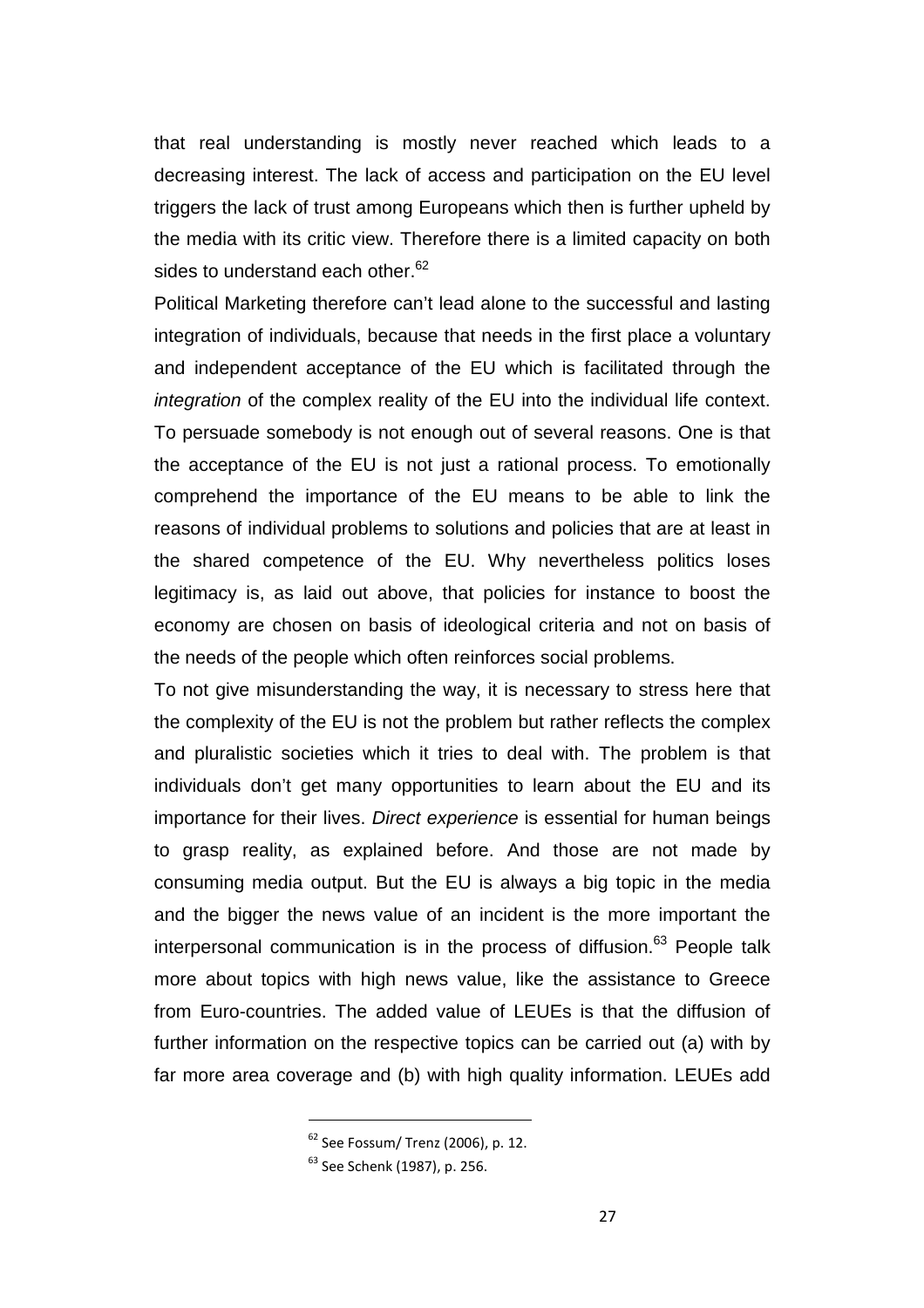quality information and objectivity into discussions which gets lost if transmitted solely by the media as explained above. The likelihood that individuals who interacted with the LEUEs in any form pass on information to members of their social networks or groups they belong to is extremely high, because interpersonal communication has its primary function in the diffusion of information.<sup>64</sup>

According to the consistency theory of Troldahl, individuals who receive new information that is inconsistent to their predispositions or previous convictions feel inner tension that motivates to restore balance in the cognitive system.<sup>65</sup> Opinion leaders can help to overcome inconsistencies and restore balance and so can the LEUEs play an important role to fulfill this need of individuals in a highly professional way. LEUEs assist that individuals are able to assess the received information, to overcome inconsistencies and to adapt previous attitudes, opinions and behaviors to new realities.<sup>66</sup> Even though opinion leaders aren't alone, but only additionally to the mass media, responsible for the transmission of information and for influencing about what people talk, the interpersonal communication is highly important for the mass communication process. The problem is that the communication flow only within and not in between groups is well-developed.<sup>67</sup> The added value of the Mutual Communication Approach (MCA) is that it brings together members of different social groups – e.g. in the PCM-Workshops – and therefore contributes to spreading the information in different social segments or groups. Groups are usually characterized by homogenous opinions.<sup>68</sup> LEUEs would act as bridge-builders between those groups and offer the same access to information for all and listen to all to the same extent (at least in the PCM-Workshops).

<sup>64</sup> See Schenk (1987), p. 258.

- <sup>65</sup> See Schenk (1987), p. 262.
- <sup>66</sup> See Schenk (1987), p. 268.
- <sup>67</sup> See Schenk (1987), p. 271.
- <sup>68</sup> See Schenk (1995), p. 147.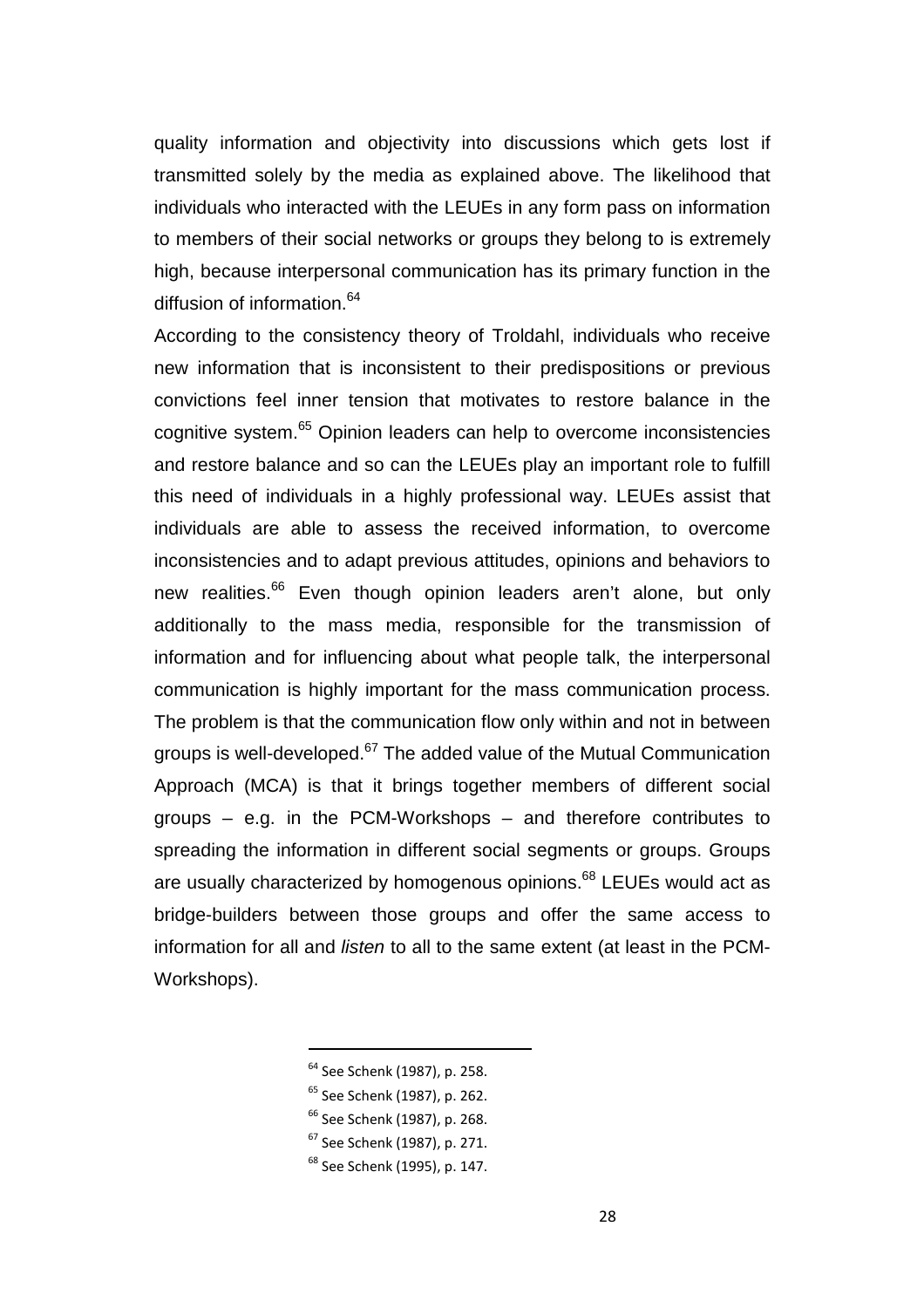The MCA therefore gives individuals the opportunity to have access to other social segments. That makes "cultural fusing" possible and in the end social cohesion. The exchange of information about attitudes, opinions and behavior makes a cohesion process possible between the external and the internal culture of small groups. It is a process of social integration. $69$  The import of new information and ideas from outside gets especially accelerated through relationships with individuals that are outside of a group and who make a relation between separate groups and subgroups possible. LEUEs would totally correspond to such individuals. Central is that members of groups interact with opinion leaders of their groups who themselves spread again the information within the respective group – which has been already approved by science.

Putting that into practice would contribute a lot to the formation of an informed citizenship, of a "critical public opinion", which is essential for the functioning of a representative democracy within a pluralistic society.<sup>70</sup> The objective of the MCA is to contribute to the formation of a critical public opinion and enable a constant exchange or interaction between political decision makers and individuals. The mass media can't do that alone. A structured and institutionalized interpersonal communication process is crucial for the formation of such a critical public opinion. It is characterized by well informed individuals that can form an opinion on basis of their knowledge. To understand a subject is the precondition to further critical reflection of a subject. Exactly that qualitative added value the MCA should bring about: It is necessary for the reason of a lasting success of the project EU to guarantee (1) clarity and (2) comprehensibility. That means to be transparent, but not in the sense of "pellucidness", which is tried to secure through adding more legitimacy to the EU by integrating the EU Parliament more intensively, but in its qualitative two senses just mentioned. Here transparency is related to the people not to political structures and activities.

<sup>69</sup> See Schenk (1987), p. 273.

<sup>70</sup> See Burkart (2002), p. 391, p. 521.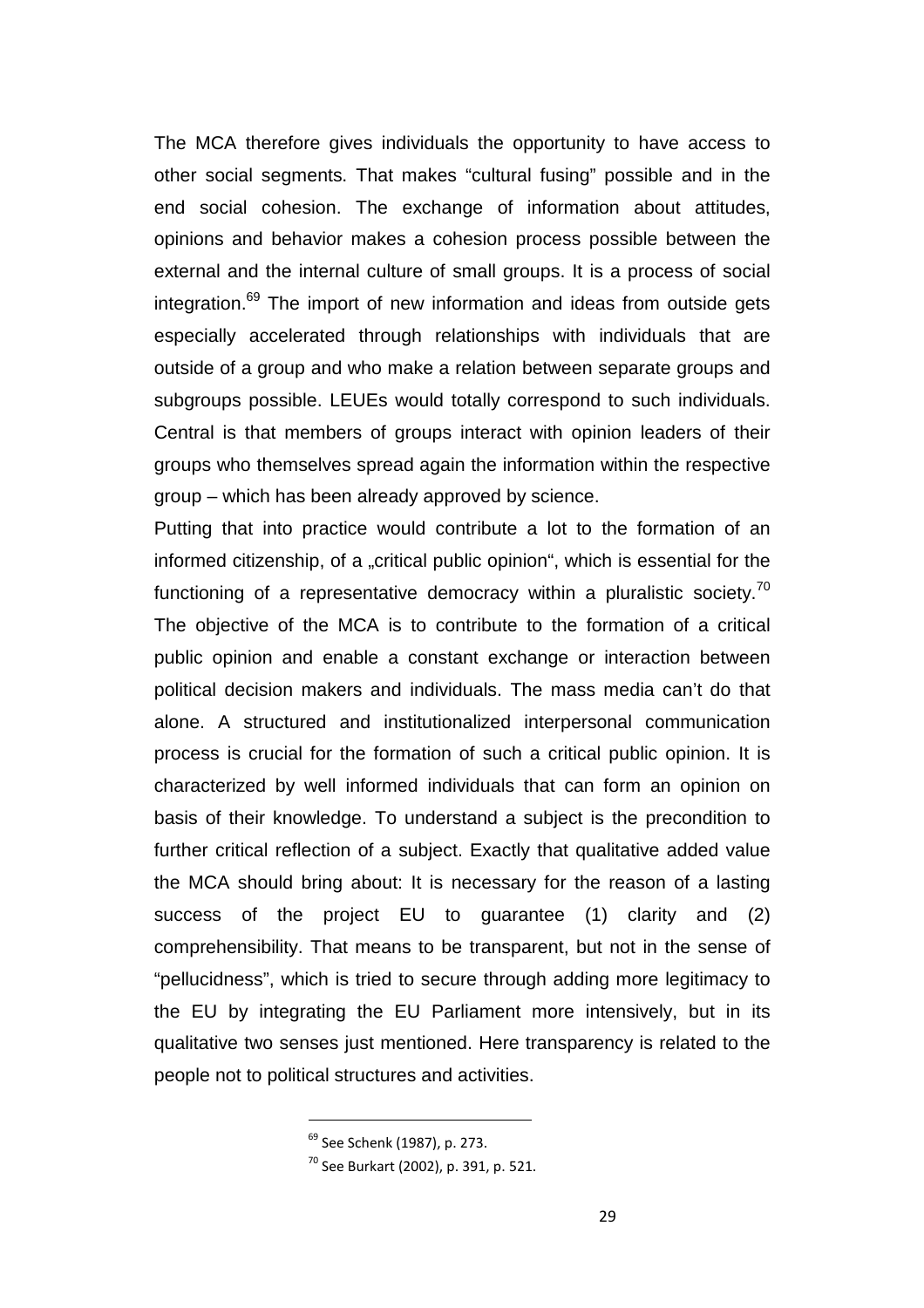#### **1.2.1.8. The critical public opinion**

Nowadays the public comes into being from and comprises of information that was published by the mass media, meaning information becomes accessible for the general public.<sup>71</sup> "Public opinion means published opinion".<sup>72</sup> As a rule today, political decisions are only to legitimate if they are the expression of the will of a majority of the affected population. But the establishment of objectives, or more concrete, the formation of political objectives require clarification as well as discussion of opinions and point of views. The media is a platform on which different positions compete with each other by articulating the diversity of interests and opinions: They are the megaphone for all democratically acceptable political parties, associations and interest groups of a society. That this conveying of information by mass media is also in itself problematic as a political function should not be subject here. The issue is more that the inadequacy of the performance of the media points out the importance of institutionalizing and structuring interpersonal communication in addition.

Political communication on the grassroots level is necessary, meaning communication between individuals and political decision makers about problems and which decisions to take.<sup>73</sup> Only then a pluralistic public can come into being in which different interests can be articulated and compared with each other. The mass media alone can't fulfill this task because they are lacking a reverse channel. The communicative contact or connection between individuals and political decision makers is never the less today mainly established by the mass media. That makes them practically hold a monopoly on political communication because discussions in political organisations like political parties, associations or clubs are not in competition with them due to their almost complete absence. For deeper criticizing the political functions of the media there is no space in this thesis, but I already wrote my first master thesis about a

 $71$  See Burkart (2002), p. 391.

<sup>72</sup> See Schenk (1995), p. 1.

<sup>73</sup> See Burkart (2002), p. 521.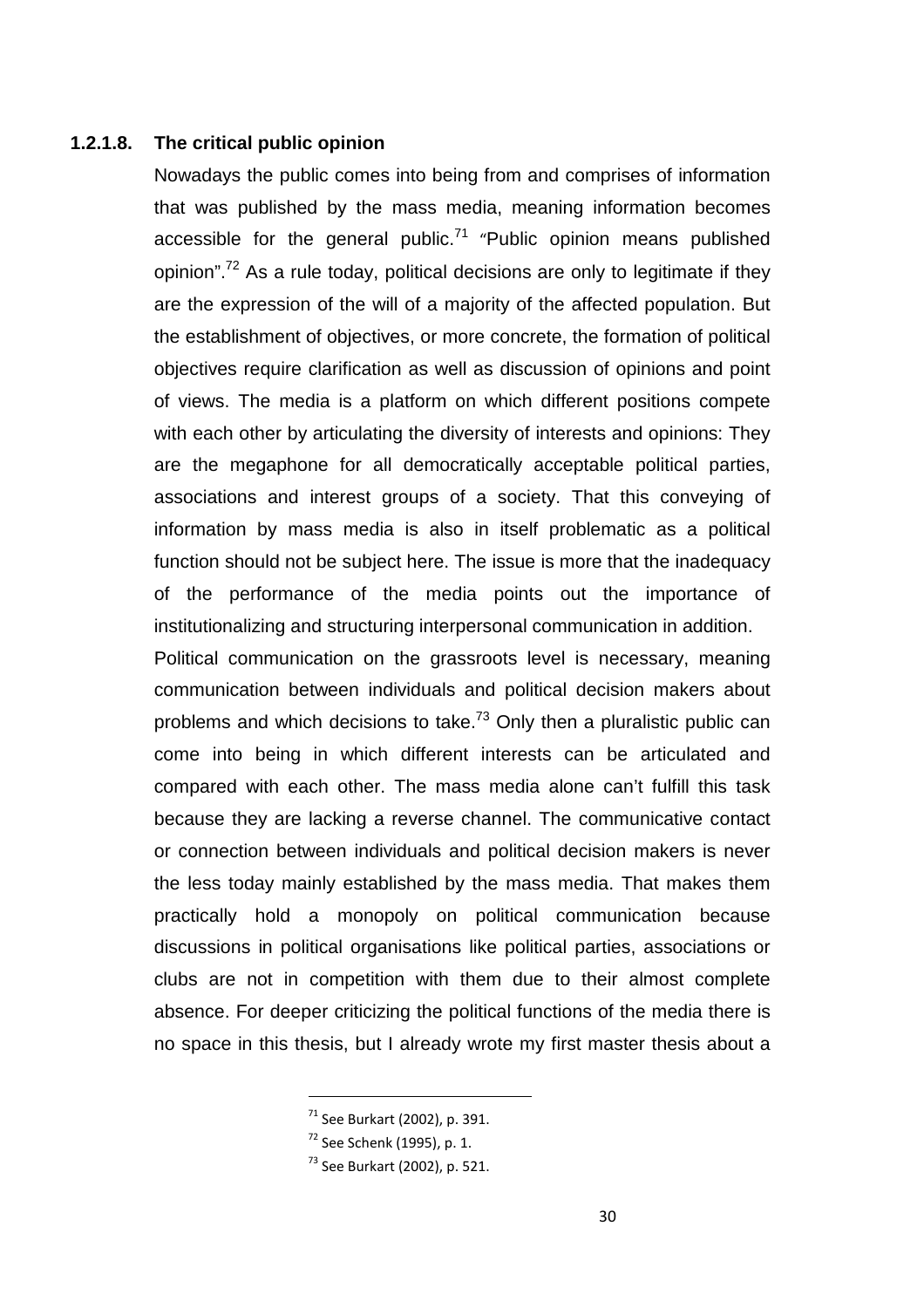new interpretation of the functions of the media on basis of a reflection of the cultural history of modern democracies.<sup>74</sup>

Burkart continues that the individual only has an opportunity to act reasonable if he reaches *clarity* about the political problems, conditions and circumstances (structures and institutions) and about the political thought and political activities of the different interest groups and institutions.<sup>75</sup> The MCA can assist in establishing such transparency, still in the sense of  $(1)$  "clarity", "comprehensibility", not  $(2)$  "pellucidness". The thesis argues for an increase of "clarity" about the EU or "comprehensibility" of the EU among the people of the EU member states in order to be more transparent and more likely to be accepted by the people. The focus will be the people and not the political decision makers, which would be the case when focusing on "transparency" in the meaning of "pellucidness". Here the discussion is about the lack of democracy, the lack of pellucidness within the decision making process of the supranational and intergovernmental bodies of the EU.

Of course it is not possible that human beings deal with all political questions within a highly specialized society.<sup>76</sup> That is not meant with the MCA. It is just stated that the necessary reduction of complexity carried out by the media is insufficient as well as the fact that the media as the only source for political information causes problems and that there are additional approaches needed. It is characteristic for a pluralistic democracy that all relevant societal groups have the opportunity to express their interests. With more complex structures like through membership of the EU, existing societal problems get reinforced. So the fact of a disproportional influence of economic actors on politics in comparison to the pressure for action triggered by individuals that only

 $74$  Florian Kadletz: "Die Zukunft des Fernsehens –

zur konstruktiven Kritik der Informationsgesellschaft" (2005)

<sup>75</sup> See Burkart (2002), p. 523.

 $76$  See Fossum/ Trenz (2006), p. 18.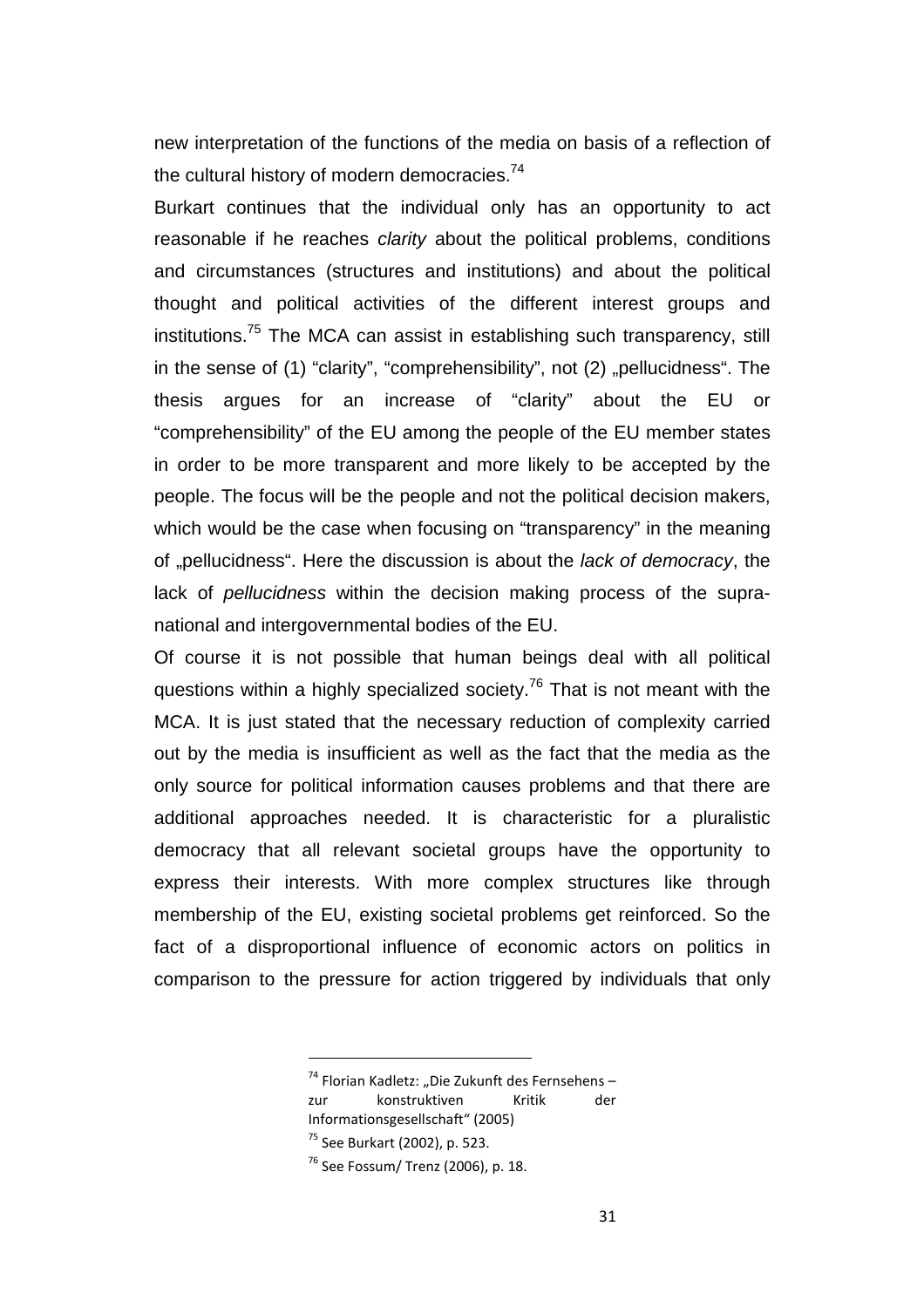have a say in election times every four to five years,<sup>77</sup> or the threat that individual liberty and minority rights get sacrificed in the name of the majority.<sup>78</sup> Important is that the MCA is free of ideology as a structure. The MCA has no intention to emancipate, to criticize or to revolutionize. It reflects the basic values of modern polyarchies<sup>79</sup> with their focus on basic liberties and rights. It tries to reinforce and improve existing structures. Goal is the qualitative strengthening of the practicality of existing structures.

The point of view Habermas adds to the discussion about the critical public opinion argues for the MCA as approach. He states that a discourse can only occur if communication partners can start from the idea that they have the same chance and opportunities to articulate point of views and to get the other to agree to them.<sup>80</sup> The special structure the Project Cycle Management (PCM) offers, that is applied in the PCM-Workshops, guarantees that the individuals have exactly that secured – which will be explained in detail in chapter three. Communication partners assume that consensus between them is based on the pressure of the better argument. That is in general the communicative theory of a democratically organized public: Societal questions that are causes of conflict are treated (1) according to specific rules of equality of opportunity (general accessibility as accessibility of all individuals to information and as transparency of knowledge and interests as well as the opportunity to articulate point of views) and (2) rationally in the sense of a reasonable and argument-based debate. Both aspects are guaranteed by the PCM-approach of the PCM-Workshops.

General accessibility and rational discussion are the necessary elements of a practical structure that can produce a critical public opinion.<sup>81</sup> Only such a democratic public that is organized by communication oriented

 $^{78}$  See Heywood, (1997), p. 80.

- $79$  See Heywood (1997), p. 32.
- <sup>80</sup> See Burkart (2002), p. 527.

<sup>77</sup> See Heywood (1997), p. 33, S. 94.

 $81$  See Burkart (2002), p. 529.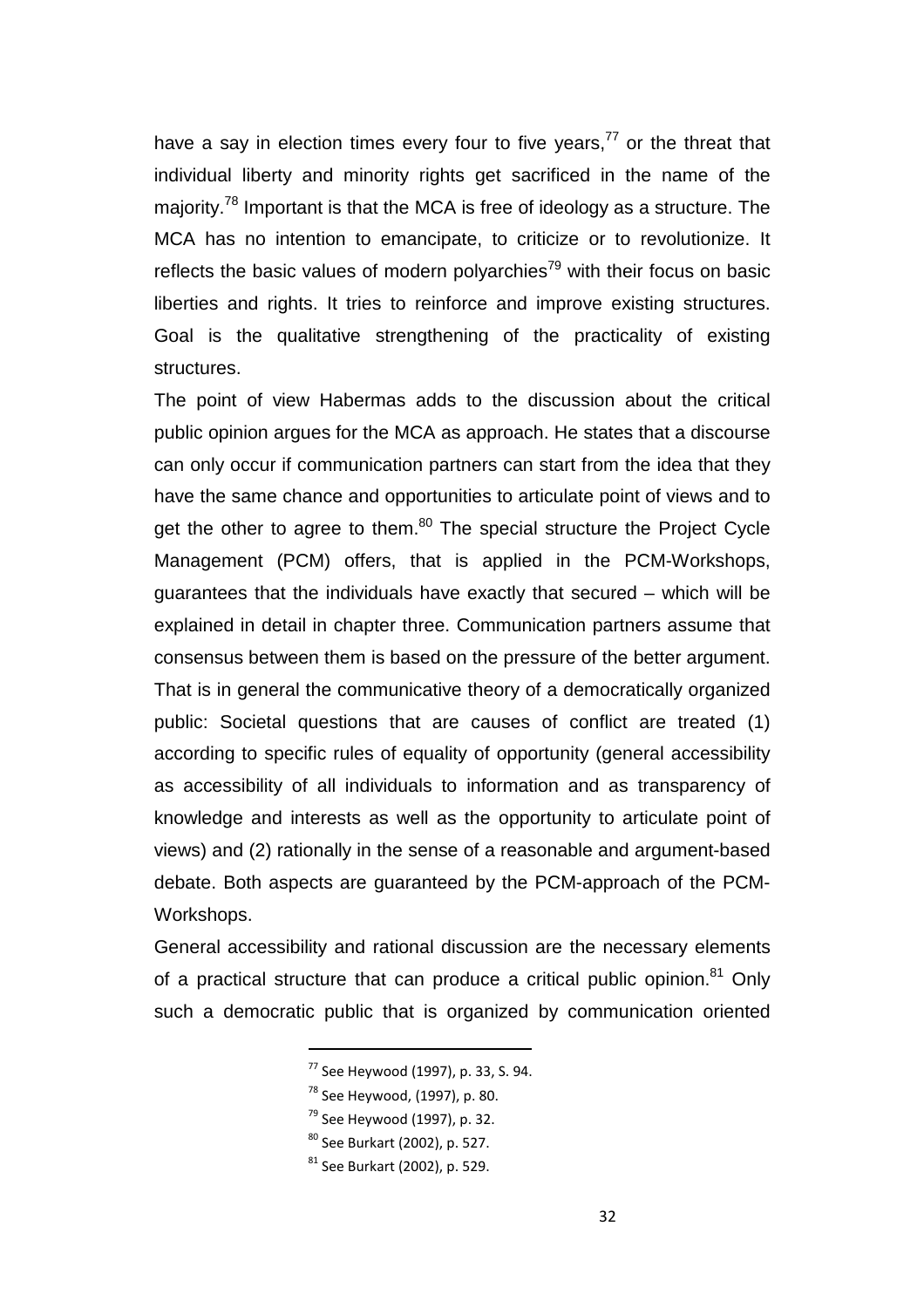towards understanding seems to contribute to meeting the objective of the Enlightenment, i.e. that individuals are able to think by themselves without being steered by others.

#### **1.2.1.9. Advantages of face-to-face communication**

In comparison to the mass media personal relationships are potentially more influential out of two reasons: $82$  The coverage area is bigger and they have psychological advantages. Political discussions on the level of interpersonal communication are more influential than broadcasting and the press – when it comes to structural knowledge and not subject knowledge. The psychological advantages of interpersonal communication, the reason of its higher influence are: (1) Personal influence is more powerful because the informal and direct interaction can less often be chosen as free as the use of mass media. Political topics get picked up more often because they occur in passing and unexpected in informal conversations. Because one is less mistrustful of being persuaded in direct interactions, one is more open than when using the media where one is already prepared to pay attention and reject. $83$  (2) The flexibility of personal relationships make more possible than mass communication: The reverse channel and the opportunity of a development of a conversation are unique. Trust can be established through personal contacts. On such a basis mutual influence is by far more likely to happen which can be described as "opinion sharing". Schenk adds that individuals trust more those they know since longer time than a distant newsreader or author of the mass media. $84$ 

Other scholars complete that view: The likelihood that individuals are open towards statements is more likely in face-to-face communication because they are mistrustful of the mass media due to knowing their intensions.<sup>85</sup> Man to man contacts are more flexible and allow direct feedback. Face-to-

 $83$  See Lazarsfeld, (1969), p. 192ff.

 $82$  See Lazarsfeld (1969), p. 190.

<sup>84</sup> See Schenk (1987), p. 248.

<sup>85</sup> See Schramm (1964), p. 120.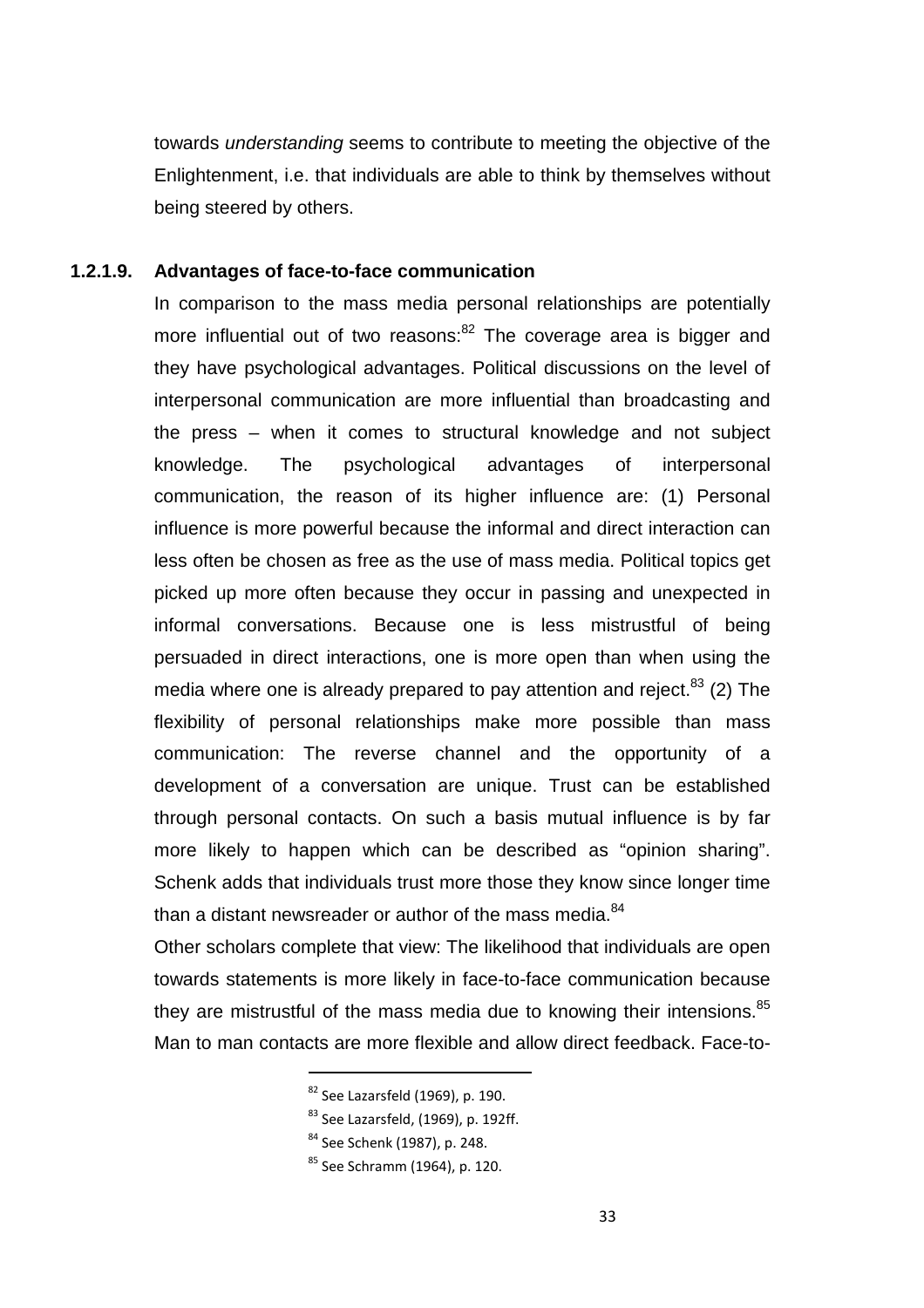face communication therefore has the potential of triggering developments through allowing passing comments become more prominent or allowing personal influence through passing comments. Empirical research shows that most political conversations happen between individuals that share the same characteristics, like age, similar profession und same political bonds.<sup>86</sup> Meaning individuals communicate mainly with individuals who agree with them. That explains why most of the time attitudes, opinions and behavior don't change. But it is also interpersonal communication that has the potential for change. The added value of the MCA is that individuals from different social segments get together and share their point of views, especially in the PCM-Workshops which can be enriching for the political culture and the individuals.

Individuals with different opinions get reached through face-to-face communication. They go less on the defensive if they get addressed. They experience direct rewards through agreements of the communication partner if consensus can be reached. $87$  Another aspect is that the sum of information and opinions produced by the sum of formal communication channels, the media, is enormous and that it is impossible to cope with it. That explains why individuals seek to go into interactions to assess and interpret what they have heard and seen and read. Especially the informal conversation that happens by chance is important for the question of the distribution of information and for the formation of opinion. That's why it is important to have the LEUEs locally based so that they can constantly meet people on the street, be present and accessible. That's what makes the EU come to life and be relevant for the daily life on the grassroots level.

Research on communication supports that point of view: Effective communication needs several channels. But different channels fulfill different functions in the process of the formation of opinion and the

<sup>86</sup> See Schramm (1964), p.123-124.

 $87$  See Lazarsfeld (1964), p. 128.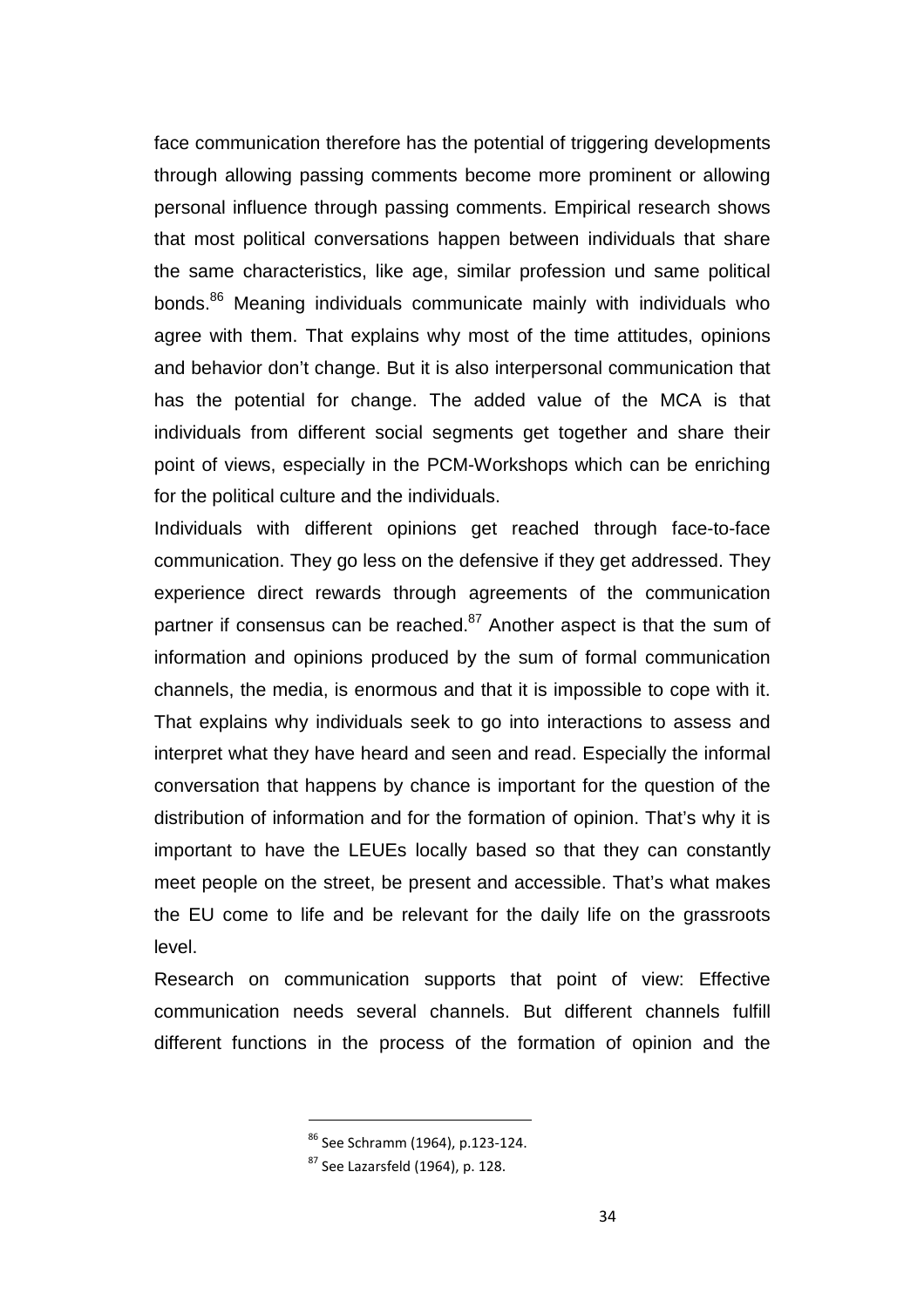formation of decision.<sup>88</sup> Mass media establish the first contact with information but personal conversations are used to gather further information (through seeking contact with opinion leaders). Personal advices are important to develop new ideas. The mass media can't fulfill that, they confirm existing positions. Research shows that just the fact that someone forms part of a group influences the perception the percipient has about a statement as well as it has influence on the acceptance of a statement.<sup>89</sup> It therefore makes a qualitative difference if LEUEs are locally based and live and work in a community where they come from or experts from the capital or even Brussels or the Parliament in Strasbourg come to do similar work.

Especially in rural areas where the process of transition to a modern and urban industrial or knowledge society takes place the man to man communication is very important. $90$  That is especially the case in new EU member states or accession countries but also in the old member state countries, to convey innovations from the outside world. That is crucial because traditional opinion leaders are not able any more to connect their group with the wider societal system (the EU in that case). But in the case of the European Union it is not just about conveying information, the task is to interpret information, assist in understanding it (transparency aspect). That makes a deeper treating of information necessary in addition to the initial informing the media carry out.

Another argument for face-to-face communication and therefore for the Mutual Communication Approach (MCA) is the common assigning of cosmopolitans to modern and locals to traditional social systems.<sup>91</sup> The traditional interpersonal communication of the MCA approach will therefore be attractive to locals and the interactive element will be interesting for cosmopolitans, because their world of values is strongly characterized by self-determination, personal liberty, being responsible for

<sup>88</sup> See Lazarsfeld (1964), p. 128.

 $89$  See Lazarsfeld (1964), p. 134.

 $90$  See Lazarsfeld (1964), p. 135.

 $91$  See Eurich (1976), p. 79.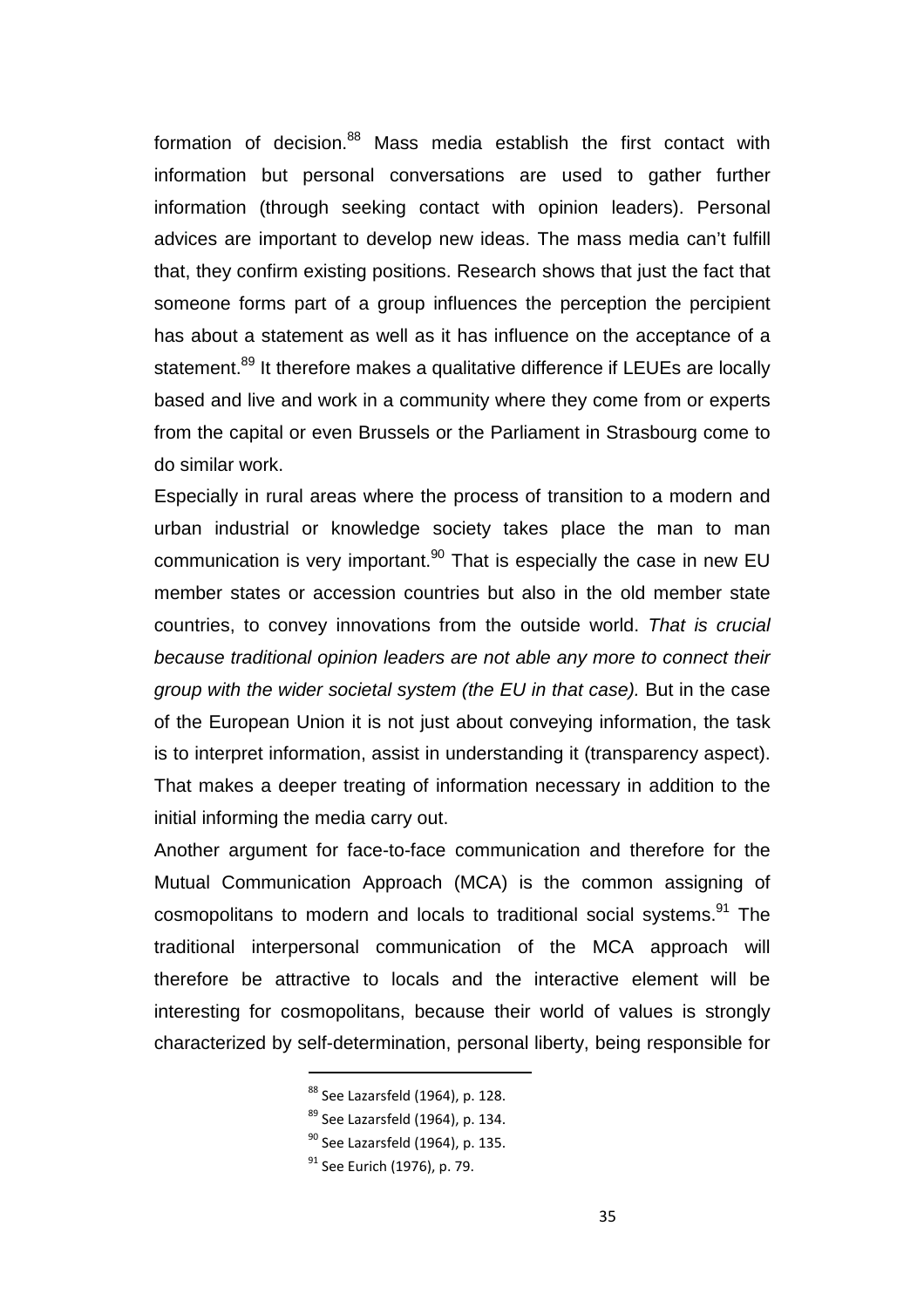the environment and the community. Not to neglect in this context is the outcome of research on communication about political inactives. Inactives are characterized by reading less news magazines, by being less capable of retelling incidents of national or local relevance, by having lower educational background, by being less involved in informal or formal social activities and by assessing themselves less as opinion leaders.  $92$  They participate less in the general communicative events (mass media and interpersonal communication) and are therefore often called "opinion avoiders". The media has stronger influence on inactives and less interested as on politically actives. $93$  Because in the total population there are more inactives the MCA can have positive influence here and pick up the inactives from where they are: from their own life context with their own problems. Within the PCM-Workshops those individual problems get connected to the bigger political context which can start an integration of the complex political reality into the individual life context. This moment of insight may even turn inactives into political actives, but at least it serves to reach a better understanding of the own individual person within a society. The phenomenon of nationalist parties that strongly criticize the EU as well as their attractiveness can also be fought because frustration has an outlet where pressure can be reduced also by having the real experience of being heard within state structures.

But the conditions for successful intervention of the LEUEs are that they are real experts, that they are informed above-average and turn their attention actively and regularly to the media to know what the individuals know or might have questions about.<sup>94</sup> What that means in detail shall be explained now.

<sup>92</sup> See Schenk (1987), p. 265.

<sup>93</sup> See Schenk ) 1987), p. 225.

<sup>&</sup>lt;sup>94</sup> See Schenk (1987), p. 251.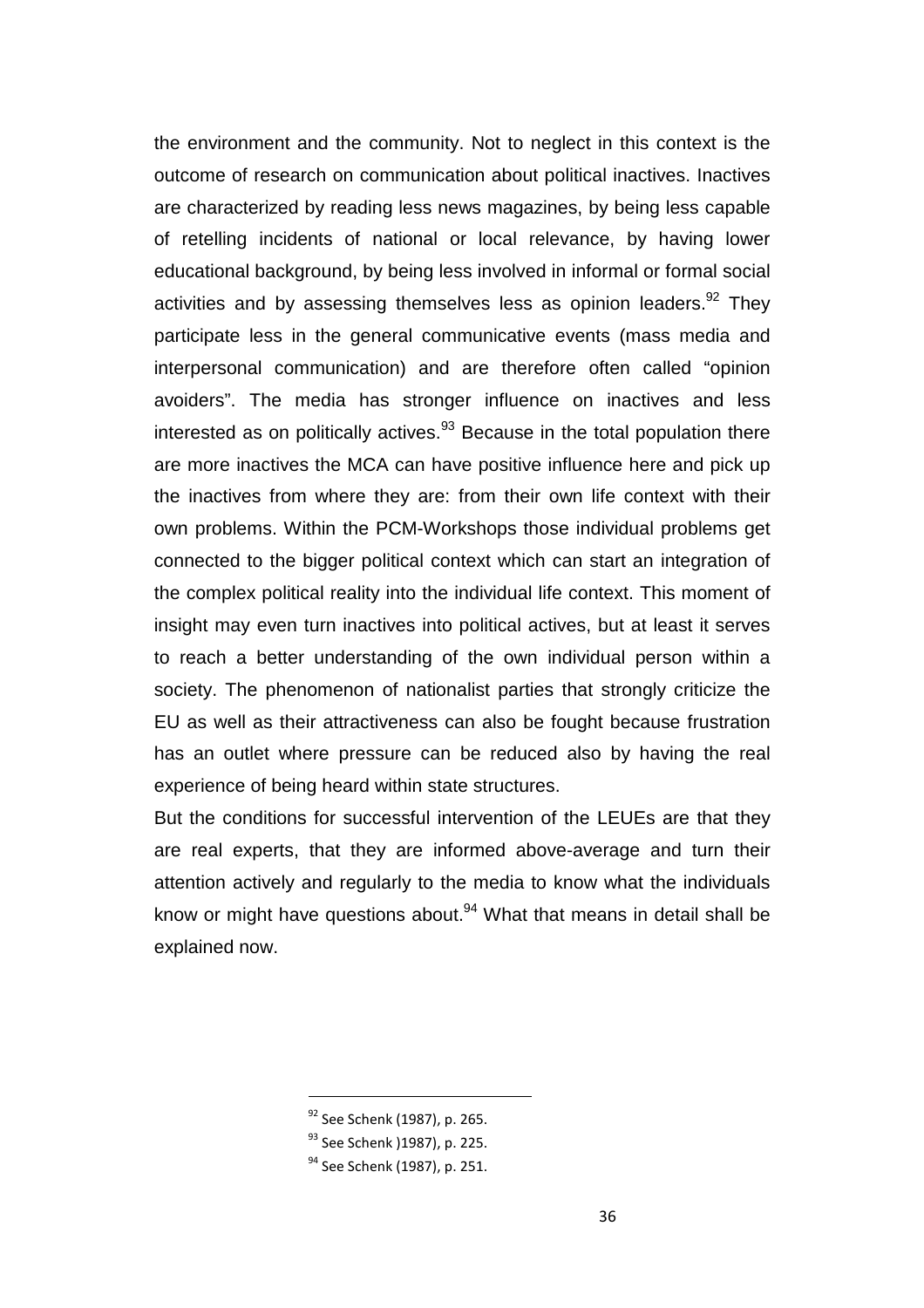### **1.2.1.10. Features of opinion leaders**

Individuals are to be understood as a net of relationships in which opinion leaders play a crucial role. $95$  But what are features of opinion leaders? What makes a person be an opinion leader? The "service" opinion leaders provide for others is to reduce insecurity in behavior through interpretation of information and the reduction of complexity to the level of the respective social context of a group.<sup>96</sup> To be able to fulfill that task they have to have some typical features: 97

- (1) Have a great interest in subjects in which they are opinion leaders in,
- (2) Having a vocational position that lets assume that a person has competences in a field (position with high professional expertise)
- (3) Be easily accessible, sociable and knowing many people especially those also interested in the same topics,
- (4) Having relationships to sources of information outside of the direct social environment, which is expressed by travelling activities to other towns or cities and a special use of the media,

Schenk adds another aspect to the already mentioned need for being competent and accessible:

(5) Being concurrent with the norms of the local and the wider social context.<sup>98</sup>

If LEUEs are successful, meaning credible, depends on those five aspects. To be more concrete, opinion leaders need to be communicative persons (1) who receive respect in the first place because of their professional expertise, (2) who are held in high esteem because of their knowledge about social norms and (3) who receive sympathy because of their knowledge about values.<sup>99</sup> That is what makes individuals turn to some persons as vocal points.

<sup>95</sup> See Schenk (1987), p. 252.

<sup>&</sup>lt;sup>96</sup> See Eurich (1976), p. 86, p. 90.

<sup>&</sup>lt;sup>97</sup> See Schramm (1964), p. 122, p. 125.

<sup>&</sup>lt;sup>98</sup> See Schenk (1987), p. 300.

<sup>&</sup>lt;sup>99</sup> See Eurich (1976), p. 85ff, p. 78ff.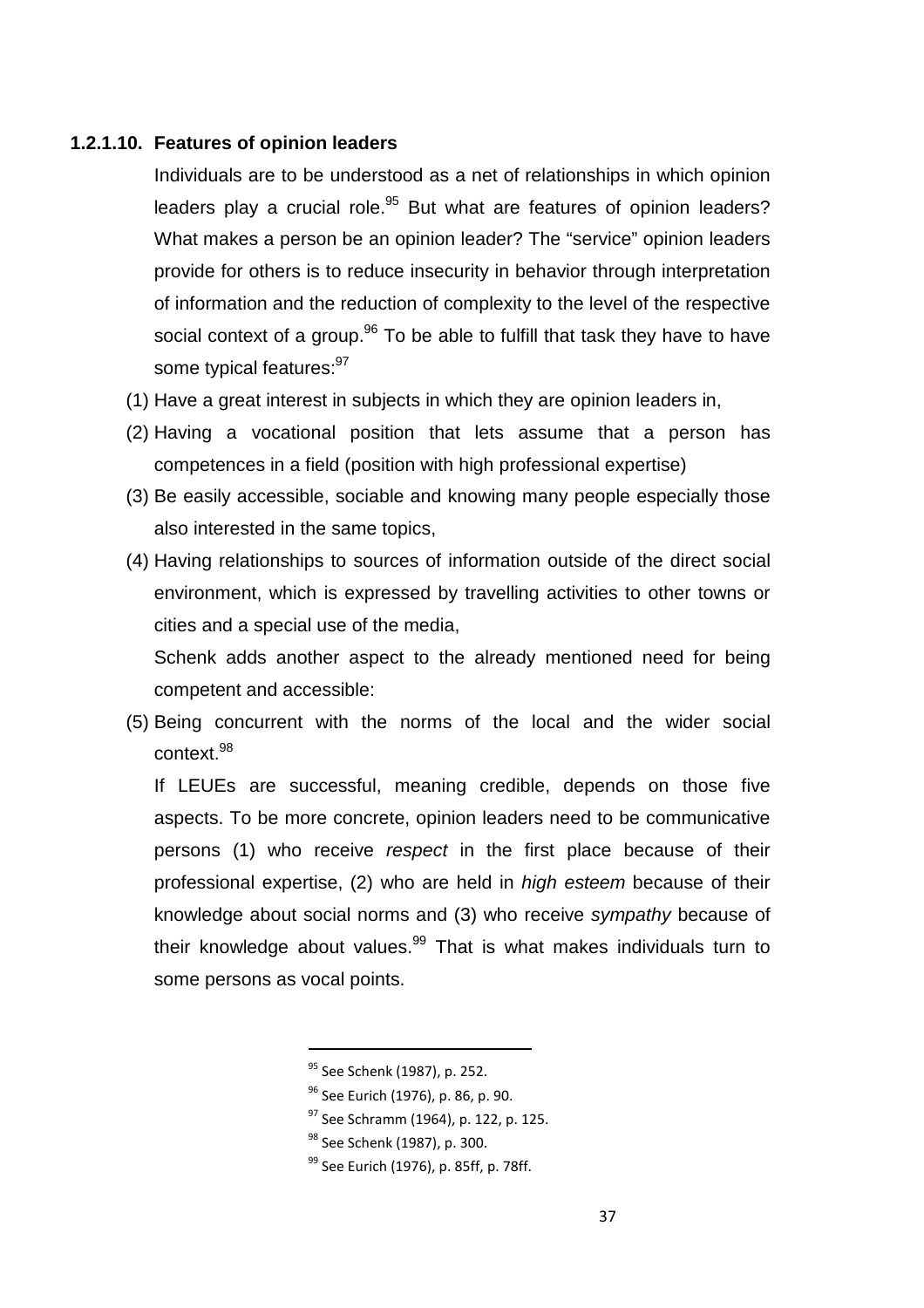The just mentioned features were put together by scholars as the result of research. Every time an individual turned out to be a vocal point for others to talk to, the person had those typical characteristics. This research outcome can now be used to artificially and consciously create a setting in which a person, the LEUE, can offer professional services through structured and institutionalized interpersonal communication. The logical conclusions are therefore:

In order to let LEUEs be credible, meaning successful, it is obvious according to the above mentioned aspects that the LEUEs are meant to be locally based. That is what makes them be knowledgeable about the local norms and values and that is what makes them be accessible. The added value is that the EU gets a local face that can be trusted in  $-$  like the metaphor of "Le petit prince" given before explains. Through their position in the local assembly, the town or city district assembly a certain official respect is guaranteed and training shall provide them with the expertise needed to fulfill their tasks. Knowing about the features of opinion leaders in general puts us into the position of creating a setting for LEUEs that lets them be credible. It is a vast opportunity that we shouldn't miss out.

It is important to point out that the aim is not to replace the local reality with the European one or to infiltrate the local culture. Traditional structures, opinions, attitudes and behaviors promoted by traditional local opinion leaders remain, but there is a new connection of each village, town and city district with the outside world through the LEUEs, who establish an active relationship between inside and outside world as "cosmopolitan opinion leaders"<sup>100</sup>. Within the light of the intention of the EU to maintain and strengthen diversity and local cultures and customs such a parallel structure is supportive, because new and traditional realities can coexist at the same eye level. The unknown gets touchable and gently integrated into the existing social reality until the normal process of development at

 $100$  See Lazarsfeld (1964), p. 125.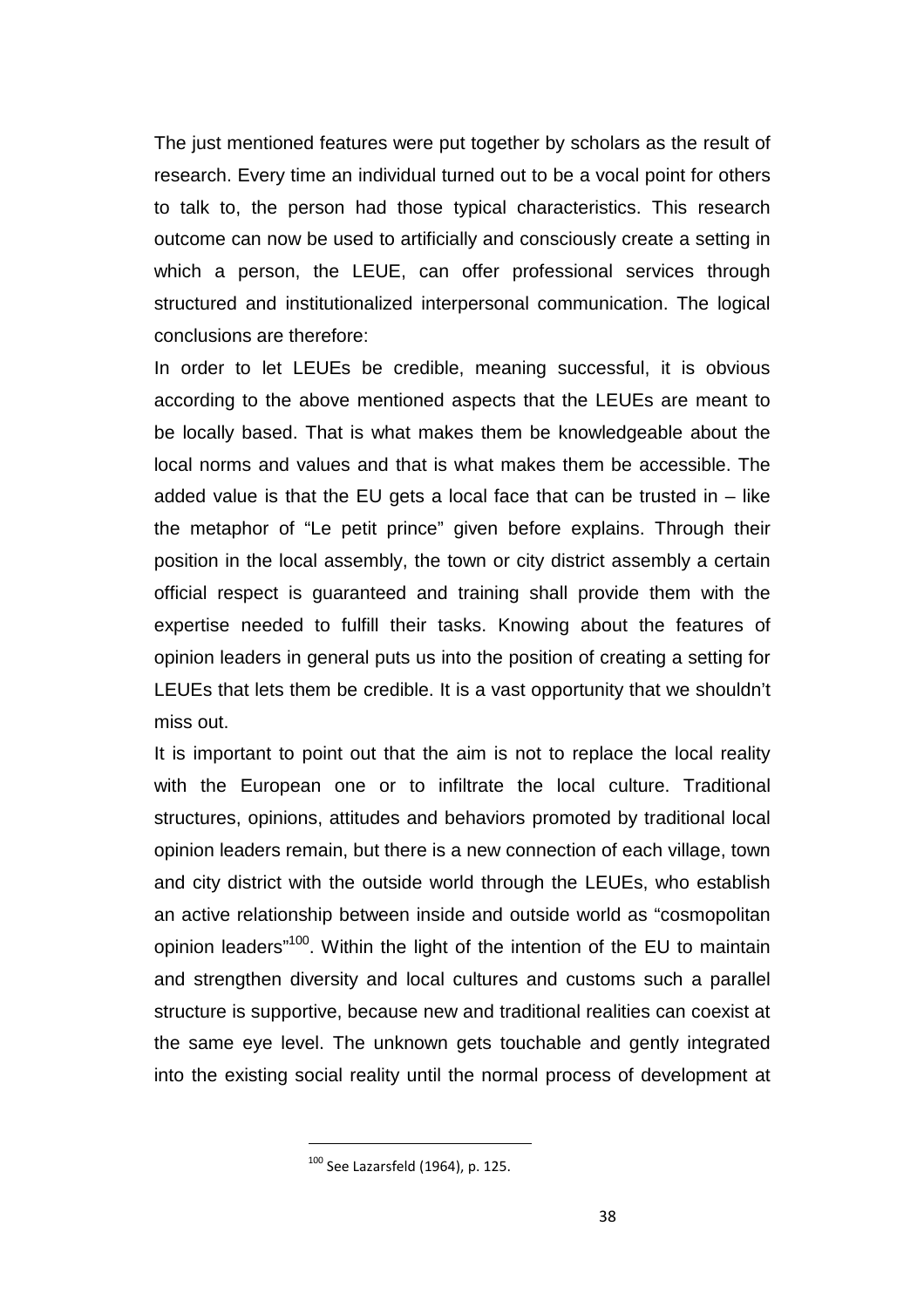some point will bring about a hybrid culture that is made up of both realities.

#### **1.2.2. How the work of the LEUEs looks like in practice**

In order to give a better idea of how the Mutual Communication Approach (MCA) should function, some more details shall be provided here.

The fact that the MCA is integrated in already existing official state structures opens vast opportunities for its success. If for example presentations about the European Union are carried out by NGOs or others there is usually little participation and those who come are usually already interested and are already more knowledgeable than the average individual. That doesn't mean that the people change because of the existence of the MCA, but there are new doors open to boost participation and therefore social integration. Mayors of a village, a town and a city officially announce through the media and / or direct mail advertising that presentations for the public are being held. They inform about the topic, that the presentation will be held in each village, town district and city district at a special venue and that participation is for free.

Based on that official announcement a certain kind of value is given to such an event. It is not just an interesting gathering, but an official interaction between citizens and the state facilitated by local actors. Of course the presentation as the name says will have more the character of a one-sided process in the first place, but (1) it is carried out by locals in "local language" and (2) after the presentation there is room for questions and interaction. The interesting aspect is that individuals know get heard by the state, by official actors if they discuss, if they raise concerns or bring in constructive ideas. That is the added value of making use of official structures. It has a difference in quality and the MCA can be perceived by citizens as a step towards them.

No doubt that there is a difference between urban and rural areas but in every case the local actors personify the norms of the local groups of which they form part and "speak the same language" what makes them be

39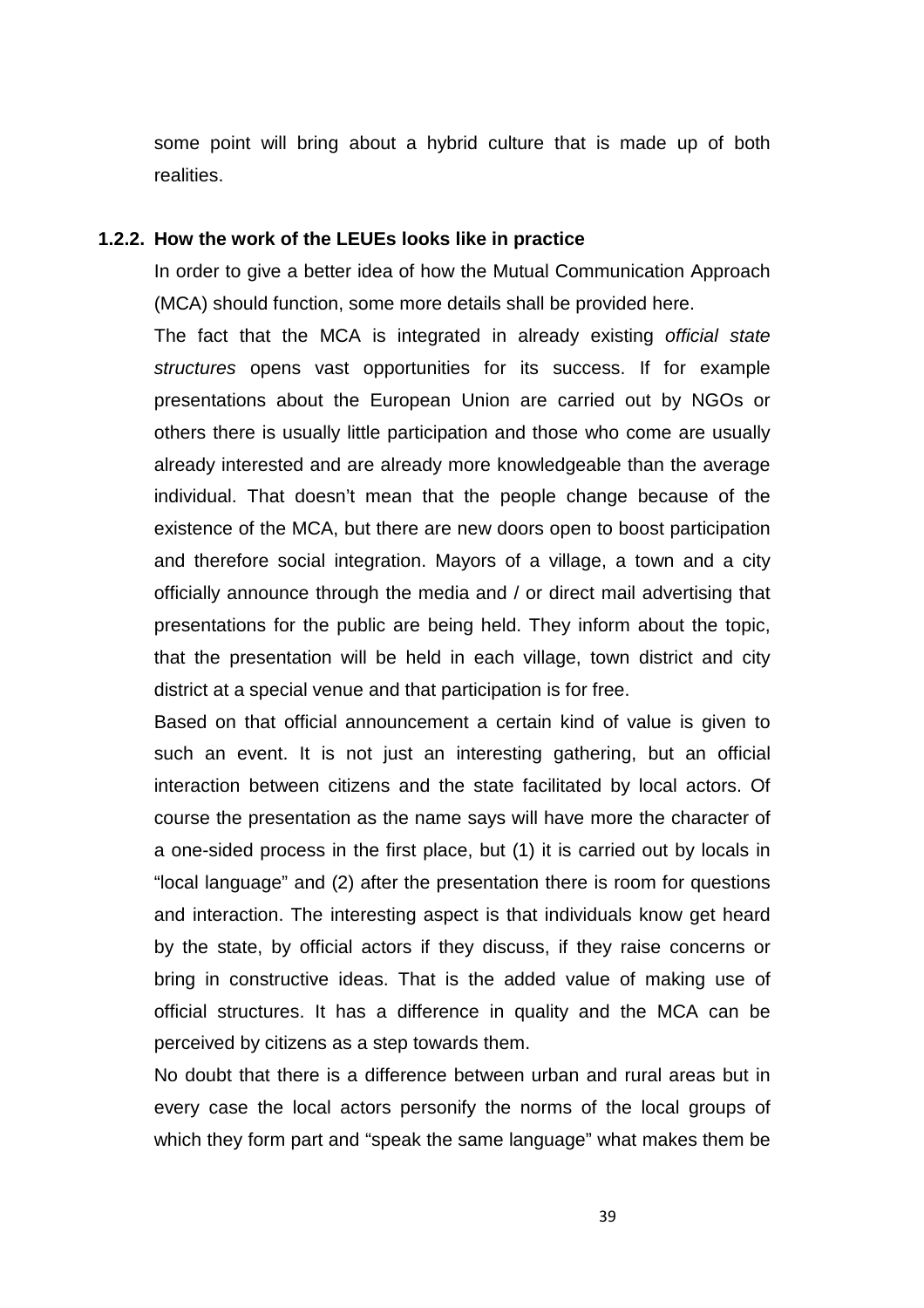the ideal mediator between local and European reality.<sup>101</sup> Their duty is to provide orientation in order to reduce insecurity in behavior.<sup>102</sup> They help interpret, assess and explain information conveyed by the media in the presentations for the public and open the floor for questions and discussion afterwards. They contribute to the integration of the complex political reality into the local, everyday life reality by reworking the media output in presentations and by communicating formally and informally on the street, in the office like a doctor holding surgery. LEUEs can therefore also be the personal intermediary of the EU Ombudsman. The EC proposed in its White Paper on European Governance to establish further structures like that.<sup>103</sup> On the other side the LEUEs should clarify whether there are information needs through conversations, the use of the media and an awareness of actual developments. Precondition to do so is a level of being informed that is above-average as well as a communicative and social active behavior.<sup>104</sup> Of course also a feeling for not worning out the intervention activities but to remain within a predefined quantity of interventions (presentations for public, consultations of local assembly, etc.) is demanded.

On the other side the LEUEs conduct PCM-Workshops. How the workshops shall be prepared will be explained now but the details about what it exactly looks like will follow in the third chapter: National statistic institutes take a representative sample of individuals of each village, town district and city district. The approximately 15 people get a letter of invitation half a year before the workshop takes place. It is an official letter of the state like those sent for invitations to take part in the national census. For good reasons individuals can refuse but in general it is mandatory to participate like in the national census. This makes necessary that, authorized through the agreement for implementation of this policy on the highest political level in the European Council, the European

<sup>&</sup>lt;sup>101</sup> See Eurich (1976), p. 87.

<sup>102</sup> See Eurich (1976), p. 43.

<sup>&</sup>lt;sup>103</sup> See European Commission (2001), p. 25.

<sup>104</sup> See Eurich (1976), p. 45, p. 46.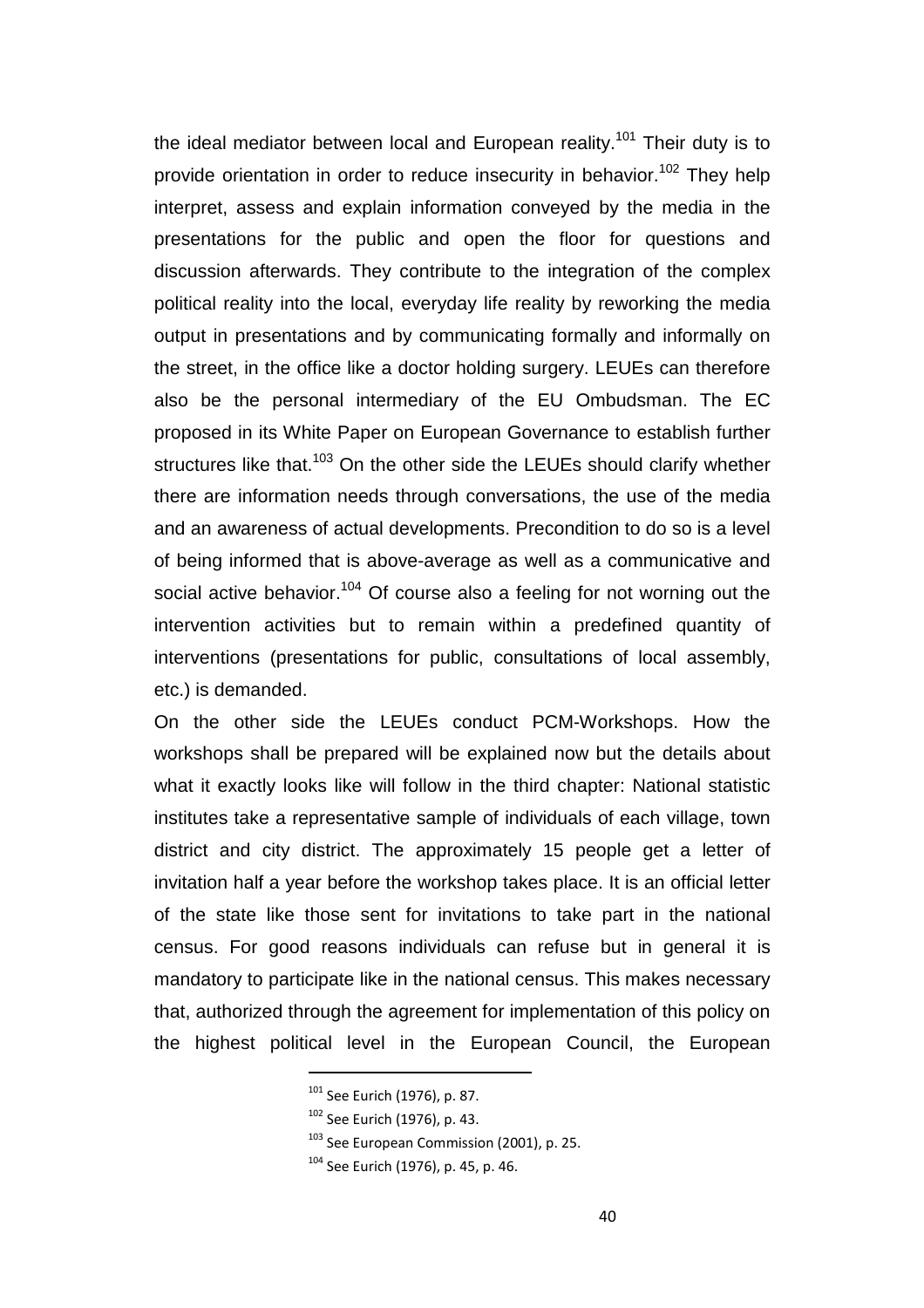Parliament, the European Commission and the Committee of the Regions, participants are given off for three days without consequences at school, work or training center. To give an idea: If a village, town district or city district has 10.000 inhabitants and PCM-Workshops will be carried out every four months, 60 individuals will participate per year. That means that it would last 166 years until every person participates once. A limit to maybe randomly get chosen only every five years shall be guaranteed in order to minimize the burden for the economy and the individuals. Of course the span of time for being excluded needs to be adapted to the number of inhabitants for each region to not face the problem of not having anymore individuals to invite.

Important is that the LEUEs collect qualitative data about the point of view of citizens and hand it over to all tiers of government. Considering the White Paper of the Committee of the Regions (CoR) on Multi-Level-Governance, that would give local actors a new position and would contribute to a reorganization of political cooperation. There will always remain a certain power imbalance between local, regional, national and inter- or supranational actors. But through the proximity to the people established through the MCA, local actors experience an increase in importance by becoming directly responsible for their proximity. Local actors are directly connected to the individuals and present their will, point of views to other actors via transmitting the data. That opens the door for more cooperation which is wished by the  $CoR.<sup>105</sup>$ 

By collecting the data about the problems and needs and point of views of citizens, local actors become literally the representatives of the people. These data are a powerful tool that they can use to involve themselves in the formulation of national strategy papers, in the development of the National Strategic Reference Framework, in bringing up ideas for Regional programs and projects. Local actors can write position papers on basis of the collected data that help them interpret their quantitative data and define which policies they want to carry out. These position papers have

<sup>105</sup> See Committee of the Regions (2009), p.34.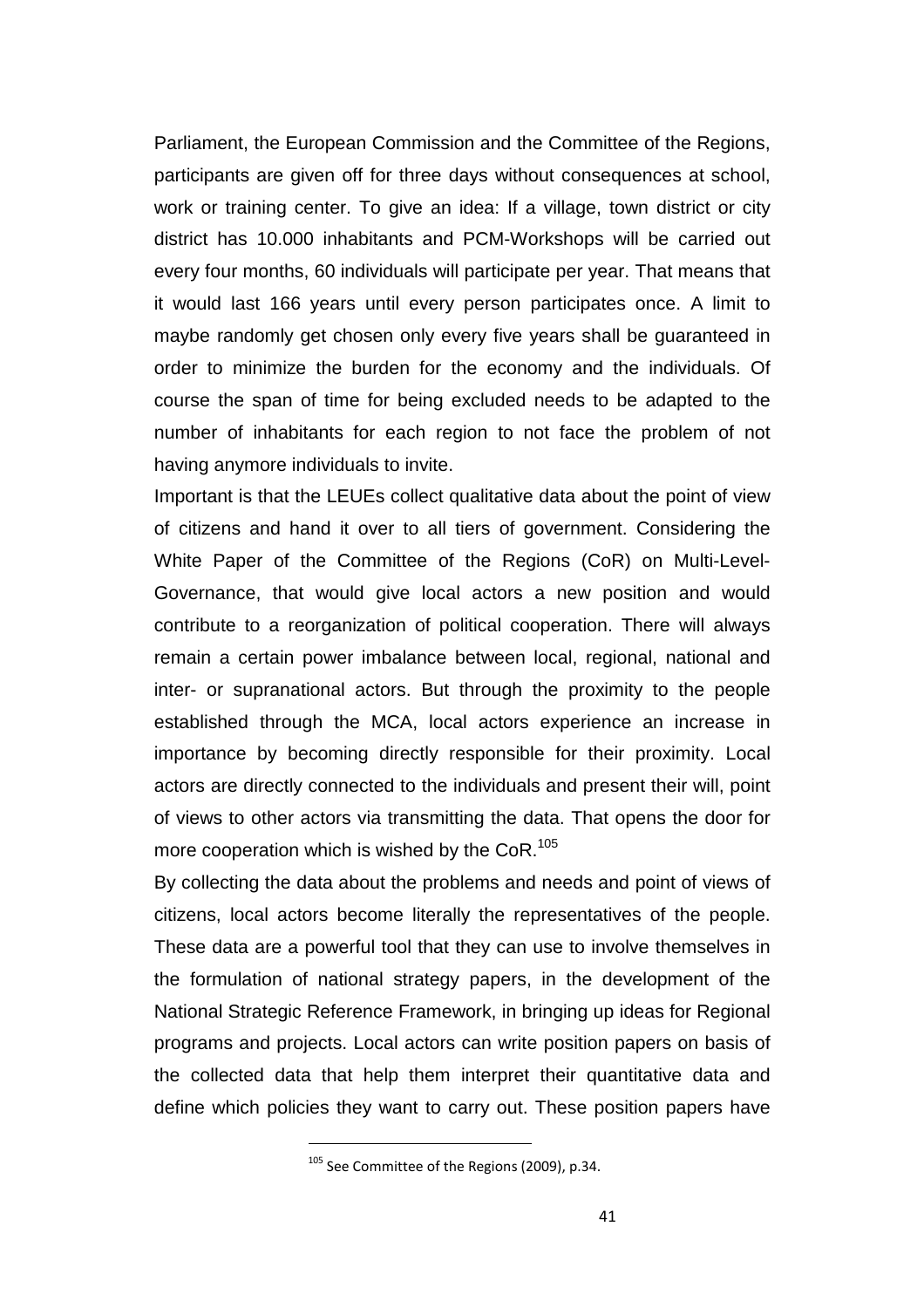then a higher weight. But as explained above, the main added value of the PCM-Workshops is compiled out of three aspects:

- (1) Individuals have a forum where they get heard and interact with the state. Being able to get heard is a crucial aspect to strengthen the legitimacy of a political structure and avoid experiences of democratic frustration. There is only a weak connection left between politics and the individuals. Scholars expect even a more progressive disempowerment of citizens to give inputs into the political process and see the role of citizens reduced to assess the political output. The reason for that is the increase in pluralism in society, of complex problems and the turn away from the logic of national-based behavior.<sup>106</sup> In order to remain capable of acting so called "leader democracies<sup>"107</sup> arise with charismatic leaders that take decisions which citizens evaluate in the aftermath. Consequences are a decreasing turnout at elections (political apathy), decreasing binding power of people's parties and feelings of political alienation through increasing amount of democratic frustration. Exactly these developments call for adapting existing democratic structures to maintain and expand their responsiveness. To solve structural weaknesses of the democratic reality with strong leadership is just a step back, as the Italian example that Berlusconi gives shows. If a leader is good or not depends on factors of personality and of the context. To risk having a bad leader can bring us where we come from. Therefore the MCA is a constructive alternative.
- (2) Political decisions about which policies to carry out are based on quantitative data, expert opinions and ideological principles or positions.<sup>108</sup> The main contribution of the qualitative data collected in the PCM-Workshops is to have clear criteria on basis of which decision makers can clarify which policies to implement and which not. It is a kind of "Do no

<sup>106</sup> See ApuZ, 2-3/2010, 11. Januar 2010, p. 9.

<sup>107</sup> See ApuZ, 2-3/2010, 11. Januar 2010, p. 12.

<sup>&</sup>lt;sup>108</sup> See European Commission (2001), p. 19 and see European Commission (2010), p. 62, p. 63, p. 112, p. 168-169.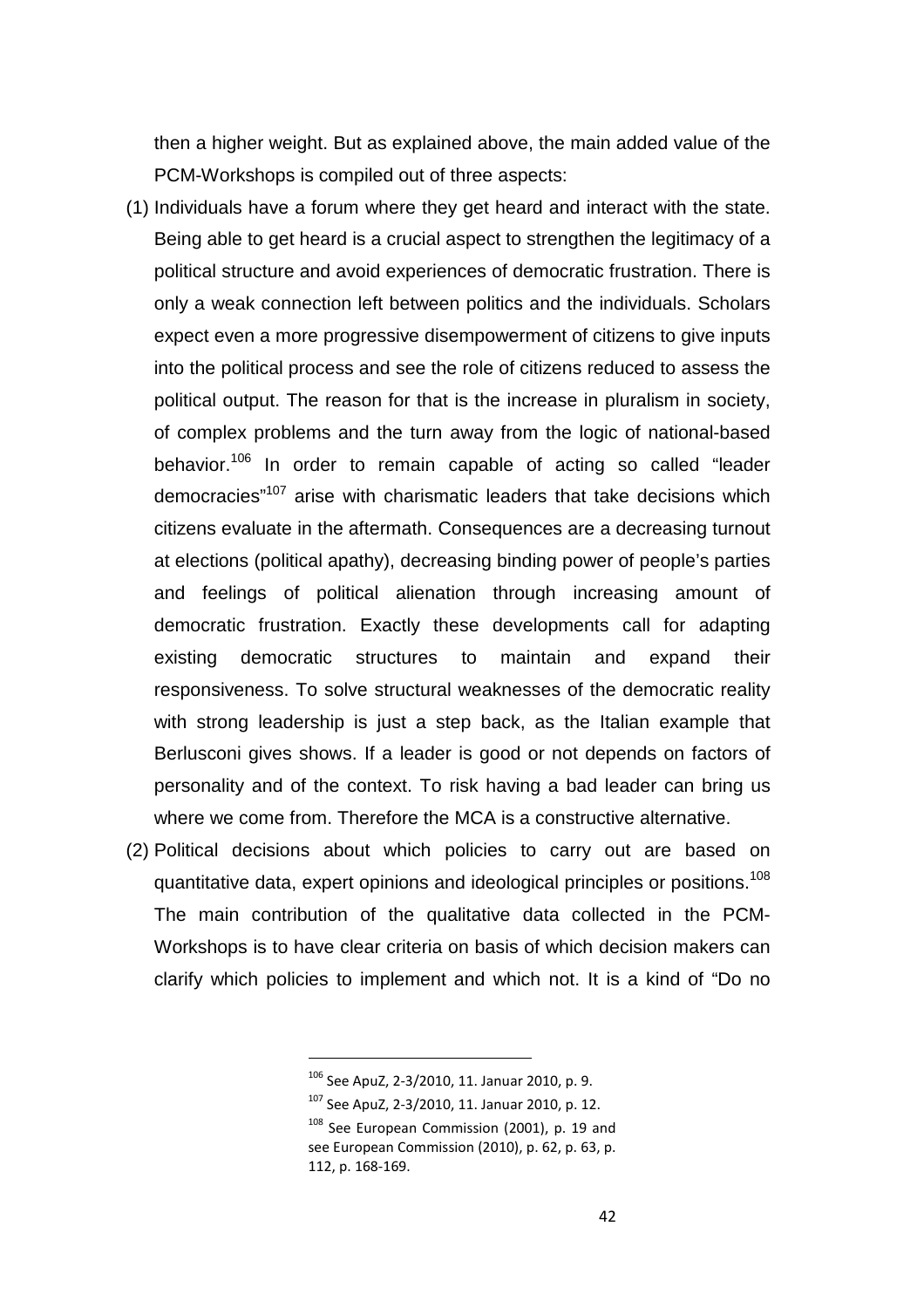harm"-approach that helps avoid unwished outcomes of policies that occur when policy makers don't take into account all aspects.

Elections every four to five years are not enough to consider the opinion and needs of individuals in a pluralistic and rapidly changing society and ideology as criteria to chose the appropriate policies are not sufficient anymore because society isn't shaped anymore by the line between workers and capitalists but is by far more diverse and needs are individualized and different per region and time. That is one reason why individuals lost their trust in politics, because ideological block thought isn't the right way to represent people anymore.<sup>109</sup> Politics implements policies to boost economic growth but neglects the real needs of human beings besides their existence as employees or employers because they base their decisions on the needs quantitative data obviously point out: We need more mathematic students, a shorter duration of studying, more research, etc. Expert opinions and the ideological position are further criteria to select which policies are to carry out. But "listening" to the people and taking up their needs as basis for making politics is asked.<sup>110</sup> Of course the global pressures reduce the opportunities of free policy making, but out of five different policies for whatever area there is at least one that helps meet the objectives best and still takes into account the needs of individuals and therefore avoids unwished side-effects of policies. The objective is to maintain the opportunity for individuals to give input into the political process. That is essential to avoid a decreasing turnout at elections (political apathy), increasing feelings of political alienation and an increasing amount of democratic frustration.

Of course it is not possible to take up the needs of every single citizen and make it the basis for politics but by applying the MCA a good amount of input from the individuals is guaranteed and more important a political culture of listening and interacting is re-established.

<sup>109</sup> See ApuZ, 2-3/2010, 11. Januar 2010, p. 12.

<sup>110</sup> See Held (2006), p. 305, p. 307-309.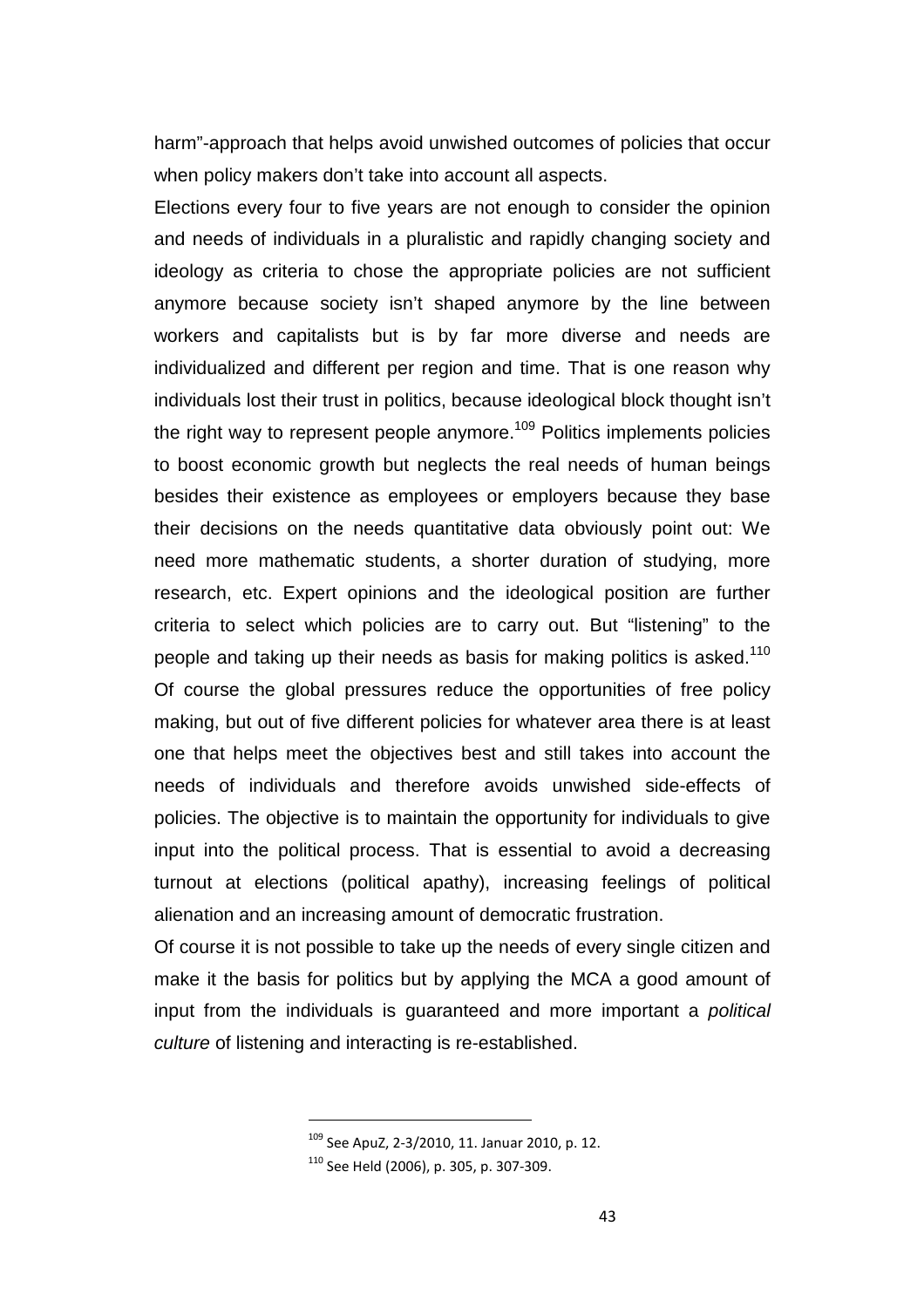(3) The PCM-Workshops provide a basis for program and project planning for EU Regional Policy and the LEUEs as Experts on the EU help increase the absorption capacity of the regions so that money returns from "Brussels". The data collected in the PCM-Workshops can be used to identify areas of projects and programs. That can be used to assist in either applying for funds or to contribute to the formulation of National Strategy Papers and the development of the National Strategic Reference Framework. This shall be discussed in depth in the third chapter.

### **1.2.3. The role of the Internet and its limits**

The clear division of individuals into transmitters and recipients is changing to a limited extent through the Internet.<sup>111</sup> The special innovation is the diversity of forms of possible ways of presentation of information that can be pictures, written words, videos, spoken contributions, etc. But the Internet is primarily based on technology and the use of a computer and is itself not seen as a medium because the pure technological definition of the term medium wouldn't allow to grasp the social aspect of it which is defined by the way the technology is used. The Internet is therefore in the first place a technology for communication, a communication channel, a communicative infrastructure, like cable or satellite TV channels, on basis of which media like websites, homepages, online newspapers, discussion fora, newsgroups, chats but also traditional ones like books, letters, etc. are establishable. Homepages or online newspapers are therefore also to define as mass media because they use a technology to spread information to an indeterminated amount of people.<sup>112</sup>

The main term describing the phenomenon is "multimedia"<sup>113</sup>, talking of a development that combines television, personal computer and telephone to a multimedia-station. The term stands for media products and services that have basically three characteristics in common: (1) the opportunity of

<sup>111</sup> See Burkart (2002), p. 38, S. 44.

<sup>112</sup> See Burkart (2002), p. 172.

<sup>113</sup> See Burkart (2002), p. 362ff.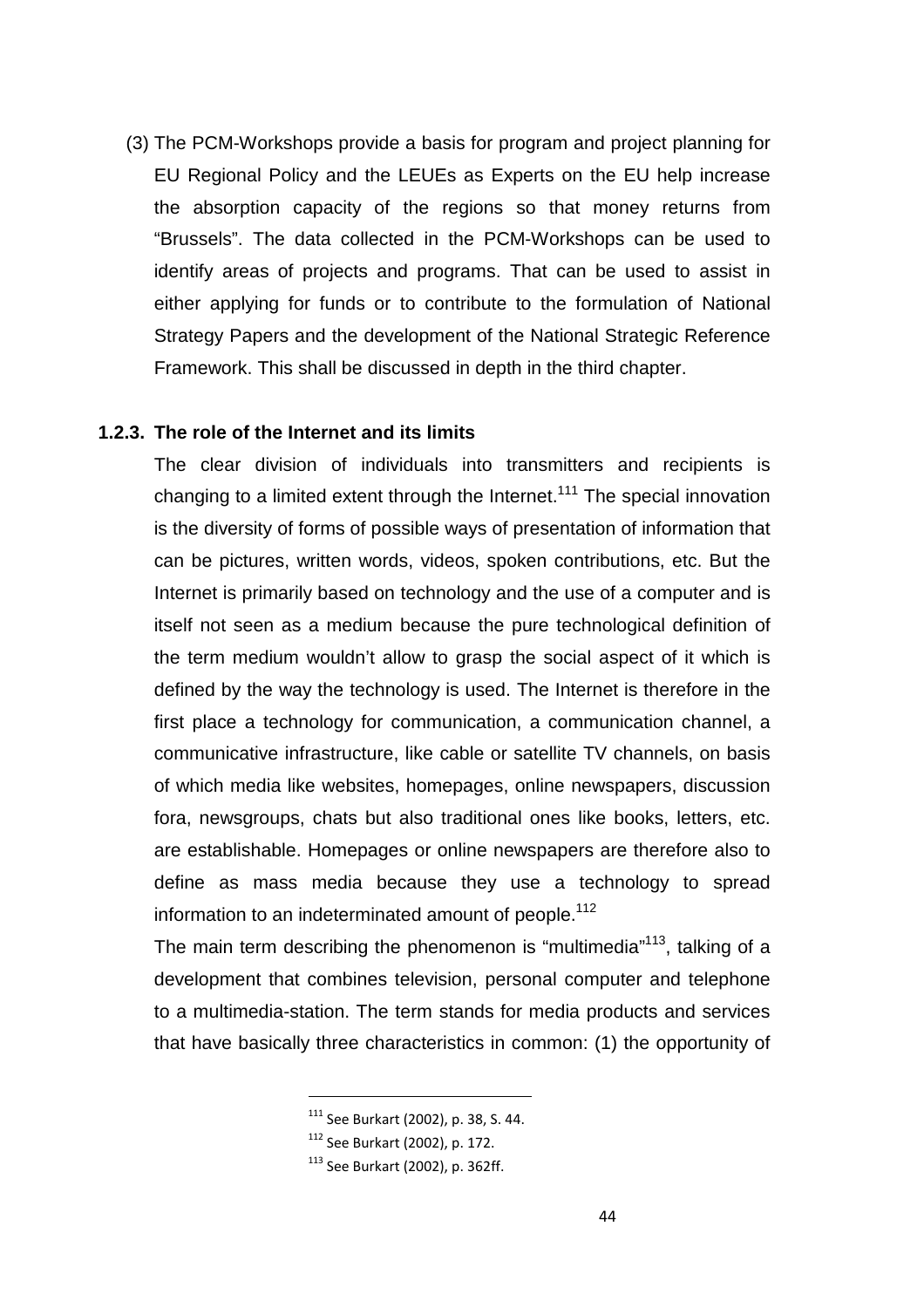an interactive use, meaning the user is able to change contents or set off activities by using reverse channels. That makes the user not be bound to a simple role of a percipient; (2) individuals can use different types of media at the same time, meaning dynamic media like audio and video sequences are combined with static ones like text and graphic elements; (3) of course the digital technology is the basis of all these applications that facilitates the saving and editing of the conveyed data through specific compression processes. The interactive services for consumers will remain entertainment-related like different perspectives of cameras one can choose for sport events for example.

The other aspect is the international network that is created through new communication technologies that produces a complete new "virtual reality"<sup>114</sup>, called Cyberspace which more and more individuals can enter by going "online". The Internet as a term describes the worldwide biggest computer network that is defined by the merger of regional, national and international computer networks. Through this network data can be transmitted from one to other computers that are connected to the network. Since 1991 the so called "world wide web" (WWW) was introduced as a tool to give access to many different ranges of goods that was established by CERN (Conseil Européen pour la Recherche Nucléaire).<sup>115</sup> It is a collection of documents that can be accessed on all Internet-servers in the so called HTML-language. All documents are accessible via their URL-(Uniform Resource Locator)Address. This uniformity is the main strength of the WWW. Essential is that the WWW is not only facilitating the use of already existing information but facilitates the opportunity to give input into the system. Firms, associations, institutions, individuals can present themselves via homepages. The web is therefore useful (1) for the communication between participants via Email, newsgroups, chats, (2) for the obtaining of information and (3) for the description of oneself (presentation of information). There is therefore

<sup>114</sup> See Burkart (2002), p. 366.

<sup>115</sup> See Burkart (2002), p. 368.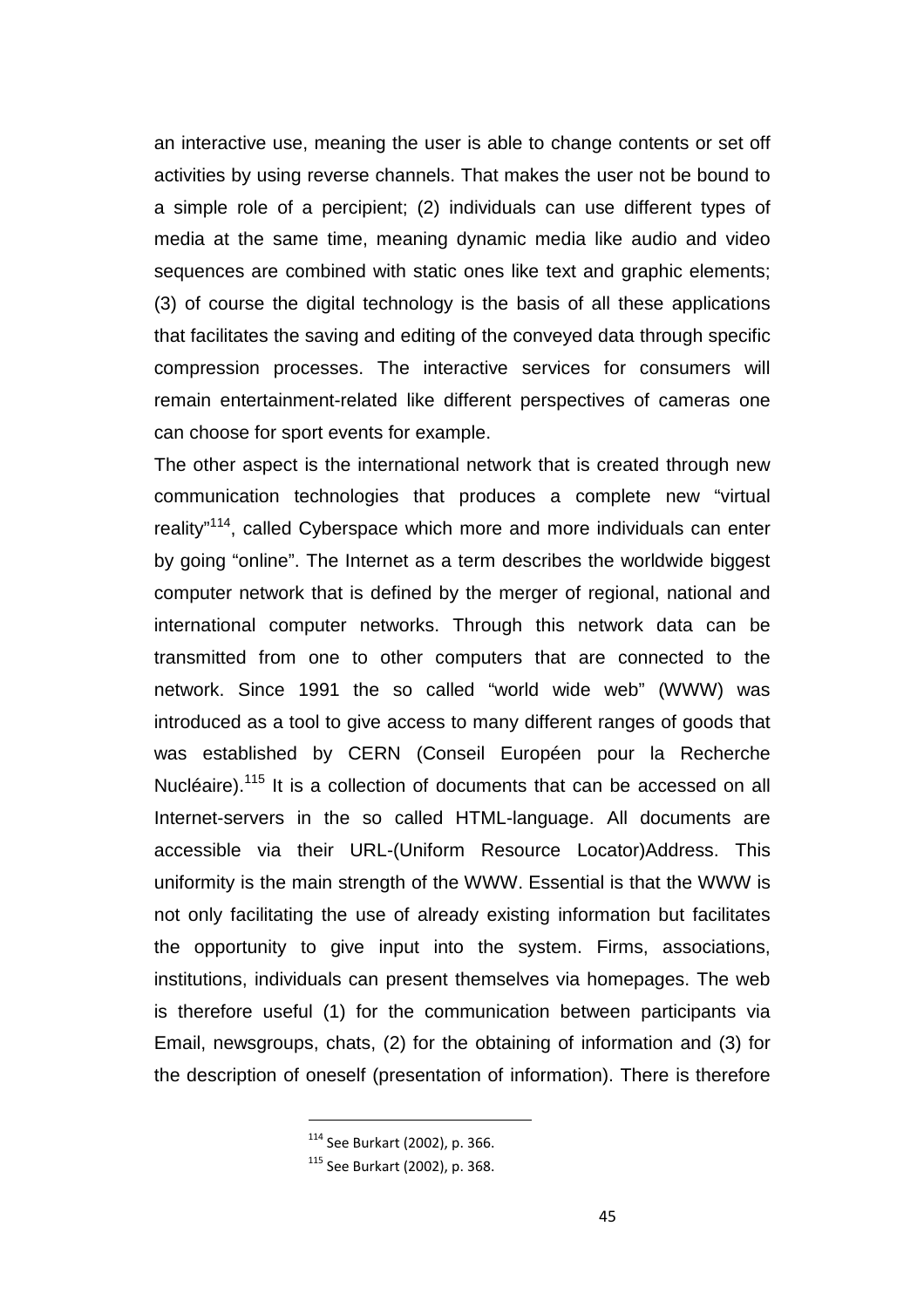a rising opportunity for the individual arrangement of information in contrast to the simple presentation of information in the classical media. But of course the Internet shouldn't trigger too much euphoria, because in the first place by considering the economic perspective, investments into the data-highway are not done to improve humanity but to boost economic growth, in particular for special branches. The Internet and similar networks will lose their anarchic and subversive character (they have due to their decentralized infrastructure) soon like the radio, the video and the pop music did even though high hopes were linked to finally reach a real communication system where real interaction happens. <sup>116</sup> The conclusion is therefore that the interaction with other individuals is the less special quality of the data-highway. The more remarkable innovation of the Internet is the potential accessibility to a vast amount of data. For the first time in human history the whole knowledge of humanity can be accessed by a huge amount of individuals.

Interesting in this context is that the huge amount of data needs to be channeled again and the drive on the data-highway becomes a "guided tour" again by the services of "google" for example which orders and selects data in a more than questionable way (manipulating) in contrary to the common gatekeeping (selection of information) journalists provide.<sup>117</sup> Anyway, there is more influence of the percipient than with television. The change in role from a simple percipient to a user is expressed through the choice in using different services and especially in the possibility of interpersonal communication via Emails, networks like "facebook", discussion groups, chats, etc. But the "interactive user" won't completely replace the passive audience.<sup>118</sup> The interactive opportunities of the new communication channel are just reinforcing the chance to look for specific data which is the typical behavior of individuals. This selective use of the media is a common fact that is proved by research. The specialty of the

<sup>116</sup> See Burkart (2002), p. 369.

<sup>117</sup> See Schmidt (2008), p. 33.

<sup>118</sup> See Burkart (2002), p. 373.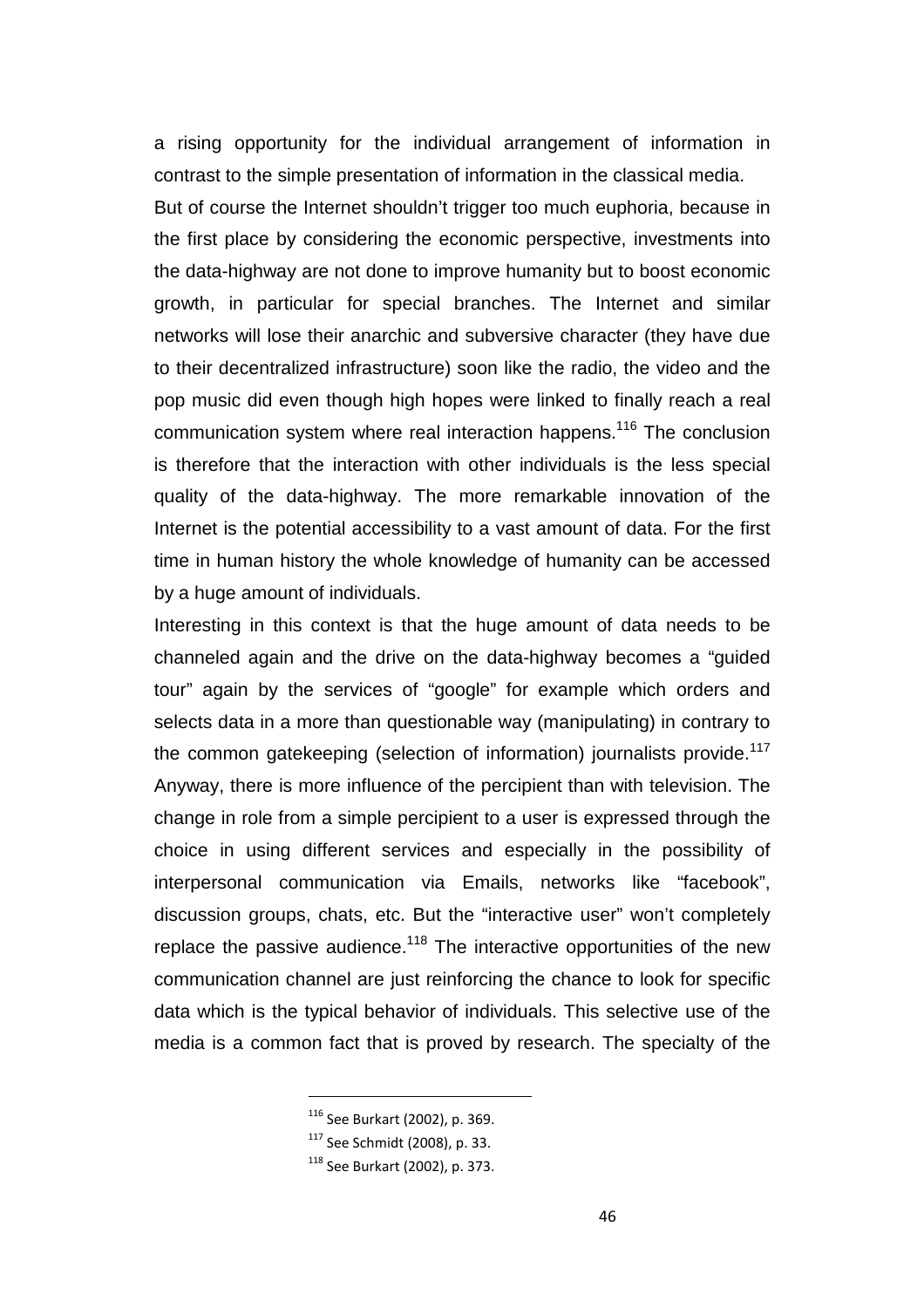Internet is therefore the increase in opportunities for the individual to select specific information by him or herself, because information is not like with television streaming towards the percipient but individuals have to choose the hyper-link actively and select therefore.

Concerning the aspect of interactivity offered by the connection between telecommunication and computer technology the new technical infrastructure that emerged opens the door for new opportunities of social interaction. But by reflecting them research showed that it is again the traditional social structures that come up.<sup>119</sup> Like for instance the fact that a few actors are dominating many fringe groups in internet forums. It is definitely an advantage that news can be published almost the time an incident occurs and that the briefness of news presented in television and radio can be reduced by offering online services and of course many online newspapers for instance offer interactive interaction with users, but the quality of the information given by "Peter from Bremen" or "Carole from Toulouse" is to question. So what is the real political added value? What is the contribution of the Internet to the democratic culture?

The mere existence of a reverse channel "[…] is not a guarantee for public resonance."<sup>120</sup> and can't still replace a face-to-face communication process.<sup>121</sup> It is and will always remain a difference in quality of experience if a person stands in front of another person and both can discern or recognize each other and align their behavior with the other or if a person communicates with another person or group of persons that are not directly experienceable but more the relation to the computer is in the forefront.<sup>122</sup> A good example is the increasing exhibitionism of individuals who, in the anonymity of the Internet, do things they would never do in real life, in real relationships. Another aspect is that locally based LEUEs are real human beings one can meet and trust because one can control them in the sense that there is permanent social control in social groups. The

<sup>119</sup> See Burkart (2002), p. 375.

<sup>120</sup> Fossum/ Trenz (2006), p. 16.

<sup>&</sup>lt;sup>121</sup> See Harrer et.al. (2008), p. 319.

<sup>122</sup> See Burkart (2002), p. 376.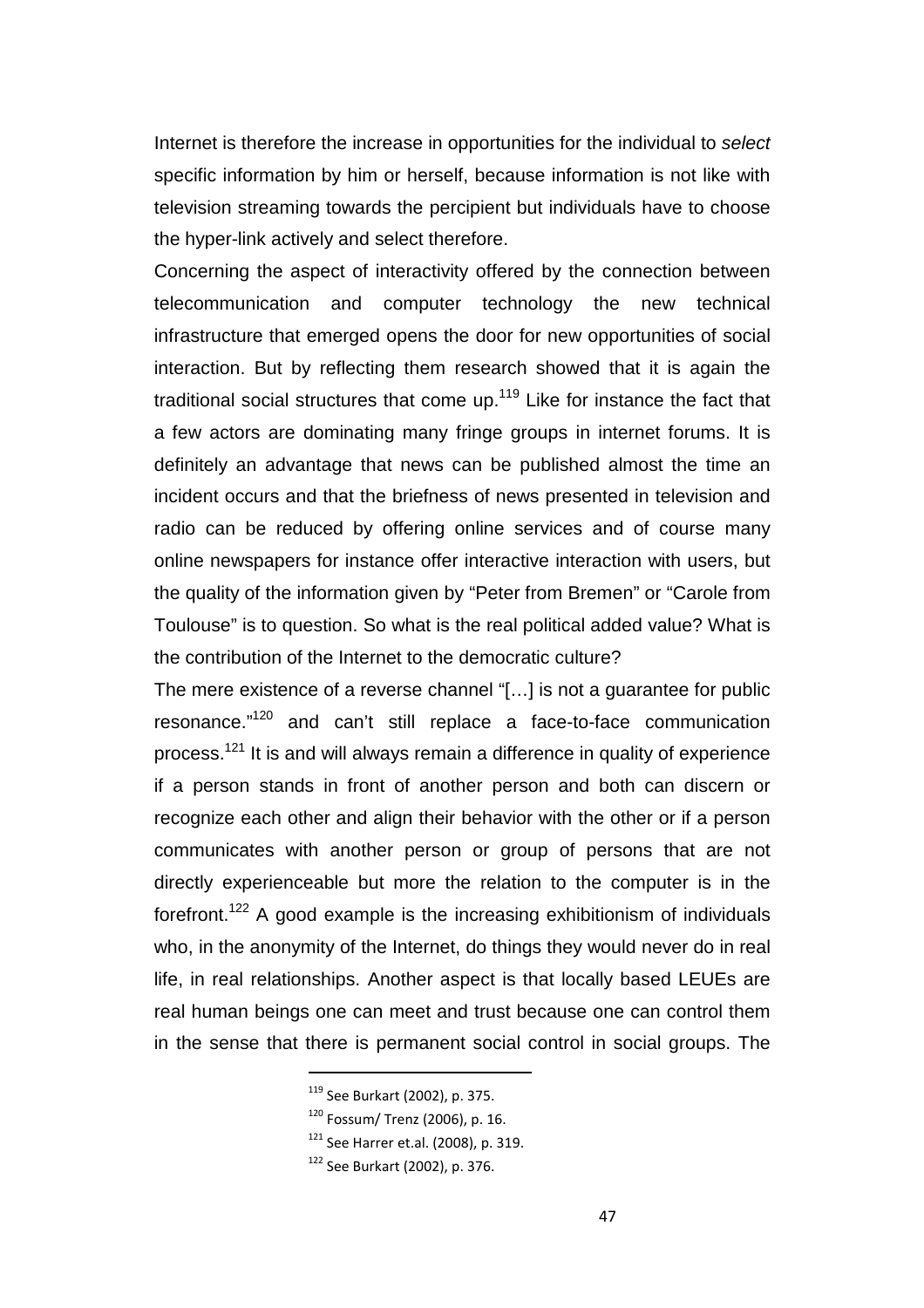distrust towards the media in general is great as mentioned above so why should people trust anonymous individuals in the internet or administrators organizing political discussions through the internet?

A real person one can know, one can respect in the first place because of the direct experience of his or her professional expertise, one can hold in high esteem because of his or her knowledge about social norms and one can show sympathy because of his or her knowledge about values, is not to replace by an anonymous computer-based communication process that moreover normally is carried out alone at home in front of a personal computer. The added value of direct personal interaction in a social context of a public presentation, a workshop, etc. is not to replace by the Internet. The internet is an additional tool that has its advantages but can never replace a real person and the quality of relationship a real person can build with other human beings. And it is that difference in quality that the EU needs to ensure that it is anchored within the societies of Europe. Public opinion is not just to make via PR and mass communication. Integration is not just a process of convincing people. The complexity and difficulty of getting individuals on board should be acknowledged by putting into place high quality structures that do justice to that immense challenge.

Social changes triggered through globalization and the progressive individualization that go along with technological innovations are reality but that is no argument against direct face-to-face communication as a useful tool. In contrary, the in general as positive seen individualization is not at all inconsistent with approaches of interpersonal communication because of already above mentioned new trends like the wish of self-determination, the renaissance of a felt responsibility for the environment and the community. Locally based interpersonal political communication can especially be an asset in a globalized and individualized world where decisions are taken on supra- and international levels. Experiments about "deliberative polling" prove that.<sup>123</sup> Most crucial point remains that

<sup>123</sup> See Held (2006), p. 247.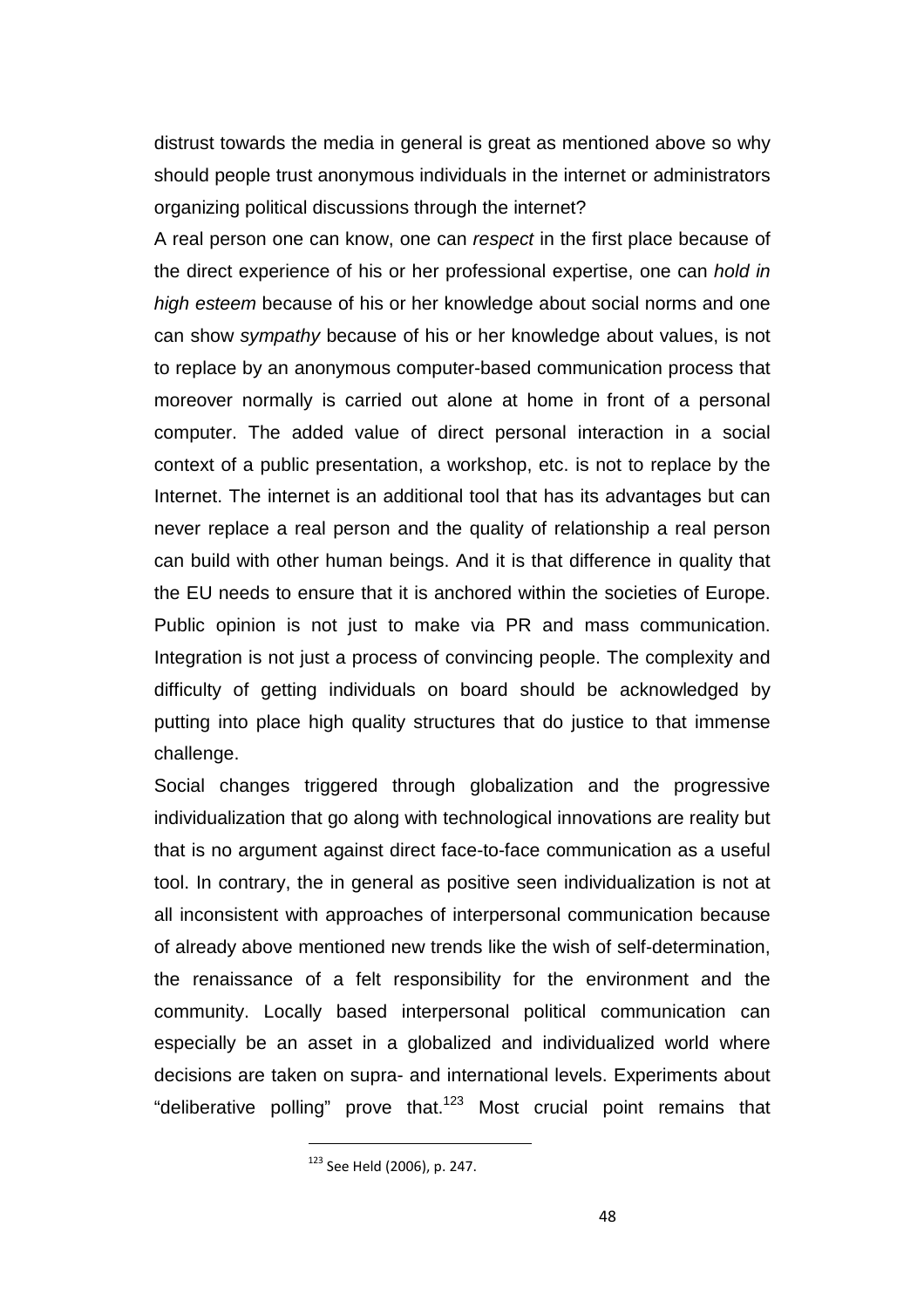interpersonal relations still remain the most important forum for the formation of opinion. That is why the Internet can never fulfill the same task as LEUEs.

The internet in contrary can be used to assist the work of the LEUEs: There should be a homepage where LEUEs share best practice examples, where they get updated, get information about further trainings and workshop and presentation materials, where e-learning is offered, etc. Individuals can use the Internet in addition to do further research on topics that were tackled in presentations or workshops. Here it can have added value because a problem remains if the Internet is seen is the solution: the necessity of being informed. Whatever is offered through the internet from taking a vote on specific laws to more referenda, etc. it doesn't solve the problem that individuals have to be well informed and form an opinion before. The mass media can't contribute to that process because here it is about structural knowledge and the formation of opinion and that is where interpersonal communication plays a bigger role. Moreover, there is the risk that through e-governance many segments of society like older people get excluded, even though e-governance is basically to support.<sup>124</sup> Research results show that web-2.0-users are generally males between 14-29 years old, highly educated and have a very good financial background, whereas all others (5% of German population) are web-1.0 users who don't give input into the Internet but consume only.<sup>125</sup>

What counts anyway is that the political reality remains far away from the everyday life reality of individuals which leads to not being able of experiencing that reality directly  $-$  a huge disadvantage as explained above.

The MCA guarantees the growing together of both realities on basis of which later applications of direct democracy via e-governance seem more realistic – although the MCA doesn't intend to install a new structure of direct democracy but to strengthen existing functioning structures and

<sup>124</sup> See Schmidt (2008), p. 26.

<sup>125</sup> See Gerhards et.al. (2008), p. 135, p. 139.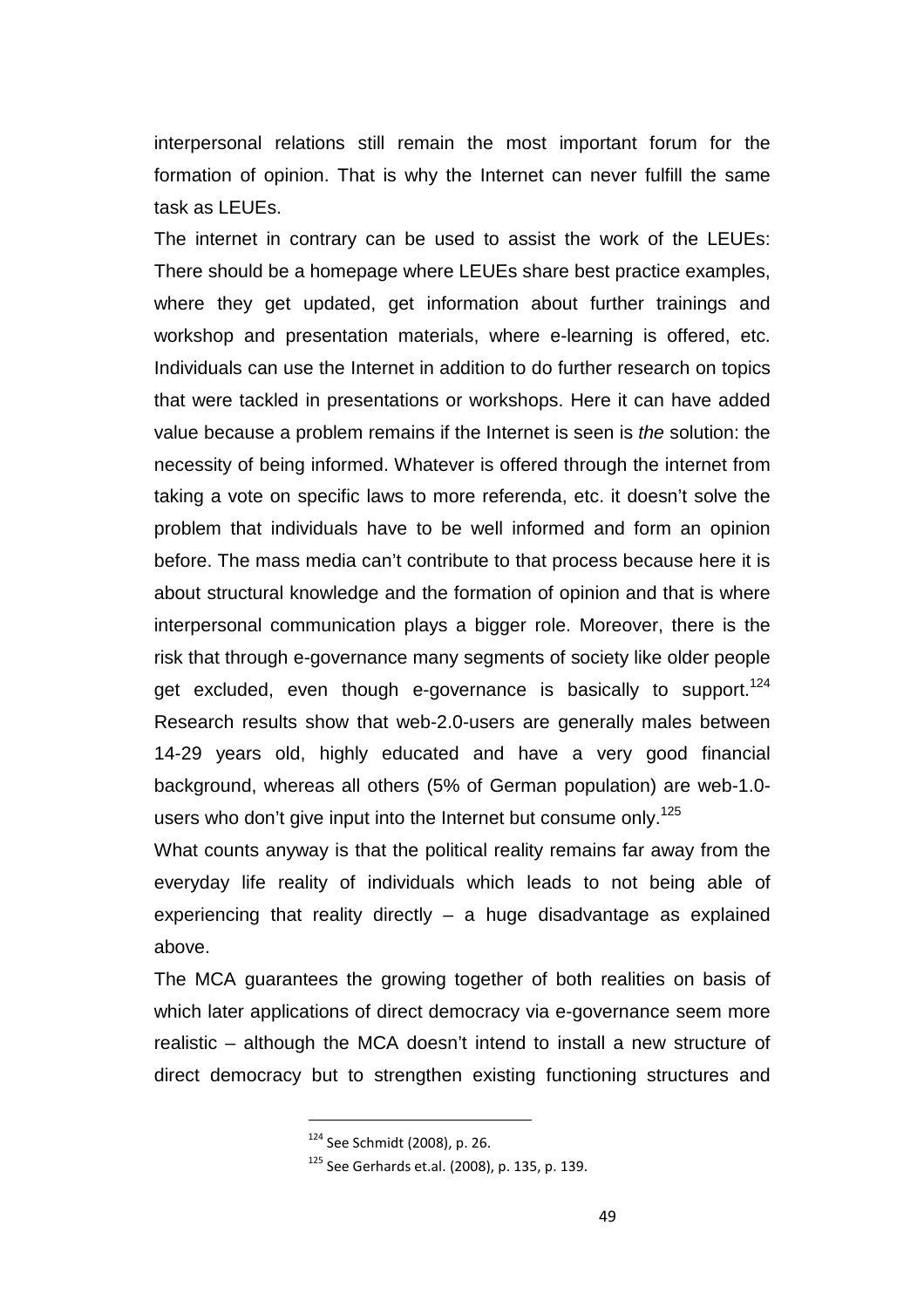improve their functioning. However, the active involvement of individuals, the mere possibility of participation is not the solution itself.<sup>126</sup> Demanding that everybody is responsible to actively involve him or herself by taking part in the political process via the Internet is utopian. To counteract the tendency that the individuals have progressively less the chance to give input into the political process is in contrary worse working for, but doing so needs more than just the provision of a communication channel. Because that doesn't solve the problem that individuals need to be well informed and that participation levels are weak. A qualitative added value for individuals is requested which requires more expenditure – but not in the financial sense. The following argument shows why:

How can trust be restored between politics and the individuals? That is by far not just a rational question that can be solved by providing information, by carrying out successful policies (because success is subjectively assessed) to convince people. It is a question of emotions, fears, worries and needs like the one for security. Here the Internet can't assist in the first place. It remains just an impersonal communication channel that can be used by persons like LEUEs that work for building up trust, who establish closeness and contribute to a convergence between political and everyday life reality. Closeness is not established by the access to information (as tried via the Internet). To make up for the loss of trust in politics more personal relationships are necessary.

### **1.2.3.1. Research results on the "cans" and "can nots" of the Internet**

"In the internet, nobody knows that you are a dog" (Peter Steiner)<sup>127</sup> The Web 2.0 does not stand for a radical change of the Internet. It was just promoted as one, but in reality the specialty that every user is a potential transmitter who can give inputs into the network and connect contents, existed also before.<sup>128</sup> The term stands more for the whole sum

<sup>126</sup> See Witte (2008), p. 98ff.

<sup>127</sup> See Bross et.al. (2008), p. 271.

<sup>128</sup> See Schmidt (2008), p. 19, p. 21.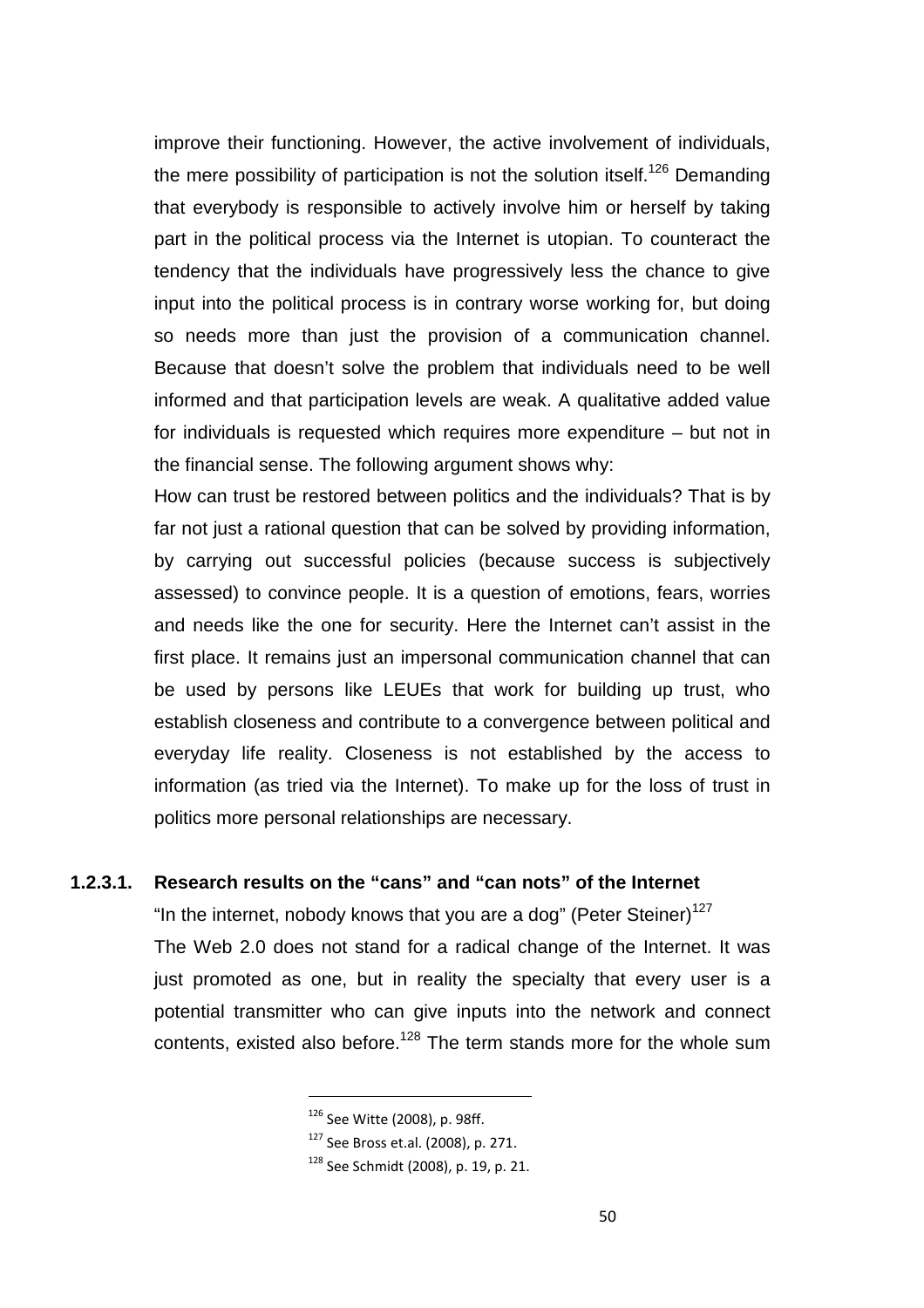of applications the Internet provides than for a huge step in innovation. That helps to avoid being captivated by utopian thought. Nevertheless during the last years the changed individual use of the internet contributed to social change that is characterized by (1) the increase in active users that give input into the network and (2) the increase in public that is possible through more and more accessible information provided by the internet.<sup>129</sup> That is why the term "social web" came up describing the social character of the Internet expressed through an increasing communication among individuals and groups.

To provide an example, the most widespread application of the social web is Wikipedia but only less than 10% of users of Wikipedia (the total number of users is approximately half of all Internet-users) edited articles, wrote articles or uploaded videos.<sup>130</sup> 2006 it was 5% of the whole German population that actively used internet applications where they could give input.<sup>131</sup> The more fascinating aspect of such a still irrelevant active input of users is therefore the fact that knowledge and culture become to be objects of change and that each individual can influence this process of enhancement of knowledge and culture. The expansion of public through blogs and weblogs gives these new applications therefore a complementary role to the classical media and online-media – but still the quality of the content is to question.<sup>132</sup> In the anonymity of the Internet the responsibility of what is said is not guaranteed and the quality of the source itself (who is Peter from Bremen?) is not comprehensible.<sup>133</sup> Thus there is lots of room for manipulation in blogs and discussion groups.

Anyway the insight that the vast majority of Weblogs, videos, podcasts and contact platforms does not attract broad attention but is mainly followed by few people who know the publishers shows that the internet

<sup>129</sup> See Schmidt (2008), p. 19, p. 25.

<sup>130</sup> See Schmidt (2008), p. 26.

 $131$  See Gerhards et.al. (2008), p. 129

<sup>132</sup> See Schmidt (2008), p. 30.

<sup>133</sup> See Beck (2008), p. 67, p. 68, p. 71, p. 74.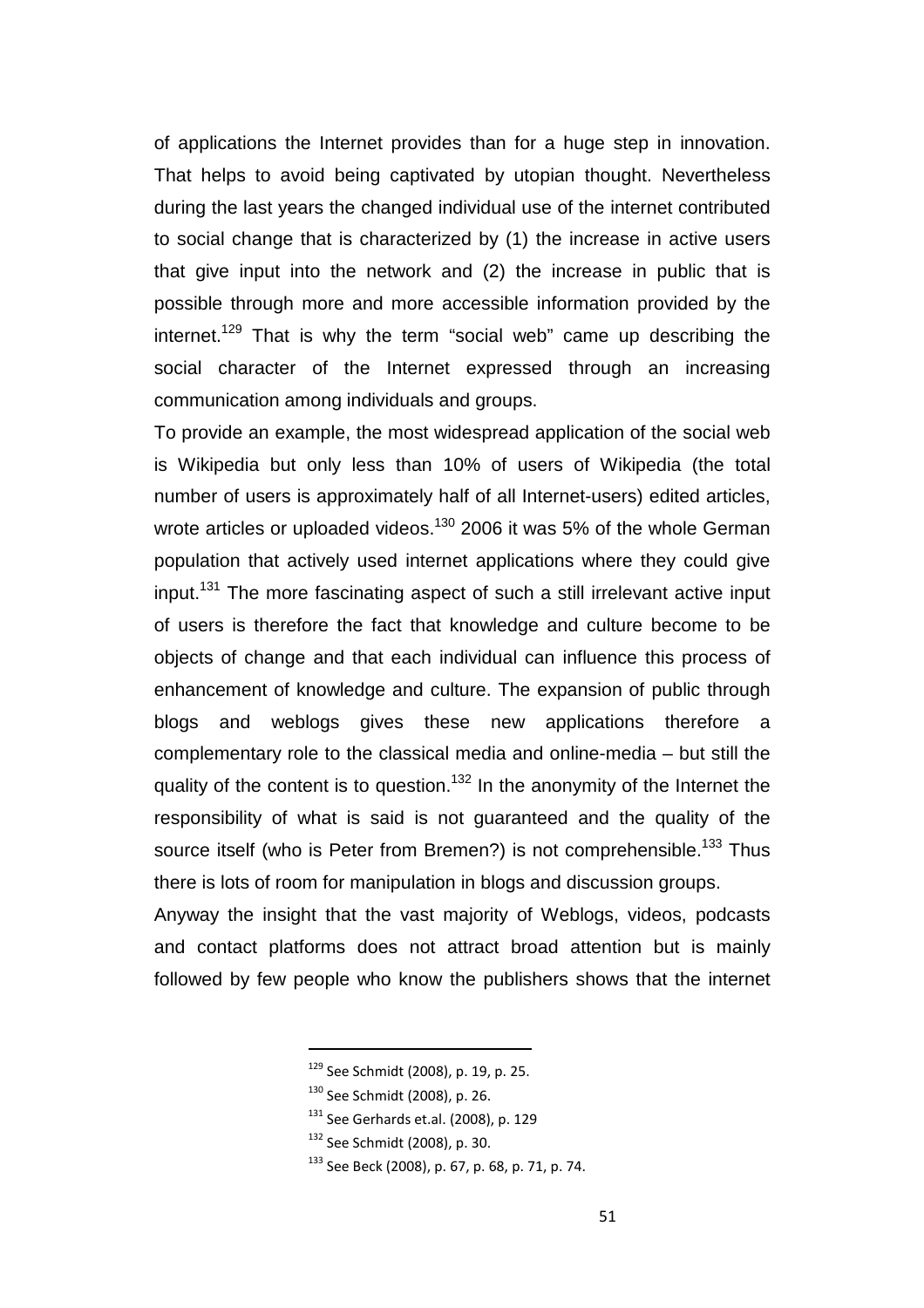public is not to equate with societal relevance.<sup>134</sup> It is more personal public that is established, meaning that individuals are active users to meet their objective of identity, relation and information management by presenting personal things that are potentially accessible by the general public.<sup>135</sup> But the societal relevant public is still established by traditional media and their online branches.<sup>136</sup> Users just add their opinions via blogs to articles or other applications which is crucial to understand the relevance of the Mutual Communication Approach (MCA). Considering other user-focused activities like the assessment of products, articles, etc. (e.g. in amazon) by the sum of many users the selection of the sum of information is facilitated through the internet. As well as the RSS-technology<sup>137</sup> helps to receive only information on news about subjects one chose in advance according to special keywords. But still that might shift the problem of selection of information only from the WWW to the individual feed-reader. What remains is still the need for an individual strategy to choose and weight information on its relevance. There is no reason why individuals should be left alone doing that in the field of politics if LEUEs can contribute to facilitate in selecting and understanding information.

Another problem occurring is the form-content-dynamic.<sup>138</sup> Authentic stories like one about a poor family and their problems lose their authenticity through their presentation in the media and especially if presented via video or pictures. The picture ritualizes the authenticity and lets it freeze in mere symbolism. The same might happen to the aspect of participation. If participation is measured along the criteria that individuals have the opportunity to describe themselves, there is an increasing risk that the term participation is being hollowed out. This becomes manifest in the common experience that the form of presentation dominates the

<sup>134</sup> See Beck (2008), p. 63.

<sup>135</sup> See Schmidt (2008), p. 32.

<sup>136</sup> See Witte (2008), p. 102.

<sup>&</sup>lt;sup>137</sup> See Gerhards (2008), p. 131.

<sup>138</sup> See Witte (2008), p. 106ff.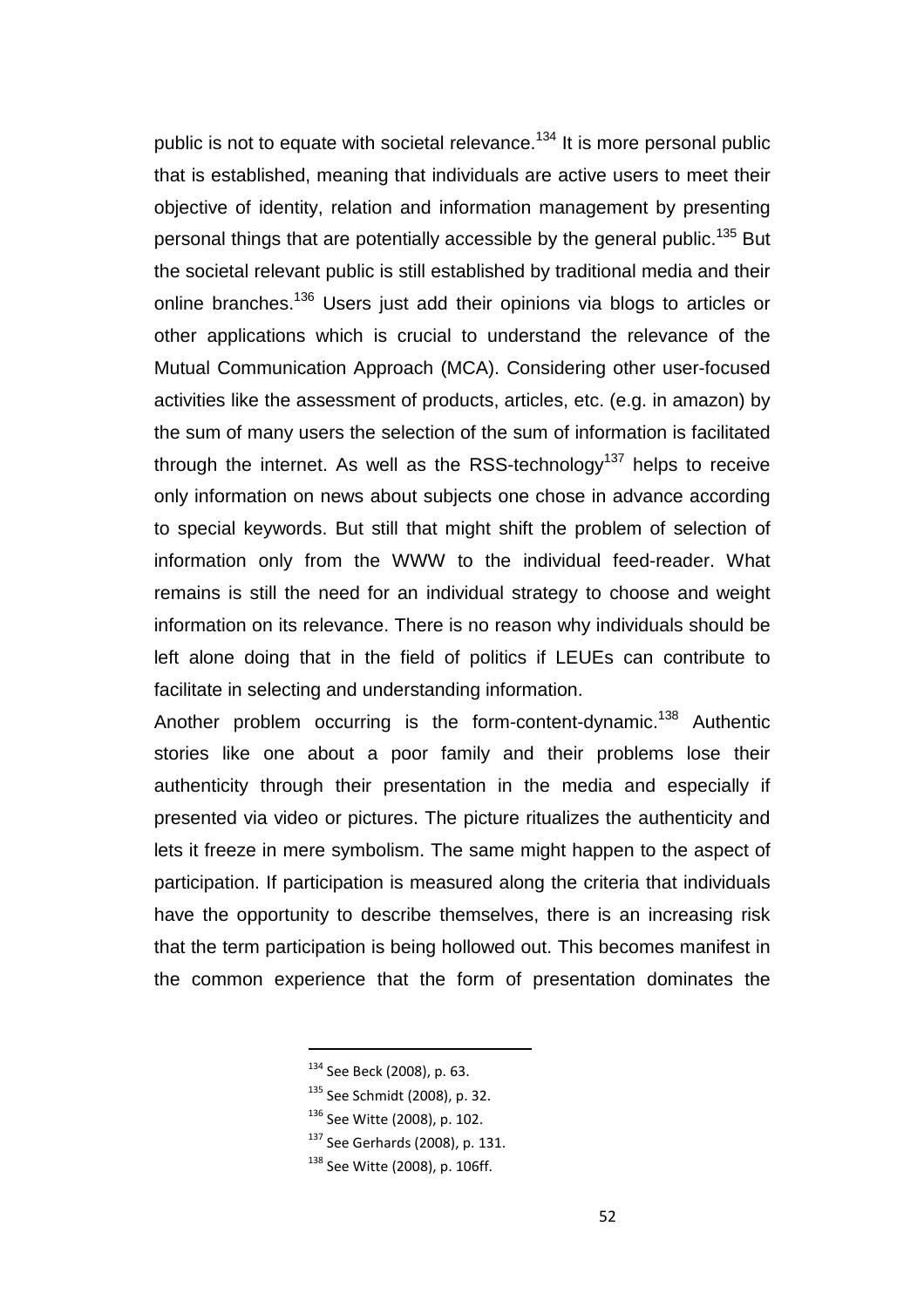political content.<sup>139</sup> An example of the Homepage of the German Green Party shows that users are invited to participate in the creation of the homepage but not in the discussion of political contents of the party. Similarities occurred in the way the Internet was used by politicians during the latest French and US election campaigns: Politicians avoid journalists and sell their messages directly to the public. But that is not grassroots politics, even though it should be seen so. It is political PR made by professional PR specialists and shouldn't be misinterpreted in another way. The crucial aspect is that the planned effects of such political PR are even hard to figure out for PR experts and less likely for amateurs of course.

However, fact is that democracy needs participation and participation needs public. Journalism usually establishes public but next to the media agenda there is the agenda of the internet-users expressed through blogs, websites, discussion groups, etc.<sup>140</sup> The avoiding of the gatekeeping of journalism by politicians is one example for that. The influence that such a parallel agenda has on journalism can really lead to more participation of the general public, but it is still more professional PR and politicians that make use of setting a parallel agenda and alternative counter agenda setting is still marginal.<sup>141</sup> The example of a video published by the German Chancellor Angela Merkel in the Internet shows the problematic effects that a parallel agenda can have: $142$  The public service broadcasting showed in its news program "Tagesschau" parts of the video of Merkel and not a self-made interview. But of course the traditional media feel pressure to take those self-published data into account for their work.

The potential for interactivity and the decentralized communication structure of the Web 2.0 are therefore basis of visions and hopes for the strengthening of elements of direct democracy. But up to now empirical

<sup>&</sup>lt;sup>139</sup> See Witte (2008), p. 108.

<sup>140</sup> See Witte (2008), p. 111-112.

 $141$  See Wimmer (2008), p. 225.

<sup>142</sup> See Witte (2008), p. 98.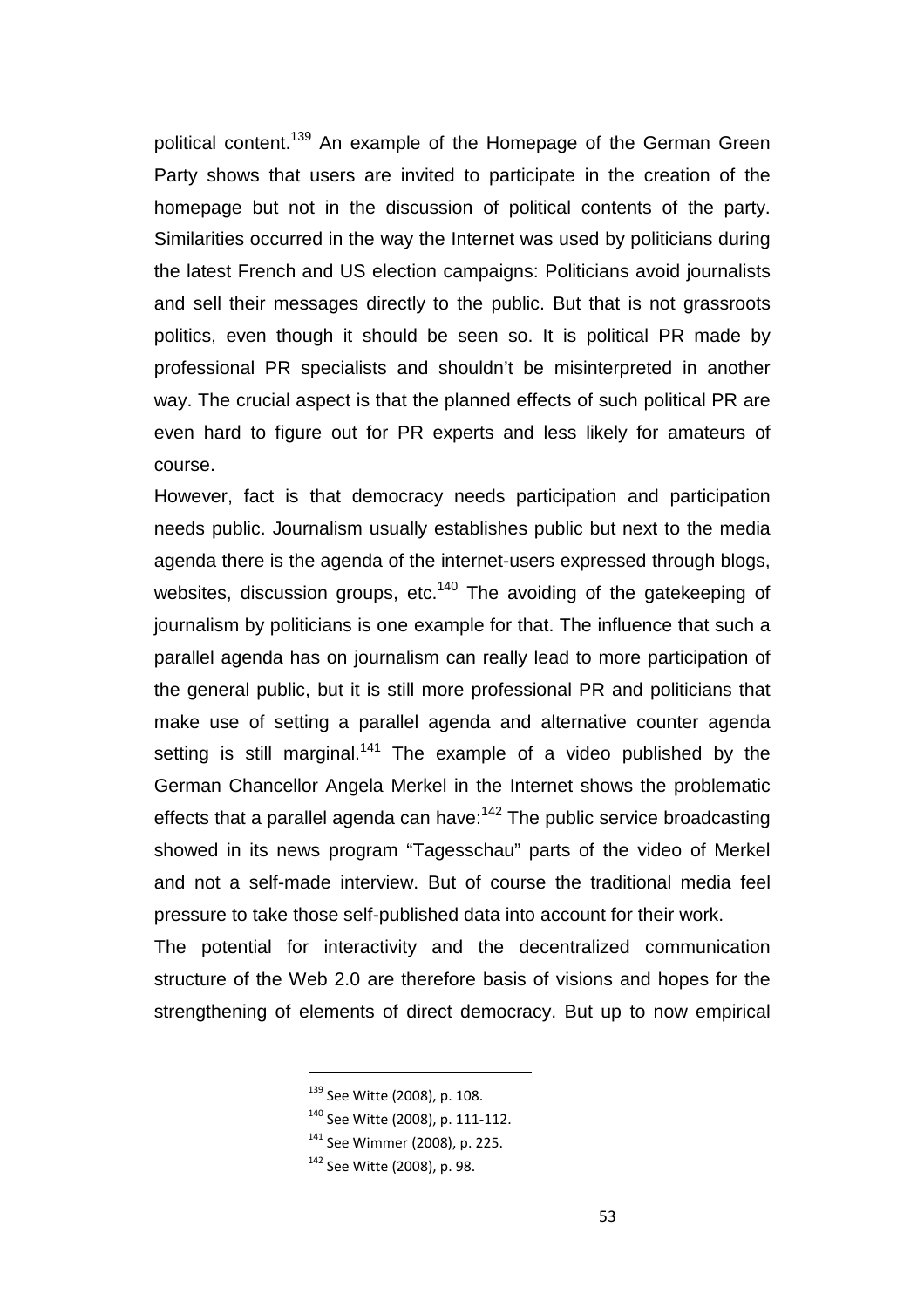research couldn't verify relevant effects.<sup>143</sup> Just a footnote: In history many times with the upcoming of new information and communication technologies high hopes came up for changes in societal realities because human societies - their structures, internal power constellation and models – are mainly based on communication. That is why from a broad participation of individuals in the political process positive effects for the democratic development of a society are expected. The potential for interactivity is therefore seen as chance for the strengthening of deliberative processes and for direct democracy.<sup>144</sup> The argument of the democratic potential of the internet is based on its potential for interactivity whereas the equal access to the Internet is as problematic as with the traditional mass media – in both cases there are access barriers.

However, the thesis about "electronic democracy" is that the Internet can augment the participation of individuals in the political decisions. Background to that is the theory of deliberative democracy. Central thesis is that deliberation is crucial for democracy. Through rational public discussions of subjects more rationality is introduced into the political process and problems of modern representative democracy like the (1) alienation of individuals from their representatives and (2) from the political structures can be solved.<sup>145</sup> The Internet facilitates direct participation and could therefore complete existing structures. Risks that are mentioned focus again on the fact that not all segments of society use the Internet (digital divide of society as expression of the fact that barriers of access are unequally distributed). The conclusion is therefore that there aren't general effects of the Internet but rather different degrees of effects according to different social segments. That would not improve the chances for participation of the whole society but reinforce the chances of political participation of the information elite and contribute to the increase in imbalance between socio-cultural groups. The MCA in contrary avoids

<sup>143</sup> See Bräuer (2008), p. 188, S. 192.

<sup>144</sup> See Bräuer (2008), p. 190.

<sup>145</sup> See Bräuer (2008), p. 190ff.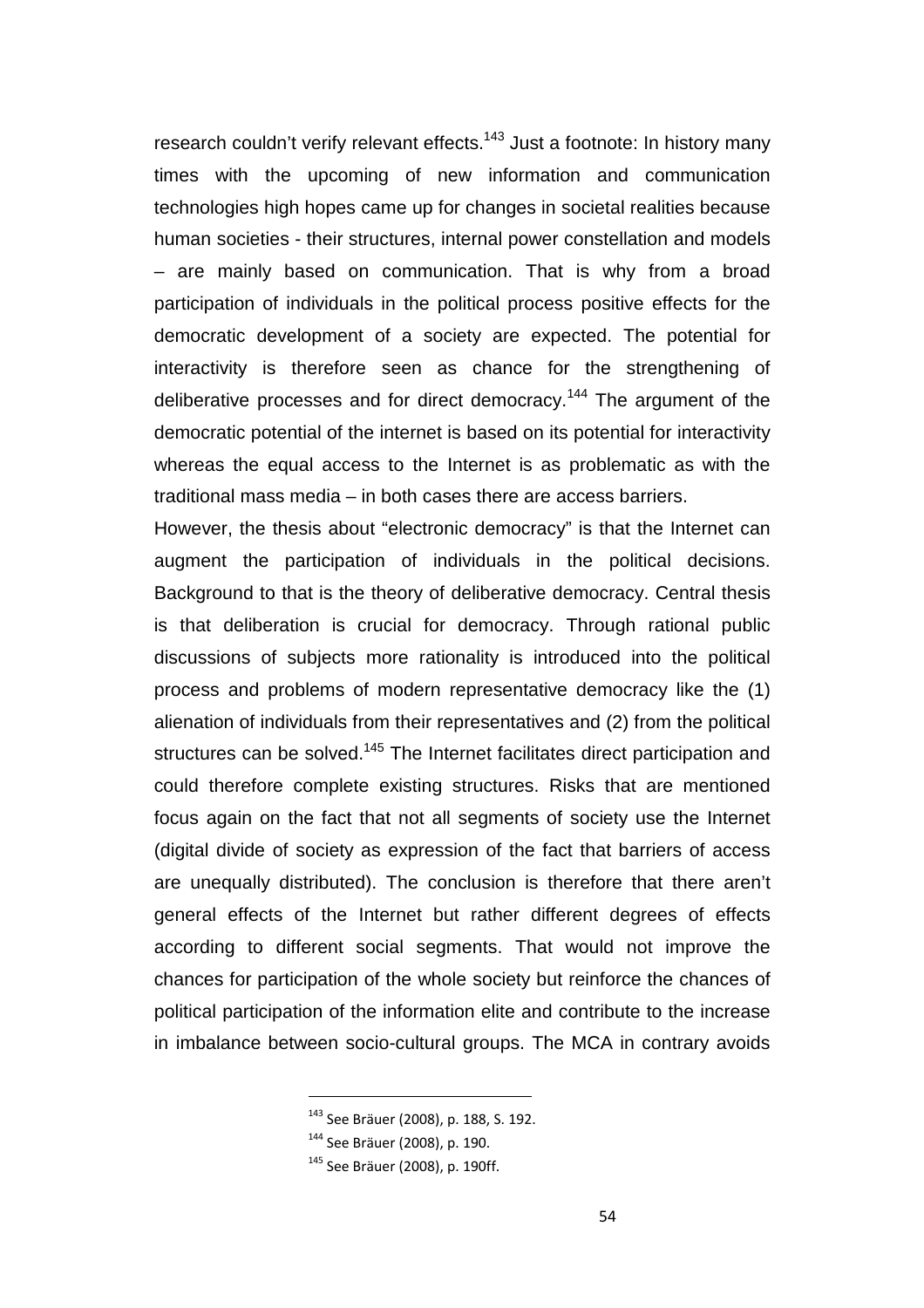those risks by making use of very traditional ways of communication. Of course the LEUEs themselves are intensively using the Internet and it is up to every individual to use the Internet as additional source to do further research before and after presentations, workshops or informal conversations.

The latest research on the internet and its effects on democracy show that the mere access to internet didn't change the ways of political communication.<sup>146</sup> The internet didn't contribute to more participation in the political process so far. Still it is potentially possible that Web-2.0 applications like weblogs, wikis, podcasts and video-casts may trigger more political participation. Arguments for that are the continuous equal exchange between communication partners, the cheaper and quicker internet why more people are joining and the technical potential for individual political participation. But research data show that the expansion of applications with the Web-2.0 didn't lead to more productive internet use or user generated content. In general one can state anyway that the Internet provides a new space for the discursive exchange between different societal actors. That is a potential without any doubt but in order to meet objectives like closeness between political and everyday life reality of individuals, to rebuild trust, fight political apathy, increase the legitimacy of political decision makers the internet can only be an additional tool that facilitates in a cost-efficient way the efforts of professional persons working directly via structured and institutionalized interpersonal communication for the above mentioned goals.

Research results show that the engagement of individuals in the active establishment of personal political statements didn't change since the Web-2.0 innovations.<sup>147</sup> That brings in again the argument that participation and political apathy are closely linked to the distance between political and private reality and that the service of involving the people is not done by providing communication channels but needs to include also

<sup>146</sup> See Bräuer (2008), p. 192.

<sup>147</sup> See Bräuer (2008), p. 204.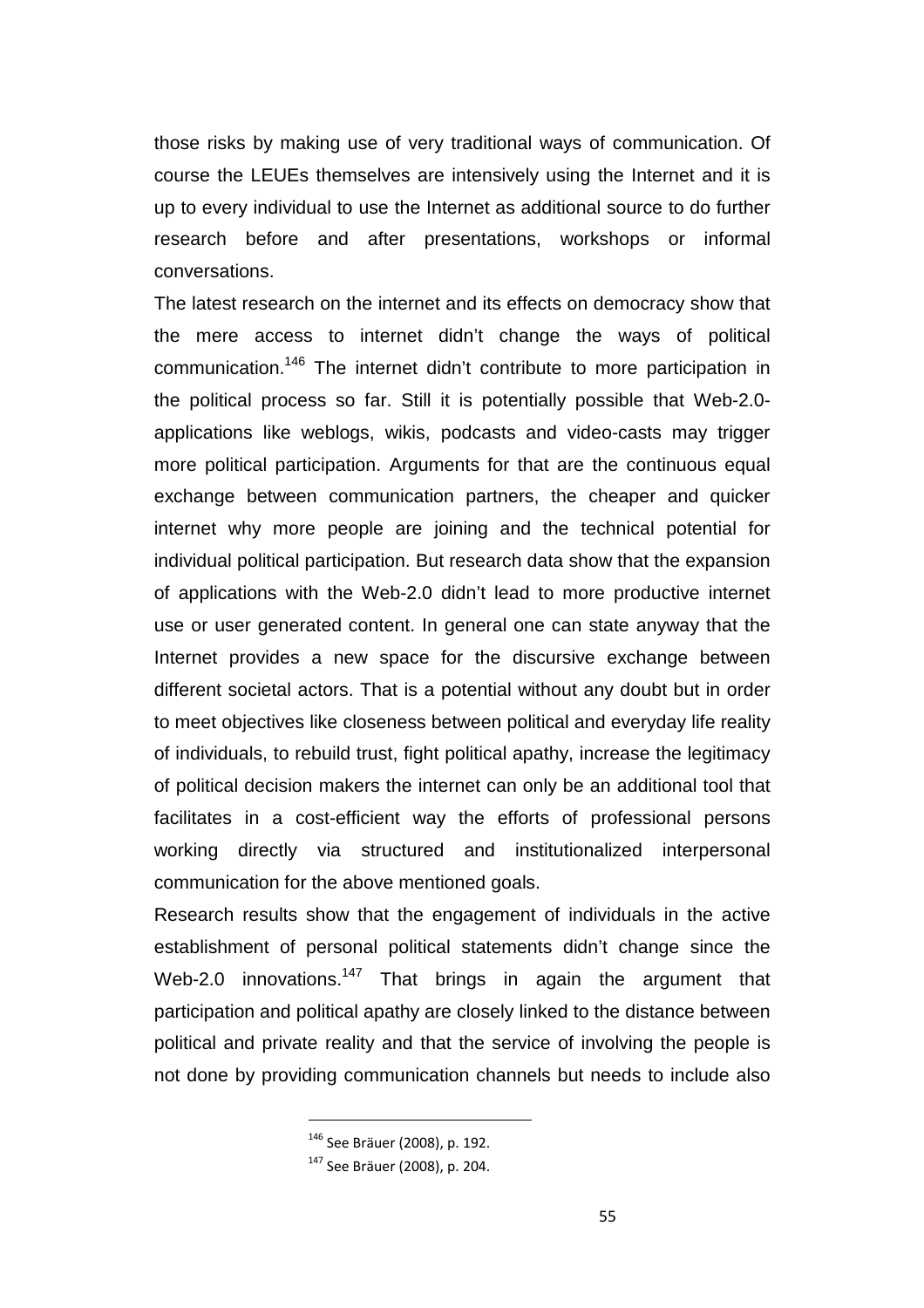the service of informing and cooperating with individuals – like the MCA plans to do. That is the added value that makes the difference and that can't be provided through the internet as reality proves today: There is enough information out there but that doesn't help meeting the above mentioned objectives and the mere opportunity of a reverse channel won't change anything about that either.

The example of the "IT-Gipfelblog" shows clearly that blogs that are used for the involvement of the broader public into political discussions have as precondition that persons are well informed or are even experts in a topic and are highly motivated and interested in order to participate actively.<sup>148</sup> Most of the users were anyway passive and just read. Here the German IT-branches and politics discussed on a summit how to make Germany's IT-technology branches world leaders. The lack of involvement at the summit motivated the organizers to establish a blog to discuss topics in the aftermath and use the data for the next summit. An evaluation of the blog showed that participation only started through massive reporting of the mass media and that the participation rate decreased massively by 57% after three month.<sup>149</sup> The main reason given for that was the style of the blog which was considered as monotonous and without the opportunity for independent inputs. Another aspect that the MCA considers contrary to the blog is that the blog doesn't form part of official state structures and every contribution is an effort without the guarantee that it will be considered.<sup>150</sup> That also influences the motivation to participate. If, like in the PCM-Workshops, every contribution is considered as important and used by political officials as aid for decision making, the feeling of being heard and therefore the degree of willingness to participate must be a different one. But interesting of course is to establish blogs to keep discussions for example after PCM-Workshops or presentations of LEUEs for the general public or the local assembly alive. Here the Internet can

<sup>148</sup> See Bross et.al. (2008), p. 269, S. 276.

<sup>149</sup> See Bross et.al. (2008), p. 275.

 $150$  See University of Siegen et.al. (2010), p. 8.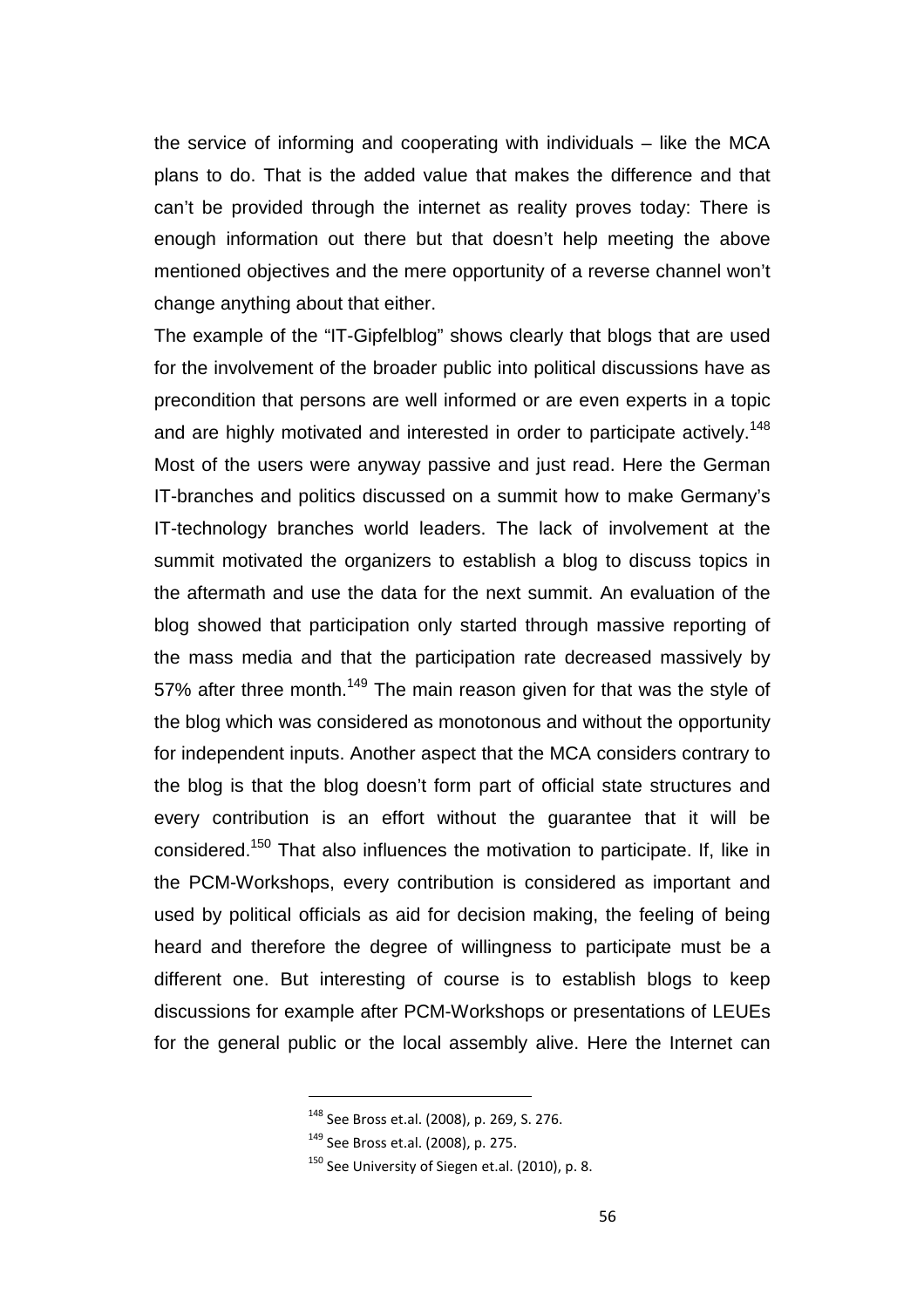play a role for those who use the Internet actively. That would definitely make sense.

A study on the social impact of ICT (information and communication technologies) of the University of Siegen and others carried out for the European Commission in the light of the "EU Digital Agenda" makes another point just reinforcing what was said before:

"Around the turn of the century, visions of a 'new democracy' incorporated predictions of mass participation in politics and policy making via the Internet. Similarly, it was the expectation of the Web 2.0 perspective (emerging after 2004) that citizens would

increasingly contribute to policy making in all kinds of ways, and that a multitude of creative contributions of user-generated content would influence the way policy is being developed and shaped in Europe. Such optimistic visions are still to be found. However, one would be hard pressed to find any real-world influence of e-participation projects and pilots on institutional policy and politics, at least in Europe.

[...] The main motive for governments and public administration to start experimenting with e-participation is to **close the gap that is perceived to be growing between governments and citizens** and to boost the legitimacy of government policy and administrative decisions. So far, there is **no robust evidence that this has occurred**. […] Those already engaged in traditional forms of political participation (a small minority of all citizens) are the most likely to engage in e-participation. This means an overrepresentation of high-educated and well-off citizens and, in some applications, an overrepresentation of males. A barrier to uptake of eparticipation is that advanced digital skills are needed in addition to traditional citizenship skills, such as social skills and knowledge of decision making

structures & processes)."<sup>151</sup>

The added value of the MCA is that there are no preconditions for the individuals to take part. There is no unwished side-effect of reinforcing social divide. It is just the LEUEs that need to be trained and of course there needs to be a "Do no harm" analysis done on the possible side effects such LEUEs have on the internal power balance of local authorities to not trigger hierarchical power struggles. Anyway, the Internet has potentials, as the study also shows:

<sup>151</sup> University of Siegen et.al. (2010), p. 6, p. 7, p. 8;

http://ec.europa.eu/information\_society/newsr oom/cf/itemlongdetail.cfm?item\_id=5789 (18.05.2010, 09:59)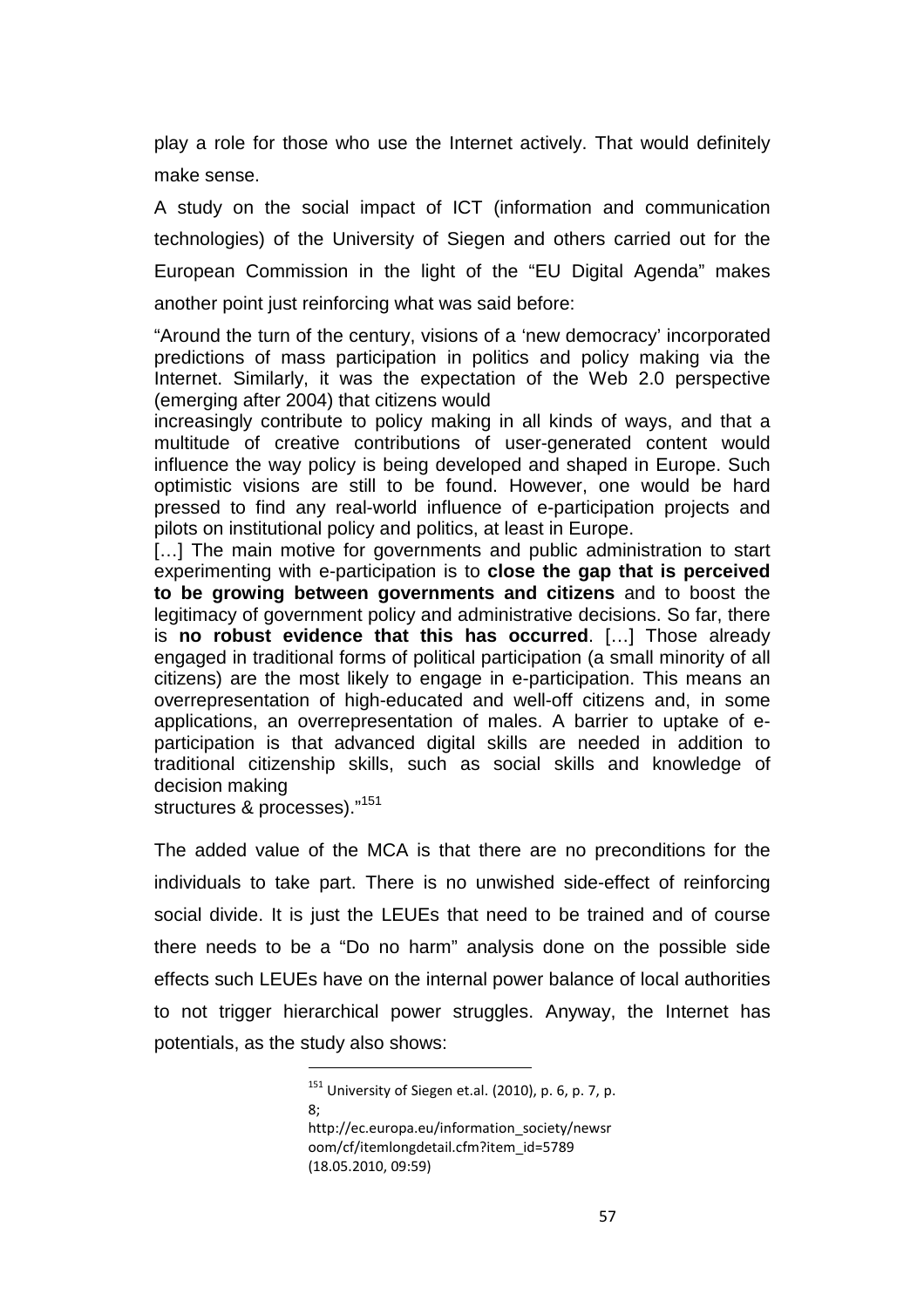"E-participation is already proving effective for producing learning among participants,

thereby contributing to informed citizenship. E-participation projects increase awareness about the capacity of the population to contribute knowledge and innovation for tackling societal challenges."<sup>152</sup>

The conclusion of the potential of ICT applications and the problems that still remain is that the Internet can for the time being only be an additional tool that is used by human actors working for bridging the gap between citizens and governments. The MCA can play the crucial role of preparing the ground for later upcoming e-participation. But it is obvious that egovernance is not applicable from the scratch. There needs to be work done before its implementation. The main problems that individuals have to be well informed, have to be highly motivated to participate, have to have trust in the political system, have to feel heard aren't solved just by the provision of participation channels. Interpersonal Communication is the key to tackle those challenges. That is why also the final recommendation of the study is arguing for the same:

"For the time being, it is essential that initiatives for enabling political participation make use of multi-channel approaches, so that all citizens can be reached regardless of their digital literacy skills and type of online access."<sup>153</sup>

<sup>&</sup>lt;sup>152</sup> See University of Siegen et.al. (2010), p. 8;

<sup>&</sup>lt;sup>153</sup> See University of Siegen et.al. (2010), p. 8;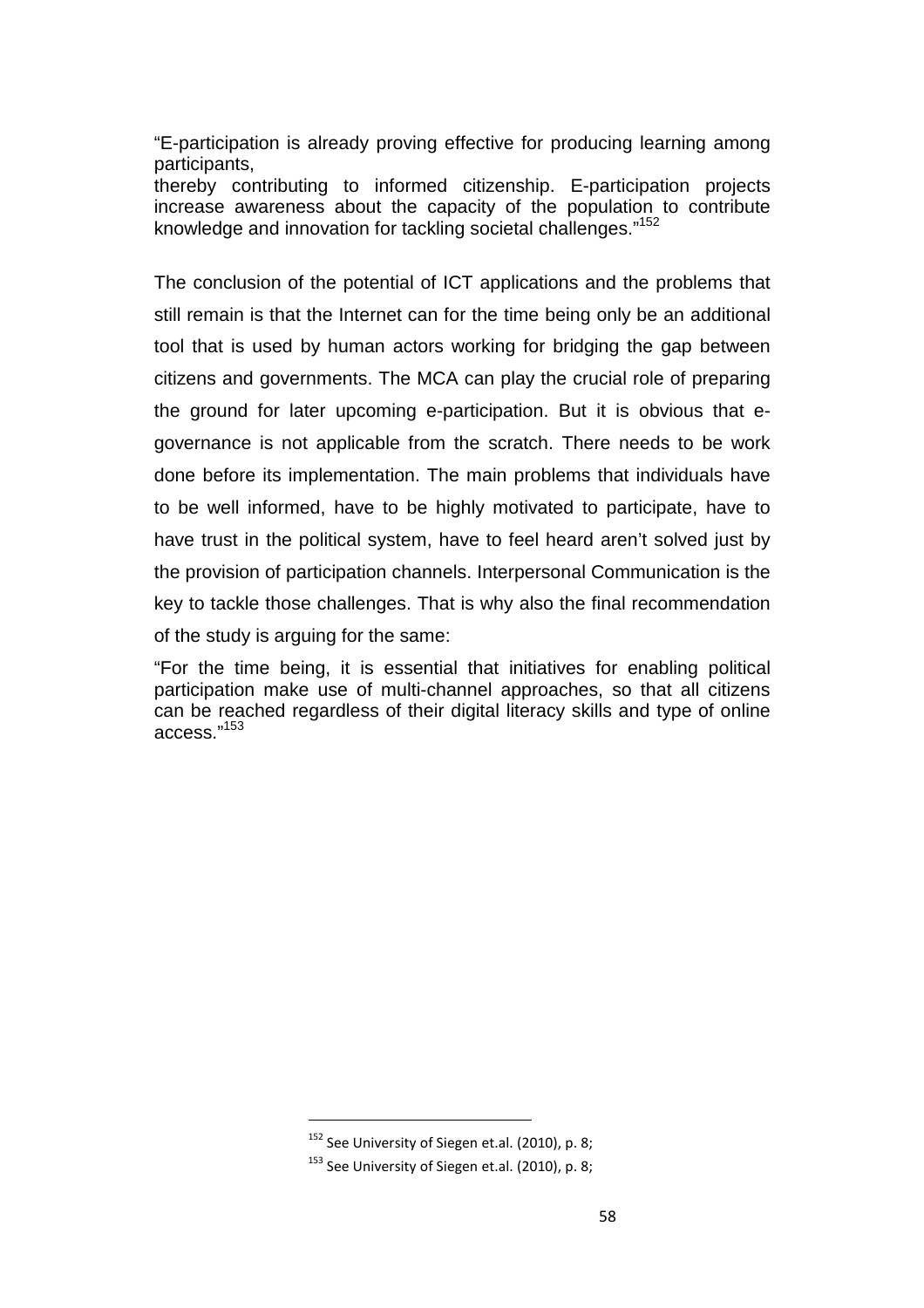# **2. Deliberative democracy as the appropriate theoretical concept to support the Mutual Communication Approach (MCA)?**

In connection with the discussion on new forms of participatory governance a brief look should be taken on the theory of deliberative democracy as one concept coming close to what the MCA proposes. Therefore the theory could give partially a theoretical fundament to the approach. But it is important to stress that there is no need to challenge the current political system in its totality, because it is basically functioning well. There is just the need for adaptations – fundamental adaptations, but still just adaptations. Deliberative democracy, as I go along with certain scholars, should therefore rather be seen as the most consistent democratic theory within which the representation mechanisms that are characteristic of modern parliamentary democracy can be defended and upheld instead of being characterized as an alternative to classical representative democracy.<sup>154</sup> In that light the whole MCA-approach is proposed here in order to strengthen and improve existing structures. Every proposal that needs fundamental reforms before it starts to function is to neglect out of a good reasons: Such approaches claim to be better but no one can predict it before trying. Instead a pragmatic approach that starts where we are now and that contributes to give direction to political activities in a new light but still fits into existing structures helps to adapt the political reality to the social reality of pluralism, individualism, globalization of politics and economy, an increase in political apathy, a decrease in turnout at elections and an increase in distance between individuals and governments.

Anyway, deliberative democracy is seen as a political approach that puts its focus on improving the quality of democracy through enhancing the nature and form of political participation which means by far more than just

<sup>154</sup> Menéndez (2007), p. 8.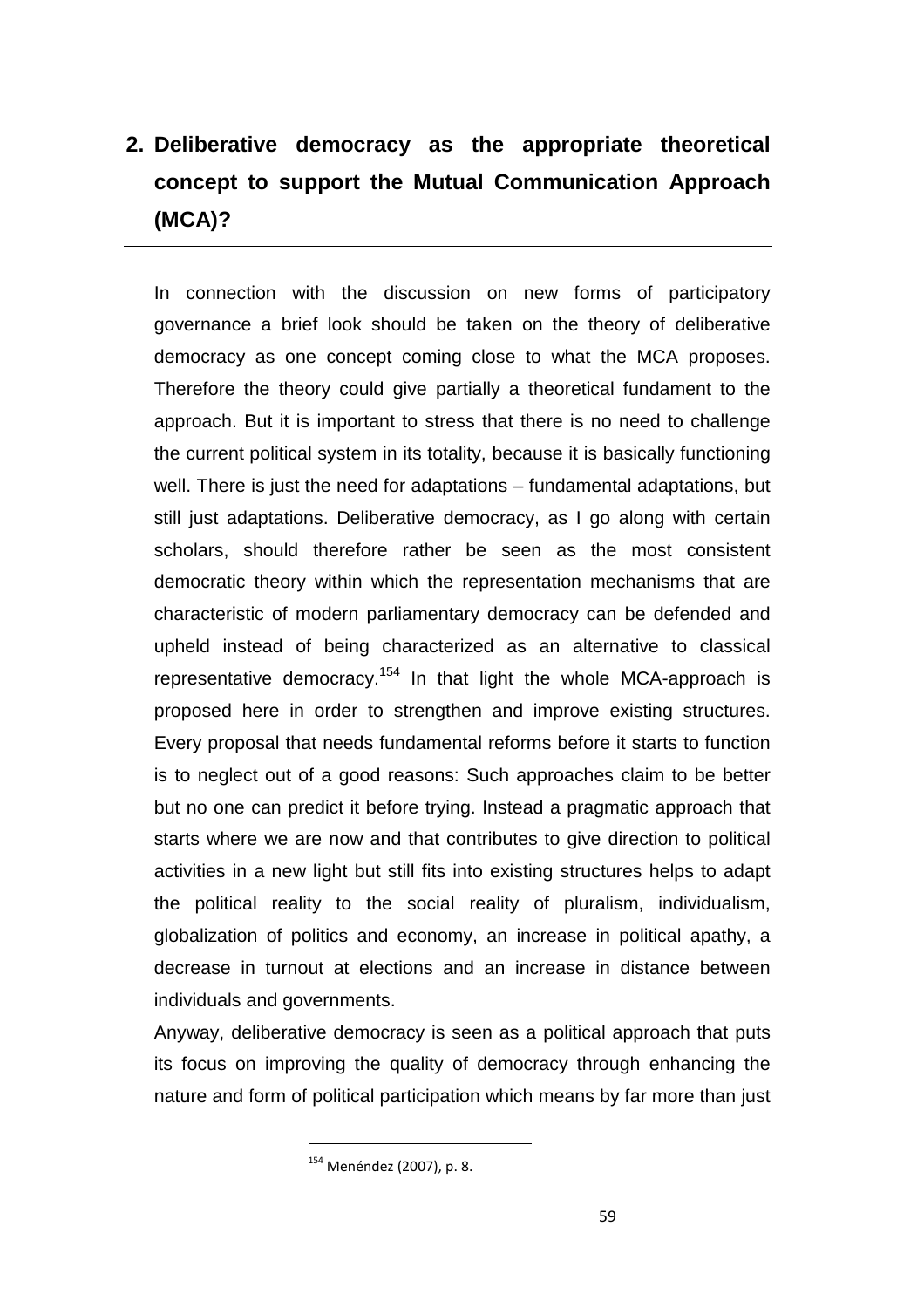increasing participation like it was discussed in the last chapter.<sup>155</sup> That is motivated by the insight that the source of legitimacy is not the predetermined will of individuals but the process of the formation of the will itself that is called deliberation.<sup>156</sup> A fundamental conclusion of deliberative democrats is that institutional designs of modern democracy must be based on the principle of "reciprocity".<sup>157</sup> Therefore the focus must be put on procedures of preference formation for politics. In order to do so additionally to the act of voting there need to be "dialogical forms of making one's voice heard<sup>"158</sup> in place. A political theory therefore needs to focus not only on political macro-institutions but needs to think about mechanisms that foster and hinder deliberation and debate. Considering what was explained in the chapters before that would contribute to ensure a cooperative link between individuals and governments right from the beginning.

In order to link the theory directly to the MCA the following contributions, that are said deliberation makes to enhance the quality of public decision making, are reflected upon the question of how the MCA can or cannot fulfill the same. Deliberation contributes to the enhancement of the quality of public decision making through:<sup>159</sup>

- (1) Sharing information and pooling knowledge in accordance with the principle of openness, that is also highlighted in the White Paper on European Governance<sup>160</sup>, so that the relevant information and documents are accessible and the opportunity for public debate and scrutiny is given
- (2) Transforming the individuals' understanding of complex problems and improving their skills to grasp those problems – in accordance with the principle of accountability that obliges political actors to explain the roles of

<sup>&</sup>lt;sup>155</sup> See Held (2006), p. 232.

<sup>156</sup> See Stie (2008), p. 2.

 $157$  See Held (2006), p. 233; and Menéndez

<sup>(2007),</sup> p. 8; and Stie (2008), p. 3.

<sup>158</sup> See Held (2006), p. 234.

 $159$  See Held (2006), p. 237; and see Stie (2008),

p. 4.

<sup>&</sup>lt;sup>160</sup> European Commission (2001), p. 10.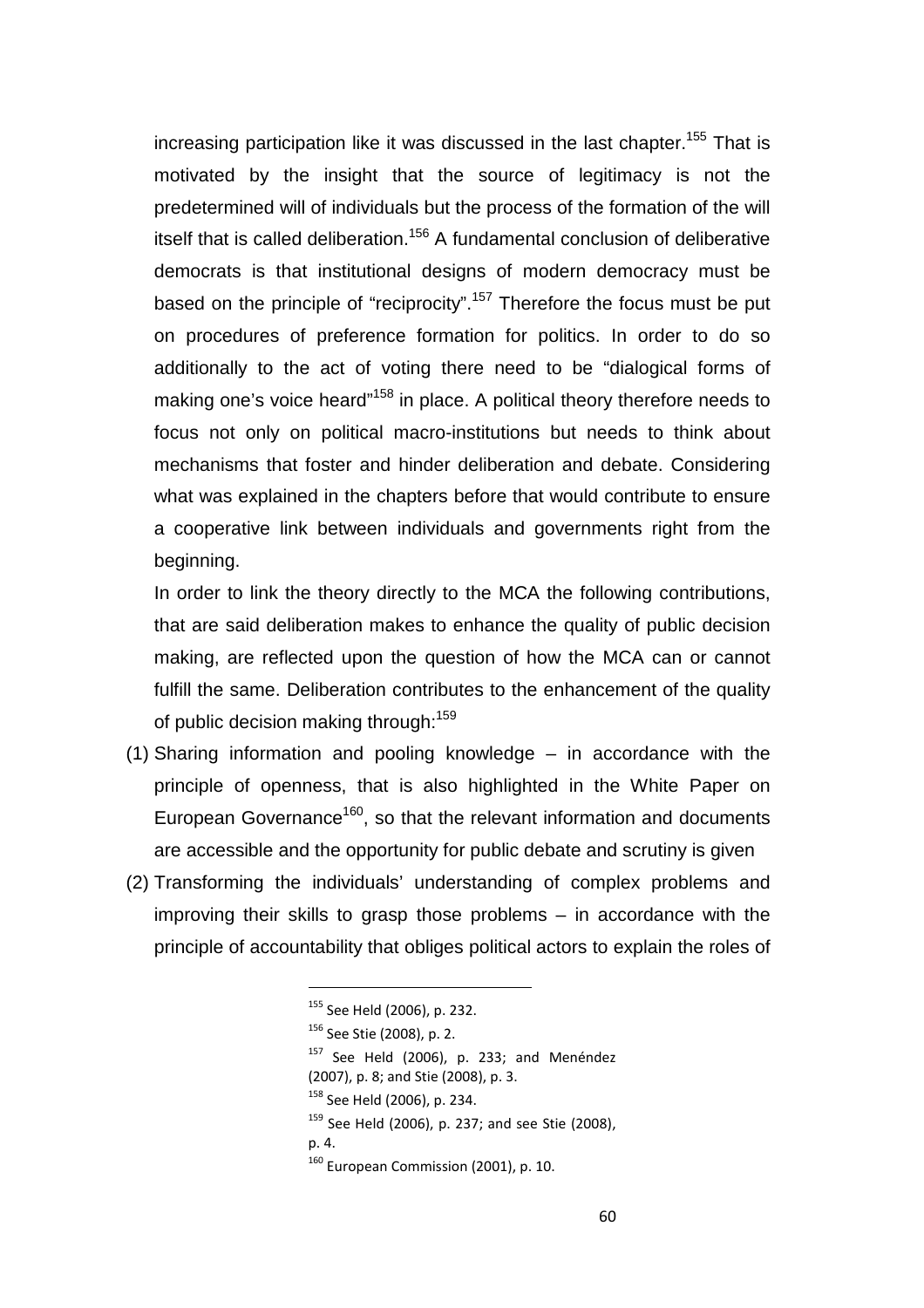different actors in the legislative and executive process to establish clarity.<sup>161</sup>

- (3) Contributing to the individuals' understanding of elements of their living situation which they had not appreciated before like aspects of the interrelation to public issues or of being actively involved,
- (4) Producing outcomes of democratic processes that are thoroughly examined, justified and therefore legitimate.

The hope of deliberative democrats is to strengthen the legitimacy of democratic procedures and institutions by embracing deliberative elements. Those elements are in place to expand the quality of democratic life and enhance democratic outcome. Reflecting on the four bullet points quickly makes clear that the Mutual Communication Approach (MCA) has very similar objectives and claims. The MCA is less revolutionary in its claims – that's why not all potential contributions of the theory of deliberative democracy are listed here - but focuses more on pragmatic contributions of the involvement of individuals in the political process for the enhancement of political outcome. Still there are parallels. For instance it was mentioned that the collected data of the PCM-Workshops are to use as one set of criteria on which decision-making over policies can be based (ad (4)). That legitimates the decisions because obviously political actors took into account the directly communicated interests of individuals. "Ensuring wide participation throughout the policy chain – from conception to Implementation"162 – is also what the White Paper on European Governance proposes. An important point is that, contrary to the claims of some deliberalists to include all individuals' opinions, "The key argument [here] is to include the plurality of needs, interests, preferences, facts and positions so that an as qualified as possible decision can be made"163. Discourse theory, that usually holds that position, argues for "elected" representatives to deliberate and not the public which is neither

<sup>&</sup>lt;sup>161</sup> European Commission (2001), p. 10.

<sup>&</sup>lt;sup>162</sup> European Commission (2001), p. 10.

<sup>163</sup> Stie (2008), p. 5.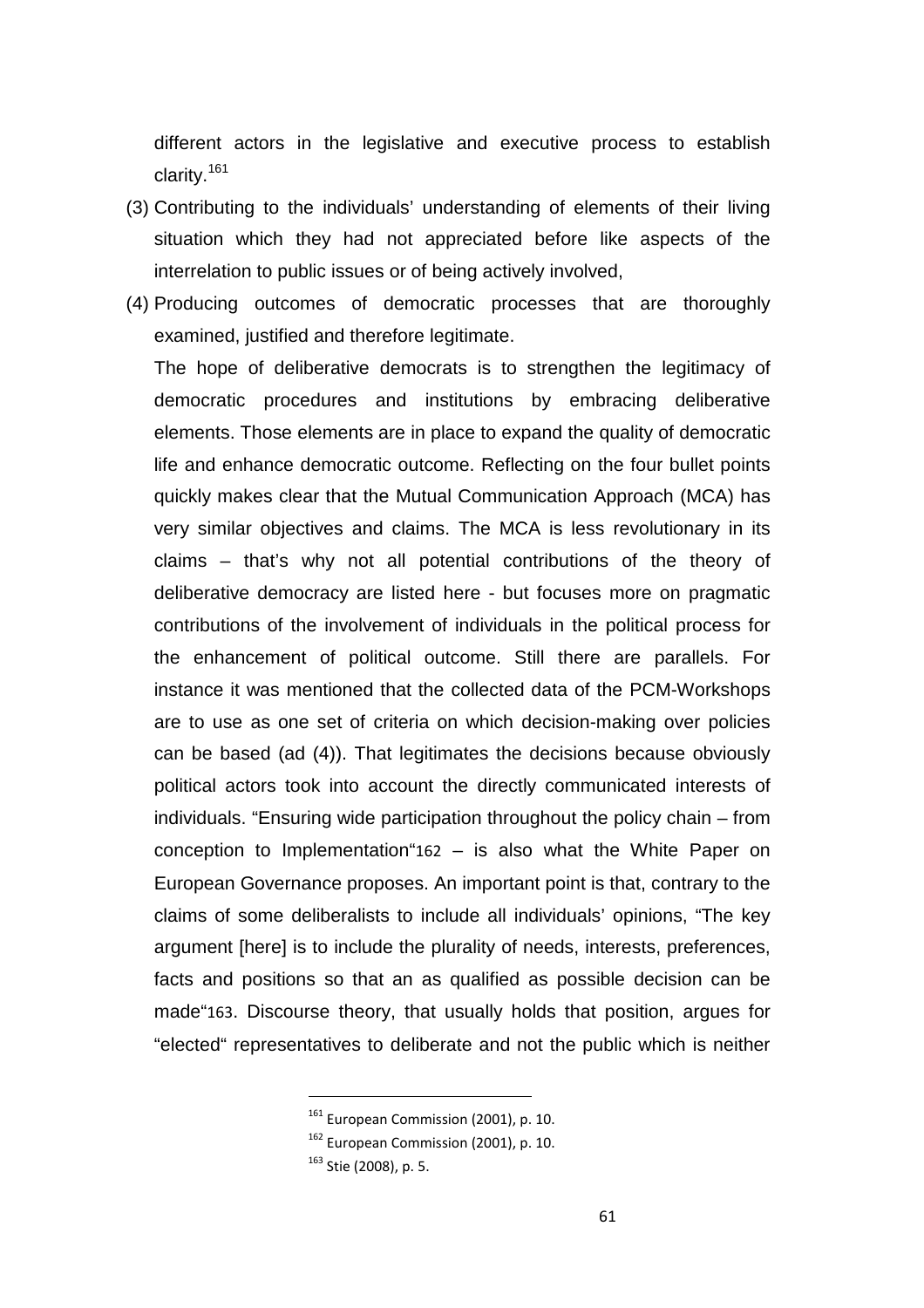to agree on but rather that not everybody needs to deliberate, but a randomly "selected" representative sum of people. Of course data delivered by for instance the Eurobarometer can never have the same weight as those from the MCA: first of all because individuals are not defining what to discuss about and second it hasn't the same area coverage.

The aspect of quality through debate and deliberation is another point in common and integral part of the MCA which gets explicit where the PCM approach of the PCM-Workshops secures rational dialog in the light of equal opportunities for all – although this position in contrary is not idealistic. Economic and other inequalities don't need to be diminished before the MCA can be implemented. Anyway, central is that deliberation is only seen as free and therefore well functioning if it is not constrained by prior norms or requirements and if, as Habermas added, the only exercised force is the one of the better argument.164 Deliberalists in fact talk about the necessity to base decision making less on ideological positions and self-interest by stressing the need for the best argument as the only legitimate basis. That is exactly what the PCM proposes: The best argument is defined as the real needs of individuals per region that help interpret and weight quantitative data and expert opinions in the dilemma of the political need to work for economic growth and equality, social integration and cohesion at the same time. The outcome of that process builds the best argument on which decisions can be taken. That is why the MCA data should be added as important criteria for deciding which decisions to take and the issue is not that the individuals decide like in direct democracy.

Therefore individuals don't need any requirements for the participation in the PCM-Workshops. They are experts about their own lives, their needs and problems. That is all they need. The LEUEs then assist in rationalizing

<sup>164</sup> See Held (2006), p. 238; and Menéndez (2007), p. 8.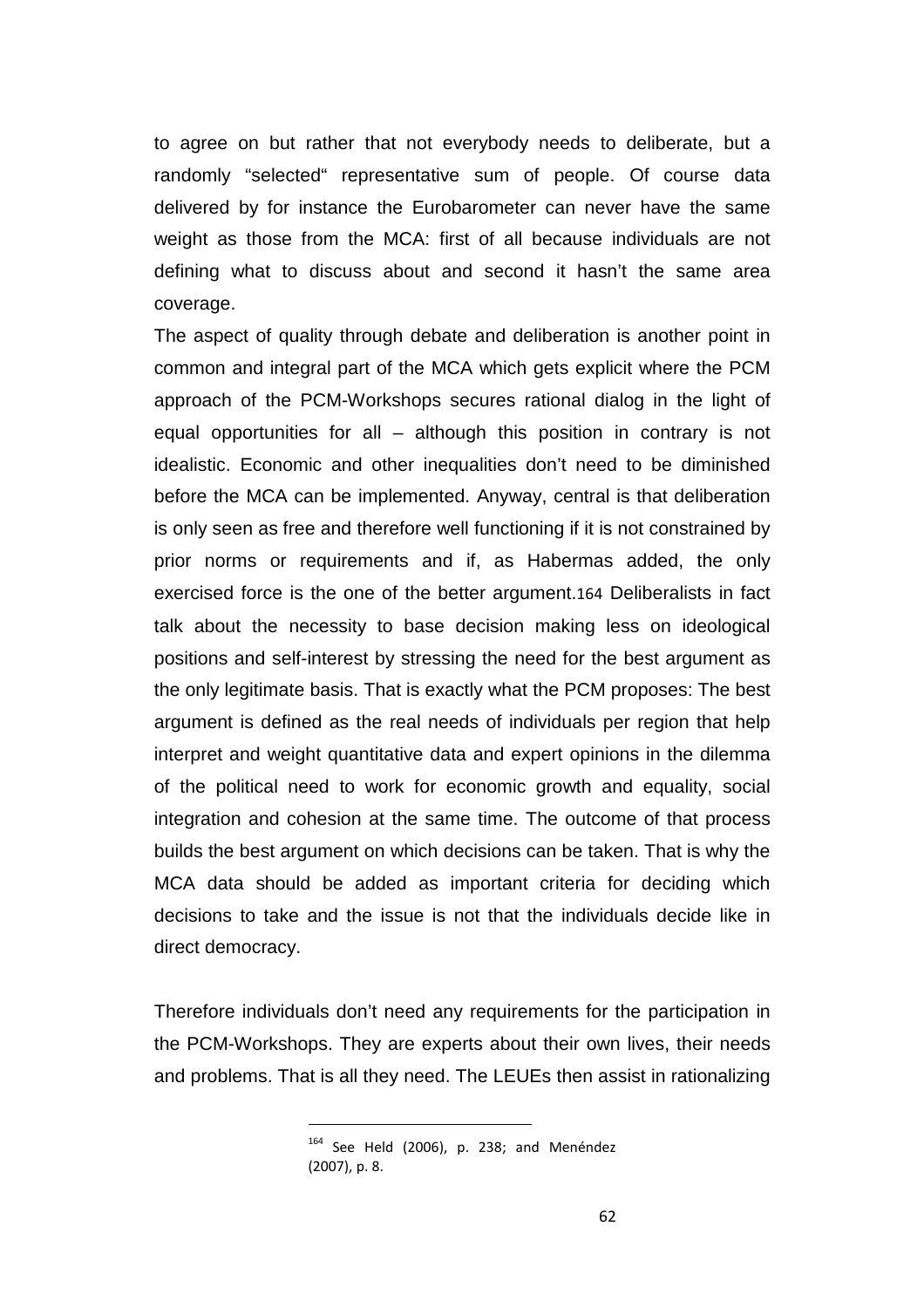the "private views" through the specific method of the PCM approach. But still, the dialog taking place during the workshop enhances the aspect of the preference for the better argument as the only legitimate force to reach consensus because there is an arbitrary ensuring it in the person of the LEUE. The workshop therefore provides the ideal setting for dialogs where individuals have to justify their statements and bring forward arguments and counterarguments until consensus is reached. That counterworks outcomes reached by coercion, manipulation or bargaining because all participants enjoy formal and substantial equality. Of course some participants are more educated than others but the structure of the PCM-Workshop allows to balance that because participants aren't confronted with each other but rather complement each other. For instance one person brings up a problem during the establishment of the problem tree. The LEUE asks whether this is a root cause or a consequence cause and the discussion starts with the person who mentioned the problem. Then other persons come in and add their views. It is less about being wrong or right but more about establishing a professional problem tree together by finding consensus about the type of problem. The aspects of what causes it and what it effects doesn't lead to confrontation but to dialog because everything that is said is relevant and pined on the e.g. wall. It is more about finding the right expressions, the appropriate definition of problems. Of course, that idea needs to be defended by the LEUE and then equality and the preference for the force of the better argument will be maintained as a realistic application of the idealistic claim.

This is important because being clear about common problems is the basis for clarifying common needs. "The European general publics are [definitely] insufficiently interconnected, and as a consequence, they have a weak and erratic impact upon the processes of lawmaking. The emergence of European publics would require the interconnection of local, regional and national publics, something which would presuppose that issues are debated simultaneously and according to a roughly similar

63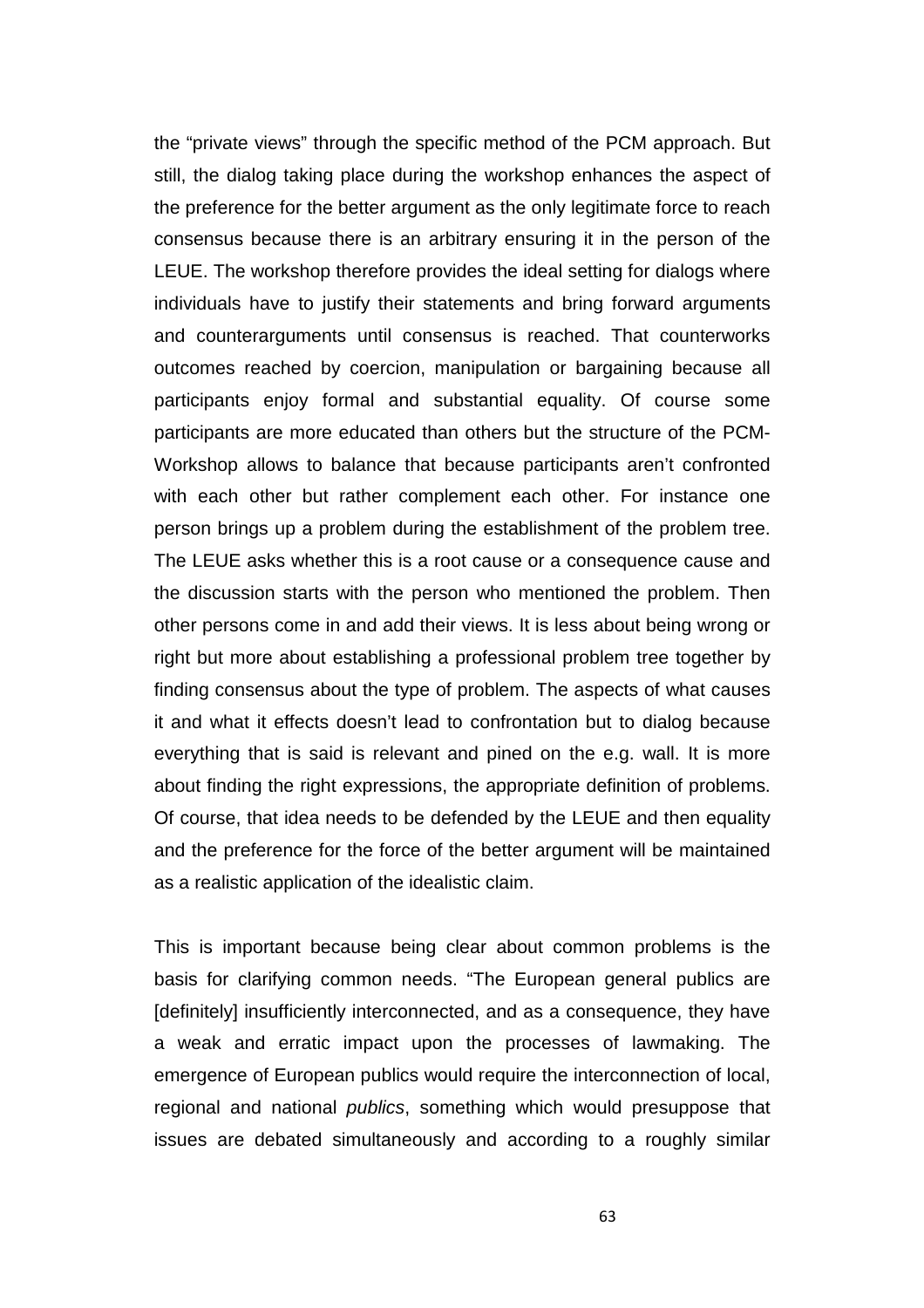agenda, so that the arguments can flow across borders and influence the debates of general publics, such as the European Parliament. "<sup>165</sup> Of course the MCA can't fulfill that task alone but it can contribute to a simultaneous public discussion on similar agendas through a constant and Europe wide deliberation that helps even creating a European public. But this topic is too vast as to discuss it here.

Another crucial aspect of deliberative democracy is impartiality which is defined as being open and assessing all point of views before deciding what is right or just in contrast to following self-interest.<sup>166</sup> That describes an ideal attitude of political decision makers also and in relation to the MCA it describes the openness of public actors to the input of individuals to use them as a set of criteria for choosing policies instead of basing decisions mainly on ideology, which is equal to self-interest. In contrary to the theory of deliberative democracy the MCA doesn't seek to reach the best arguments through deliberation on which decisions can be based but to reach consensus about an analysis of problems and wished solutions of the common living situation of different communities and that this rationalized opinion of individuals is offered to decision makers. Then the set of qualitative data can be used to assess which policies are appropriate for each policy area because the data clearly differentiate between different policy areas. Therefore it is obvious that the not existing claim of the MCA to directly produce political decisions on the grassroots level through debate but provide a set of criteria to legitimize and facilitate the taking of political decisions by representatives, needs the active commitment and cooperation of political actors. That should be reached by the decision on the political level of the EU of all member states and EU institutions to implement the Mutual Communication Approach.

What the MCA can contribute to the political culture in this regard is reinforcing the aspect of "impartiality" in the making of decisions by

<sup>165</sup> Menéndez (2007), p. 32.

<sup>166</sup> See Held (2006), p. 239; and Stie (2008), p. 4.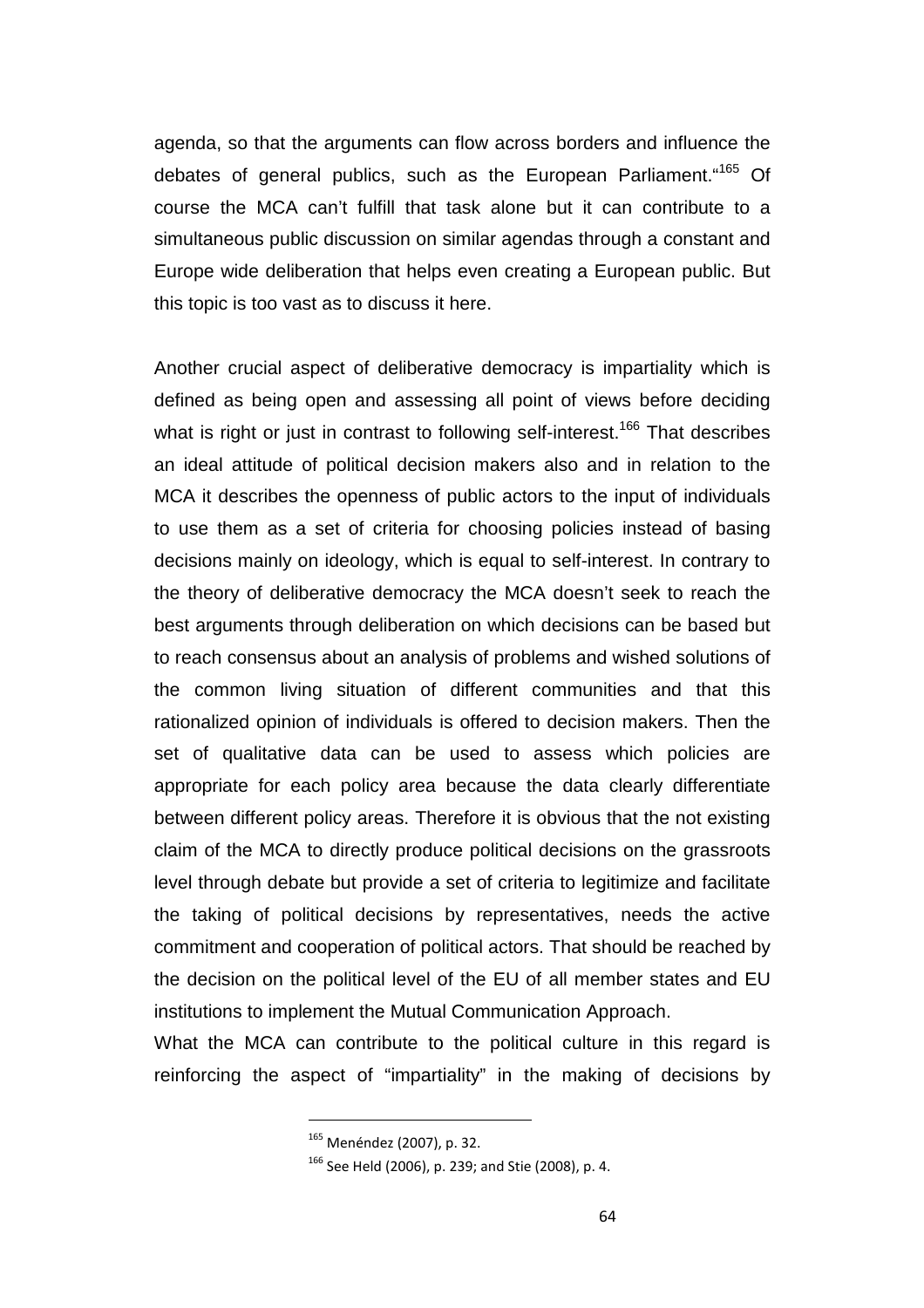introducing one more element into the decision making process that needs to be taken account of and weakens therefore the partial because ideological point of views. That contributes to enhancing the quality of public decision making because the necessary simplification of public interests in ideological block thought is getting interpreted in its soundness by comparing it with a snapshot of the real pluralism of interests in real society. That control mechanism contributes to ensure that decision making on policies is appropriate to the many individuals and not only to the supporters of a political party with a specific ideology that might govern at a time. That avoids unwished side-effects of policies that are possible if not weighting up potential choices for policies with real interests if individuals. That would correspond with the universal principle of democratic deliberation: "Always listen to the other side"<sup>167</sup>, which corresponds with the goal of the MCA to bring in again the heterogeneous interests, the diversity but without threatening the functioning of the state by introducing the pure rule of the many.

Practical tools proposed by scholars of the theory of deliberative democracy are deliberative polls<sup>168</sup>, deliberative days, citizen's juries, expanding voter feedback mechanisms, citizen communication, reform of civic education, etc.<sup>169</sup> Ideas that can be drawn from for instance the deliberative poll for the MCA are that results of the workshop can be published in the local media so that the general public would be stimulated to consider their own views. The argument is that collecting data through tools like deliberative polls or the PCM-Workshop as comparable approach has a particular recommending force because the data represent what the public think in contrast to ordinary opinion polls that assess what electorates think given how little they know. Experiments in the US showed that those debate groups do work out and have positive impact and there is evidence that governments in many countries are

<sup>167</sup> See Held (2006), p. 244.

<sup>168</sup> See Fishkin (2006), p. 1-2.

<sup>169</sup> See Held (2006), p. 246ff.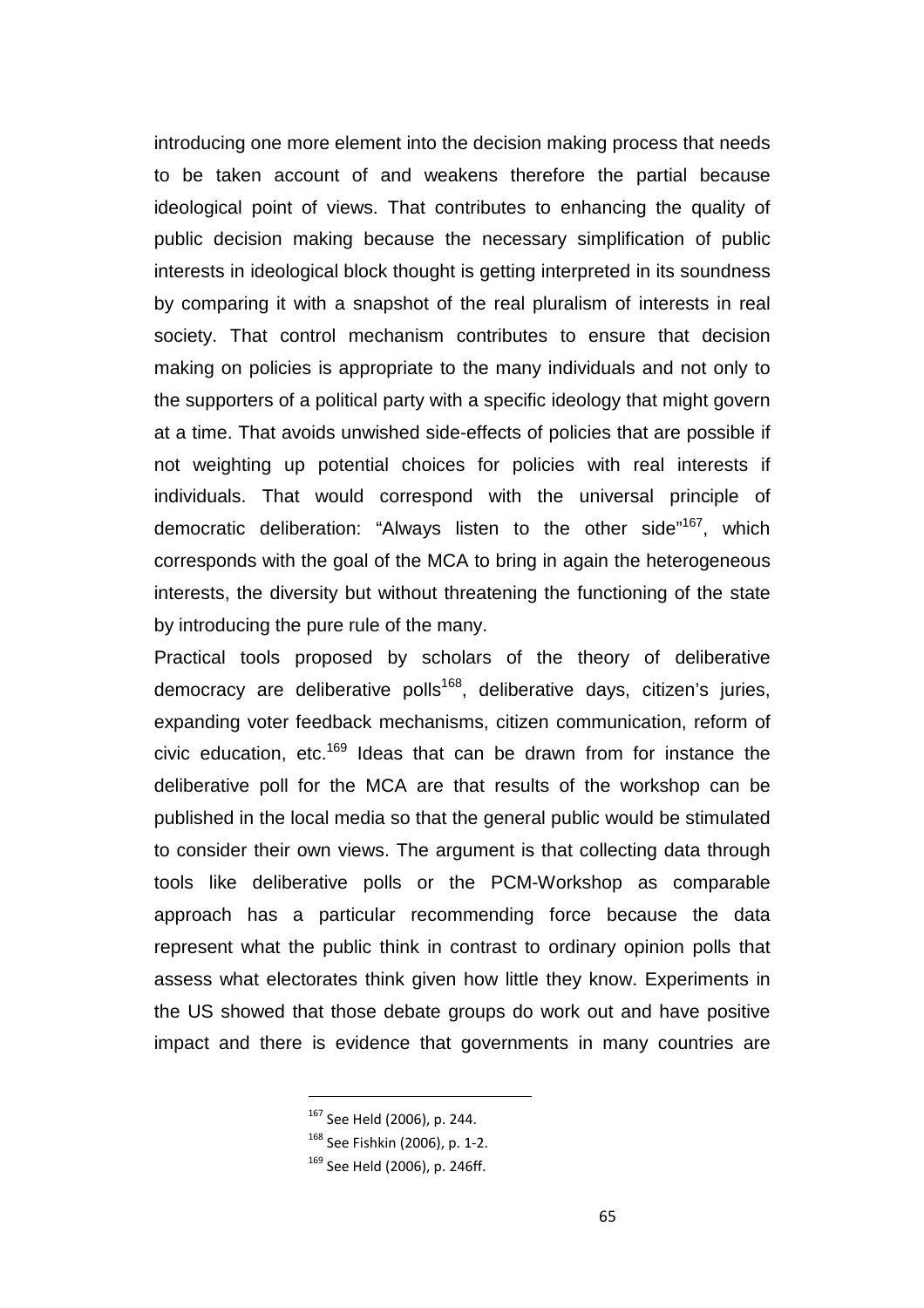making use of for instance citizen's juries that are similar to deliberative polls, to help create an informed environment for public debate and political decision making.<sup>170</sup> The example of "voter feedback" mechanisms reflect the aim of the MCA to improve communication and understanding between decision makers and individuals. But still the difference of the approaches lies in the argument that the MCA is an additional tool fitting into existing structures.

The conclusion is therefore, according to the aim of this research, that the idea of deliberative democracy can support the MCA in its aim to improve the quality of the political process and to bridge the gap between political and everyday life reality but claims like the "European Union can only exercise its powers legitimately if […it…] ensure[s] European citizens a sufficient degree of participation and influence. "<sup>171</sup>, aren't applied that radical in practice. Moreover, it is obvious that the internet is completely incapable to realize what was discussed above and can only be an additional tool to support what interpersonal communication can deliver.

<sup>170</sup> See Held (2006), p. 248ff.

<sup>171</sup> Menéndez (2007), p. 2.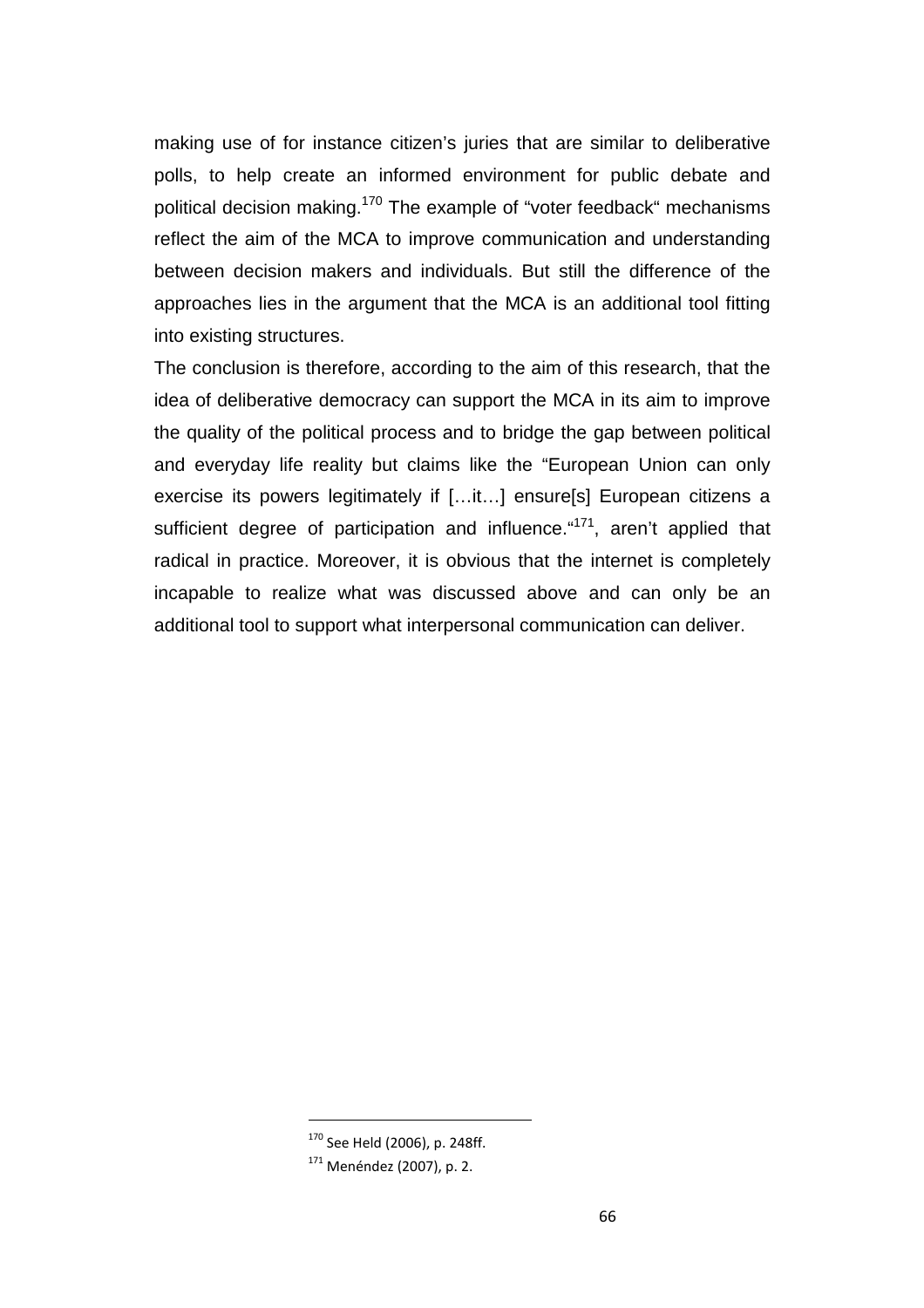## **3. The PCM-Workshop**

As exhibited by the diagram explaining the Mutual Communication Approach (MCA) the LEUEs also carry out PCM-Workshops. As the name already points out, the well known and well respected approach Project Cycle Management (PCM) builds the basis for the workshop. What that means exactly and how such workshops are structured and why they are considered to make sense exactly like that, shall be explained in detail now.

## **3.1. The Project Cycle Management (PCM):**

 $\overline{\phantom{a}}$ 

This tool, initially invented by the US Agency of International Development in the 1960's to better plan, implement and evaluate programs and projects, is today the approach used by the European Union (EU), the United Nations (UN) and many other project based organisations, also in private economy.<sup>172</sup> The quality of this tool is not to put into question anymore. What will be done here and what makes sense is, to discuss limitations and introduce ways to overcome them by introducing the Outcome Mapping approach. But PCM is definitely worldwide seen as a top tool for analysis, planning, monitoring and evaluation.

In the context of this research, the emphasis will lie on the analysis-tools and the planning-tools offered by PCM, according to the profit one can draw from that for analyzing the existing situation of a village community or of a community of a district of a town or city and for the question of planning specific activities. PCM is a useful tool to investigate the relevance of eventually already proposed projects (e.g. within a crossborder program) or to identify potential objectives and strategies to solve unaddressed or insufficiently addressed problems (e.g. for the development of the National Strategic Reference Framework) - in cooperation with beneficiaries, the people. This "Partnership"-principle is

<sup>&</sup>lt;sup>172</sup> See European Commission/EuropeAid Cooperation Office (2004), p. 57.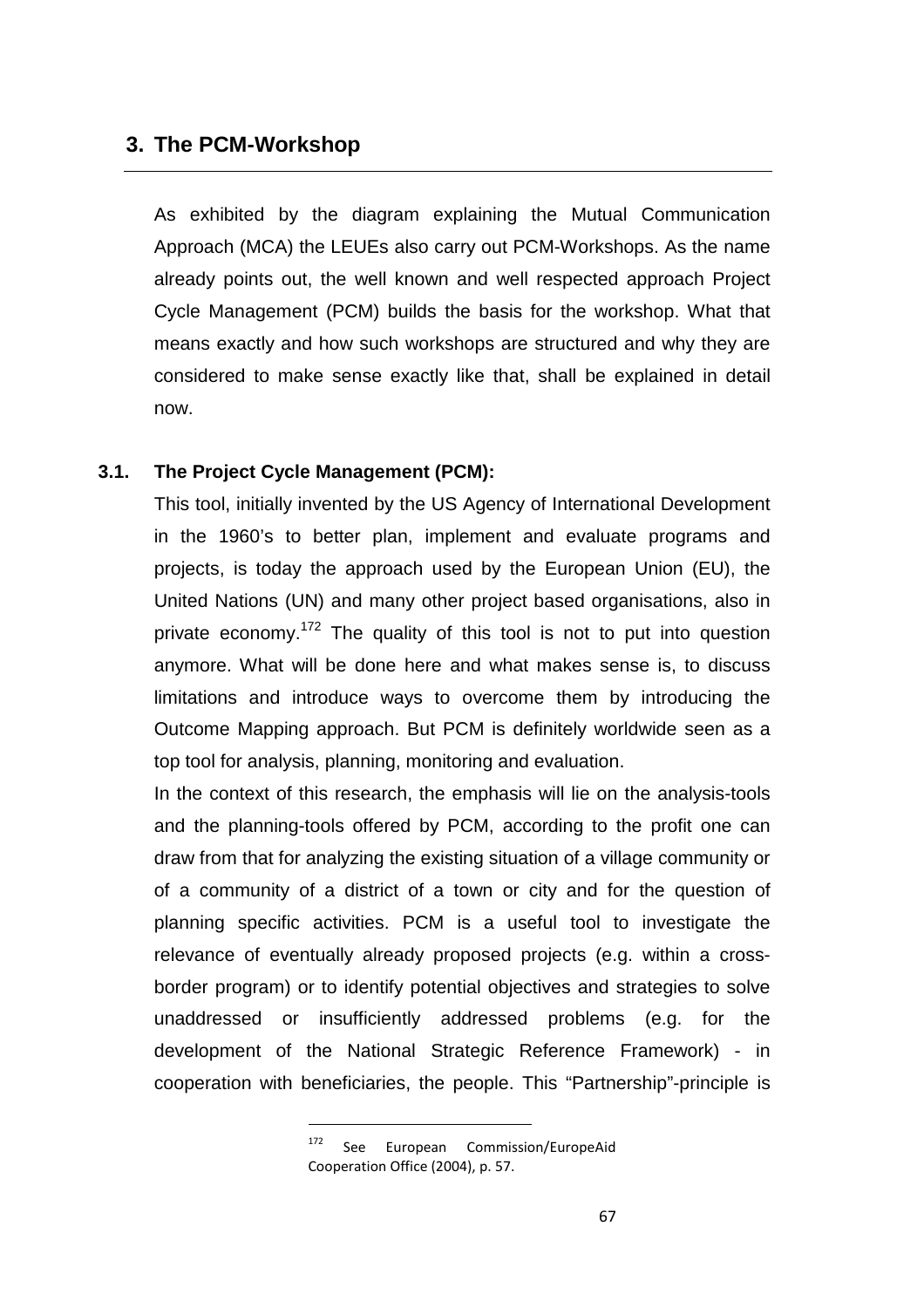one of the essential advantages of the approach that helps guarantee the **ownership** of development processes by the target population which will be discussed in the following parts as essential for success.<sup>173</sup>

In particular, the outcome of the PCM-Workshops can be used on the one hand for communicating the needs and positions of individuals to decision makers and on the other hand for the planning of specific programs and projects within, for example, cross-border programs: The results of the problem, objectives and strategy analysis are used as the basis for planning in cooperation with other stakeholders. This would be applied if for example within a cross border program a project between an Austrian and Hungarian village is planned to boost economic growth or to take care of the natural reserve park together. Then the data collected in the workshops would be integrated into the planning of projects to ensure that projects are (x) relevant to the real problems of target groups or beneficiaries, (y) that projects are feasible, meaning that objectives can be realistically achieved within the constraints of the operating environment and capabilities of the implementing actors and (z) that benefits generated by projects are likely to be sustainable. Important is that the European Commision stresses in its PCM handbook that the achievement of these aims requires (a) the active participation of key stakeholders which also includes the citizens and (b) the promotion of local ownership which brings in the local authorities.<sup>174</sup>

For carrying out the PCM-Workshop the four main elements of the "analysis stage" of the Project Cycle Management approach are essential. Number 2, 3 and 4 will be taken into account for the Mutual Communication Approach (MCA).<sup>175</sup>

<sup>&</sup>lt;sup>173</sup> See European Commission/EuropeAid Cooperation Office (2004), p. 6, p. 14.

<sup>&</sup>lt;sup>174</sup> See European Commission/EuropeAid Cooperation Office (2004), p. 17.

<sup>&</sup>lt;sup>175</sup> See European Commission/EuropeAid Cooperation Office (2004), p. 60.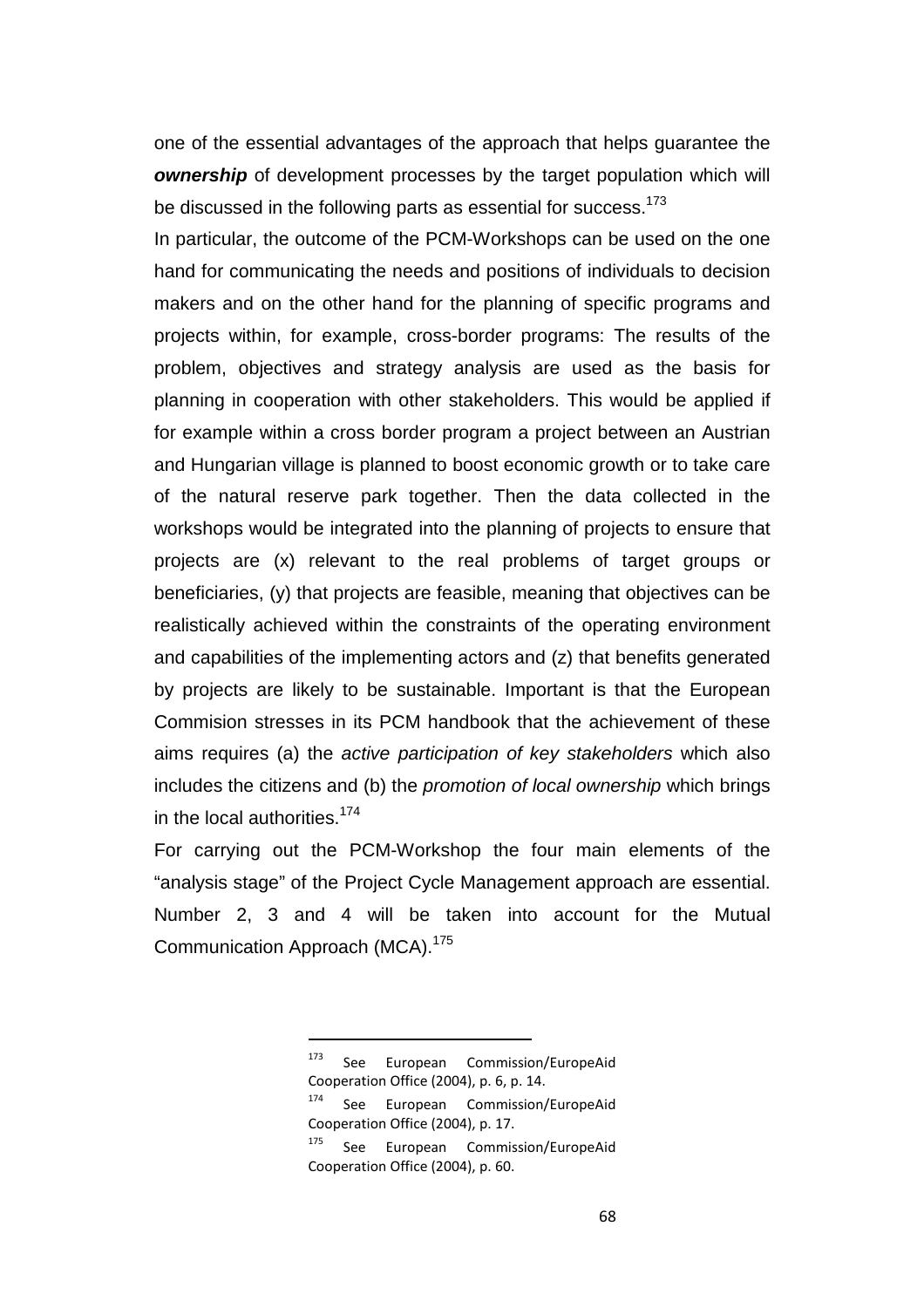- (1) Stakeholder Analysis, including preliminary institutional capacity assessment, gender analysis and needs of other vulnerable groups such as the disabled,
- (2) Problem Analysis, profile of the main problems including cause and effect relationships,
- (3) Analysis of Objectives, image of an improved situation in the future, and
- (4) Analysis of Strategies, comparison of different options to address a given situation.

## **3.1.1. Problem Analysis**

What is understood by problem analysis is that the negative aspects of an existing situation are identified and "cause and effect" relationships are established between the identified problems. The three main steps in this sub phase of the cycle are (when already adapted to the PCM-Workshop and to the work of the LEUEs):<sup>176</sup>

(1) Definition of the framework and subject of analysis:

 $\overline{\phantom{a}}$ 

In the initial phase of the workshop the LEUE explains again what was already written in the invitation letters, namely why everybody was invited and further refers to the analysis the individuals now will carry out of their own living environment. That also helps clarifying the subject of the workshop which is to define as follows: perception of problems and wished solutions in the direct living environment;

- (2) Identification of the major problems faced by target groups and beneficiaries: (What is/are the problem/s? Whose problems?); and
- (3) Visualization of the problems in form of a diagram, called a "problem tree" or "hierarchy of problems" to help analyze and clarify cause–effect relationships. Important is that problems are also getting clustered according to policy areas, e.g. education, economy, infrastructure, etc. Of course reality is never simple like that and there are no direct causeeffect-relationships in social realities but for the process of making

<sup>&</sup>lt;sup>176</sup> See European Commission/EuropeAid Cooperation Office (2004), p. 67.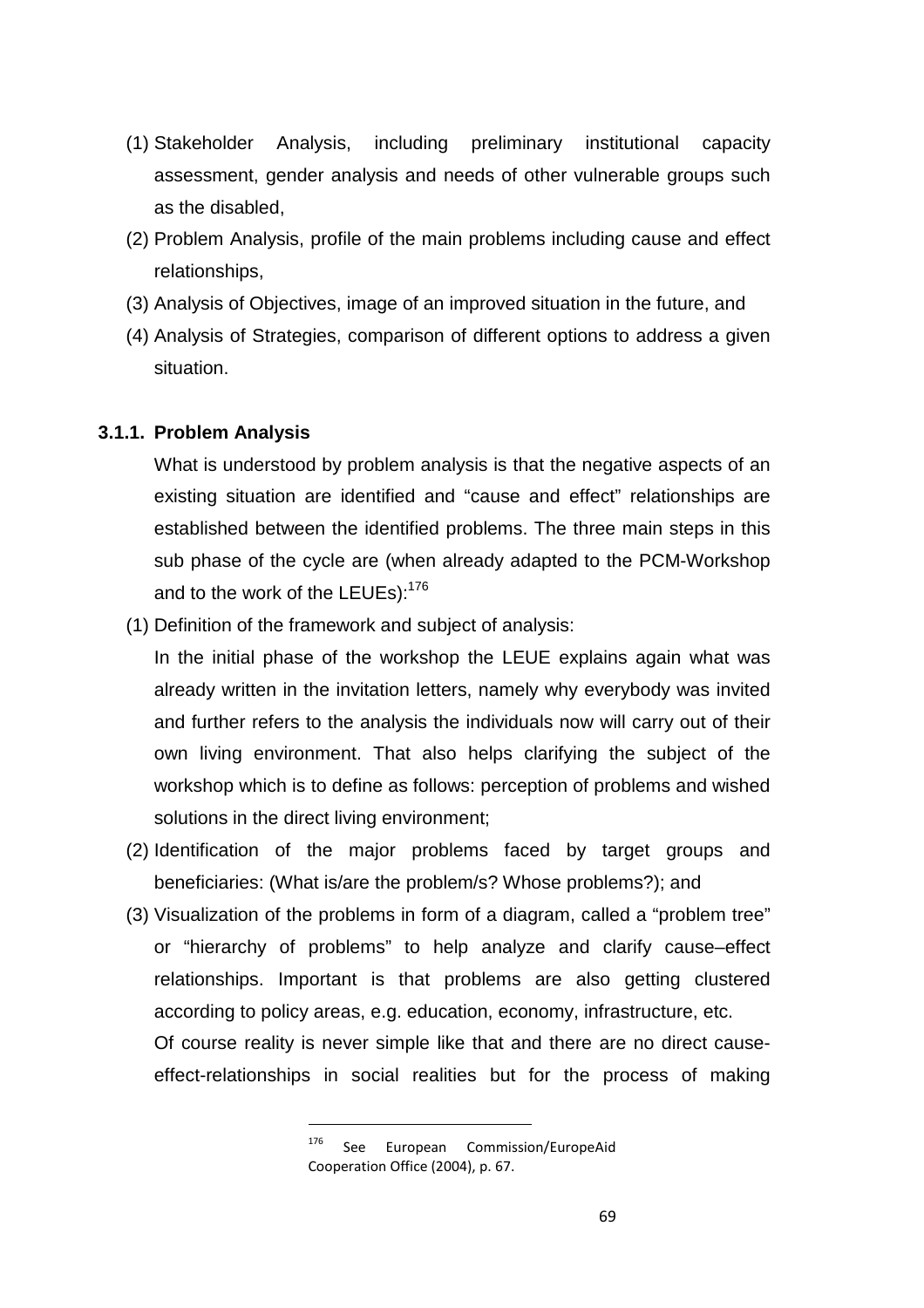complex reality understandable in the first place it is a useful tool. Attention needs to be paid to not take this mindset of apparently existing direct cause-effect-relationships over and apply it when formulating (a) activities for implementation and (b) indicators for monitoring and evaluation which usually is done. Here the main weakness and source of mistakes of the PCM approach is to identify which will be discussed. Anyway, a proper and comprehensive problem analysis provides the basis for developing a set of project and/ or program and policy objectives that are relevant and to do justice to the needs of individuals.

## **3.1.1.1. Creating a problem tree**

According to the second bullet point after the definition of the framework and subject of the workshop the LEUE continues with the facilitation of the creation of a problem tree. The approach to create a problem tree will be directly explained on the basis of the PCM-Workshops carried out by the LEUEs. In general the whole process is a participatory group event. The only requirements are a room for around 17 people, individual pieces of paper or cards on which individual problem statements can be written and a smooth surface like a wall to pin the papers or cards into cause and effect relationships visible to all. The course of the workshop is clearly structured by eight steps:  $177$ 

Step 1: The LEUE as workshop facilitator hands out cards or pieces of papers and a marker to each participant and asks them to write down all the problems that come to their mind (one problem per card expressed by the maximum of three words) according to the prior defined subject "problems of the direct living environment". A timeframe of 10-15 minutes is set out before. The aim of the first step is in general to openly brainstorm problems which stakeholders consider to be a priority. This first step can either be completely open (no pre-conceived notions as to what stakeholder's priority concerns/problems might be), or more directed,

<sup>&</sup>lt;sup>177</sup> See European Commission/EuropeAid Cooperation Office (2004), p. 67.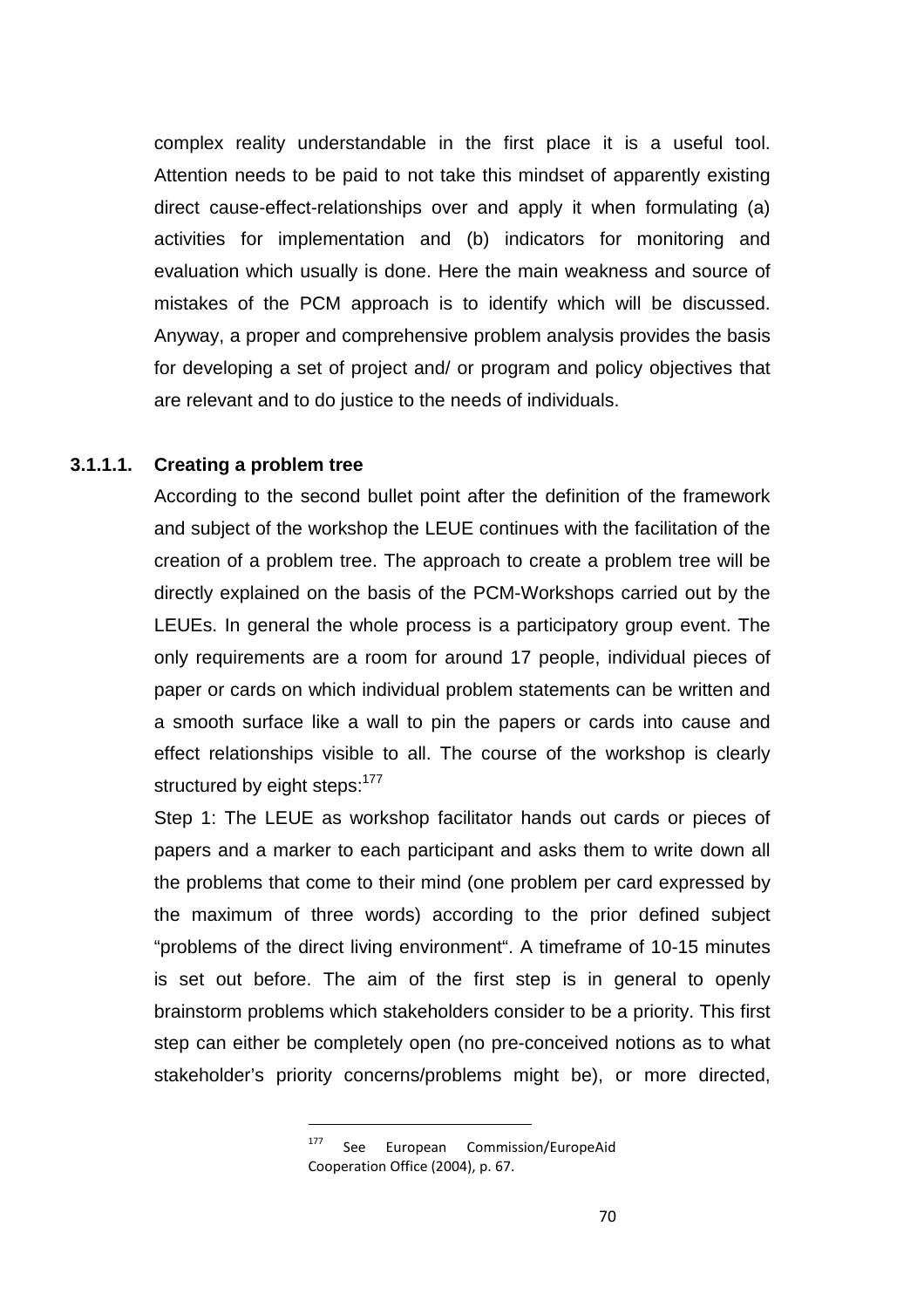through specifying a "known" high order problem or objective (e.g. improved river water quality) based on preliminary analysis of existing information and initial stakeholder consultations.

Step 2: The LEUE selects the cards/ papers with the problems written down during the brainstorming exercise one by one and opens a dialog about each single card. By taking the first card the LEUE asks whether the problem, e.g. poverty, is a root cause or a consequence cause (meaning if it is a consequence of another root cause or problem).

Step 3: Through discussion about this question the group looks for related problems to the starter problem. Things mentioned might already be written down by other people and the respective cards/ papers can directly by handed over to the LEUE who pins them according to a special hierarchy on e.g. the wall.

Step 4: Thereby a hierarchy of causes and effects is established: (a) problems which are directly causing the starter problem are put below, (b) problems which are direct effects of the starter problem are put above.

Step 5: All other problems are then sorted in the same way – the guiding question being 'What causes that?' – so that a whole problem tree is created. If there are two or more causes combining to produce an effect, they are placed at the same level in the diagram.

Step 6: The LEUE connects the problems with cause-effect arrows – clearly showing key links.

Step 7: Together the group reviews the diagram and verifies its validity and completeness. The facilitator asks the group whether there are important problems that have not been mentioned yet and if so, asks the group to specify the problems, to write them on cards/ papers and includes them at an appropriate place in the diagram.

With that seventh step the first day of the PCM-Workshop is over and the participants leave the venue.

Step 8: The final step is done only by the LEUE after the workshop: Copying the diagram onto a sheet of paper to keep it as a record, and distribute it (as appropriate) for further comment/information on the next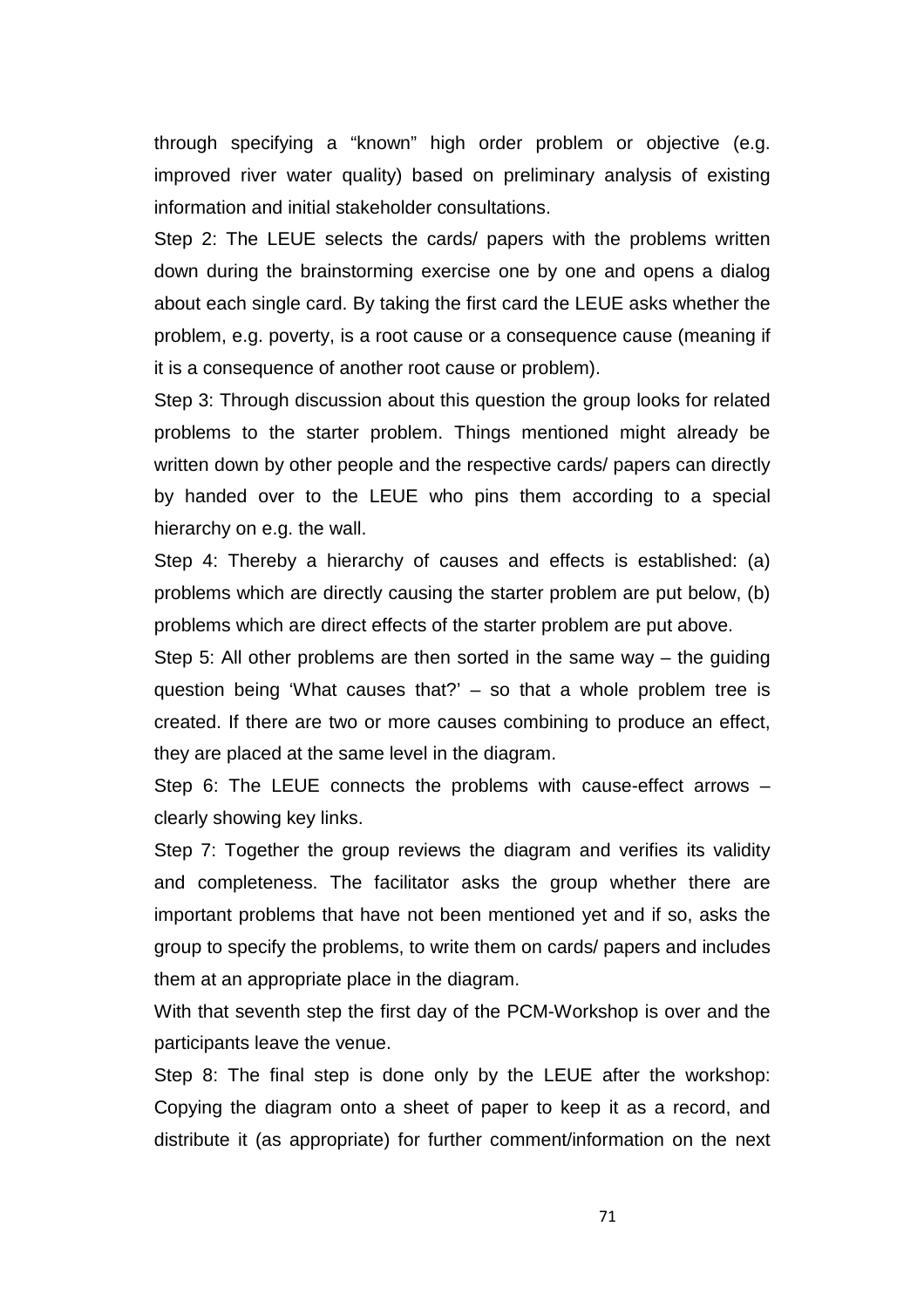day. Important is that the original cards/ papers remain on the e.g. wall for the following day.

One crucial difference between the common way such workshops are carried out and the way the approach is used in the PCM-Workshops within the MCA is that not for each problem mentioned a problem tree is established but only one: the papers or cards are collected and each problem is discussed along the question of being either a root or consequence cause. The papers or cards are pinned e.g. on the wall into clusters per policy area and according to the cause-effect-logic mentioned above. A comprehensive problem tree therefore is created where the questions of (a) how single problems relate to already mentioned problems and (b) if there is a need to add other problems only have to be dealt with once. The added value of this is (1) to give a comprehensive overview to the whole political reality including all policy areas and different tiers of governments, (2) to conduct a comprehensive problem analysis within a single day and (3) especially to avoid the monotony that arises when repeating discussions about more or less the same causes of problems during the establishment of several problem trees come up which tends to kill enthusiasm and triggers pessimistic views. An example shall explain that process: (source: EU PCM Handbook, p. 68)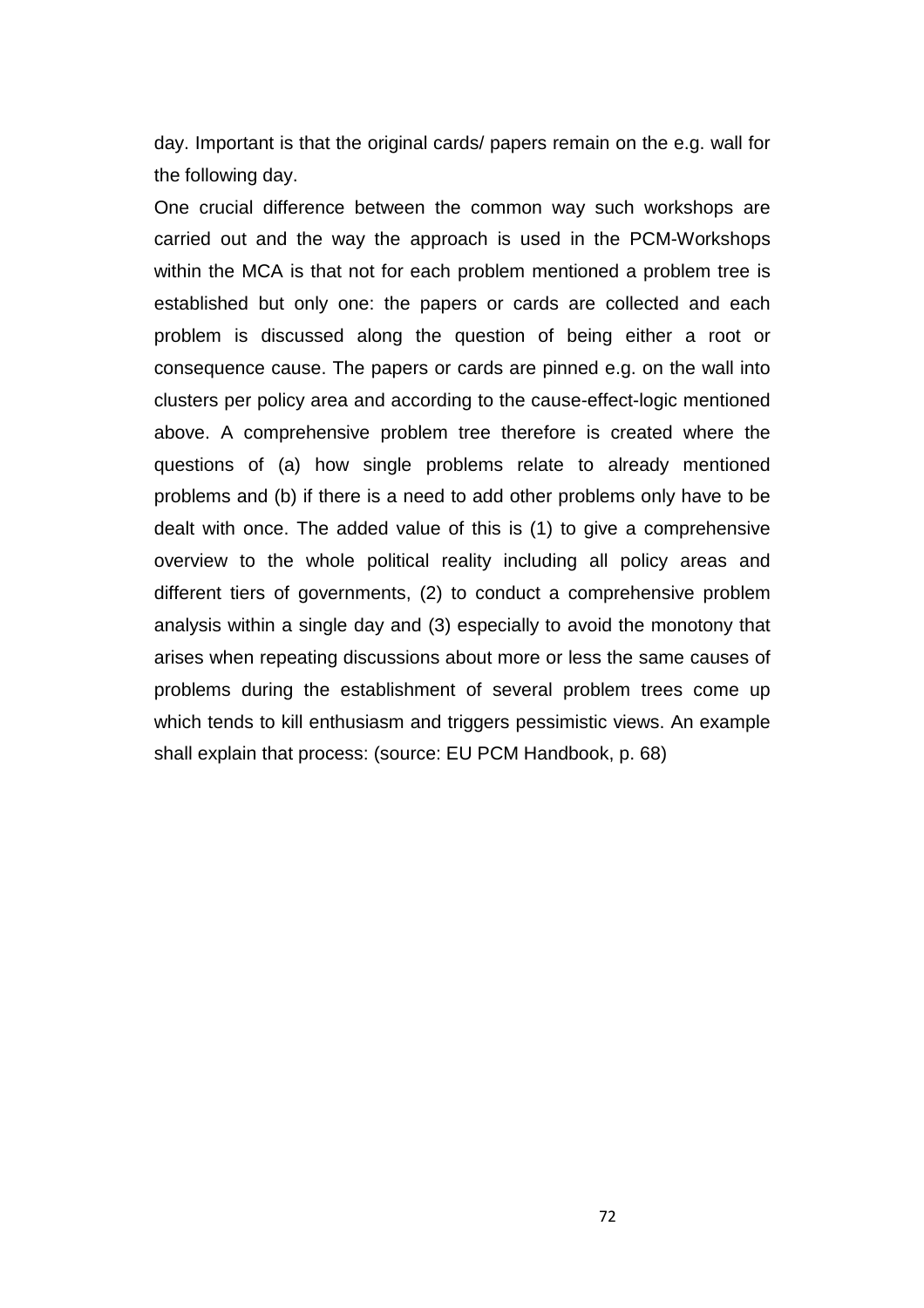

# Problem analysis - river pollution

## **3.1.2. Analysis of Objectives**

The second day of the workshop starts with a brief summary by the LEUE about the last day and the work process and outcomes. What is done next is the rephrasing of the problems into solutions that stand for an improved situation in the future. For example, the problem was phrased as "water pollution". Hence, the objective can be called "High water quality".

This is done with each single problem until a new tree, called objective tree, is established. The way to do it is to take one card/ paper after the other from the wall and discuss in the group what the solution should be and write it on the backside to pin it again on its place. That makes visibly the problem tree disappear. This marks the end point of the second step. Usually there should be enough time to start already with the analysis of strategies: 3.1.3. An example of the second step gives further explanation: (source: PCM Handbook, p. 70)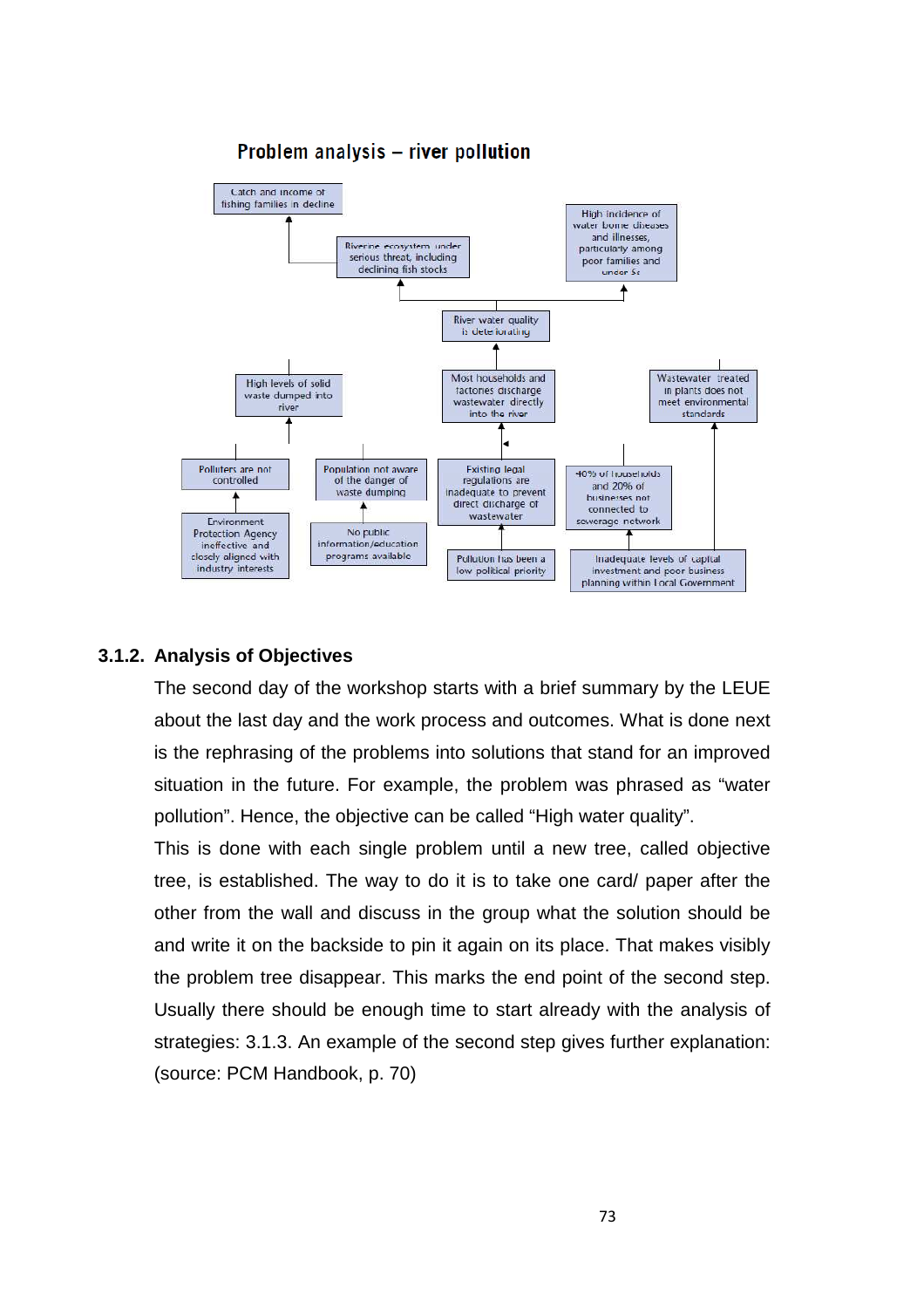

## Objective tree - river pollution

## **3.1.3. Analysis of Strategies**

In this stage, the question is, how to reach the objectives, the wished outcome, just defined. The data can be used when it comes to practical planning of projects, programs and/ or policies. The PCM method will be critically discussed here, because it was invented to organize the construction of roads or bridges but not to focus on projects dealing with human beings. And according to the range of policies the EU deals with including social policies especially concerning cohesion policy which has "social, environmental and territorial objectives"<sup>178</sup>, not only economic ones, there is a need to adapt the policy planning tool and to create appropriate indicators to secure policy success.

The essential argument here is, that the EU programs can be much more successful if the planning stage is carried out in an adapted way: The Outcome Mapping approach, as an additional tool that can be integrated into the PCM approach, suggests to involve the people into the planning of

<sup>&</sup>lt;sup>178</sup> European Commission (2010), p. 153.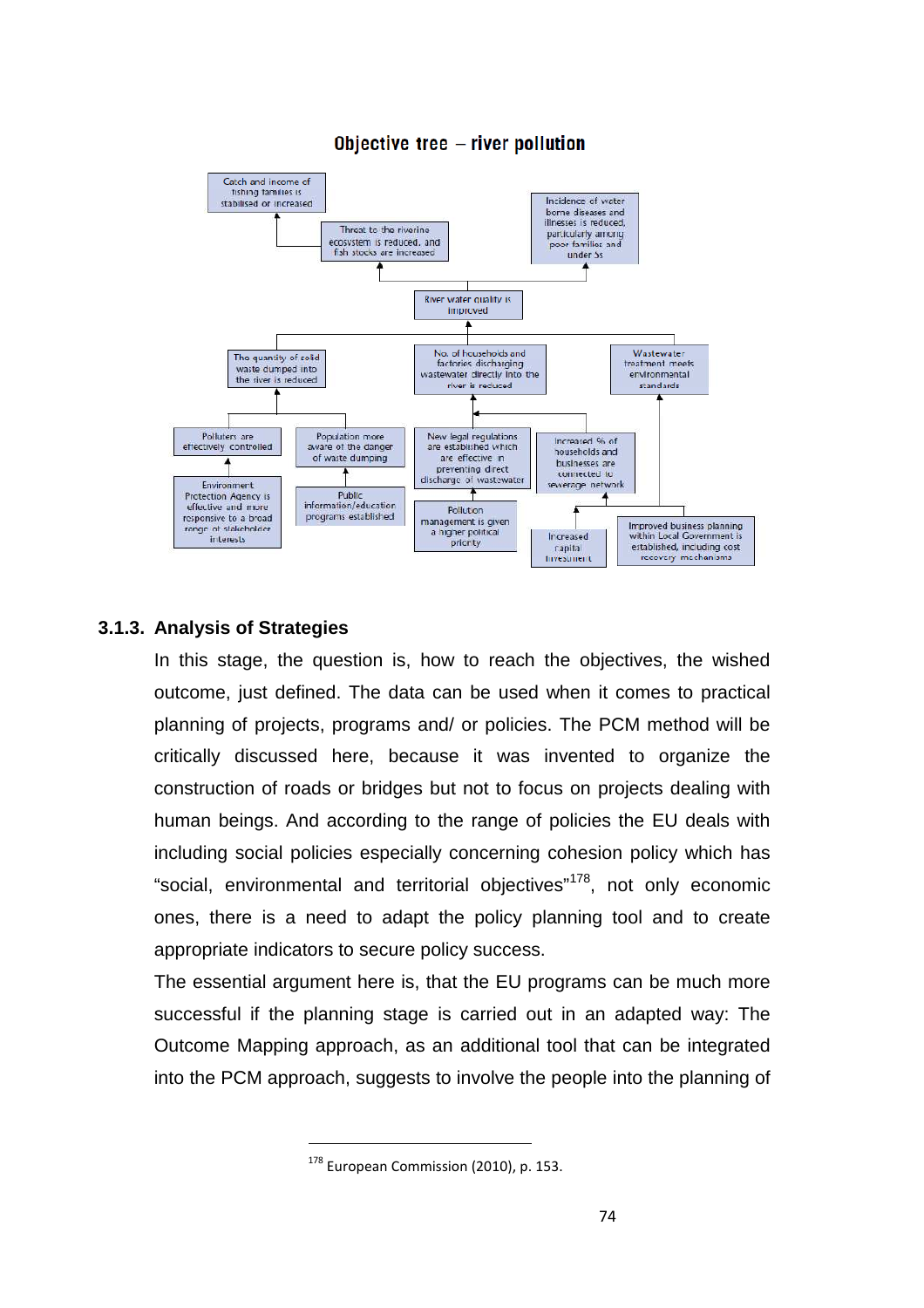concrete projects, not only to secure accountability and ownership<sup>179</sup> and therefore guarantee a sustainable effect of programs, but also to develop indicators that can be reliably linked to activities of projects and programs to measure success – which is to measure through "behavioral change". Exactly those suggestions get support from the "Ex Post Evaluation of Cohesion Policy Programmes 2000-2006":<sup>180</sup>

Even though "The primary conclusion to emerge from the evaluation is that cohesion policy made a major contribution to the economic development of the regions assisted by the Structural Funds over the 2000-2006 programming period […and…] At the same time, cohesion policy helped to further social cohesion and improve territorial balance across the EU."<sup>181</sup>, there are fundamental problems concerning indicators and the ability to link funding and activities to outcomes, to measure social and territorial cohesion and to ensure sustainability. A need for improvement is obvious as the Barca report recommends: Objectives provided from the desk in Brussels may have no precise meaning for any individual region therefore "[…] policies should not be imposed from above but have to start from the specific circumstances and needs of individual regions. In other words, they have to be 'place-based' to use the Barca report terminology and to be 'bottom-up' as much as 'top-down'."<sup>182</sup> Exactly that will be discussed now.

#### **3.1.3.1. Outcome Mapping**

The added value of the Outcome Mapping Approach is that it takes into account the special quality of the social context by focusing on outcomes as "behavioral change".

"Outcomes are defined as changes in the behaviour, relationships, activities, or actions of the people, groups, and organizations with whom a

<sup>181</sup> European Commission (2010), p. 153.

<sup>179</sup> European Commission/EuropeAid Cooperation Office (2004), p. 9, p. 14.  $180$  See European Commission (2010), p. 10, p.

<sup>11,</sup> p. 64, p. 153, p. 154, p. 162, p. 165.

<sup>&</sup>lt;sup>182</sup> European Commission (2010), p. 166.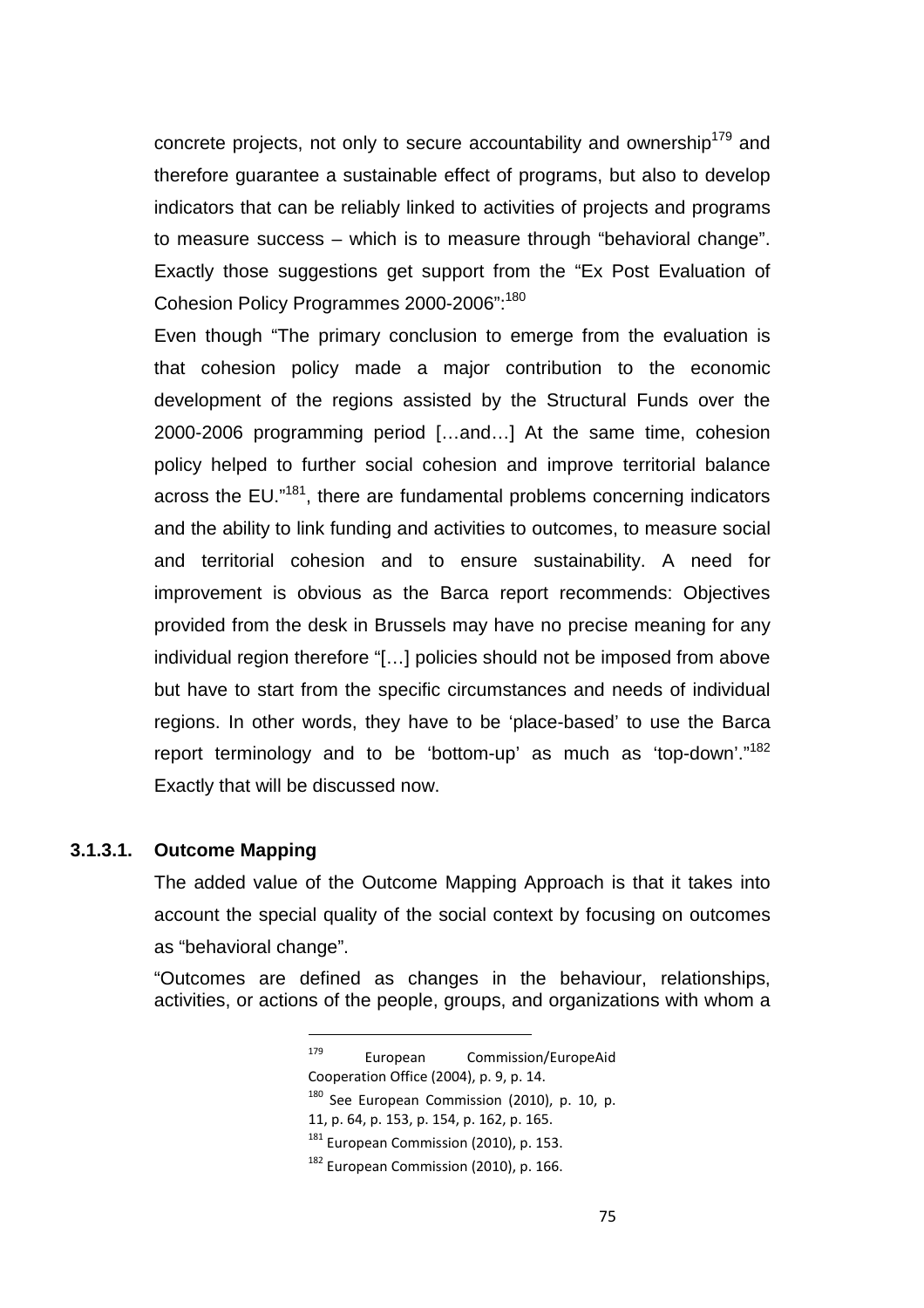program works directly. These outcomes can be logically linked to a program's activities, although they are not necessarily caused by them. [...] Boundary partners [in the case of the EU: local, regional and national authorities] are those individuals, groups, and organizations with whom the program interacts directly and with whom the program anticipates opportunities for influence."<sup>183</sup>

The main ideological difference to the common PCM approach is that Outcome Mapping according to its focus on the social context acknowledges that long-term impacts can never be reached by the work of a single actor or a single program or project. The complexity of the development process makes it extremely difficult to assess impact of one program or project. Moreover assessing – during a mid-term evaluation for instance - if a project or program brings about an admired impact doesn't provide the kind of information and feedback that programs and projects require to improve their performance: because they can't reach these ultimate goals, so what should they change? Impact is the ultimate goal to reach, but each program and project can only contribute to it and can't – according to the cause-effect-logic – have direct impact. That is exactly the problem the EU faces because the focus is put on impact instead of on improving performance in order to contribute to meeting certain objectives that themselves then contribute to meeting ultimate goals.<sup>184</sup> What the Outcome Mapping approach facilitates therefore is to help adapt activities and improve the performance of implementing actors in order to secure the meeting of their objectives through which they contribute like many others to reach an ultimate goal. The focus therefore shifts away from impact to improving performance. That also entails the involvement of local actors into the planning stage, as explained now:

"As development is essentially about people relating to each other and their environments, the focus of Outcome Mapping is on people. The originality of the methodology is its shift away from assessing the development impact of a program (defined as changes in state — for example, policy relevance, poverty alleviation, or reduced conflict) and toward changes in the behaviours, relationships, actions or activities of the people, groups, and organizations with whom a development program

<sup>183</sup> Earl et.al. (2001), p. 1.

<sup>&</sup>lt;sup>184</sup> See European Commission (2010), p. 10-11.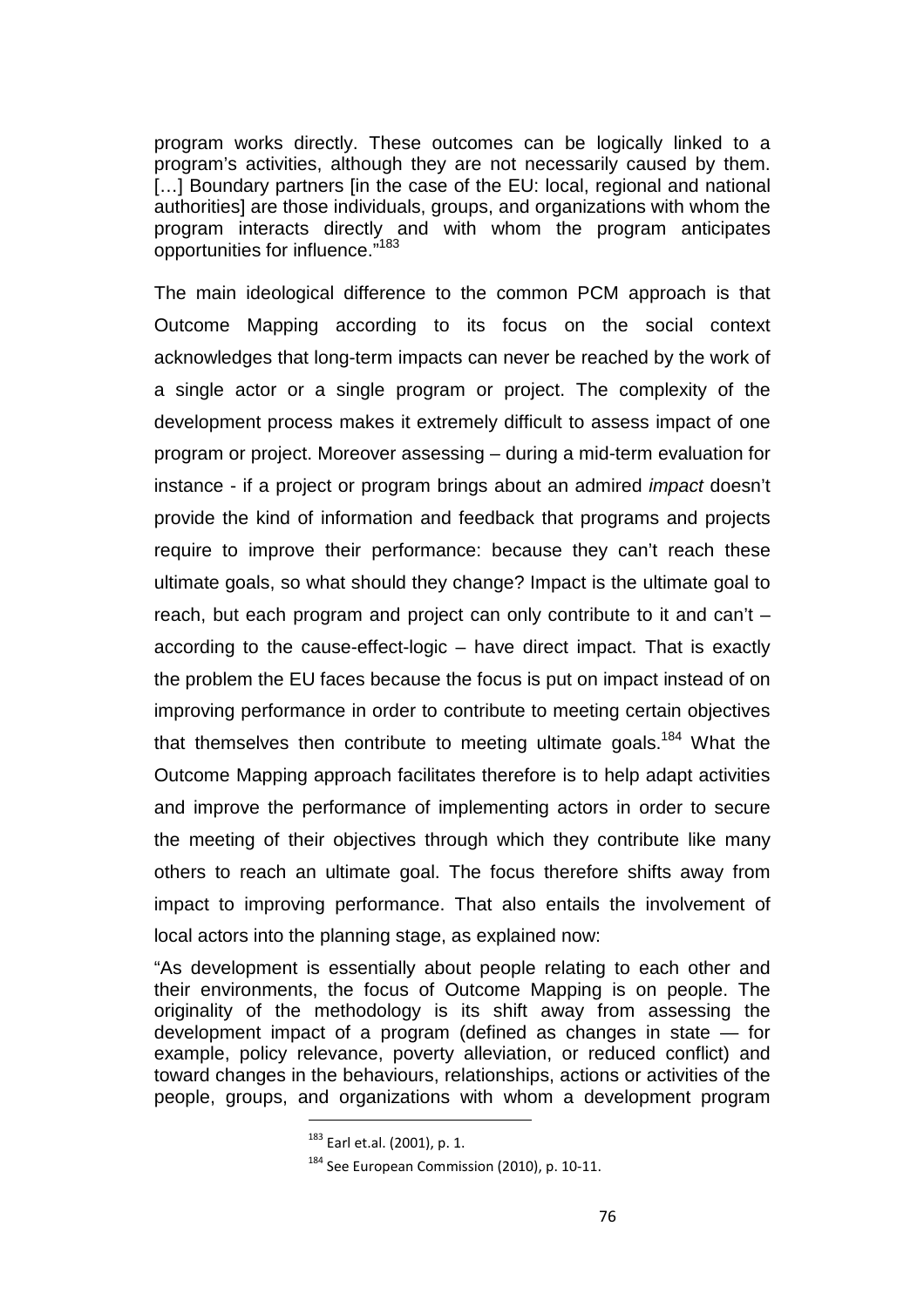works directly. This shift significantly alters the way a program understands its goals and assesses its performance and results. Outcome Mapping establishes a vision of the human, social, and environmental betterment to which the program hopes to contribute and then focuses monitoring and evaluation on factors and actors within that program's direct sphere of influence. The program's contributions to development are planned and assessed based on its influence on the partners with whom it is working to effect change. At its essence, development is accomplished by, and for, people."<sup>185</sup>

Why it is important to take account of the changes in behavior is the fact that changes in state, like cleaner water or stronger economy, are always correlating with behavioral changes. The focus on behavior helps to better plan and evaluate contributions of programs or projects to the common effort of meeting specific objectives. For example, the objective is to reach cleaner water by installing purification filters. Traditionally progress or success is evaluated by counting the number of filters installed and measuring the level of contamination before and after the filters were installed. But water doesn't remain clean without people being able to maintain its quality over time  $-$  a shift in focus away from the pure belief in technical feasibility towards the additional need of focusing on changes in behavior to ensure sustainability. Outcomes are therefore evaluated in terms of whether the responsible actors for water purity in the communities not only have, but use the appropriate tools, skills and knowledge to monitor the contaminent levels, change filters or bring in experts when required. That also makes obvious that different or additional activities need to be planned and carried out if the simple cause-effect-logic is left behind. This should not replace the PCM approach but be an additional tool.

That is also relevant if for instance a road should be build in order to facilitate trade between two regions. The goal is therefore not reached when the road is built, but the moment it stimulates trade. Therefore activities must not be reduced to building the road in order to meet the objective, but more aspects need to be involved in the planning phase to

<sup>185</sup> Earl et.al. (2001), p. 2.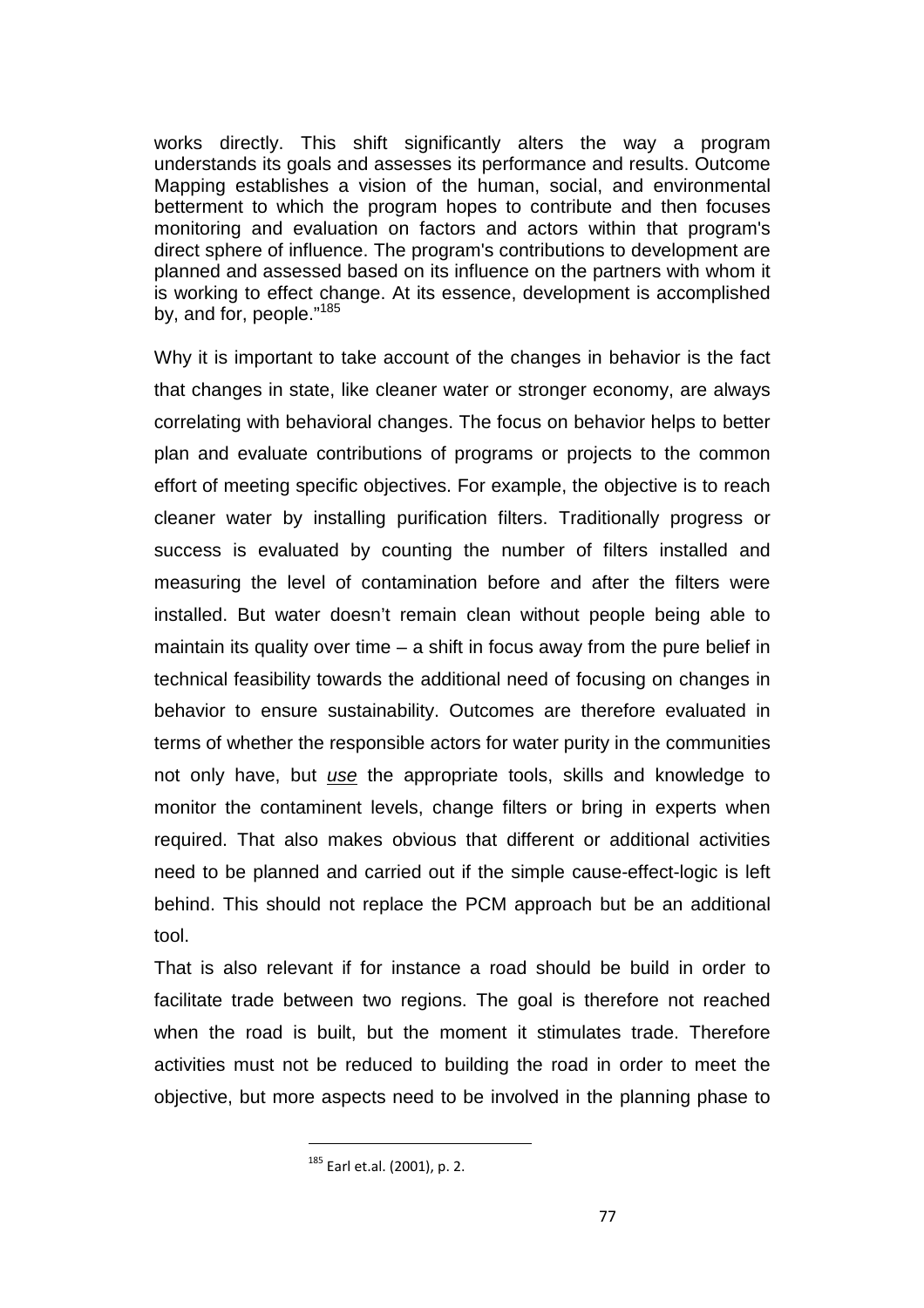secure that certain measures really will lead to certain wished outcomes and unwished outcomes are minimized. It might even be that the initial idea to build a road is not supportive at all.

Anyway, with the conventional PCM tools it is not possible to observe a direct link between the input of a program/ project and the results, as also admitted in the ex-post evaluation, and the assumption of a direct causality between the construction of a road and increased trade is often misleading and tempts policy makers to take wrong decisions.<sup>186</sup> Again, when it is only about planning the construction of a road, the traditional PCM approach is a constructive tool to organize work load and plan timelines. But if the social aspect is involved in a wished outcome the direct causality of action and result is not valid anymore. Therefore planning needs to acknowledge the non-existence of direct causality between activities and outcomes and involve the social reality. That also makes it necessary to involve local actors and individuals in identifying problems and wished outcomes, because in order to have meaningful and effective objectives, which form the basis of a good program or project, they need to be derived from the needs of individual regions.<sup>187</sup>

On the other hand the acknowledgement of the social reality in the planning of programs and projects needs to give way to additional ways of monitoring and evaluation: Focusing on behavioral change makes it possible to obtain useful feedback about the program's performance and results within its sphere of influence. Separating process and outcome evaluation is definitely misleading.<sup>188</sup> That is why indicators upon which to evaluate success of activities should measure the degree of "behavioral change" of involved actors. That takes the social reality into account and improves the ability to link outcomes to activities, to measure policy success. But the most essential aspect of the focus on behavioral change is that actors can learn from monitoring and evaluations and it is not just a

<sup>&</sup>lt;sup>186</sup> See European Commission (2010), p. 112.

<sup>&</sup>lt;sup>187</sup> See European Commission (2010), p. 166.

<sup>188</sup> See Earl et.al. (2001), p. 5.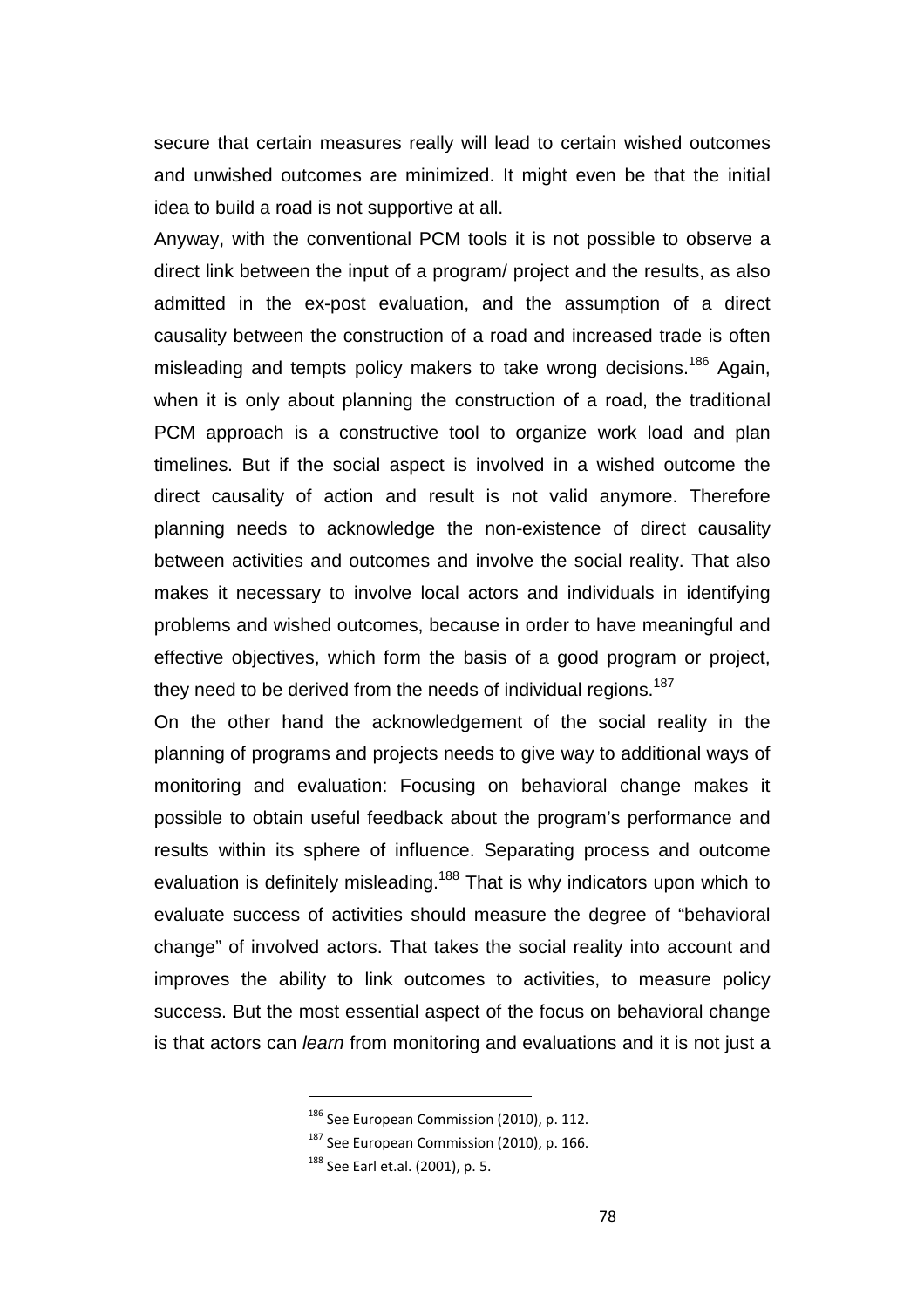painful burden anymore which helps meeting goals that contribute to meeting overall objectives of programs and policies. And as long as the largest portion of all public service work is devoted to the attainment of immediate and intermediate goals, which appear to have only a very indirect bearing upon ultimate goals, the focus on measuring behavioral change makes sense. That contributes to improving the concrete performance of involved actors which itself contributes to meeting the overall objectives.<sup>189</sup>

The involvement of the people into the planning phase is simply reached by carrying out the PCM-Workshops. If programs or projects are planned the data can be used or the other way around the data can be used to propose projects or programs. The involvement of such data shall help to overcome the linear cause-effect thinking that contradicts the understanding of development as a complex process that takes place in circumstances where a program cannot be isolated from the various actors with which it will interact neither from various factors by which it will be influenced. The risk is that programs and projects today are explicitly planned in order to fit into the linear logic which reduces the scope of possible projects and squeezes reality into a corset which dramatically reduces sustainability.<sup>190</sup> Paradoxically, it is the pressure to demonstrate impact, meaning to provide evidence for bringing about sustainable improvement in the environment or in the well-being of a large number of targeted beneficiaries that leads to propose projects that are in the linear logic. The misleading perception is that the extensive sum of planning and reporting documents of the traditional PCM approach themselves increase the quality of projects or programs and the manager's influence over the achievement of results. But the key factor for socially sustainable development is that communities take ownership of program or project components. That requires the devolution of planning, decision making and other elements from external to internal actors. The following figure

<sup>189</sup> See Earl et.al. (2001), p. 6.

<sup>&</sup>lt;sup>190</sup> See European Commission (2010), p. 11.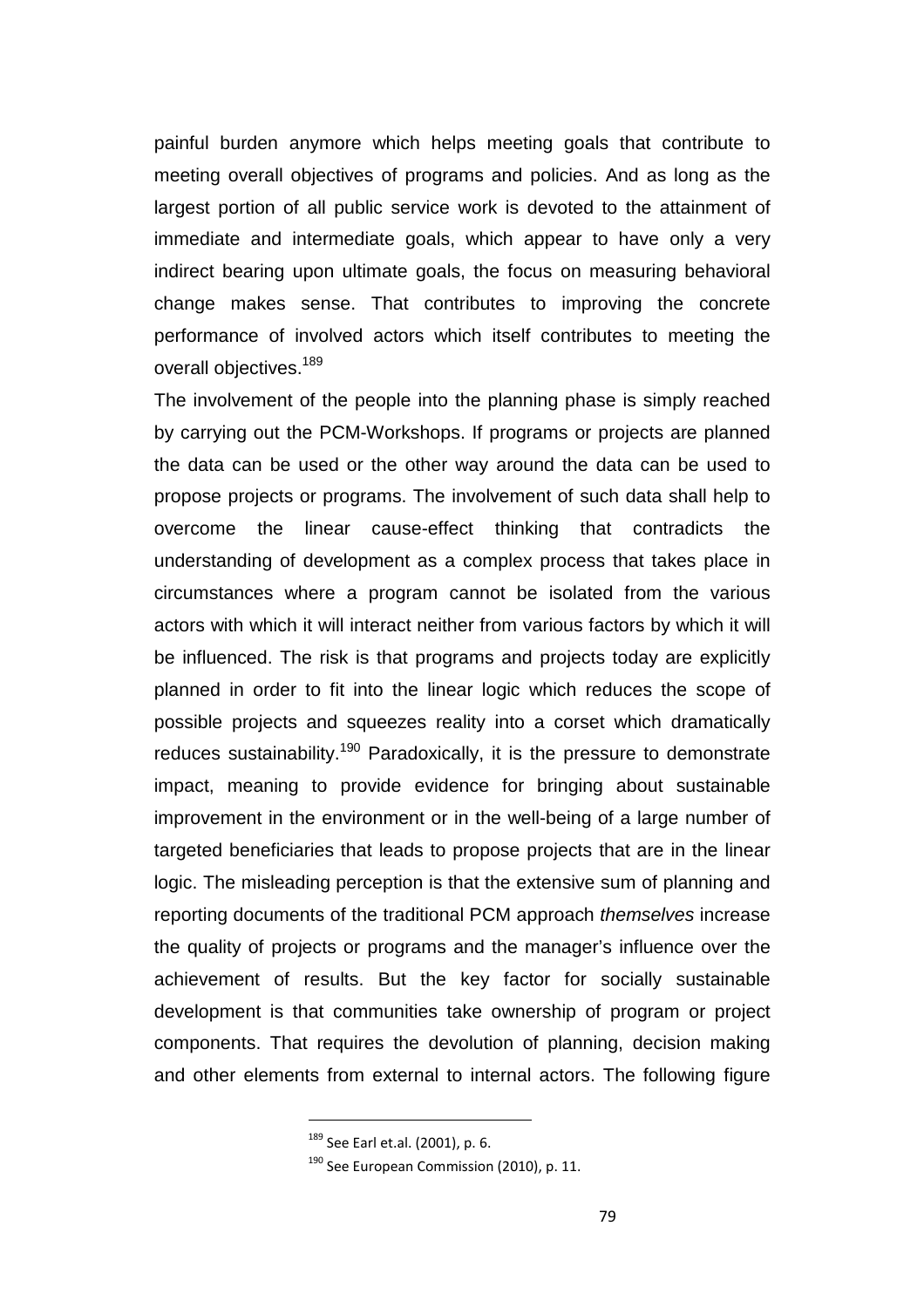illustrates the influence local actors and external actors have over time, from the program or project start till real impact.<sup>191</sup>



That makes obvious that the involvement of local actors and especially the people is crucial to ensure sustainability. Local ownership needs to become effective so that outcomes can be relevant and lead to long-term, large-scale, sustainable benefits, impact. The aim to show measurable results can shorten the vision of an initiative to aim at goals that are available in the short term with very low risks – but also low sustainable impact, as also the  $ex$ -post evaluation shows.<sup>192</sup> This is important because politics is about implementing programs and projects, especially in the area of EU Regional Policy and the goal of cohesion in Europe. Here the best example is to give: Cohesion is nothing that can be reached once, a constant work for cohesion is necessary which can best be reached by building endogenous capacity to maintain the ability to respond to ongoing changes. The area of capacity building itself is purely social in nature. That is why sustainable social development needs local ownership. The focus on **changes in behavior, actions and relationships** seems to narrow the scope of programs or projects but in fact these short-term achievements made in the realistic sphere of influence of actors ensure that the largescale, prominent achievements in human well-being can be attained. The intended impact of a program is its guiding light but it is not the yardstick against which performance is measured.

<sup>191</sup> See Earl et.al. (2001), p. 8, p. 9.

<sup>&</sup>lt;sup>192</sup> See European Commission (2010), p. 11.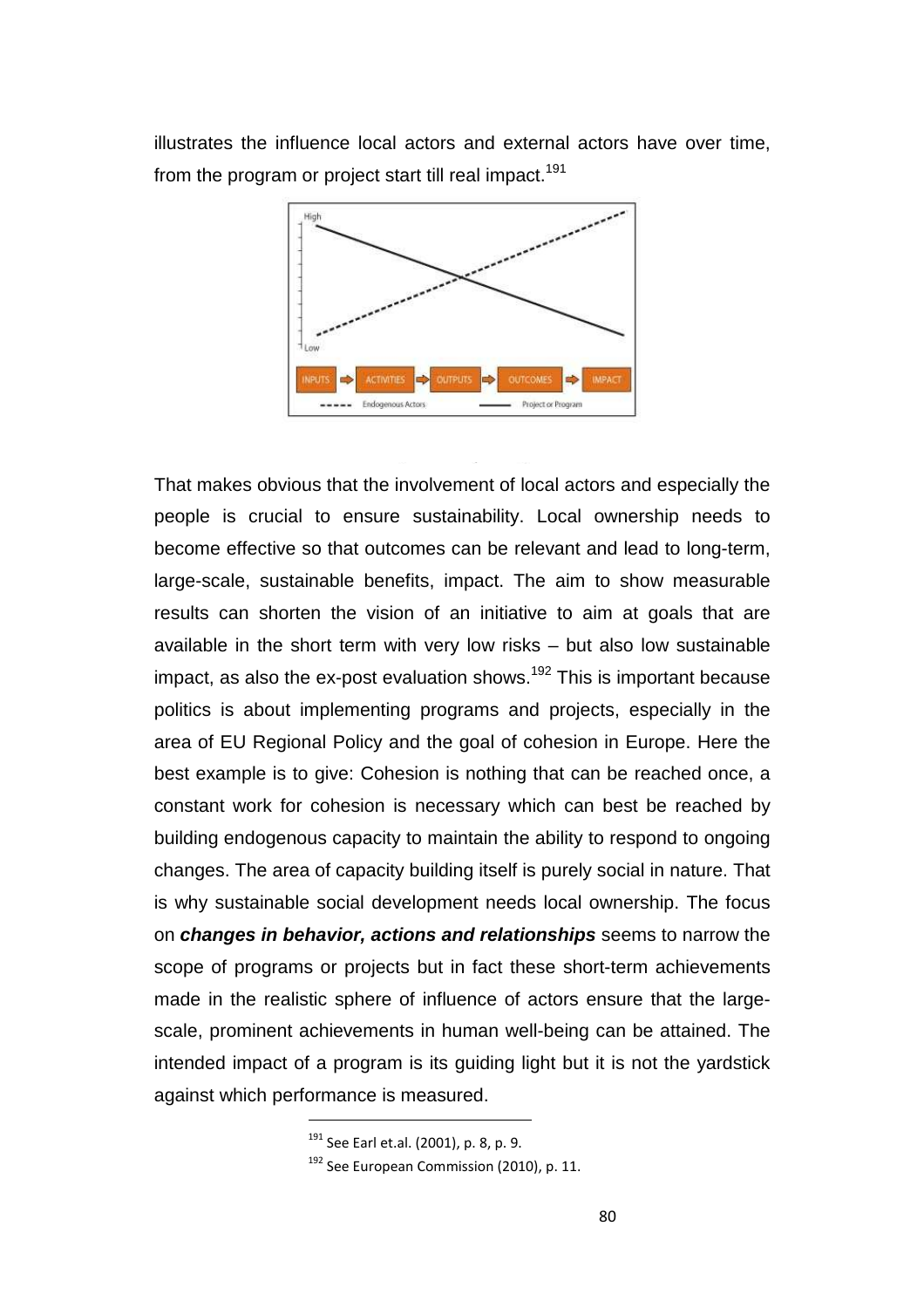The Mutual Communication Approach (MCA) can contribute to increase local ownership (1) through involving individuals in the analysis of problems in their living environment and (2) through enabling local authorities (a) to take up responsibility that the interests of the people get heard on higher levels of decision making and (b) to ensure local ownership of programs and projects by carrying out (1) and (2a). To be more concrete, the LEUEs conduct PCM-Workshops and the participants themselves analyze, come up with solutions and plan activities. When it is about behavioral change, it is them to change. That is why it is crucial to involve them in planning projects and programs. If it is them to define certain problems, them to propose certain solutions and objectives, sustainability and success are more likely. As long as "Politics creates and conditions all aspects of our lives and it is at the core of the development of problems in society and the collective modes of their resolution"<sup>193</sup> individuals need to be more involved into the planning of policies, programs and projects.

### **3.1.3.2. How the analysis of strategies is carried out**

The step to do here is to brainstorm on possible activities to achieve the respective outcomes defined in the last phase of the establishment of the objective tree. Of course the use of this approach within the PCM-Workshops is very limited but the step is still significant (1) to provide individuals with a forum where they get heard and (2) to facilitate the decision making process about appropriate policies. If there is a specific program in place within a community or projects are planned this stage can of course be extended. However, the capacity of the LEUEs allows that for each program funded by the European Union they can assist in planning together with local stakeholders and individuals also outside of their normal sphere of activity.

The concrete steps are the following: The LEUE initiates a brainstorming on possible activities that can be undertaken to reach each single wished

<sup>193</sup> Held (2006), p. 270.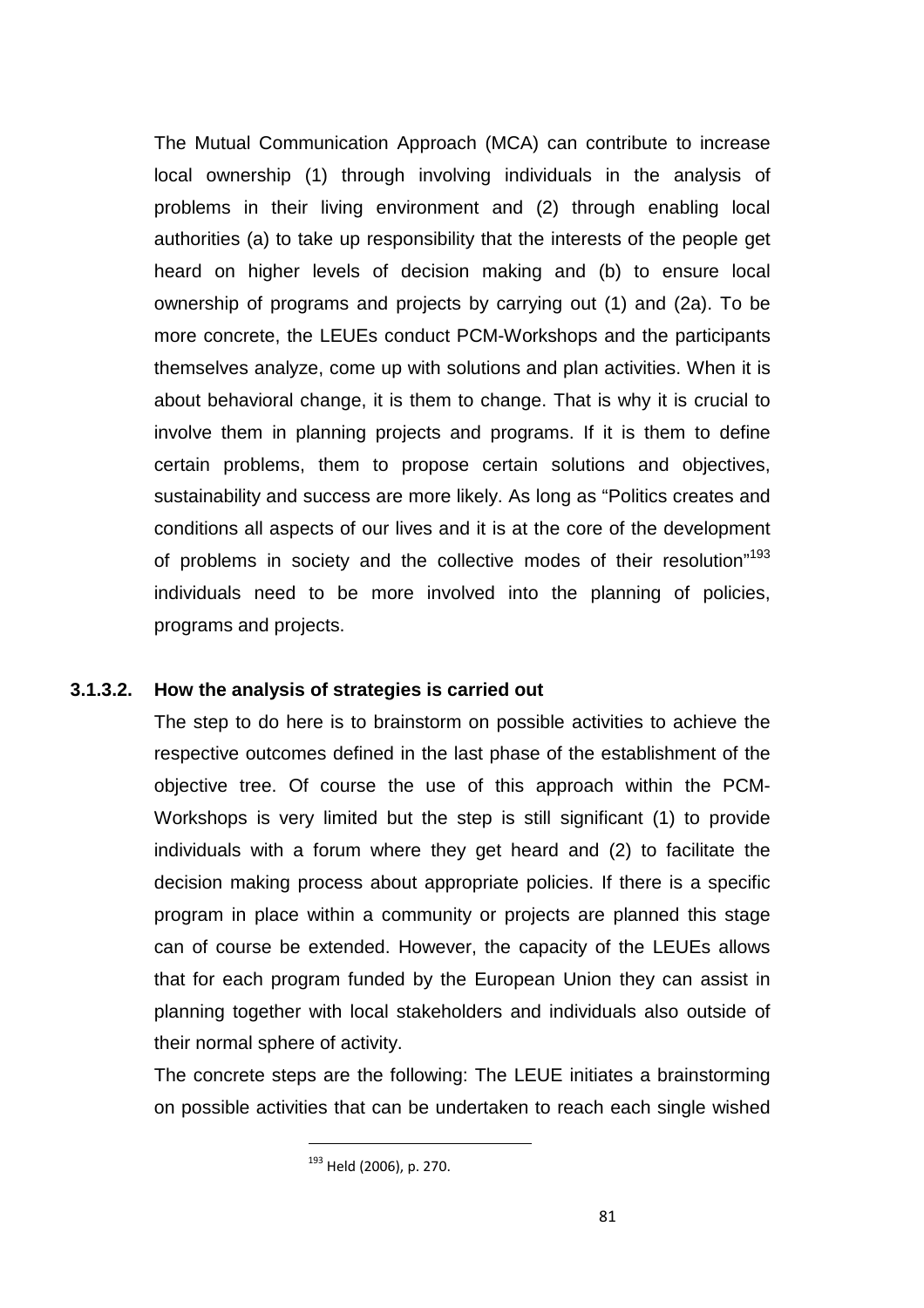outcome. He or she starts with one paper/ card by asking how to reach e.g. "High water quality". Activities, one by one, shall be written on a paper/ card also indicating who is responsible for carrying it out (EU, national government, local authorities, individuals, etc.). This becomes essential because the problems mentioned include problems that can be assigned to all tiers of government, from the international, the EU, the national to the regional and local level. Crucial here is that the LEUE explains that there are two approaches complementing each other: the cause-effect idea (e.g. building a road to bring about effects) and that every development is also related to **changes in behavior, actions and relationships**. Therefore strategies need to take that into account. The LEUE collects the papers or cards after about 5 minutes and each paper/ card is discussed in plenum. Thereby a kind of action plan is established for this certain wished outcome. That is done for each single wished outcoem which also marks the end of the three days workshop. By ending the PCM-Workshop with the active involvement of individuals in planning activities within official state structures a fundament is put in place for strengthening the responsiveness, accountability and legitimacy of political decision makers.

After the workshop the LEUE puts all the collected data into written form and distributes it to all tiers of government, the national statistic institutes that can evaluate the data according to regional trends etc. and also to the (local) media and the participants (on an online platform [of the local government]).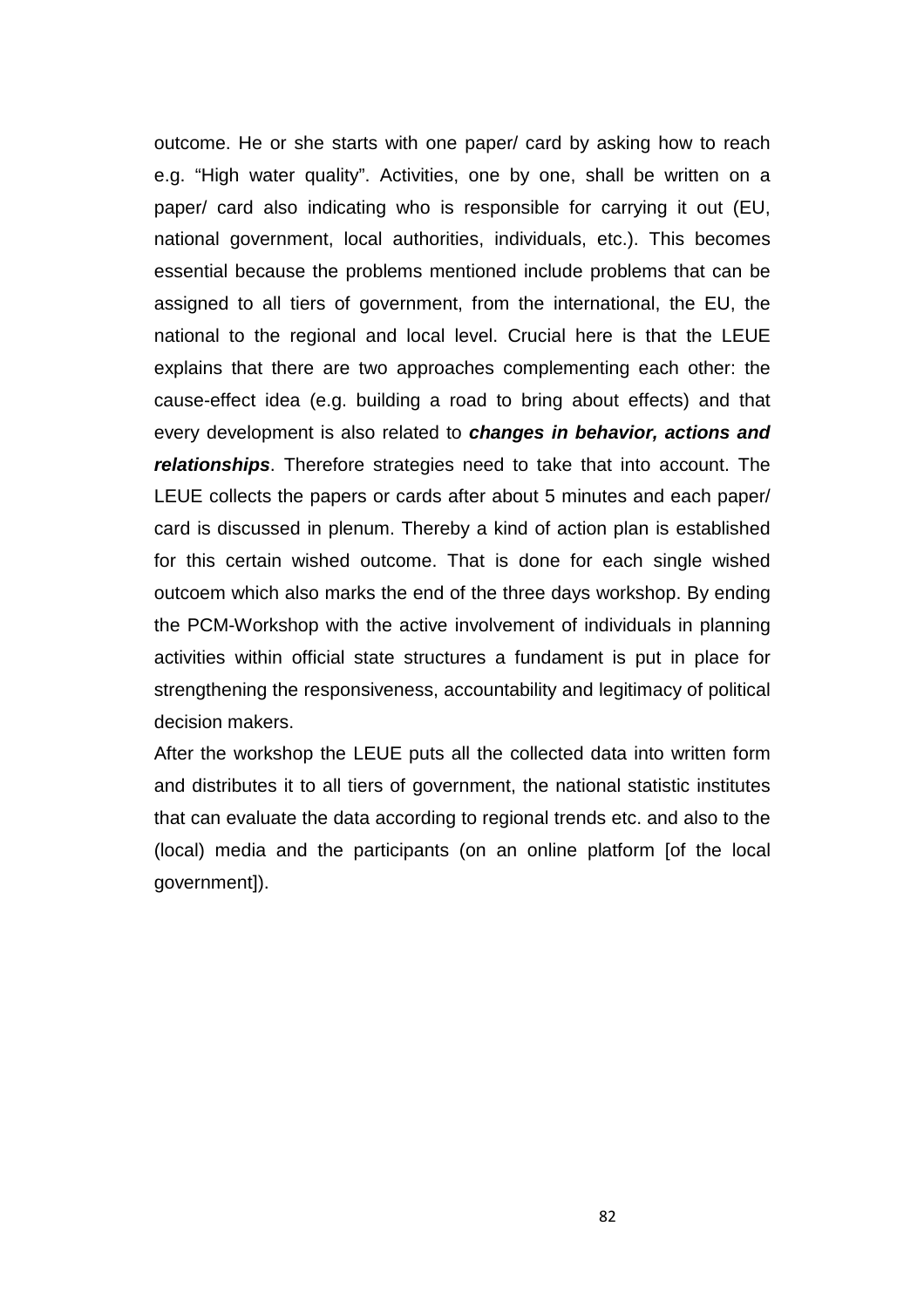# **3.2. The added value of communicative experiences made in the PCM-Workshops**

While concretely using language a speaker or listener updates his or her linguistic and communicative competence, i.e. his or her fundamental ability to use language and establish communication with others.<sup>194</sup> That we speak differently to a three year old child than to a work colleague is based on the fact that human beings select the suitable language out of their linguistic and communicative repertoire in relation to the specific situation and circumstances. Each use of language is to understand as a selection of language from the existing repertoire (even though a free selection doesn't exist but is characterized through specific constellations of conditions and pressures that program the selection). Anyway, it is that repertoire of symbols and rules that is of our interest in this section and it is closely linked to paralinguistic (intonation, accentuation) and nonverbal (body language: gestures, facial expressions) attendant circumstances that state the meant sense of the communicative contact more precisely. That "understanding each other" is also dependent on paralinguistic and nonverbal factors stresses one more time the advantage face-to-face communication has in comparison to mass communication or the internet – especially when very complex and distant components of reality like politics is subject to communication.

A recipient of linguistic information decodes and interprets. Individuals listen, read and watch television with different presettings and anticipations and have specific internalized patterns of selection for the reception of information at their disposal. If someone hears, reads or watches something about the EU on television he or she falls back on a specific repertoire of patterns of selection that were determined by individual experiences, socialization and education. <sup>195</sup> Patterns of selection are created when communicative experiences are made in specific situations with specific topics and under specific linguistic

<sup>194</sup> See Schlotthaus (1973), p. 126.

<sup>195</sup> See Schlotthaus (1973), p. 129.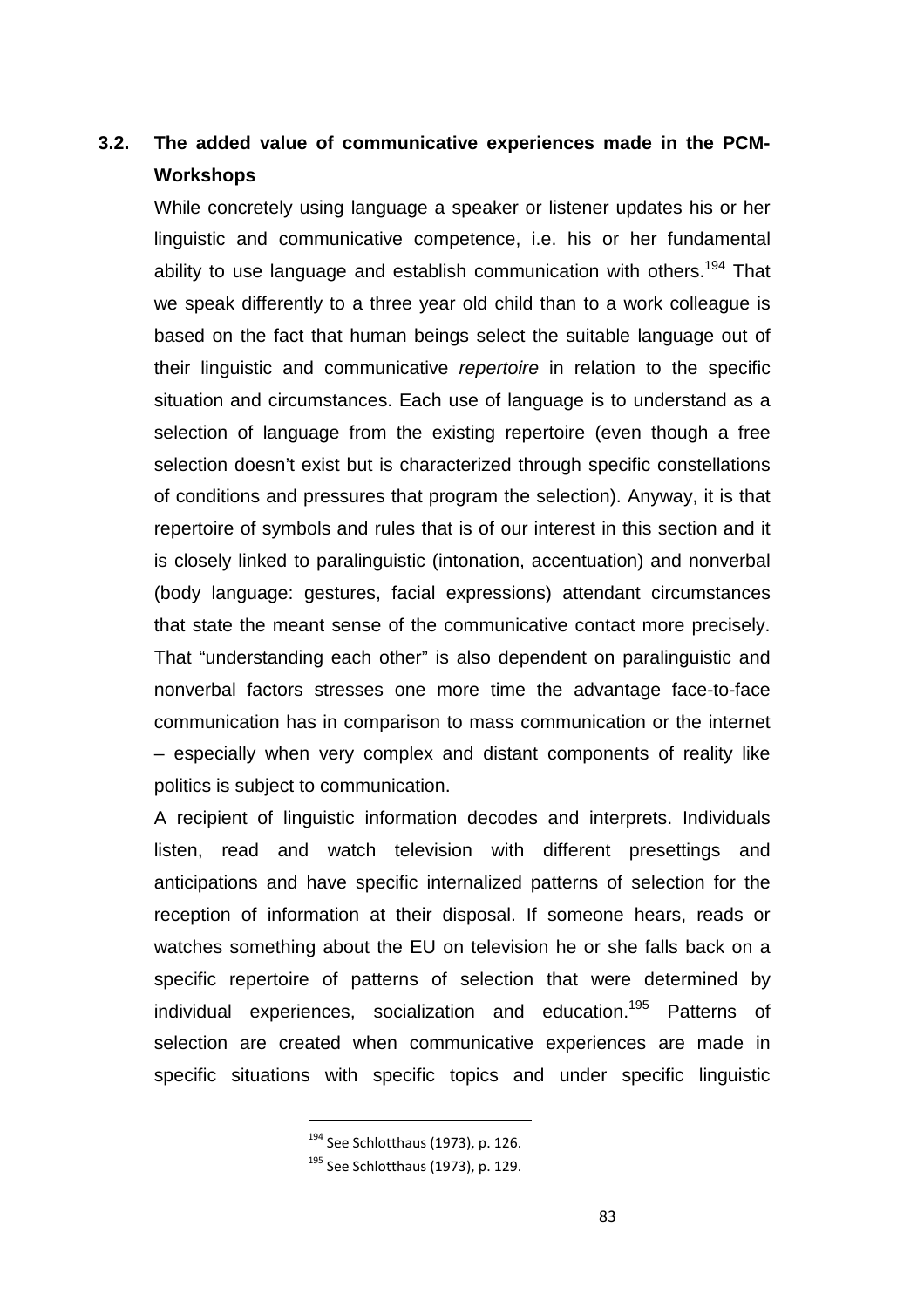conditions (lyric, newspaper article, TV discussion) which leads to the development of a repertoire for coping with such situations.<sup>196</sup> But as discussed above, the mass media can't contribute much to the expansion of structural knowledge and therefore neither the media can alone by themselves deliver a sufficient repertoire for individuals to really understand the complex political reality of modern times. One argument for that is that the mass media uses a restricted language code in order to reach a wide public, which corresponds to the typical language of "lower classes" and is characterized through illustrative and vivid depiction and its focus on concrete situations and its conditions.<sup>197</sup> But it is the elaborated code, characterized through communication that is independent from specific situations or contexts that enables to understand, abstract and differentiate factual, societal and historical realities and interrelations. The "discussion" as communicative situation is a setting in which this form of code occurs more likely.

To offer a special communicative setting shaped by (1) face-to-face communication (2) under the condition of discussions, makes therefore experiences possible that expand the repertoire of individuals in the area of politics in a more qualitative sense – a necessary addition to the services of the mass media. That helps individuals to better understand the political reality they can't directly experience themselves and therefore strengthens their ability to cope with this complex component of reality, meaning an expanded repertoire makes an extended reaction within social communicative situations possible because individuals "speak the same language" as politics, meaning they integrated the political reality into their own life context through the integration of linguistic and communicative signs and rules offered in the PCM-Workshops or other events. In other words, the integration of communicative experiences into the individual life context leads to the expansion of the individual linguistic and communicative repertoire made up of symbols and rules in order to cope

<sup>196</sup> See Schlotthaus (1973), p. 126.

<sup>197</sup> See Schlotthaus (1973), p. 135.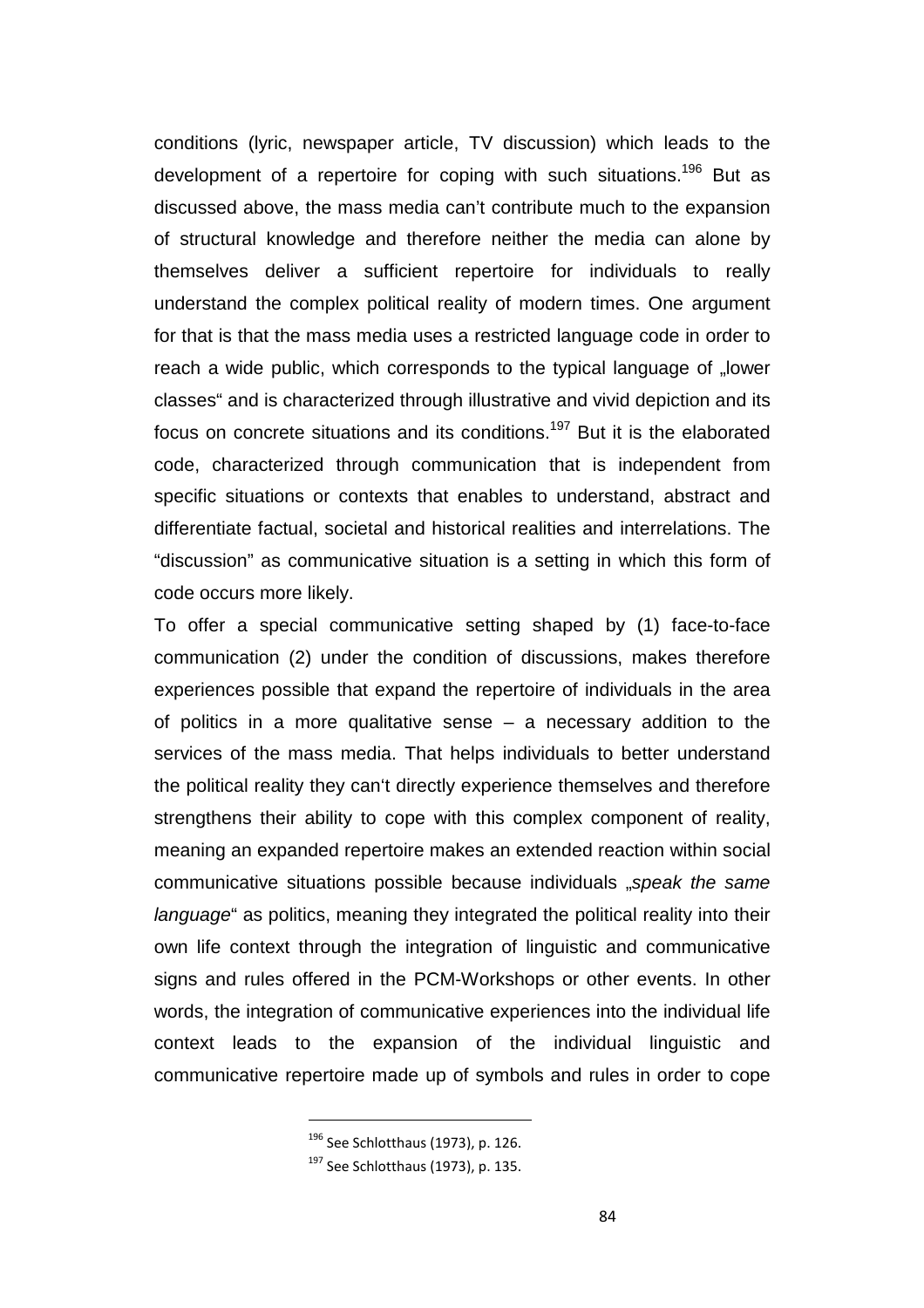appropriately with special situations. The MCA and in particular the PCM-Workshops therefore contribute to an increase in understanding of the European Union and politics in general as well as to an increasing ability of individuals to cope with the distant and complex political reality.

The generalizing of daily or individual problems in the workshops through discussion is the most crucial aspect of this approach in that sense. The process that occurs is the integration of complex reality into the individual life context by the participants. For example, the problem poverty or unemployment is mentioned by a participant. Then through discussion, triggered through questions of the LEUE, the group figures out that those are not yet final root cause but that there are other problems causing poverty or unemployment. Even though some might have been aware of that, the discussion process is crucial because each person is on a different level of knowledge and awareness and the diverse knowledge within a group is fruitful and helps enlarge the consciousness of participants.

Crucial here is the fact that individuals name problems they have a personal relation to, meaning emotions about, or at least have an awareness about through the media or stories from friends, relatives or work colleagues. Anyway they mention problems they somehow can grasp because they are asked to take problems from their direct living environment – which doesn't exclude huge political topics like unemployment or globalization. The interesting process that can start from there is that through discussion the problem that is emotionally attached to a person is being defined in its nature as root cause for other problems, as consequence cause of other problems and in its relations to other problems. First of all, the understanding of this multi-level and complex problem is therefore facilitated and the chance that understanding, meaning the integration of information into the personal life context is reached is extremely high. The experience made by people in the PCM-Workshop therefore is, that there is interdependency between individuals and the society/ politics – private sphere and public sphere. It's not that

85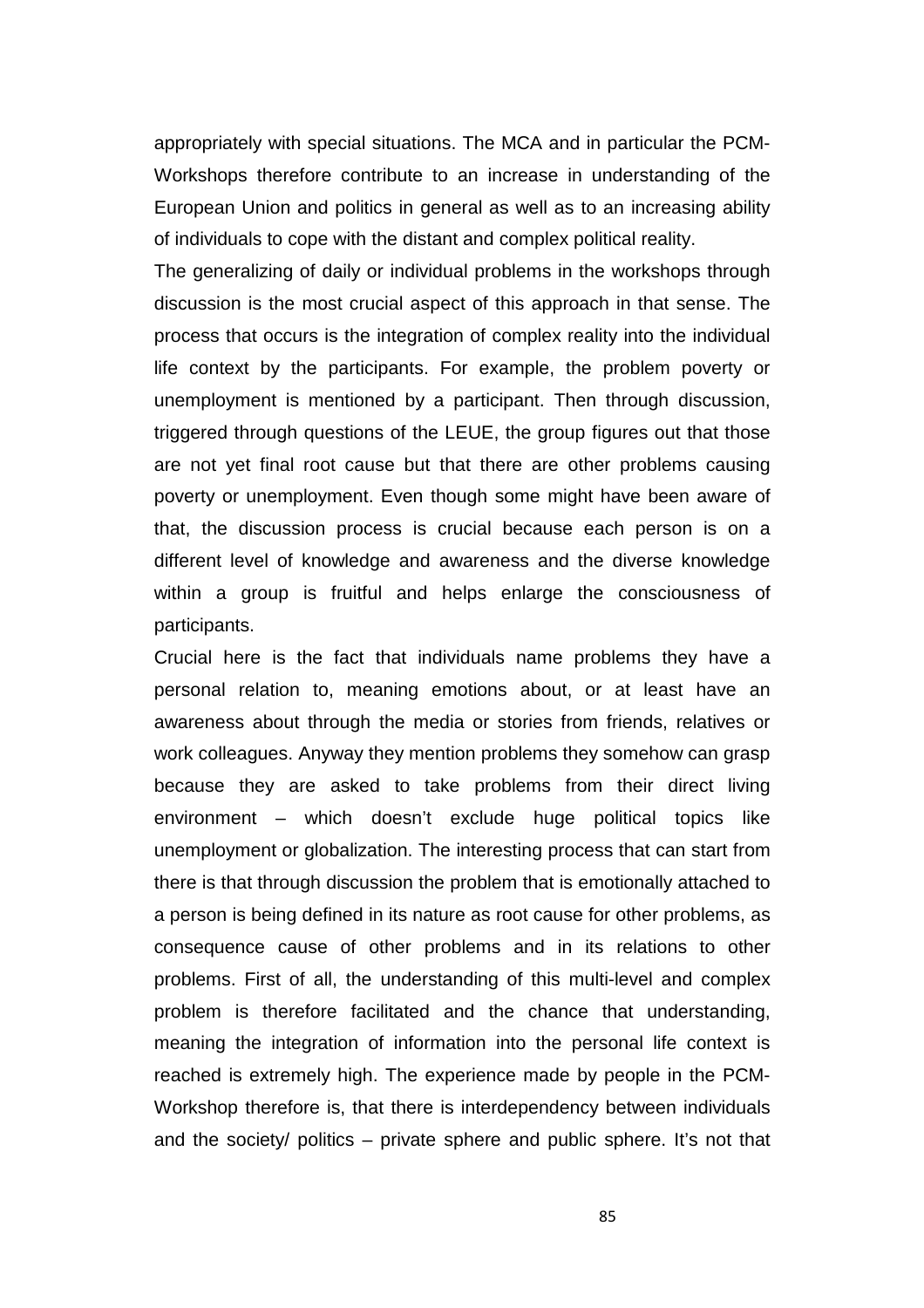individuals weren't aware of that, but it had a different quality or meaning for their personal life. That is the qualitative added value of the PCM-Workshop, especially because that enables to understand the importance of political realities like the EU for solving personal problems.

An eventual support of the people for the European project is therefore not established through manipulation or political marketing but sustainably reached through the independent decision of individuals who experience "informed participation", i.e. (a) enlightened understanding and (b) effective participation, their integration into political decision making.<sup>198</sup> "Enlightened understanding" stands for the equal opportunity for all to discover and affirm what choice in a matter before them best serves their interest. To reach that, understanding of the political reality is the first step. If politics takes the step to ensure such an "informed participation" then an increase in legitimacy will follow because the MCA is based on the people being active in the PCM-Workshops and defining the topics to discuss. In discussions and presentations of the LEUE for the public or in informal conversations, the issue is always a factual explanation of what is discussed on the EU level, what was discussed or decided and what does that mean. It is never manipulation in the form of convincing people to accept the EU as important. It is to offer high quality experiences to individuals so that they can themselves make qualified judgments.

Implementing the MCA therefore doesn't mean that everybody will agree to everything political decision makers decide but an "informed share of government" and thus a qualitative change of political culture reconciles. Thus the focus of the MCA is not on (political) education but on building a bridge again between political and private sphere and on how to manage best the involvement of the people, because political parties alone aren't appropriate structures anymore to do so.<sup>199</sup> The MCA therefore tries to facilitate the establishment of a balanced repertoire of communicative

<sup>198</sup> See Held (2006), p. 279.

<sup>199</sup> See Held (2006), p. 275.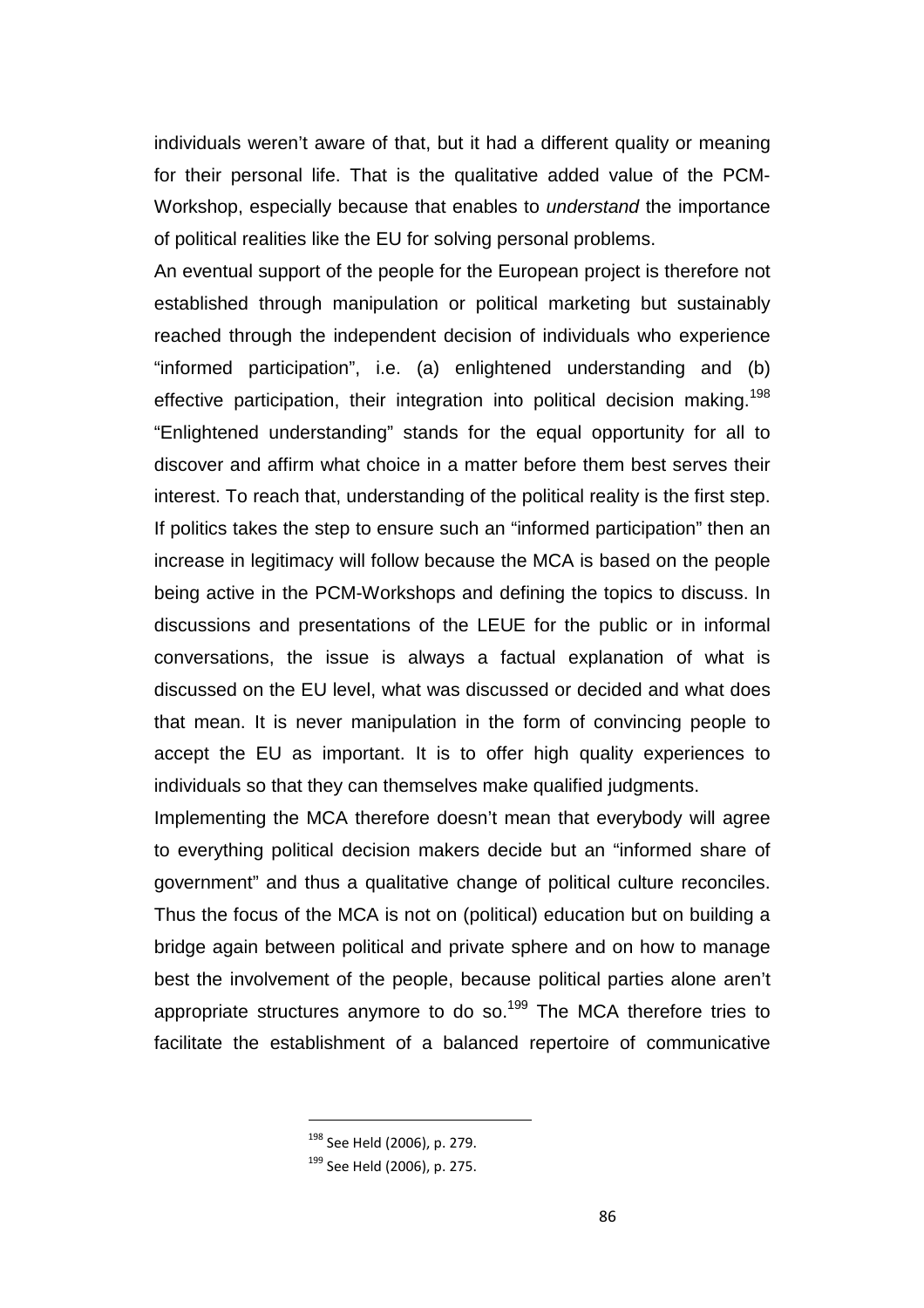experiences for the wide public so that individuals can approach the complex political reality including the one of the EU more easily.<sup>200</sup>

Considering the EU principle of subsidiarity the MCA can play a crucial role too, because during the PCM workshops many topics will come up – many will be within the range of competence of local or regional actors, others within the one of the national and EU level. But exactly because the policy areas are strongly intertwined nowadays a problem analysis carried out by local actors at local level taking into account all levels makes sense in order to assist first of all (1) Europeans to grasp the political reality. Considering the practical use of the MCA for politics, the approach assists (2) to clarify which areas are to assign to which level of government. Countries can become more efficient and effective through the awareness local actors have about the EU competences ensured by presentations and consultations of the LEUEs and the collected data that indicate spheres of influence of different tiers of governments. Also the Lisbon Treaty gives room for the involvement of local and regional actors in that sense. $^{201}$  The MCA can therefore be considered as "[...] common structure of political activity […ensuring the…] "conditions necessary for the equal autonomy of all citizens  $[...]^{202}$ , whereas autonomy stands for "[…] the capacity of human beings to reason self-consciously, to be selfreflective and to be self-determining. It involves the ability to deliberate, judge, choose and act upon different possible courses of action in private as well as in public life" $^{203}$ .

<sup>200</sup> See Schlotthaus (1973), p. 139.

 $201$  See Committee of the Regions (2009), p. 6.

<sup>&</sup>lt;sup>202</sup> Held (2006), p. 277.

<sup>203</sup> Held (2006), p. 263.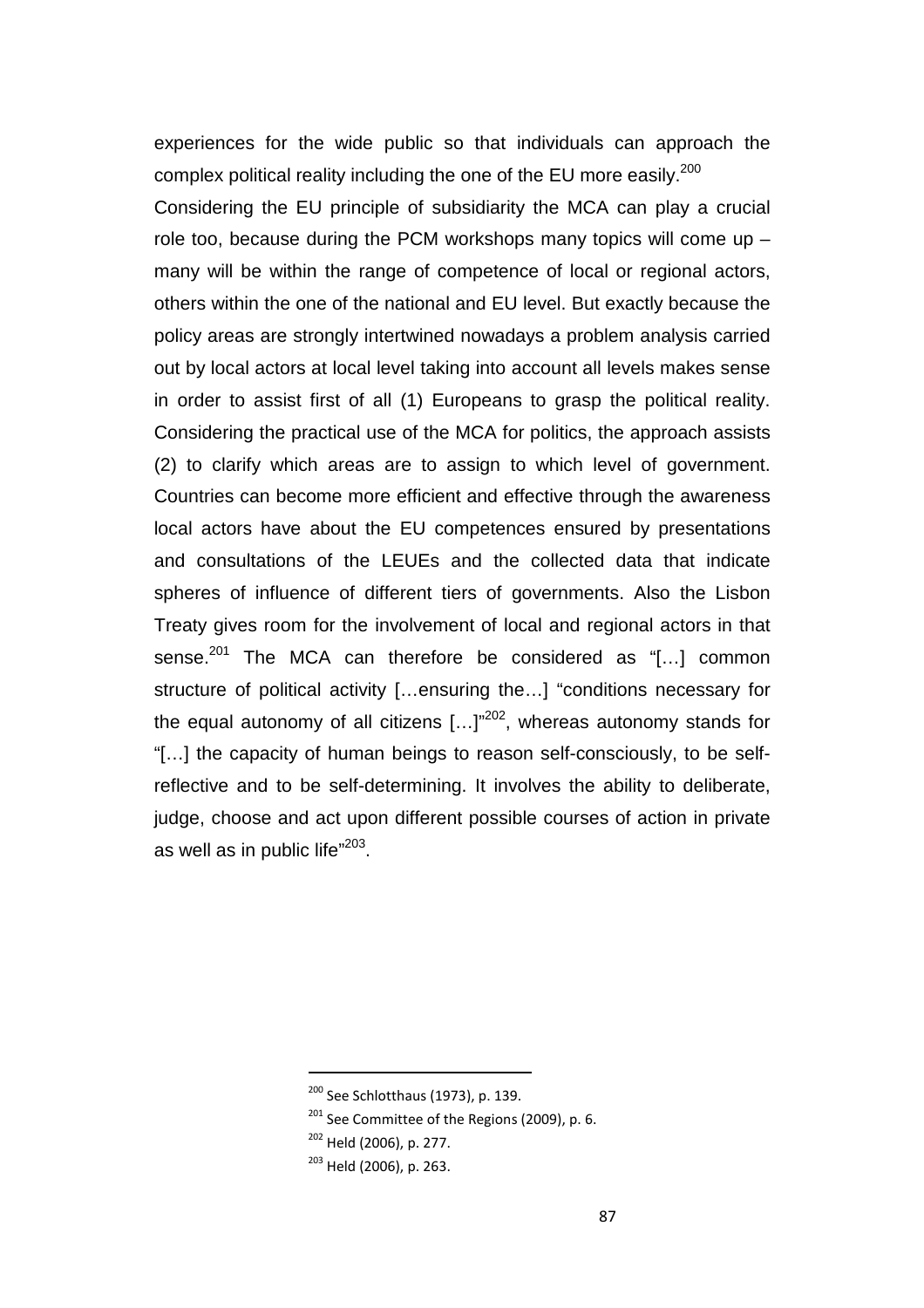## **4. Conclusions**

As tried to lay out in the three chapters of this research, it is to stress that interpersonal communication is completely underestimated and completely left out today and there is too much blind reliance on the services of the media and technological innovations like the internet from the side of politicans. Media services are overestimated as well as the current potentials of the internet to fulfill the task of bridging the gap between individuals and politics. Bringing interpersonal communication in again to enrich the public political communication would have several positive effects for the democratic culture of the societies of the European Union, especially concerning social integration and social cohesion. To come back to the initial leading questions,

- (1) How can local authorities contribute to meeting the objectives of EU Regional Policy more effectively and more efficiently, i.e. (1) Convergence, (2) Regional Competitiveness and Employment, (3) European Territorial Co-operation and (4) Coherence?
- (2) How can the involvement of local authorities into EU policies contribute to an increase in legitimacy of the EU and all national actors from member states involved?,

this research tried to present an approach that focuses on local actors in order to meet these two different objectives. Conclusion to that is, that the involvement of individuals and local authorities is crucial to both, being more sufficient and effective in carrying out programs and projects and to increase legitimacy by establishing close relationships again between individuals and politics. The Indian philosopher and poet Rabindranath Tadore said that only simple philosophy is good philosophy. Interpersonal communication is too much part of normal life, too simple to be perceived as useful answer for the complex and diverse problems of today. That's why we look for complex solutions. But in relation to Tagore's statement I propose to rely on the quiet simple answers this research gives and to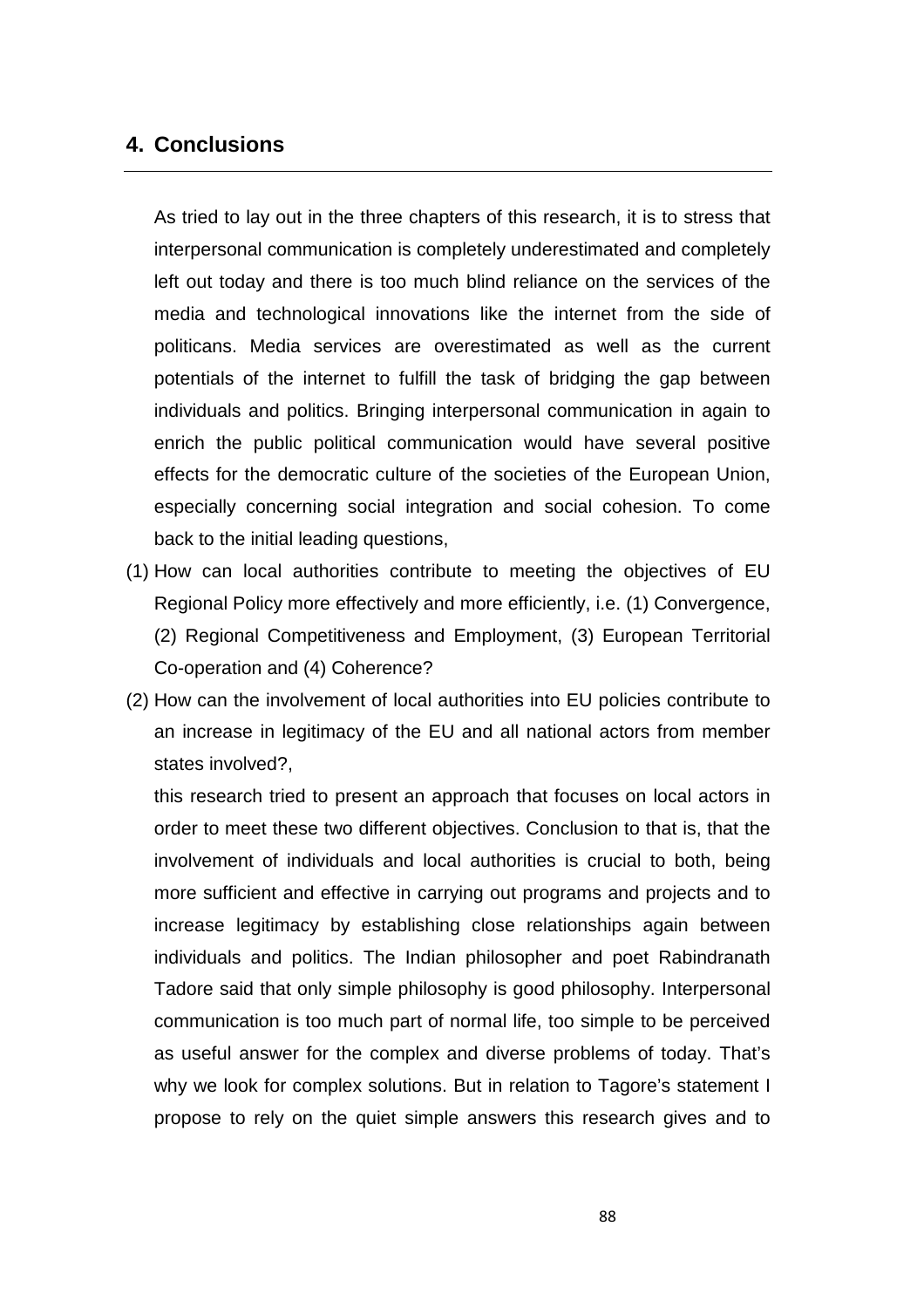further discuss and developed them – also through empirical experimentation.

Unfortunately there is not enough time here to provide a comprehensive theoretical fundament to support the Mutual Communication Approach (MCA). In addition an empirical experiment in at least three different areas in the EU, covering each time a village, a town district and a city district would need to be carried out to verify or falsify the hypothesis. Maybe that would especially make sense in EU sceptical areas and in new member countries.

Abyway, I hope the thesis can contribute to the ongoing debate about how to best tackle the task to bring the people and politics together again and hope that maybe this specific approach will find its way into a broader public discussion.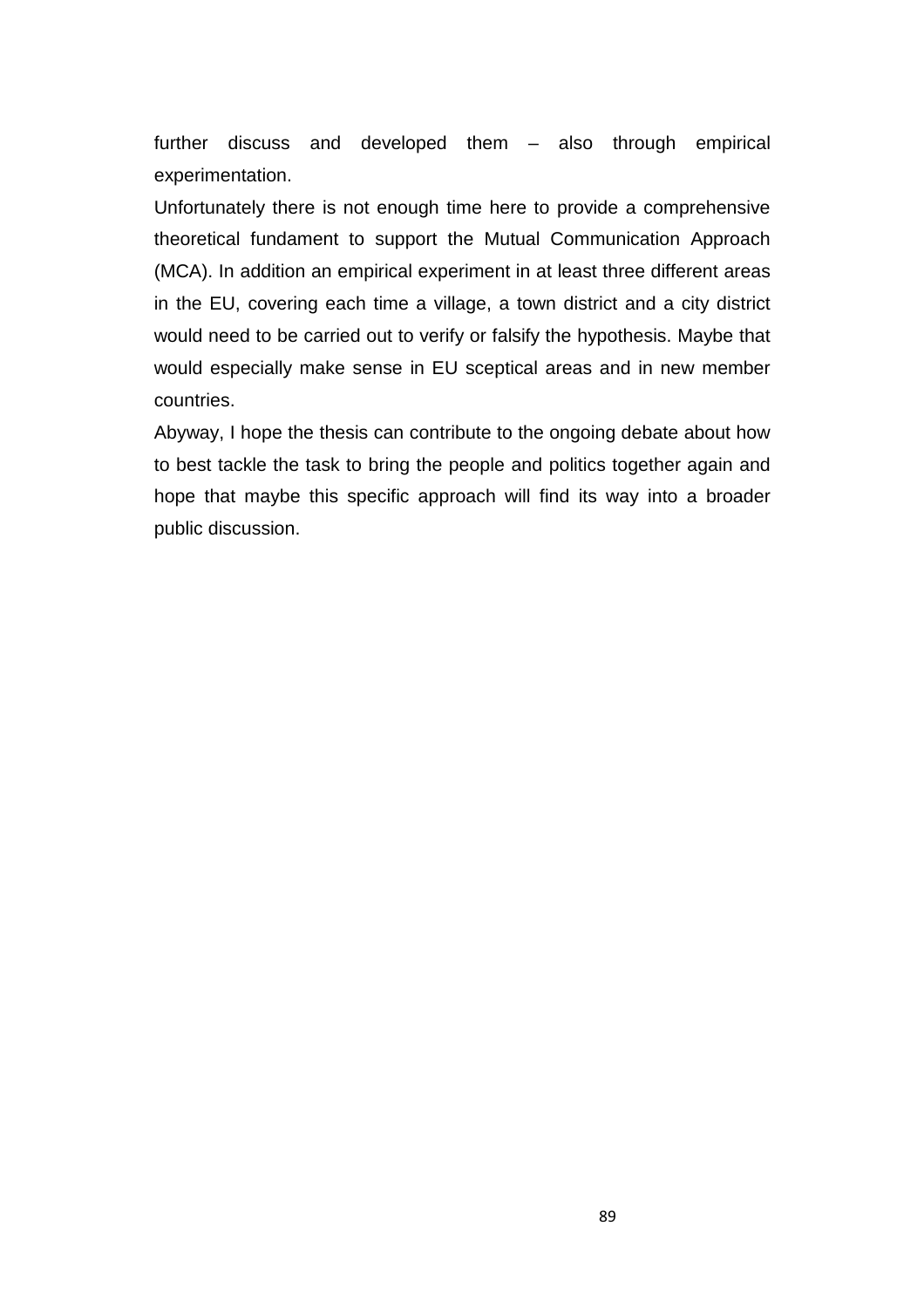## **5. Bibliography**

Anderson, Mary B.: Do no Harm. How aid can support peace-or war. Boulder, Lynne Rienner Publishers. 1999.

Beck, Klaus: Neue Medien – alte Probleme? Blogs aus medien- und kommunikationsethischer Sicht. In: Zerfaß, Ansger/ Welker, Martin/ Schmidt, Jan: Kommunikation, Partizipation und Wirkungen im Social Web, Band 1: Grundlagen und Methoden: Von der Gesellschaft zum Individuum. S.62-128. 2008.

Bräuer, Marco/ Seifert, Markus/ Wolling, Jens: Politische Kommunikation 2.0 – Grundlagen und empirische Ergebnisse zur Nutzung einer Partizipationsform im Internet. In: Zerfaß, Ansger/ Welker, Martin/ Schmidt, Jan: Kommunikation, Partizipation und Wirkungen im Social Web, Band 2: Strategien und Anwendungen: Perspektiven für Wirtschaft, Politik und Publizistik. S. 188-206. 2008.

Bross, Justus/ Sack, Harald/ Meinel, Christoph: Politische Partizipation durch Diskussion? Konzeption und Wirkungen des IT-Gifelblogs. In: Zerfaß, Ansger/ Welker, Martin/ Schmidt, Jan: Kommunikation, Partizipation und Wirkungen im Social Web, Band 2: Strategien und Anwendungen: Perspektiven für Wirtschaft, Politik und Publizistik. S. 265- 282. 2008.

Burkart, Roland: Kommunikationswissenschaft. Grundlagen und Problemfelder. Umrisse einer interdisziplinären Sozialwissenschaft. 4., überarbeitete Auflage, Böhlau Verlag Wien, Köln, Weimar. 2002.

Burke Johnson R./ Onwuegbuzie, Anthony J.: Mixed Methods Research: A Research Paradigm Whose Time Has Come. In: Educational Researcher, Vol. 33, No. 7, pp. 14–26. 2004.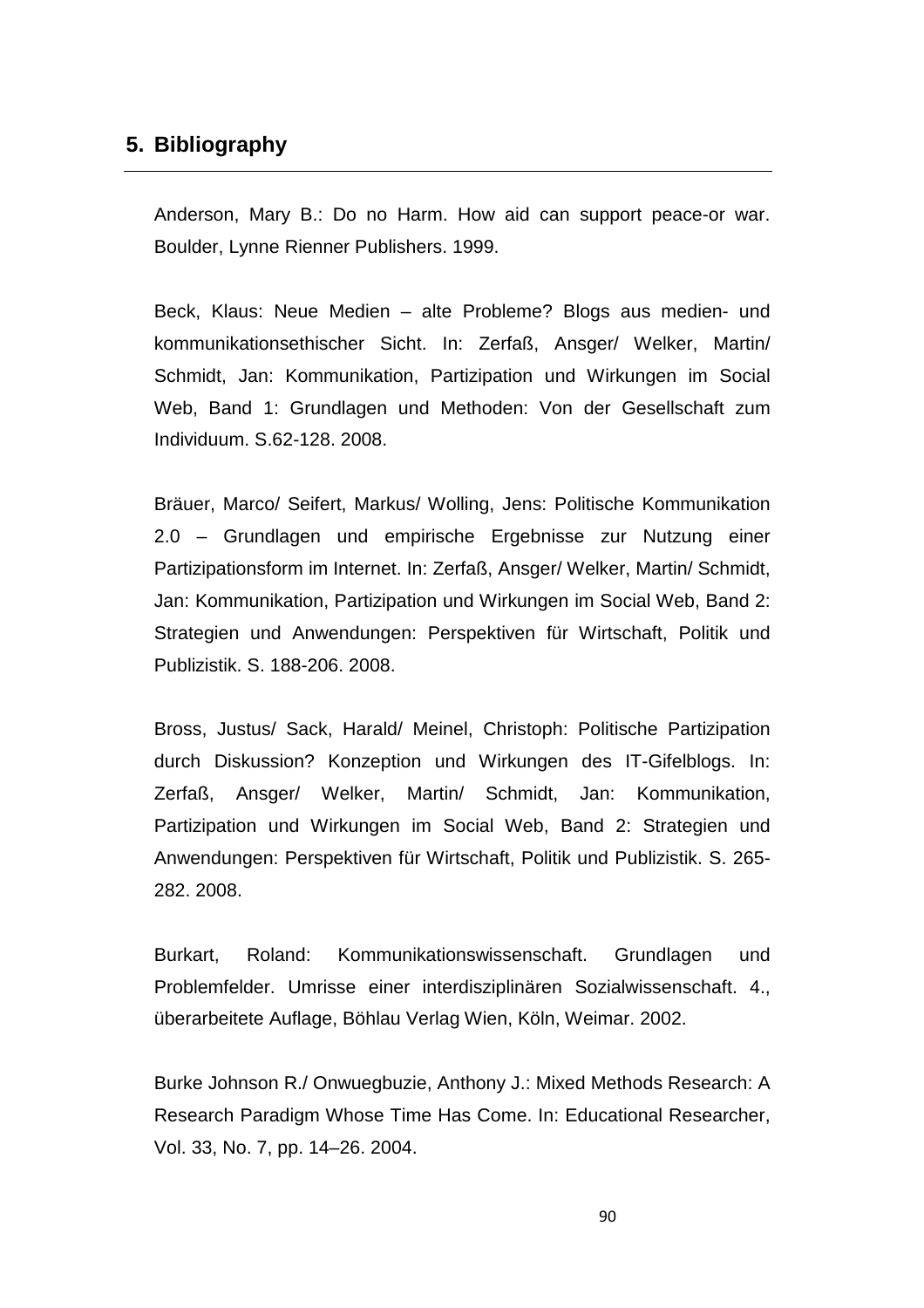Committee of the Regions: The White Paper on multi-level-governance. Brussels. 2009.

Dröge, Franz: Wissensvermittlung in der bürgerlichen Gesellschaft. S. 174-189. In: Aufermann, Jörg/ Bohrmann, Hans/ Sülzer, Rolf: Gesellschaftliche Kommunikation und Information. Band 1. Frankfurt am Main: Fischer Athenäum Taschenbücher, 1973.

Earl, Sarah/ Carden, Fred/ Smutylo, Terry: Outcome Mapping. Building Learning and Reflection into Development Programs, International Development Research Centre, 2001.

Eurich, Claus: Politische Meinungsführung. Theoretische Konzeptionen und empirische Analysen der Bedingungen persönlicher Einflußnahme im Kommunikationsprozeß, Schriftenreihe Kommunikation und Politik, Band 9, München: Verlag Dokumentation, 1976.

European Commission/EuropeAid Cooperation Office: Aid Delivery Method – Project Cycle Management Guidelines, 2004.

European Commission: White Paper on European Governance. 2001.

European Commission: Ex Post Evaluation of Cohesion Policy Programmes 2000-2006 financed by the European Regional Development Fund in Objective 1 and 2, Regions Synthesis Report. Brussels, 2010.

Fossum, John Erik/ Hans-Jörg Trenz: When the people come in: Constitution-making and the bleated politicization of the European Union. In: European Governance Papers (EUROGOV) No. C-06-03, http://www.connex-network.org/eurogov/pdf/egp-connex-C-06-03.pdf, 06.04.2006.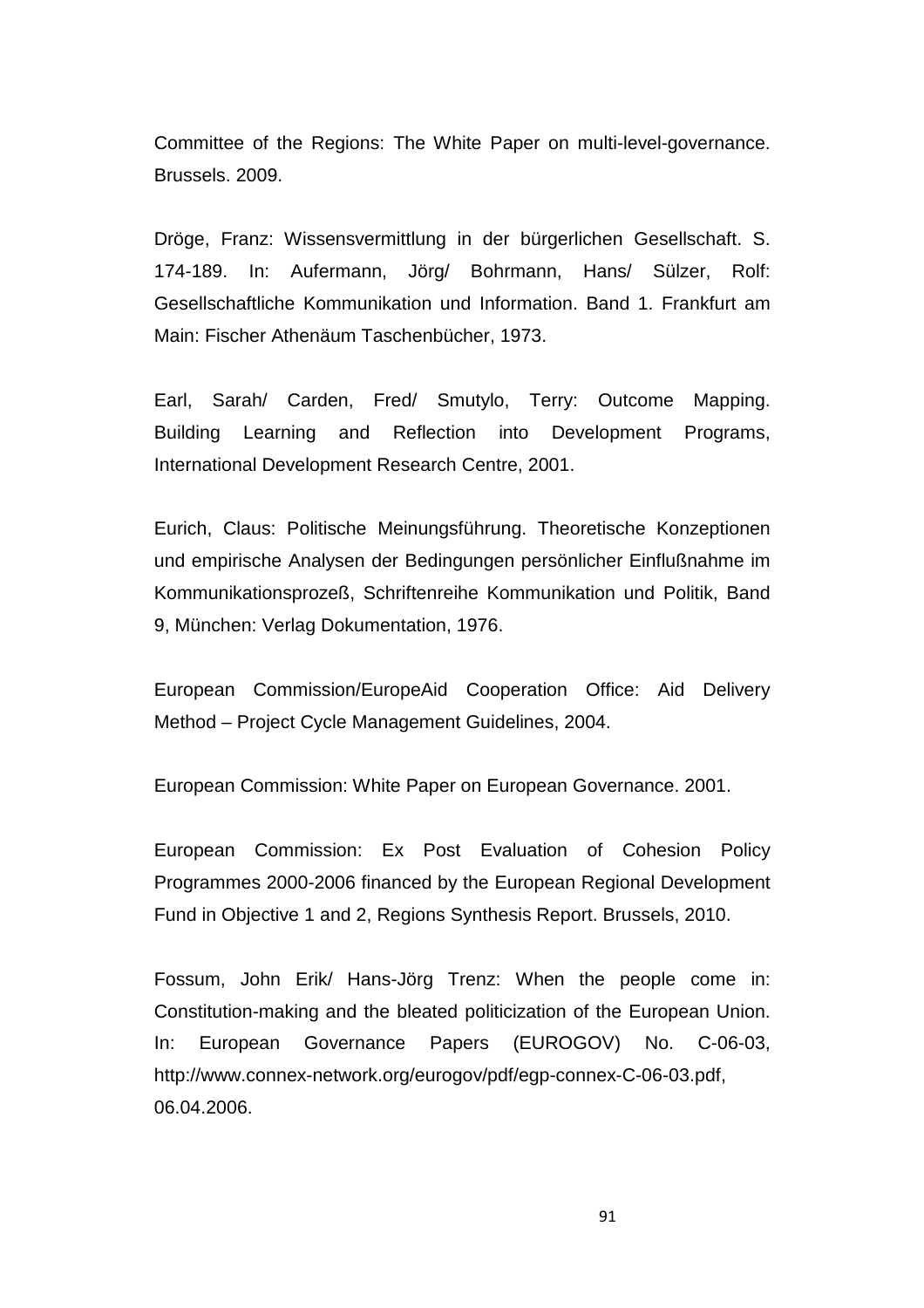Fishkin, James S.: Deliberative polling. http://cdd.stanford.edu/polls/docs/summary/ (06.05.2010; 17:19h)

Fishkin, James S. : A reaction for Notre Europe to Andrew Moravcsik's article, "What Can We Learn from the Collapse of the European Constitutional Project?", Politische Vierteljahrschrift 47:2, pp.219-24, 2006.

Fossum, John Erik/ Trenz, Hans-Jörg: When the people come in: Constitution-making and the belated politication of the European Union. In: Europe Governance Papers (EUROGOV) No. C-06-03, http://www.connexnetwork.org/eurogov/pdf/egp-connex-C-06-03.pdf. 2006

Gerhards Maria/ Klinger, Walter/ Trump, Thilo: Das Social Web aus Rezipientensicht: Motivation, Nutzung, Nutzertypen. In: Zerfaß, Ansger/ Welker, Martin/ Schmidt, Jan: Kommunikation, Partizipation und Wirkungen im Social Web, Band 1: Grundlagen und Methoden: Von der Gesellschaft zum Individuum. S.129-148. 2008.

Habermas, Jürgen: Theorie des kommunikative Handelns 1 + 2, Frankfurt am Main, Suhrkamp, 1981.

Habermas, Jürgen: Faktizität und Geltung. Beiträge zur Diskurstheorie des Rechts und des demokratischen Rechtsstaats, Frankfurt am Main, Suhrkamp, 1992.

Habermas, Jürgen: Die Einbeziehung des Anderen. Studien zur politischen Theorie, Frankfurt am Main, Suhrkamp, 1996.

Harrer, Andreas/ Krämer Nicole/ Zeini, Sam/ Haferkamp Nina: Ergebnisse und Fragestellungen aus Psychologie und Informatik zur Analyse von Interaktionen in Online-Communities und Potenziale interdisziplinärer Forschung. In: Zerfaß, Ansger/ Welker, Martin/ Schmidt, Jan: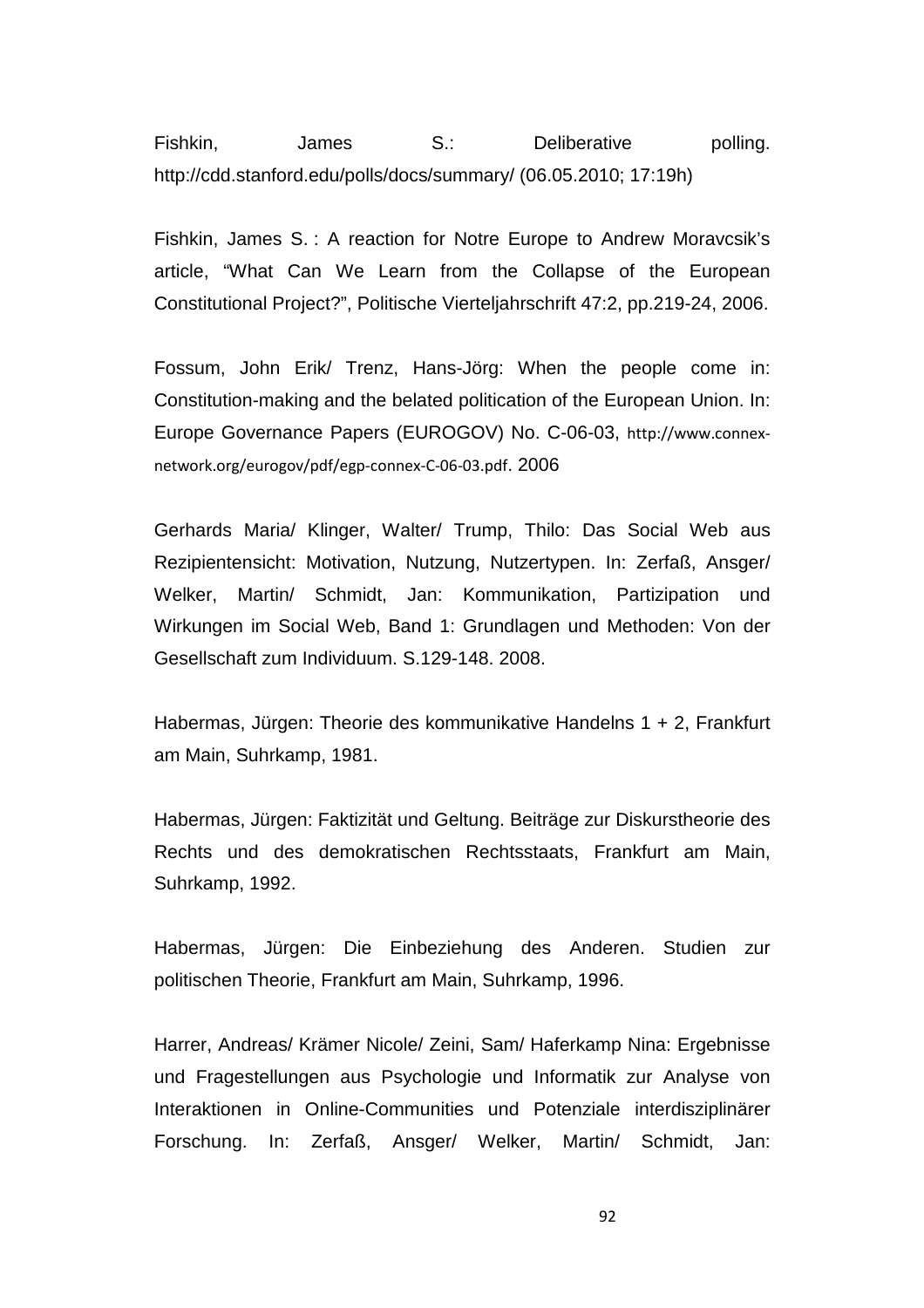Kommunikation, Partizipation und Wirkungen im Social Web, Band 1: Grundlagen und Methoden: Von der Gesellschaft zum Individuum. S. 301- 322. 2008.

Held, David: Models of democracy. Cambridge, Polity Press, 2006.

Heywood, Andrew: Politics. Basingstoke, Hampshire [u.a.], Macmillan, 1997.

Lazarsfeld, Paul/ Menzel, Herbert: Massenmedien und persönlicher Einfluß. In: Schramm, Wilbur: Grundfragen der Kommunikationsforschung, München: Juventa Verlag. S. 117-140. 1964.

Luhmann, Niklas: Sinn als Grundbegriff der Soziologie. In: Habermas, Jürgen/ Luhmann, Niklas: Theorie der Gesellschaft oder Sozialtechnologie – Was leistet die Systemforschung. Frankfurt am Main, S. 25-100. 1971.

Mead, George Herbert: Geist, Identität und Gesellschaft. Aus der Sicht des Sozialbehaviorismus. Frankfurt am Main, Suhrkamp. 1968.

Menéndez, Agustín José: The European Democratic Challenge. In: Arena. Center for European Studies, Working Paper No.4. 2008.

Moravcsik, Andrew: What Can We Learn from the Collapse of the European Constitutional Project?, In: Politische Vierteljahreszeitschrift 47:2, S. 219-241. 2006.

Pollak, Johannes/ Slominski, Peter: Das politische System der EU, WUV/UTB, Wien, 2006.

Ritzi, Claudia/ Schall Gary S.: Politische Führung in der Postdemokratie. In: APuZ (Aus Politik und Zeitgeschichte): Hrsg. Bundeszentrale für politische Bildung, Frankfurt am Main, Frankfurter Societäts-Druckerei, 2- 3/2010. 11. Januar 2010, S. 9-15.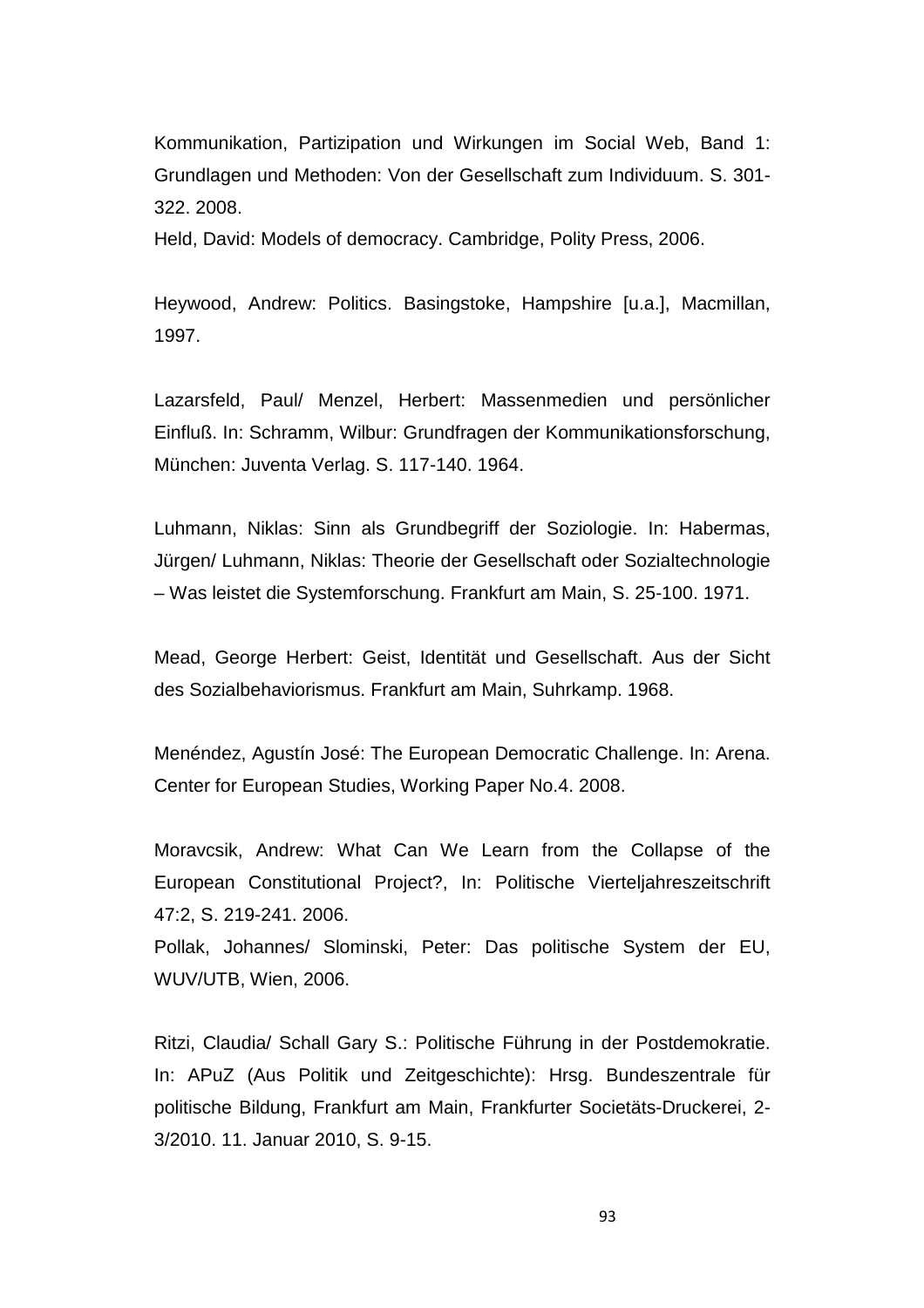Schenk, Michael: Medienwirkungsforschung, Mohr , Tübingen. 1987.

Schenk, Michael: Soziale Netzwerke und Massenmedien. Untersuchungen zum Einfluß der persönlichen Kommunikation. Tübingen, J.C.B. Mohr (Paul Siebeck). 1995.

Schlotthaus, Werner: Die pragmatischen Bedingungsfaktoren der Sprachverwendung. In: Aufermann, Jörg/ Bohrmann, Hans/ Sülzer, Rolf: Gesellschaftliche Kommunikation und Information. Band 1. Frankfurt am Main: Fischer Athenäum Taschenbücher. S. 125-140. 1973.

Schmidt, Jan: Was ist neu im Social Web? Soziologische Und kommunikationswissenschaftliche Grundlagen. In: Zerfaß, Ansger/ Welker, Martin/ Schmidt, Jan: Kommunikation, Partizipation und Wirkungen im Social Web, Band 1: Grundlagen und Methoden: Von der Gesellschaft zum Individuum. S. 18-40. 2008.

Schramm, Wilbur: Grundfragen der Kommunikationsforschung, München: Juventa Verlag. 1964.

Stie, Anne Elizabeth: Assessing democratic legitimacy from a deliberative perspective. In: Arena. Center for European Studies, Working Paper No. 6. 2008.

Universität Siegen, Fachbereich Wirtschaftsinformatik und Neue Medien, Germany/ Corvinus University of Budapest, Hungary/ empirica Gesellschaft für Kommunikations- und Technologieforschung GmbH, Germany/ Oxford Internet Institute, University of Oxford, U.K./ University of Twente, Netherlands/ Work Research Centre (WRC), Ireland: Study on the Social Impact of ICT (CPP N°55A - SMART N°2007/ 0068), Final Report D7.1. 2010.